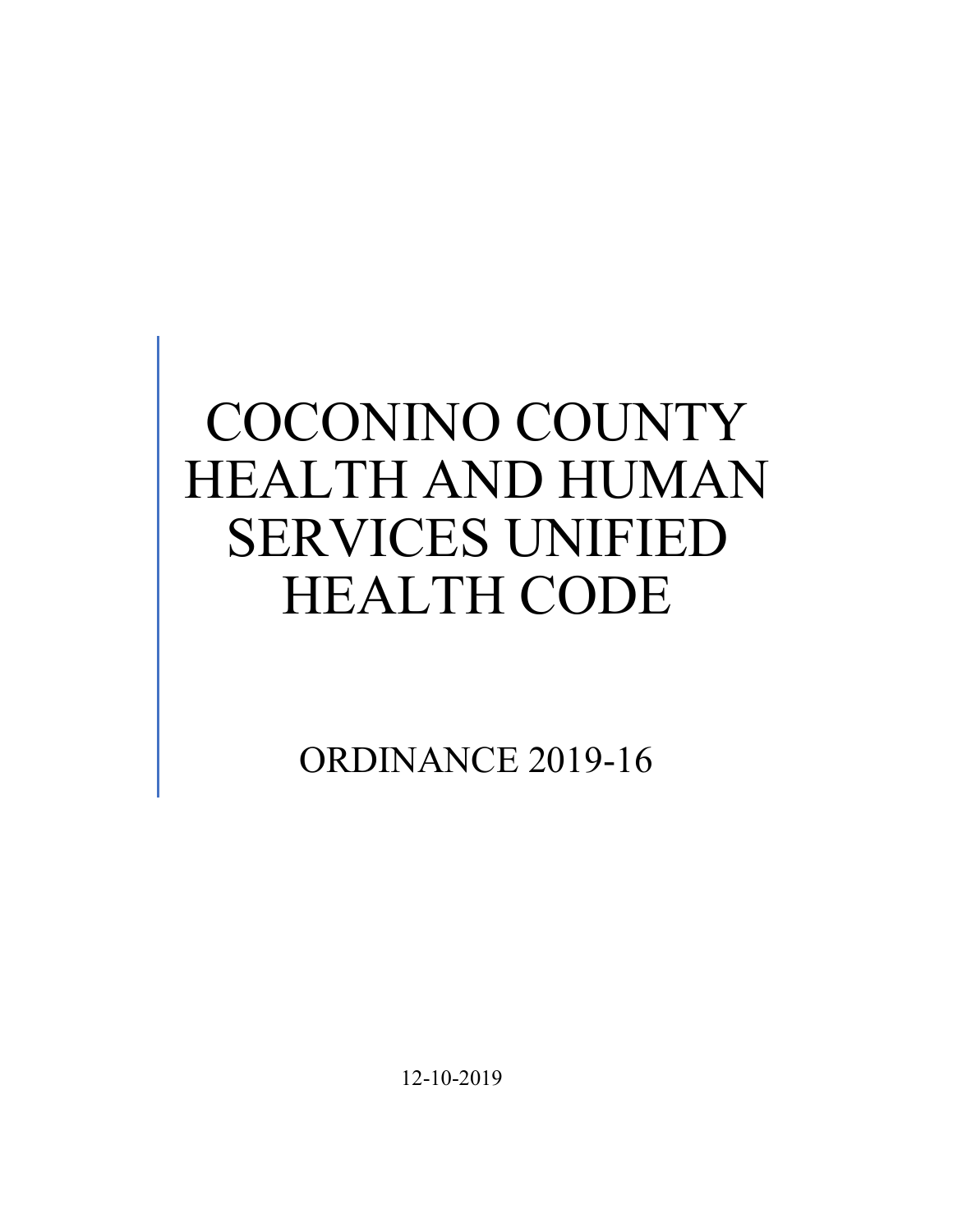# **COCONINO COUNTY HEALTH AND HUMAN SERVICES UNIFIED HEALTH CODE ORDINANCE 2019-16**

# **TABLE OF CONTENTS**

#### **CHAPTER 1 GENERAL PROVISIONS**

- REG. 1-1-1 TITLE
- REG. 1-1-2 LEGAL AUTHORITY
- REG. 1-1-3 DELEGATED AUTHORITY
- REG. 1-1-4 PURPOSE AND ADOPTION
- REG. 1-1-5 AMENDMENTS
- REG. 1-1-6 DEFINITIONS
- REG. 1-1-7 DUTIES
- REG. 1-1-8 PENALTY
- REG. 1-1-9 CONSTITUTIONALITY OR VALIDITY

#### **CHAPTER 2**

#### **PERMITS, LICENSES AND CERTIFICATES; ENFORCEMENT AND OTHER REQUIREMENTS**

| <b>SECTION 2-1</b> | <b>GENERAL PROVISIONS</b>                              |
|--------------------|--------------------------------------------------------|
| REG. 2-1-1         | ISSUANCE OF PERMITS, LICENSES AND CERTIFICATES         |
| REG. 2-1-2         | PERMIT, LICENSE AND CERTIFICATE REQUIREMENTS           |
| REG. 2-1-3         | PLAN REVIEW REQUIREMENTS                               |
| REG. 2-1-4         | PERMIT AND LICENSING TIME-FRAMES                       |
| REG. 2-1-5         | <b>MODIFICATIONS AND VARIANCES</b>                     |
| REG. 2-1-6         | <b>PROHIBITIONS</b>                                    |
|                    |                                                        |
| <b>SECTION 2-2</b> | <b>RESPONSIBILITIES OF THE PARTIES</b>                 |
| REG. 2-2-1         | RESPONSIBILITIES OF THE PERMIT, LICENSE OR CERTIFICATE |
|                    | <b>HOLDER</b>                                          |
| REG. 2-2-2         | RESPONSIBILITIES OF THE DISTRICT                       |
| REG. 2-2-3         | DUTIES OF THE CHIEF HEALTH OFFICER                     |
|                    |                                                        |
| <b>SECTION 2-3</b> | <b>FEES</b>                                            |
| REG. 2-3-1         | <b>FEES REOUIREMENTS</b>                               |

SECTION 2-4 REGULATORY BILL OF RIGHTS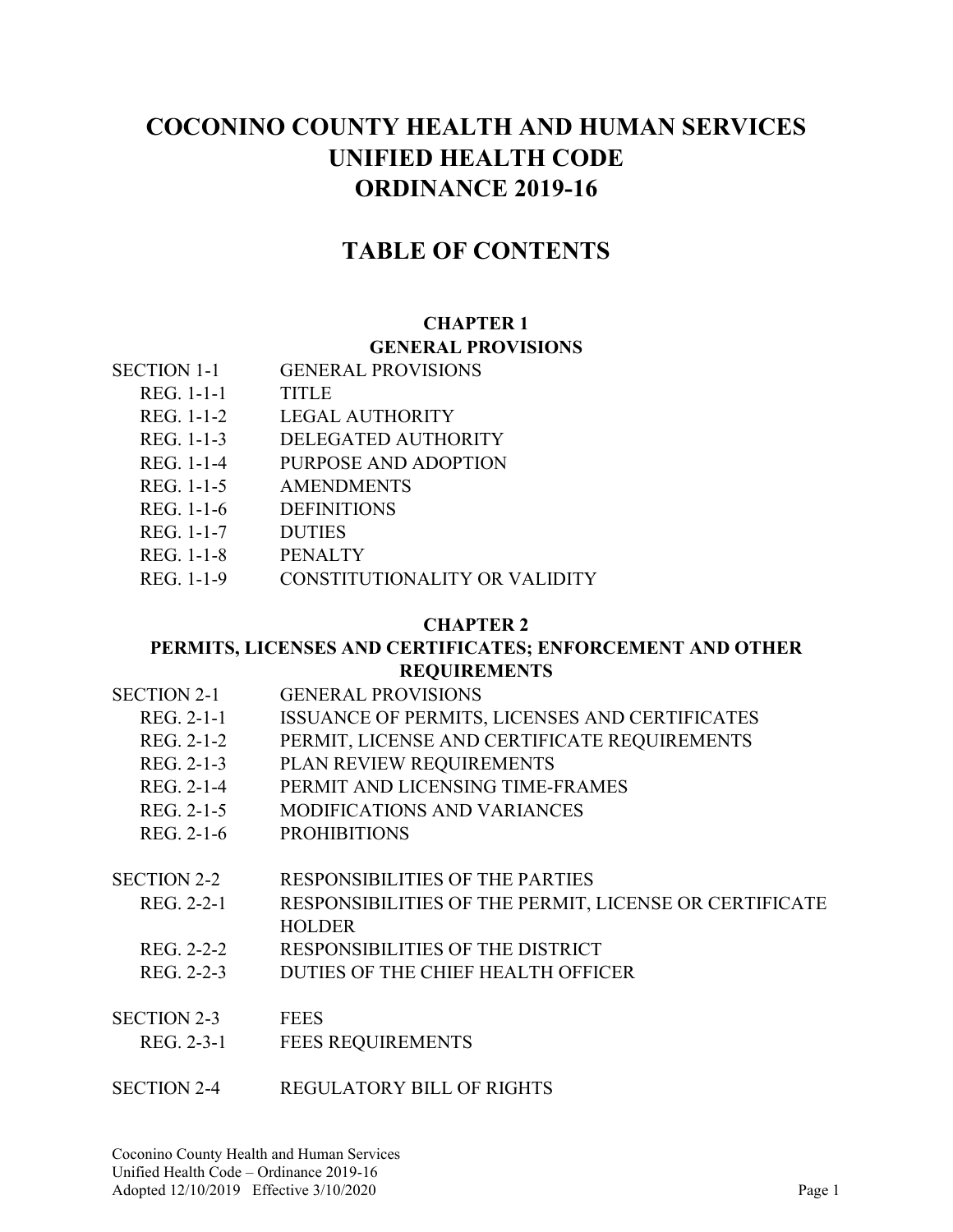- SECTION 2-5 ENFORCEMENT AND INSPECTIONS
	- REG. 2-5-1 INSPECTIONS
		- REG. 2-5-2 RIGHT OF ENTRY
		- REG. 2-5-3 ADMINISTRATIVE HEARINGS OF PUBLIC NUISANCES IN COCONINO COUNTY
		- REG. 2-5-4 CEASING OPERATION AND SUSPENSION OR REVOCATION OF PERMIT, LICENSE OR CERTIFICATE

#### **CHAPTER 3**

#### **PUBLIC NUISANCE DANGER TO PUBLIC HEALTH**

- SECTION 3-1 GENERAL PROVISIONS
	- REG. 3-1-1 LEGAL AUTHORITY
	- REG. 3-1-2 SCOPE
	- REG. 3-1-3 INSERTIONS AND CHANGES
	- REG. 3-1-4 OMISSIONS
- SECTION 3-2 ENFORCEMENT AND INSPECTIONS

#### **CHAPTER 4**

#### **REFUSE AND OTHER OBJECTIONABLE WASTES**

- SECTION 4-1 GENERAL PROVISIONS
	- REG. 4-1-1 LEGAL AUTHORITY
	- REG. 4-1-2 SCOPE
	- REG. 4-1-3 INSERTIONS AND CHANGES
	- REG. 4-1-4 REQUIREMENTS
	- REG. 4-1-5 REFUSE NOT REQUIRED TO BE COLLECTED
- SECTION 4-2 REFUSE STORAGE
	- REG. 4-2-1 GARBAGE STORAGE
	- REG. 4-2-2 STORAGE OF RUBBISH AND ASHES
	- REG. 4-2-3 STORAGE OF MANURE AND OTHER DROPPINGS
	- REG. 4-2-4 LOCATION AND MAINTENANCE OF CONTAINERS
- SECTION 4-3 REFUSE DISPOSAL
	- REG. 4-3-1 DISPOSAL REQUIREMENTS
- REG. 4-3-2 PESTICIDE CONTAINERS
- SECTION 4-4 ENFORCEMENT AND INSPECTIONS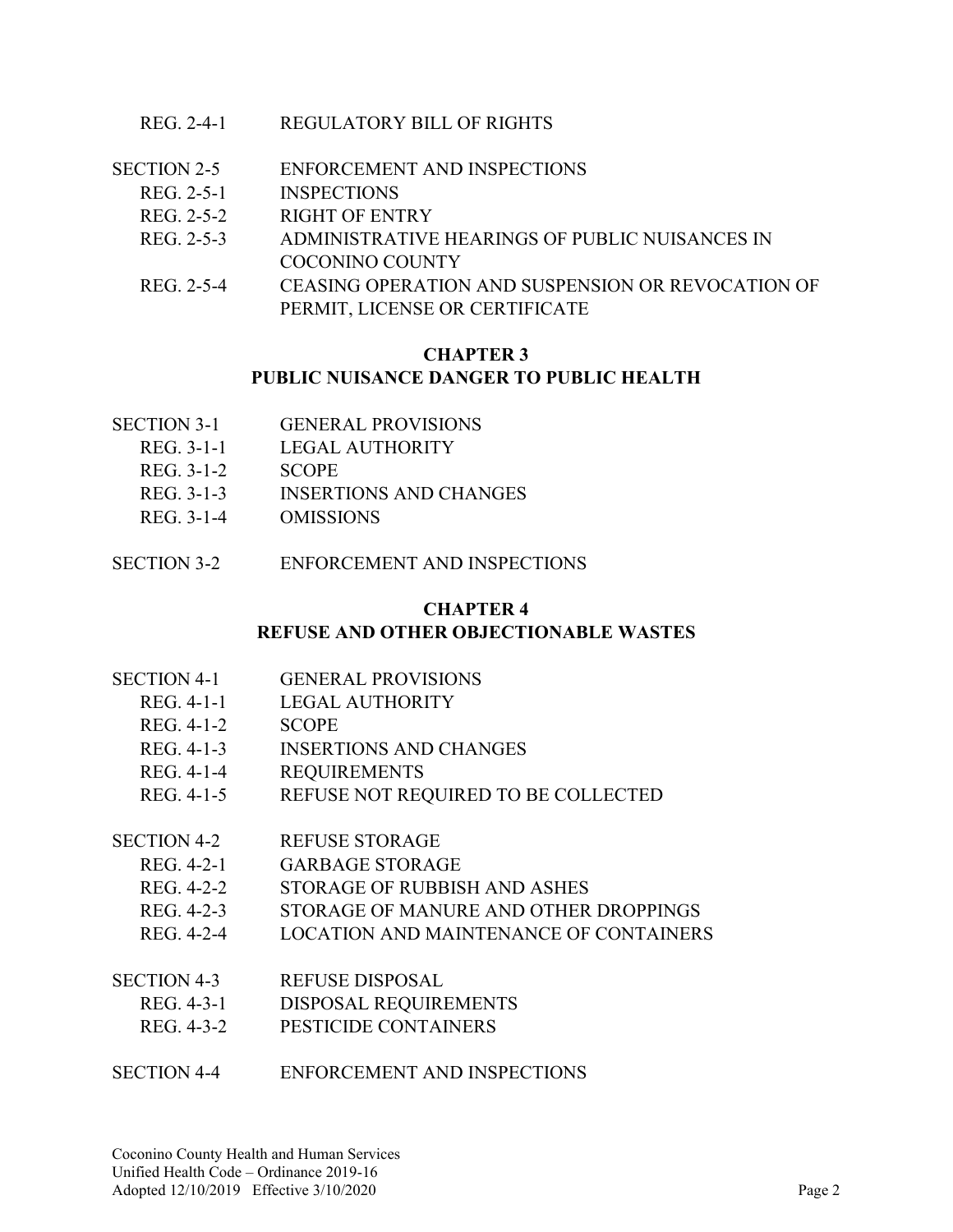#### **CHAPTER 5 CAMPGROUNDS**

- SECTION 5-1 GENERAL PROVISIONS
	- REG. 5-1-1 LEGAL AUTHORITY
	- REG. 5-1-2 SCOPE
	- REG. 5-1-3 INSERTIONS AND CHANGES
- SECTION 5-2 RESTRICTIONS
- REG. 5-2-1 LOCATION
- REG. 5-2-2 BATHHOUSE
- SECTION 5-3 ENFORCEMENT AND INSPECTIONS

#### **CHAPTER 6 FOOD AND DRINK**

- SECTION 6-1 GENERAL PROVISIONS
	- REG. 6-1-1 LEGAL AUTHORITY
	- REG. 6-1-2 SCOPE
	- REG. 6-1-3 INSERTIONS AND CHANGES
- SECTION 6-2 ENFORCEMENT AND INSPECTIONS REG. 6-2-1 INSPECTIONS

#### **CHAPTER 7**

#### **CONTROL OF RODENTS, INSECTS AND VERMIN**

- SECTION 7-1 GENERAL PROVISIONS
	- REG. 7-1-1 LEGAL AUTHORITY
	- REG. 7-1-2 SCOPE
	- REG. 7-1-3 INSERTIONS AND CHANGES
	- REG. 7-1-4 DEFINITIONS

# SECTION 7-2 ABATEMENT OF INFESTATIONS

- REG. 7-2-1 RODENTS
- REG. 7-2-2 INSECTS AND VERMIN

# SECTION 7-3 ENFORCEMENT AND INSPECTIONS

REG. 7-3-1 SUSPENSION OF PERMITS FOR INFESTED PREMISES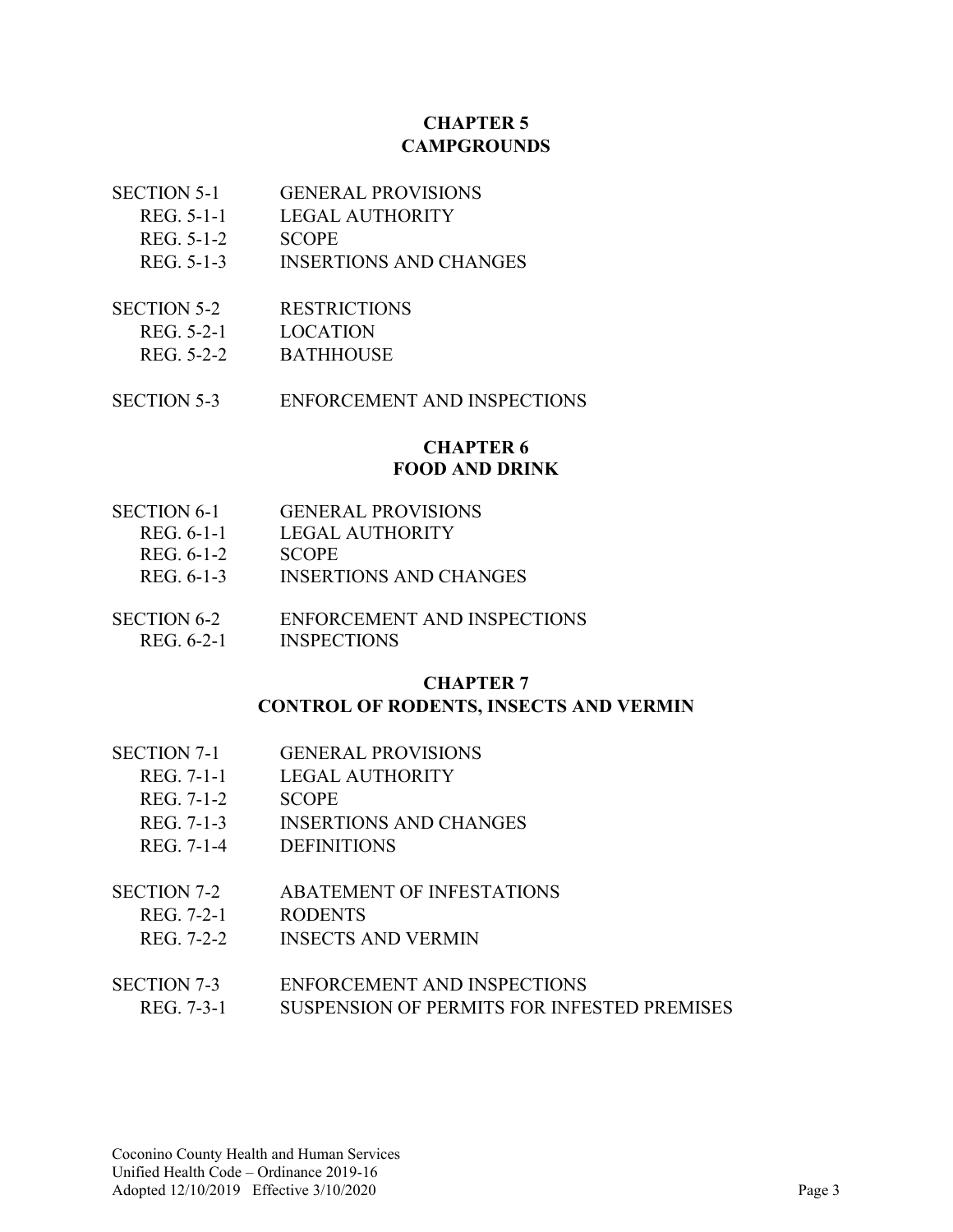#### **CHAPTER 8 HOTELS, MOTELS AND TRANSIENT DWELLING ESTABISHMENTS**

- SECTION 8-1 GENERAL PROVISIONS
	- REG. 8-1-1 LEGAL AUTHORITY
	- REG. 8-1-2 SCOPE
	- REG. 8-1-3 INSERTIONS AND CHANGES
- SECTION 8-2 INFESTATIONS REG. 8-2-1 ABATEMENT OF INFESTATIONS
- SECTION 8-3 ENFORCEMENT AND INSPECTIONS

#### **CHAPTER 9 SCHOOLS**

- SECTION 9-1 GENERAL PROVISIONS
	- REG. 9-1-1 LEGAL AUTHORITY
	- REG. 9-1-2 SCOPE
	- REG. 9-1-3 INSERTIONS AND CHANGES
	- REG. 9-1-4 GENERAL REQUIREMENTS
	- REG. 9-1-5 GARBAGE AND REFUSE
- SECTION 9-2 ENFORCEMENT AND INSPECTIONS

#### **SANITATION IN PUBLIC AND SEMI-PUBLIC BUILDINGS AND PLACES OF EMPLOYMENT**

- SECTION 10-1 GENERAL PROVISIONS
	- REG. 10-1-1 LEGAL AUTHORITY
	- REG. 10-1-2 SCOPE
	- REG. 10-1-3 INSERTIONS AND CHANGES
- SECTION 10-2 REQUIREMENTS
	- REG. 10-2-1 GENERAL REQUIREMENTS
	- REG. 10-2-2 SANITARY FACILITIES
- SECTION 10-3 ENFORCEMENT AND INSPECTIONS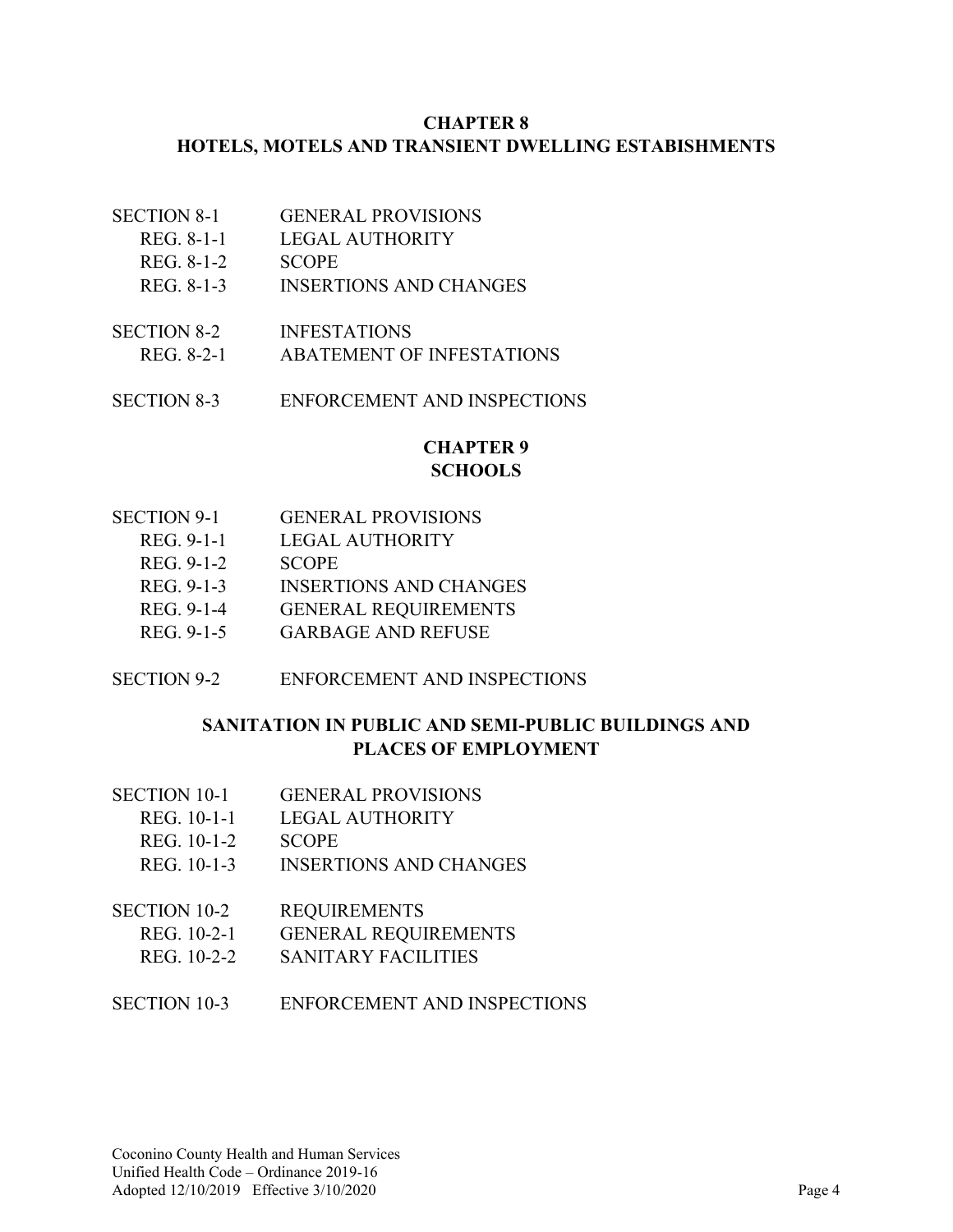#### **CHAPTER 11 PUBLIC AND SEMIPUBLIC BATHING PLACES**

- SECTION 11-1 GENERAL PROVISIONS
	- REG. 11-1-1 LEGAL AUTHORITY
	- REG. 11-1-2 SCOPE
	- REG. 11-1-3 INSERTIONS AND CHANGES
- SECTION 11-2 REQUIREMENTS
- REG. 11-2-1 FIRST AID KITS
- REG. 11-2-2 CONCESSIONS
- SECTION 11-3 ENFORCEMENT AND INSPECTIONS REG. 11-3-1 INSPECTIONS

#### **CHAPTER 12 TRAILER COACH PARKS**

- SECTION 12-1 GENERAL PROVISIONS
	- REG. 12-1-1 LEGAL AUTHORITY
	- REG. 12-1-2 SCOPE
	- REG. 12-1-3 INSERTIONS AND CHANGES
	- REG. 12-1-4 SEWAGE DISPOSAL SYSTEMS
- SECTION 12-2 ENFORCEMENT AND INSPECTIONS

#### **CHAPTER 13 BODY ART CODE**

- SECTION 13-1 GENERAL PROVISIONS
	- REG. 13-1-1 LEGAL AUTHORITY
	- REG. 13-1-2 SCOPE
	- REG. 13-1-3 INSERTIONS AND CHANGES
	- REG. 13-1-4 DEFINITIONS

#### SECTION 13-2 PERMITS

- REG. 13-2-1 REQUIREMENTS FOR PREMISES
- REG. 13-2-2 TEMPORARY ESTABLISHMENT PERMIT
- REG. 13-2-3 TEMPORARY OPERATOR PERMIT

#### SECTION 13-3 LICENSES

REG. 13-2-1 LICENSE REQUIREMENTS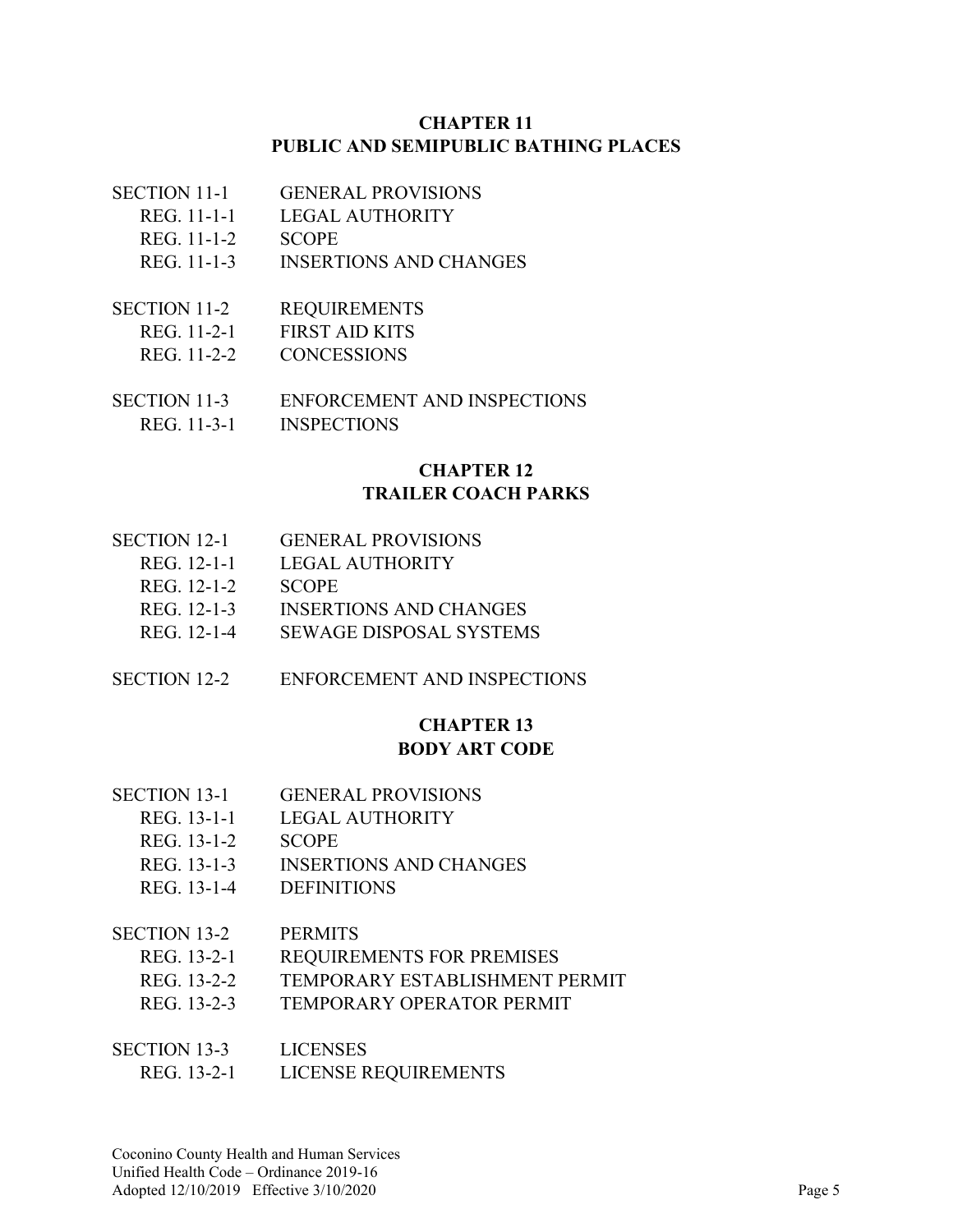| <b>SECTION 13-4</b>              | <b>CERTIFICATES</b>                                  |  |  |  |
|----------------------------------|------------------------------------------------------|--|--|--|
| REG. 13-4-1                      | OPERATOR CERTIFICATES                                |  |  |  |
| REG. 13-4-2                      | OPERATOR-TRAINEE CERTIFICATES                        |  |  |  |
| REG. 13-4-3                      | OPERATOR AND TECHNICIAN REQUIREMENTS AND             |  |  |  |
|                                  | PROFESSIONAL STANDARDS                               |  |  |  |
| REG. 13-4-4                      | TEMPORARY OPERATOR CERTIFICATES                      |  |  |  |
| SECTION 13-5                     | <b>EAR PIERCING AND JEWELRY</b>                      |  |  |  |
| REG. 13-5-1                      | EAR PIERCING SPECIFICATIONS AND REQUIREMENTS         |  |  |  |
| REG. 13-5-2                      | JEWELRY REQUIREMENTS AND PROFESSIONAL STANDARDS      |  |  |  |
| <b>SECTION 13-6</b>              | <b>SANITATION</b>                                    |  |  |  |
| REG. 13-6-1                      | PREPARATION AND CARE OF THE BODY ART AREA            |  |  |  |
| REG. 13-6-2                      | SANITATION AND STERILIZATION PROCEDURES              |  |  |  |
| REG. 13-6-3                      | REQUIREMENTS FOR SINGLE-USE ITEMS                    |  |  |  |
| <b>SECTION 13-7</b>              | PROHIBITIONS AND EXEMPTIONS                          |  |  |  |
| REG. 13-7-1                      | <b>PROHIBITIONS</b>                                  |  |  |  |
| REG. 13-7-2                      | <b>EXEMPTIONS</b>                                    |  |  |  |
| <b>SECTION 13-8</b>              | PUBLIC NOTIFICATIONS AND RECORDS                     |  |  |  |
| REG. 13-8-1                      | PUBLIC NOTIFICATION REQUIREMENTS                     |  |  |  |
| REG. 13-8-2                      | <b>CLIENT RECORDS</b>                                |  |  |  |
| REG. 13-8-3                      | <b>RECORDS RETENTION</b>                             |  |  |  |
| <b>SECTION 13-9</b>              | <b>ENFORCEMENT AND INSPECTIONS</b>                   |  |  |  |
| REG. 13-9-1                      | <b>SUSPENSION OR REVOCATION</b>                      |  |  |  |
| REG. 13-3-1                      | <b>INSPECTIONS</b>                                   |  |  |  |
| <b>APPENDIX A:</b>               | UNIVERSAL PRECAUTIONS                                |  |  |  |
| <b>APPENDIX B:</b>               | <b>DISCLOSURE STATEMENT</b>                          |  |  |  |
| <b>APPENDIX C:</b>               | CDC GUIDELINES FOR DISINFECTION AND STERILIZATION IN |  |  |  |
|                                  | <b>HEALTHCARE FACILITIES, 2008</b>                   |  |  |  |
|                                  | <b>CHAPTER 14</b>                                    |  |  |  |
| MEDICAL MARIJUANA ESTABLISHMENTS |                                                      |  |  |  |

| SECTION 14-1 | <b>GENERAL PROVISIONS</b> |
|--------------|---------------------------|
|              |                           |

- REG. 14-1-1 LEGAL AUTHORITY
- REG. 14-1-2 SCOPE
- REG. 14-1-3 INSERTIONS AND CHANGES
- REG. 14-1-4 DEFINITIONS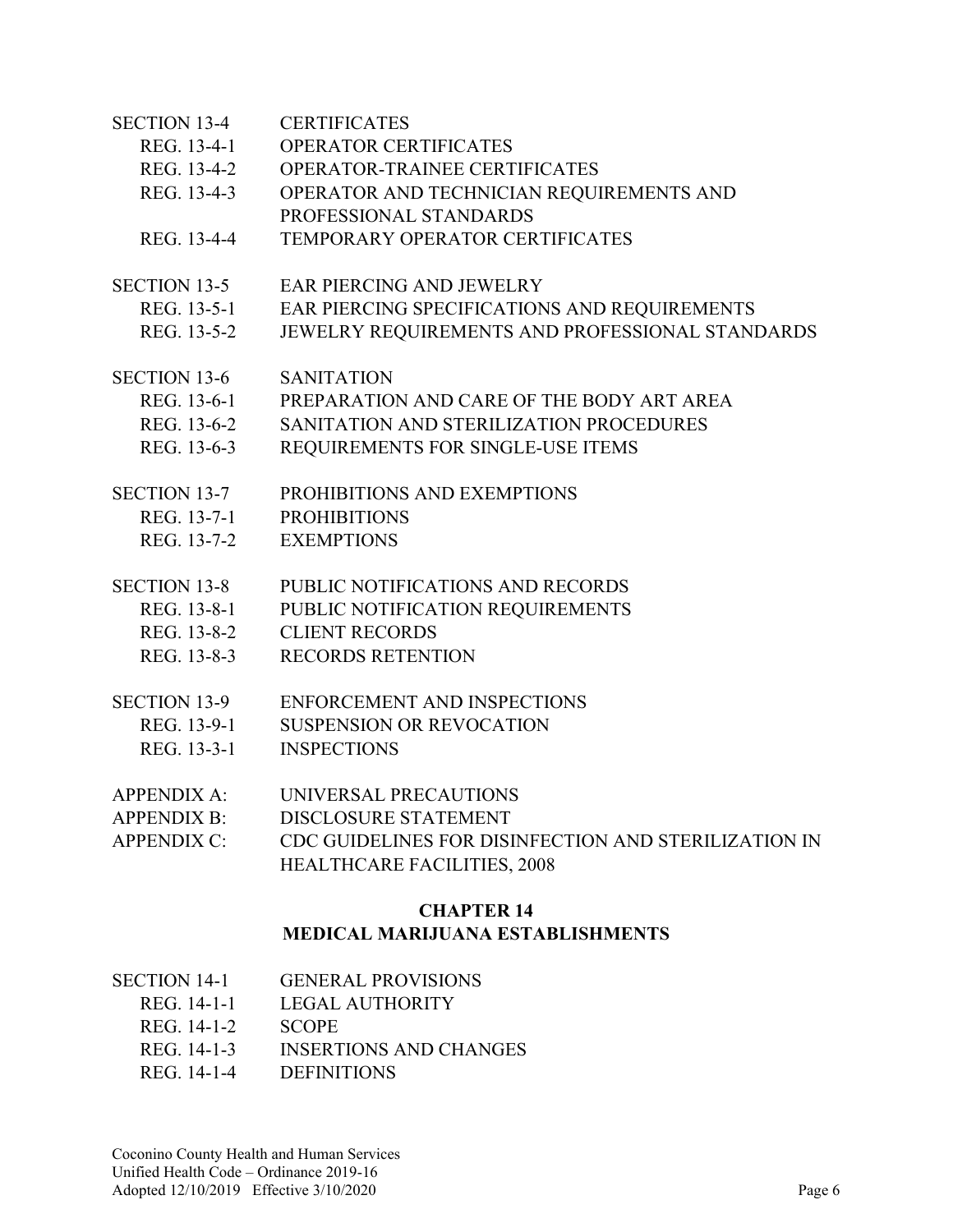| <b>SECTION 14-2</b> | <b>GENERAL REQUIREMENTS</b>                        |
|---------------------|----------------------------------------------------|
| REG. 14-2-1         | LICENSE REQUIREMENTS                               |
| REG. 14-2-2         | REQUIREMENTS FOR EDIBLE FOOD PRODUCTS INFUSED WITH |
|                     | MEDICAL MARIJUANA AND PREMISES                     |
| REG. 14-2-3         | <b>PROHIBITIONS</b>                                |
|                     |                                                    |
| <b>SECTION 14-3</b> | <b>ENFORCEMENT AND INSPECTIONS</b>                 |

- REG. 14-3-1 ENFORCEMENT
- REG. 14-3-2 SUSPENSION OR REVOCATION
- REG. 14-3-3 RIGHT OF ENTRY
- REG. 14-3-4 EXAMINATION CONDEMNATION

#### **CHAPTER 15 BOTTLED WATER**

- SECTION 15-1 GENERAL PROVISIONS
	- REG. 15-1-1 LEGAL AUTHORITY
	- REG. 15-1-2 SCOPE
	- REG. 15-1-3 INSERTIONS AND CHANGES
- SECTION 15-2 ENFORCEMENT AND INSPECTIONS

#### **CHAPTER 16 CHILDREN'S CAMP**

| SECTION 16-1 | <b>GENERAL PROVISIONS</b> |
|--------------|---------------------------|
| REG. 16-1-1  | LEGAL AUTHORITY           |
| REG. 16-1-2  | <b>SCOPE</b>              |
| REG. 16-1-3  | INSERTIONS AND CHANGES    |
|              |                           |

SECTION 16-2 ENFORCEMENT AND INSPECTIONS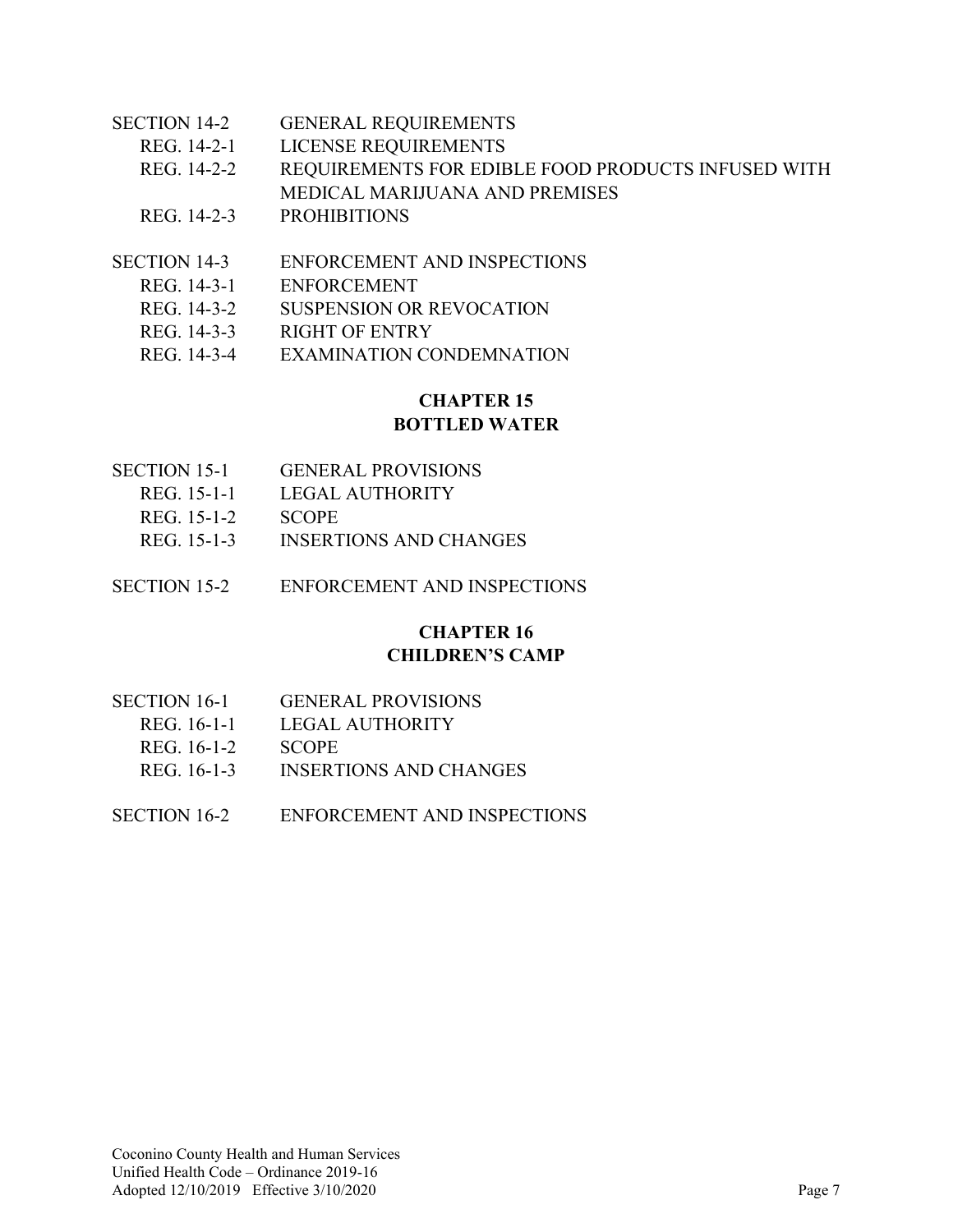#### **COCONINO COUNTY HEALTH AND HUMAN SERVICES UNIFIED HEALTH CODE CHAPTER 1 GENERAL PROVISIONS**

| SECTION 1-1 | <b>GENERAL PROVISIONS</b>     |
|-------------|-------------------------------|
| REG. 1-1-1  | <b>TITLE</b>                  |
| REG. 1-1-2  | LEGAL AUTHORITY               |
| REG. 1-1-3  | DELEGATED AUTHORITY           |
| REG. 1-1-4  | PURPOSE AND ADOPTION          |
| REG. 1-1-5  | <b>AMENDMENTS</b>             |
| REG. 1-1-6  | <b>DEFINITIONS</b>            |
| REG. 1-1-7  | <b>DUTIES</b>                 |
| REG. 1-1-8  | <b>PENALTY</b>                |
| REG. 1-1-9  | CONSTITUTIONALITY OR VALIDITY |
|             |                               |

#### **SECTION 1-1 GENERAL PROVISIONS REG. 1-1-1 TITLE**

This compilation and codification of the Regulations of the Coconino County Health and Human Services Department ("CCHHS") is hereby declared by the Board of Supervisors of Coconino County ("Board of Supervisors") shall hereafter constitute the official Coconino County Health and Human Services Unified Health Code ("Code"). Any reference to the number of any Section or Regulation contained herein shall be understood to refer to the position of the same under its appropriate title heading, its Chapter heading, and its Section heading, and to the general penalty clause relating thereto, as well as to the Section itself, when any reference is made to this Code by title in any legal document.

# **REG 1-1-2 LEGAL AUTHORITY**

The Regulations in all Chapters of this Code are adopted pursuant to the authority granted by the Board of Supervisors which is authorized in Arizona Revised Statutes ("ARS") § 11-251(17) to adopt provisions necessary to preserve the health of the people of Coconino County (the "County") in ARS § 11-251(31) to make and enforce all local, police, sanitary and other regulations not in conflict with the general laws.

# **REG. 1-1-3 DELEGATED AUTHORITY**

The Arizona Department of Health Services ("ADHS") delegated authority to the Board of Supervisors as defined in ARS § 41-1001(7) to exercise functions, powers and duties conferred on the delegating agency by a provision of law. ARS § 41-1081 establishes standards of delegation as listed in Delegation Agreement No. AGR2017-043. The Board of Supervisors approved Delegation Agreement No. AGR2017-043 on June 20, 2017.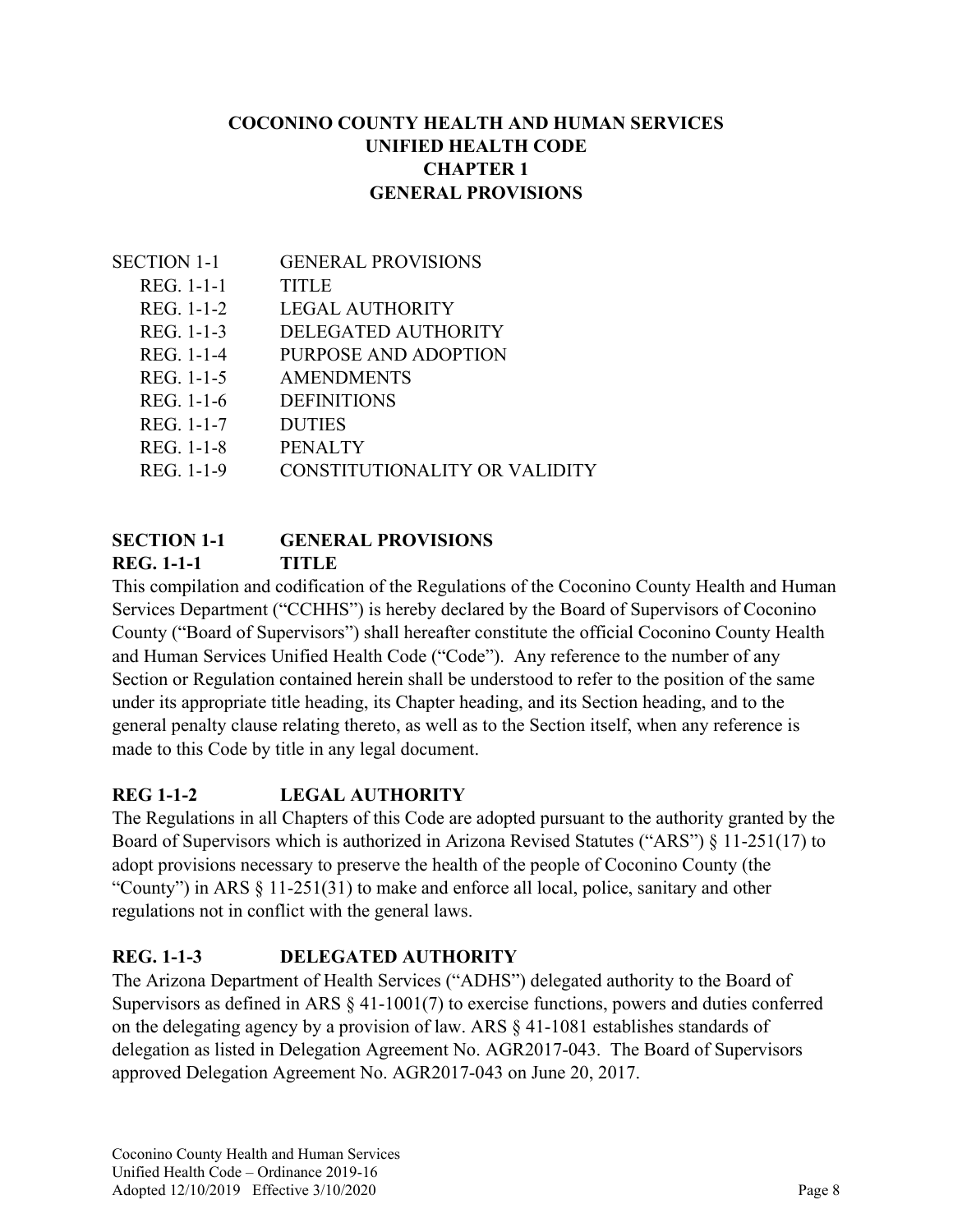# **REG. 1-1-4 PURPOSE AND ADOPTION**

- A. This Code, the Regulations adopted and contained herein, and the enforcement thereof by the Public Health Services District (the "District") as part of CCHHS are designed and intended to provide minimum standards for the protection of the health of the people of the County and to prevent the creation or maintenance of unhealthy, unsanitary conditions or public health nuisances.
- B. The Regulations in this Code are adopted pursuant to the authority granted by ARS §§ 36-184, 11-251(17), (18), (31).
- C. The Regulations contained in Chapter 1 and Chapter 2 of this Code shall apply to all subsequent Chapters in this Code.

# **REG. 1-1-5 AMENDMENTS**

- A. The Board of Supervisors, in conducting the District's business, may adopt, amend and repeal all ordinances necessary or proper to carry out the duties, responsibilities and functions of the county which are not otherwise specifically limited in accordance with ARS § 11-251.05, or necessary to preserve the health of the county in accordance with ARS § 11-251.17.
- B. Any amendments to this Code shall set forth the Title, Chapter, Section, and Regulation number of the Section or Regulation to be amended and shall constitute sufficient compliance with any statutory requirement pertaining to the amendment or revision by the Board of Supervisors of any part of this Code. All such amendments or revisions shall be codified and prepared for insertion in their proper places in each copy of this Code. Each such replacement page shall be properly identified and shall be inserted in each copy of this Code within thirty (30) days from the date of its adoption.

# **REG. 1-1-6 DEFINITIONS**

- A. The following definitions shall apply throughout this Code, unless a different meaning is clearly indicated by the context or is stated in any of the several chapters:
	- 1. ACC means the Arizona Administrative Code in its most recent version.
	- 2. ADHS means the Arizona Department of Health Services.
	- 3. ARS means the Arizona Revised Statutes.
	- 4. Administrative Completeness Review Time Frame means the number of days from agency receipt of an application for a license until an agency determines that the application contains all components required by this Code, including all information required to be submitted by other government agencies.
	- 5. Ample Water Supply means sufficient water quantity and water pressure to operate all of a transient dwelling's bathtubs, showers, lavatories and water closet at all times: A public water system that complies with AAC R18-4, or an underground water source that complies with AAC R18-11-4 and R18-11-5 or with ARS § 45-811.01.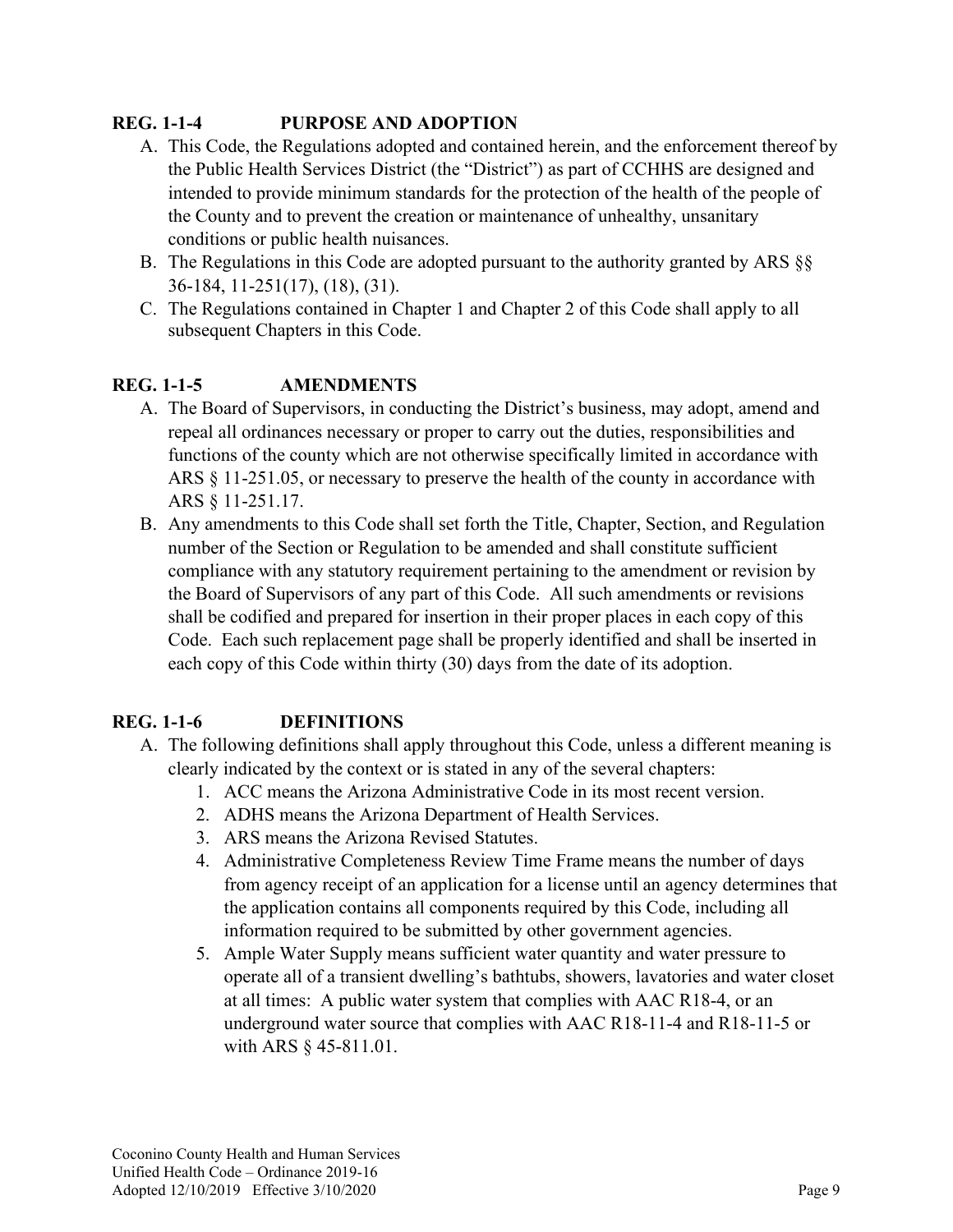- 6. Approval of Construction means the successful completion of both the administrative and substantive completeness reviews upon the construction of a new or remodeled facility.
- 7. Approved means acceptable to the District and so stated in writing.
- 8. Board and/or Board of Supervisors means the Coconino County Board of Supervisors.
- 9. CCHHS means Coconino County Health and Human Services.
- 10. Certificate means a printed and signed document issued as the result of completing and successfully passing a County approved training or instructional program.
- 11. Certificate Holder means an individual that has successfully completed a County approved certification program/training and received a certificate indicating completion and passing the course.
- 12. Certification means an approved County training program including Body Art Operator certification, Food Managers' certification, Food Handlers' certification, or Backcountry certification that certifies an individual successfully completes said training course. Certification cannot be used as a health license or permit.
- 13. Chief Health Officer ("CHO") means the Director of the District and/or an authorized agent.
- 14. Cold Water means water with a temperature between 33º F and 74º F.
- 15. Complaint means information indicating the need for inspection due to possible violations of this Code.
- 16. County means Coconino County.
- 17. Critical Item means a provision of this Code that, if in noncompliance, is more likely than other violations to contribute to contamination, illness, or environmental health hazards. "Critical item" is an item that is denoted in this Code with a superscript C.
- 18. Department means the Arizona Department of Health Services or the Arizona Department of Environmental Quality.
- 19. District means the Public Health Services District as part of CCHHS.
- 20. Drinking Water means water for human consumption that meets the requirements of AAC Title 18, Chapter 4, or R18-11-4 and R18-11-5 or with ARS § 45-811.01 for underground water sources.
- 21. Food Establishment means an entity that stores, prepares, packages, serves, or otherwise provides food for human consumption directly to a consumer or indirectly through a delivery service.
- 22. Hazard means a biological, chemical, or physical property that may cause an unacceptable consumer health risk.
- 23. Hearing Officer means an individual that conducts administrative hearings in a contested case or an appealable agency action and that makes decisions regarding the contested case or appealable action.
- 24. Hot Water means water with a temperature from 95º F to 120º F.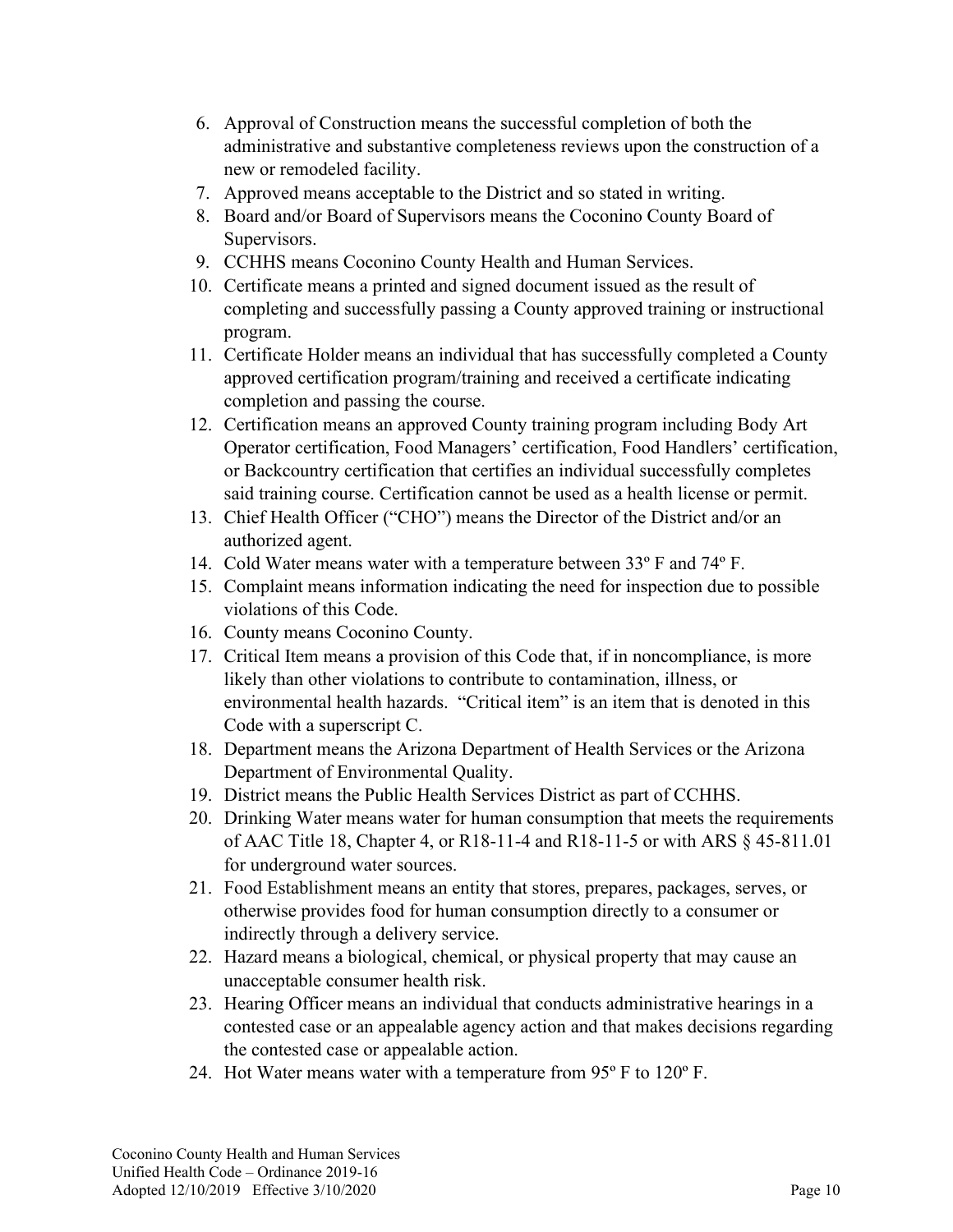- 25. Imminent Health Hazard means a hazard may exist because of an emergency such as a fire, flood, extended interruption of electrical or water service, sewage backup, ability to maintain proper temperatures, misuse of poisonous or toxic materials, onset of an apparent communicable disease outbreak or other circumstance that may endanger public health.
- 26. License means a written permit, license, stamp or seal of approval issued by the District.
- 27. Local Health Department/District means:
	- i. The administrative division of an Arizona county, city, or town that manages environmental and health-related issues; or
	- ii. A public health services district under ARS Title 48, Chapter 33; or
	- iii. The District as defined in Chapter 1 of this Code.
- 28. Municipality means any incorporated area within Coconino County.
- 29. Permit means a written permit, license, stamp or seal of approval issued by the District.
- 30. Person includes any firm, trust, partnership, association, institution, public body, corporation, individual or any other entity and includes the plural as well as the singular.
- 31. Unified Health Code means of all the Regulations which are adopted by the Board of Supervisors, pursuant to ARS §§ 36-184 and 11-251, and such other sections and subsections of the Arizona Revised Statutes as may be cited as the "Legal Authority" in specific Sections and/or Regulations of this Code, and which remain in full force and effect.
- 32. Regulation means the regulations of this Unified Health Code.
- 33. Regulatory Authority means the District operating under the delegation of authority from the Department.
- 34. Refuse means all putrescible and non-putrescible solid and semi-solid wastes, except human excreta, but including garbage, rubbish, ashes, manure, street cleanings, dead animals, abandoned automobiles, and industrial wastes.
- 35. Seasonal refers to any operation that is open six months or less during a calendar year and is a non-permanent structure meaning a mobile unit, cart, or structure with wheels.
- 36. Substantive Review Time Frame means the number of days after the completion of the administrative completeness review time frame during which an agency determines whether an application or applicant for a license meets all substantive criteria required by this Code.

# **REG. 1-1-7 DUTIES**

The owner, person-in-charge or control, lessee, tenant, and occupant of every building, establishment, premises, place, potable water supply, sewerage, waste, or drainage system has the duty to and shall keep, place, and preserve the same in such condition, and shall conduct and maintain the same in such manner, that it shall not be dangerous to the public health, be a nuisance, or in violation of the Regulations of this Code.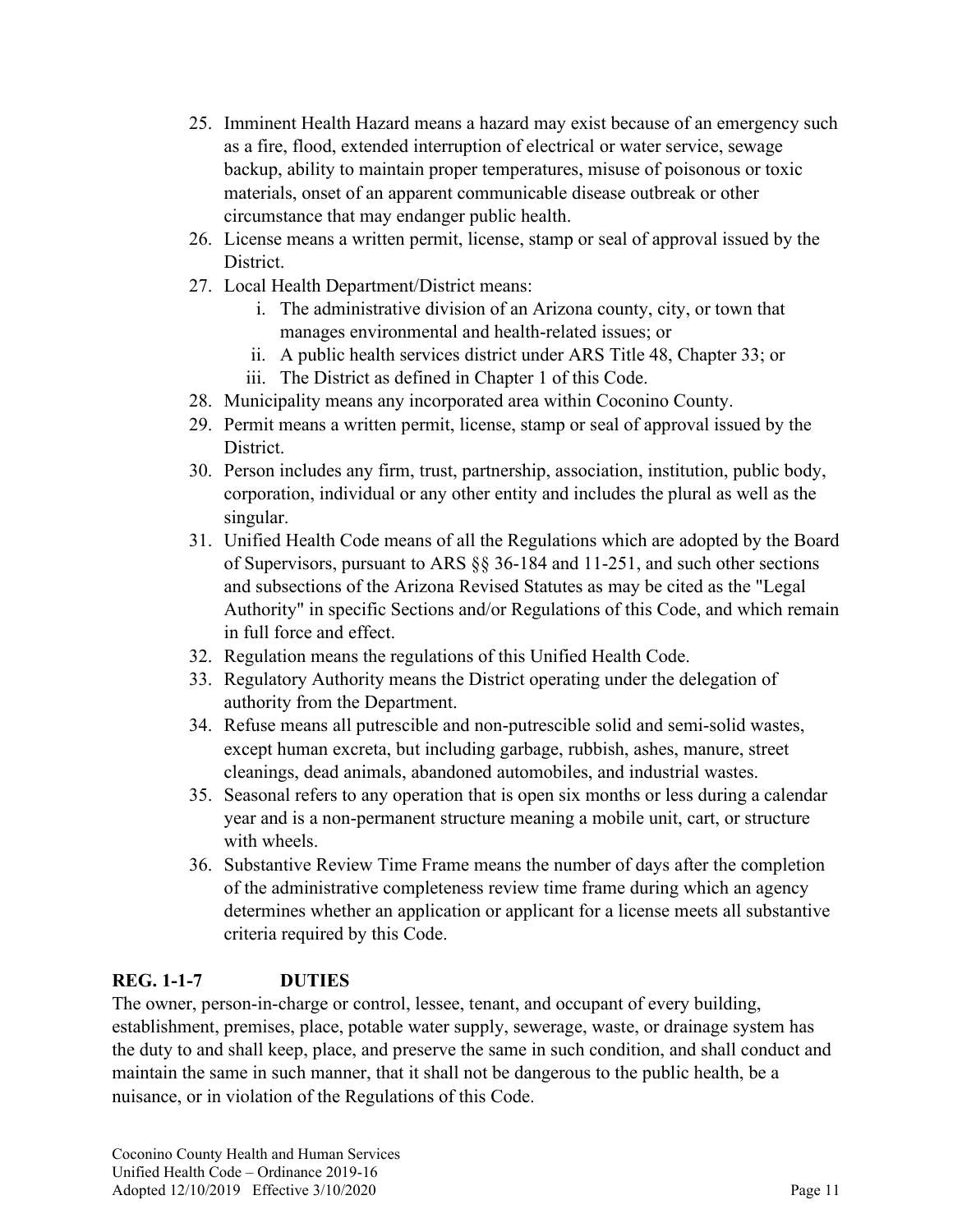#### **REG. 1-1-8 PENALTY**

A person violating any of the Regulations of this Code, except as may be otherwise indicated in a specific regulation, is guilty of a class 3 misdemeanor (See, ARS § 36-191).

# **REG. 1-1-9 CONSTITUTIONALITY OR VALIDITY**

Should any section, sentence, clause, phrase, or word of this Code be declared unconstitutional or invalid by a court of competent jurisdiction, the remainder of said Code shall not be affected thereby.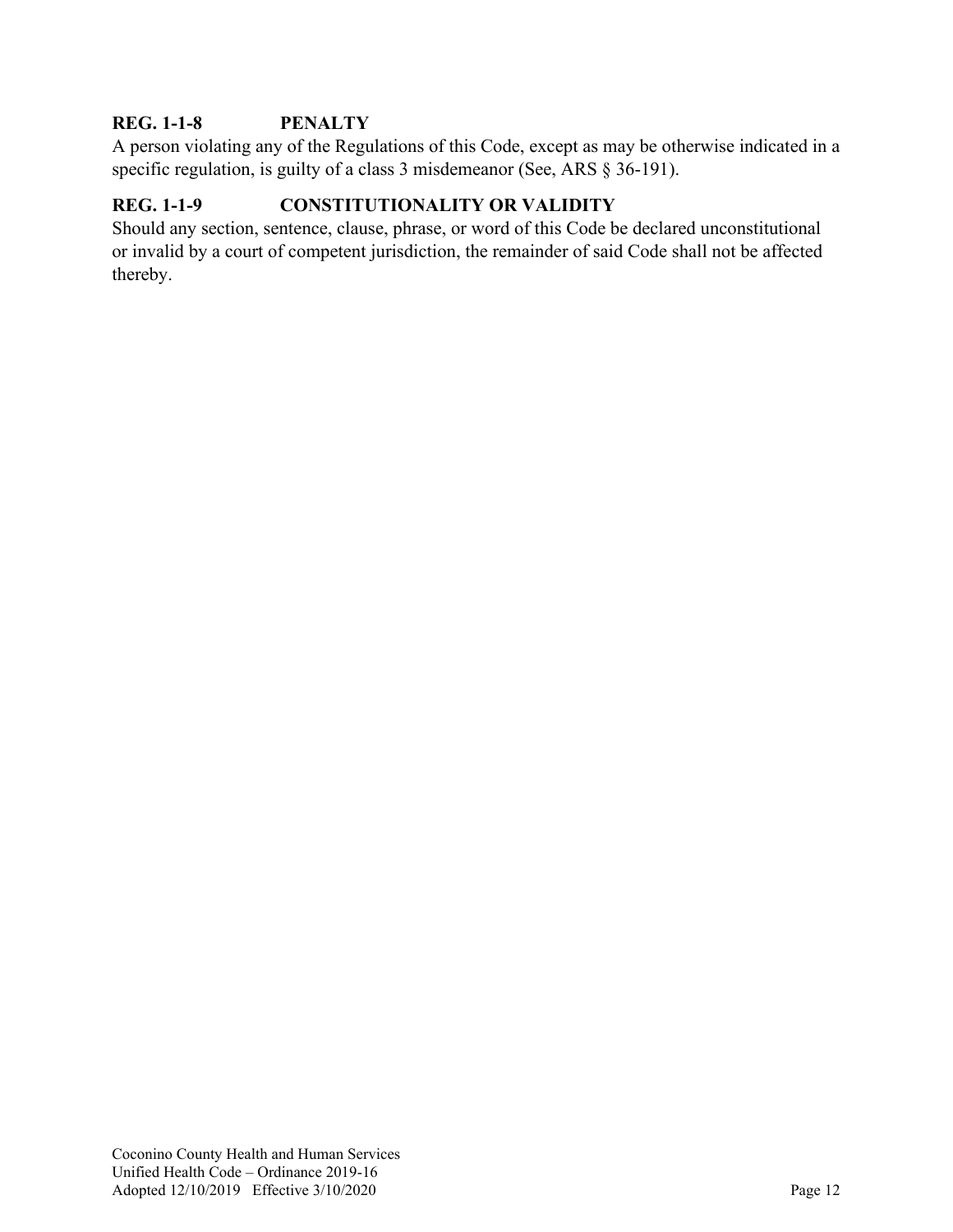#### **COCONINO COUNTY HEALTH AND HUMAN SERVICES UNIFIED HEALTH CODE CHAPTER 2 PERMITS, LICENSES AND CERTIFICATES; ENFORCEMENT AND OTHER REQUIREMENTS**

| <b>SECTION 2-1</b> | <b>GENERAL PROVISIONS</b>                                                           |
|--------------------|-------------------------------------------------------------------------------------|
| REG. 2-1-1         | ISSUANCE OF PERMITS, LICENSES AND CERTIFICATES                                      |
| REG. 2-1-2         | PERMIT, LICENSE AND CERTIFICATE REQUIREMENTS                                        |
| REG. 2-1-3         | PLAN REVIEW REQUIREMENTS                                                            |
| REG. 2-1-4         | PERMIT AND LICENSING TIME-FRAMES                                                    |
| REG. 2-1-5         | <b>MODIFICATIONS AND VARIANCES</b>                                                  |
| REG. 2-1-6         | <b>PROHIBITIONS</b>                                                                 |
| <b>SECTION 2-2</b> | <b>RESPONSIBILITIES OF THE PARTIES</b>                                              |
| REG. 2-2-1         | RESPONSIBILITIES OF THE PERMIT, LICENSE OR CERTIFICATE<br><b>HOLDER</b>             |
| REG. 2-2-2         | RESPONSIBILITIES OF THE DISTRICT                                                    |
| REG. 2-2-3         | DUTIES OF THE CHIEF HEALTH OFFICER                                                  |
| <b>SECTION 2-3</b> | <b>FEES</b>                                                                         |
| REG. 2-3-1         | <b>FEES REQUIREMENTS</b>                                                            |
| <b>SECTION 2-4</b> | <b>REGULATORY BILL OF RIGHTS</b>                                                    |
| REG. 2-4-1         | <b>REGULATORY BILL OF RIGHTS</b>                                                    |
| <b>SECTION 2-5</b> | <b>ENFORCEMENT AND INSPECTIONS</b>                                                  |
| REG. 2-5-1         | <b>INSPECTIONS</b>                                                                  |
| REG. 2-5-2         | <b>RIGHT OF ENTRY</b>                                                               |
| REG. 2-5-3         | ADMINISTRATIVE HEARINGS OF PUBLIC NUISANCES IN                                      |
|                    | <b>COCONINO COUNTY</b>                                                              |
|                    |                                                                                     |
| REG. 2-5-4         | CEASING OPERATION AND SUSPENSION OR REVOCATION OF<br>PERMIT, LICENSE OR CERTIFICATE |

#### **SECTION 2-1 GENERAL PROVISIONS**

All Sections and Regulations in Chapter 2 of this Code are applicable to all subsequent chapters of this Code unless specifically stated otherwise.

#### **REG. 2-1-1 ISSUANCE OF PERMITS, LICENSES AND CERTIFICATES**

A. Any person desiring to conduct an operation which requires a permit, license or certificate shall make written application to the District. No construction shall commence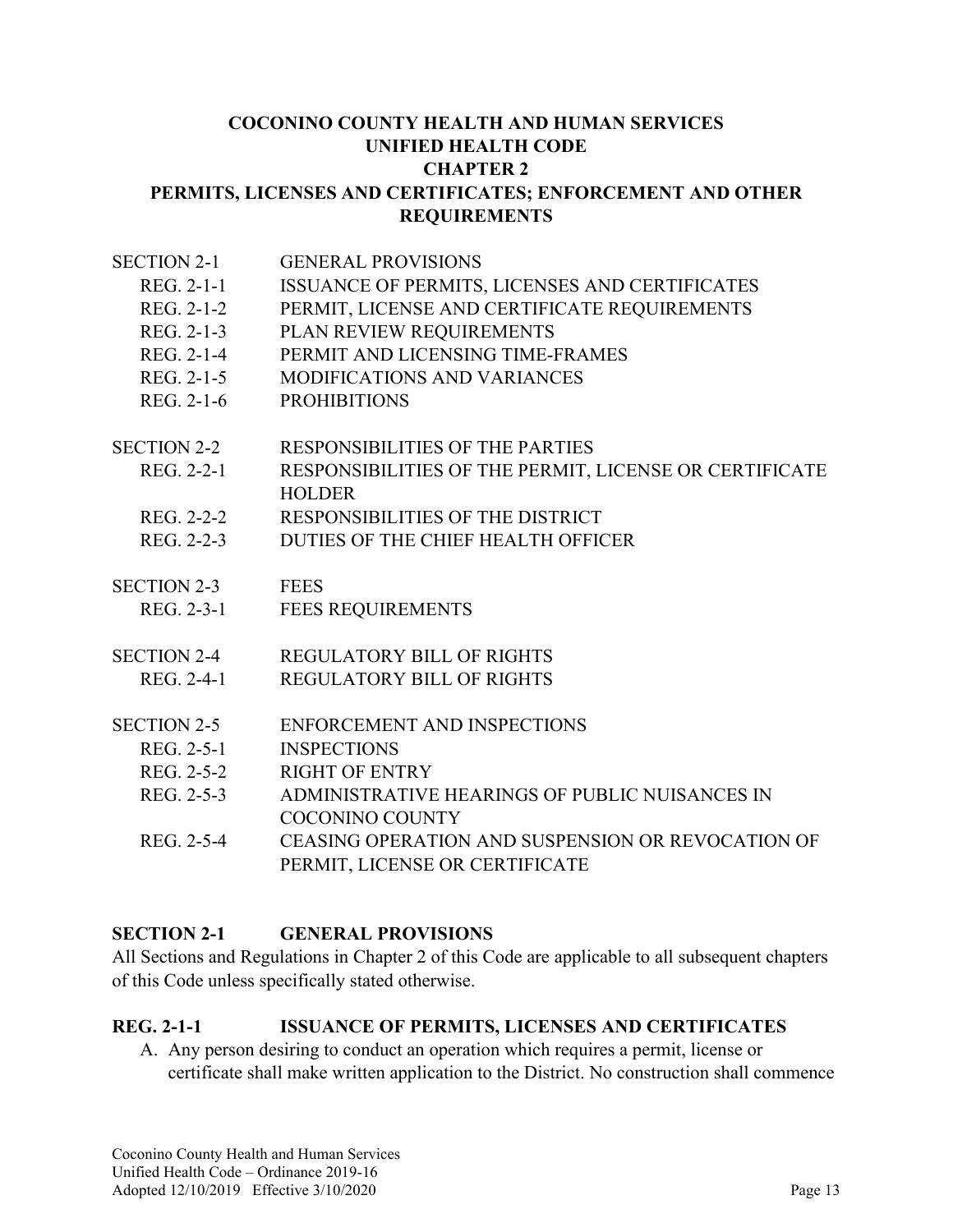until the required plans have been approved and an Approval to Construct has been issued. Construction shall be in conformance with the approved plans and specifications.

- B. No application for a permit or license shall be issued until a complete sanitary inspection has been conducted and all critical deficiencies have been corrected. The applicant shall demonstrate to the District compliance with pertinent State, County, and Municipal health laws, regulations, and ordinances.
- C. An establishment permit or license issued by the District shall bear all of the following information:
	- 1. The name of the establishment.
	- 2. The street address of the establishment.
	- 3. The full name of the permit or license holder.
	- 4. A unique identification number assigned by the District.

#### **REG. 2-1-2 PERMIT, LICENSE AND CERTIFICATE REQUIREMENTS**

- A. Establishments required to have a permit or license to operate shall apply for a permit or license from the District. Only persons who comply with all the requirements of this Code shall be entitled to receive and retain such permits and licenses.
- B. Except as may be otherwise specified in individual regulations in this Code, permits and licenses are valid for a specified period of time from the date of issuance, unless sooner suspended or revoked by the District.
	- 1. A license issued by the District is valid for a period not to exceed one (1) year from the date of issuance. The license may be suspended or revoked after an opportunity for a hearing by the District if the permit or license holder violates any of the terms or provisions of this Code.
	- 2. A permit is valid for a specified period of time from the date of issuance.
	- 3. Prior to the issuance of any permit or license, an inspection of the premises and all installations thereon shall be made by the District.
	- 4. Inspections shall be made as frequently as deemed necessary to verify compliance with these Regulations.
- C. Appropriate training certificates shall be obtained by individuals, if certification is required by a Chapter of this Code that the facility is licensed or permitted under.
	- 1. A certificate issued by the District is valid for a period not to exceed three (3) years from the date of issuance. The certificate may be suspended or revoked after an opportunity for a hearing by the District if the certificate holder violates any of the terms or provisions of this Code.

#### **REG. 2-1-3 PLAN REVIEW REQUIREMENTS**

- A. A license applicant or license holder shall submit to the District properly prepared plans and specifications for review and approval before:
	- 1. The construction of a licensed establishment; or
	- 2. The conversion of an existing structure for use as a licensed establishment; or
	- 3. The remodeling of a licensed establishment if the District determines that plans and specifications are necessary to ensure compliance with this Chapter.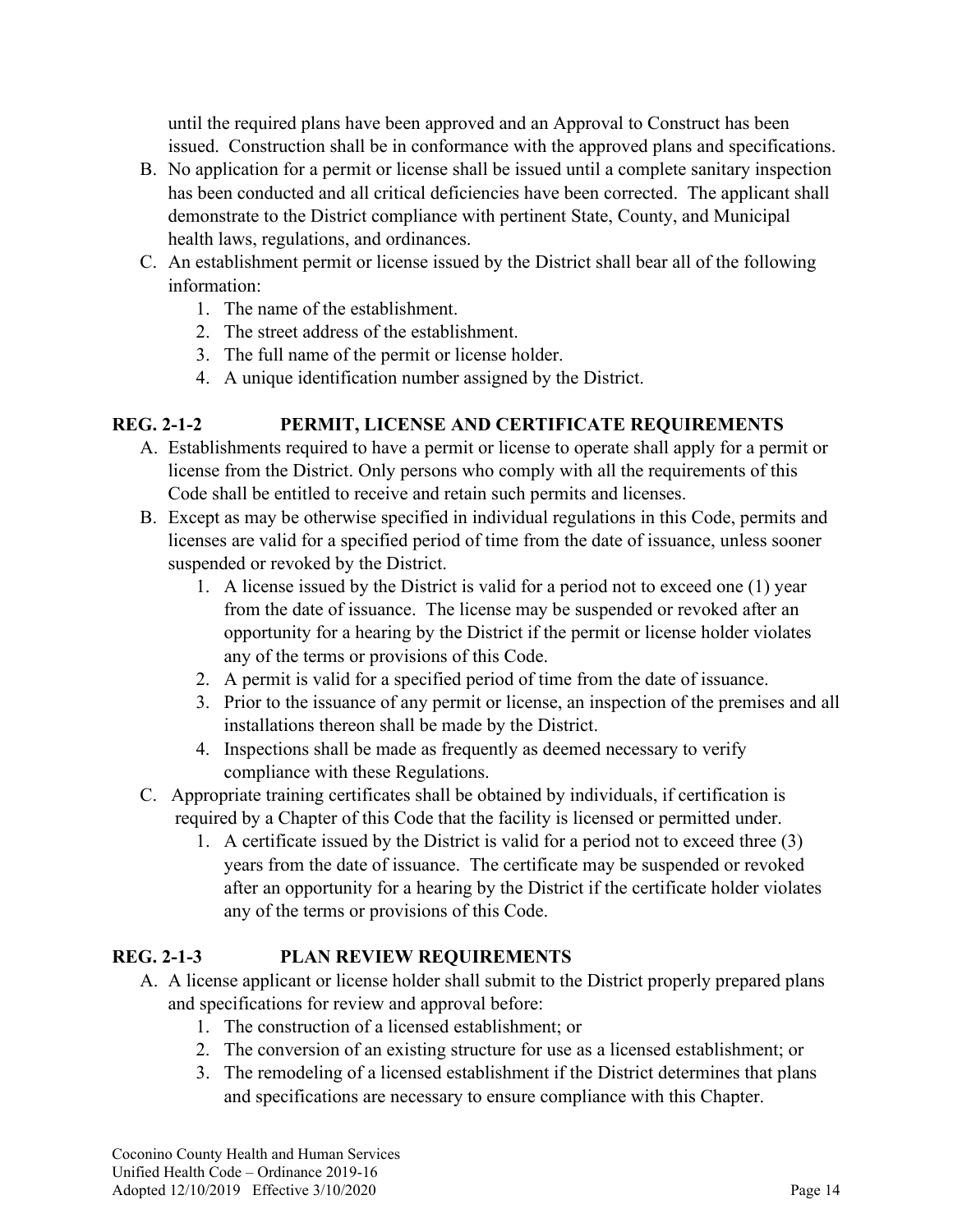- B. To be considered administratively complete, the following forms, information and fees must be submitted for a licensed establishment approval to construct:
	- 1. Documentation of:
		- a. Planning and Zoning approval for this proposed establishment,
		- b. Approved public water system, and
		- c. Approved wastewater facilities.
	- 2. A complete and signed Plan Review Worksheet and plans containing detailed information on structural requirements, operational requirements, operator requirements, equipment schedule, site plan, floor plan, finish schedule, lighting schedule, mechanical schematics, construction materials, and sanitary requirements.
	- 3. A floor plan of the facility. In the drawing include location of all plumbing fixtures, including hand sinks, janitorial sinks, etc., and where plumbing and wastewater line location, will be positioned. Information on ventilation, lighting, doors and windows must be verified in the plan review process, as well. "Presubmittal" meetings may be scheduled to discuss requirements, or any other questions pertaining to plan review.
	- 4. Equipment types, manufacturers, model numbers, locations, dimensions, performance capabilities, and installation specifications.
	- 5. Evidence that procedures ensure compliance with the requirements of this Code are developed or are being developed.
	- 6. Procedures for operating the establishment.
	- 7. Other information for the proposed construction, conversion, or modification, for constructing a licensed establishment.
	- 8. Required fee for a Plan Review as approved by the County. The current approved fee schedule for the District is available at District offices as well as on the County website.
- C. Preoperational inspections shall be conducted by the District to verify that the establishment is constructed and equipped in accordance with the approved plans and modifications, has established standard operating procedures, and is in compliance with Arizona law and this Code.

#### **REG. 2-1-4 PERMIT AND LICENSING TIMEFRAMES**

- A. This Section applies to the District which has been delegated by the Department to comply with ARS §§ 11-1605 through 11-1606.
- B. The District approval timeframes described in ARS § 11-1601 are set forth in Table 1. The applicant or permit or license holder and the District may agree in writing to extend the substantive review and the overall timeframe, but an extension may not exceed 25% of the overall timeframe.
- C. The administrative completeness review timeframe begins on the date that the District receives an application or request for approval.
	- 1. The District shall mail or send an electronic notice of administrative completeness or deficiencies to the applicant or permit or license holder within the timeframe.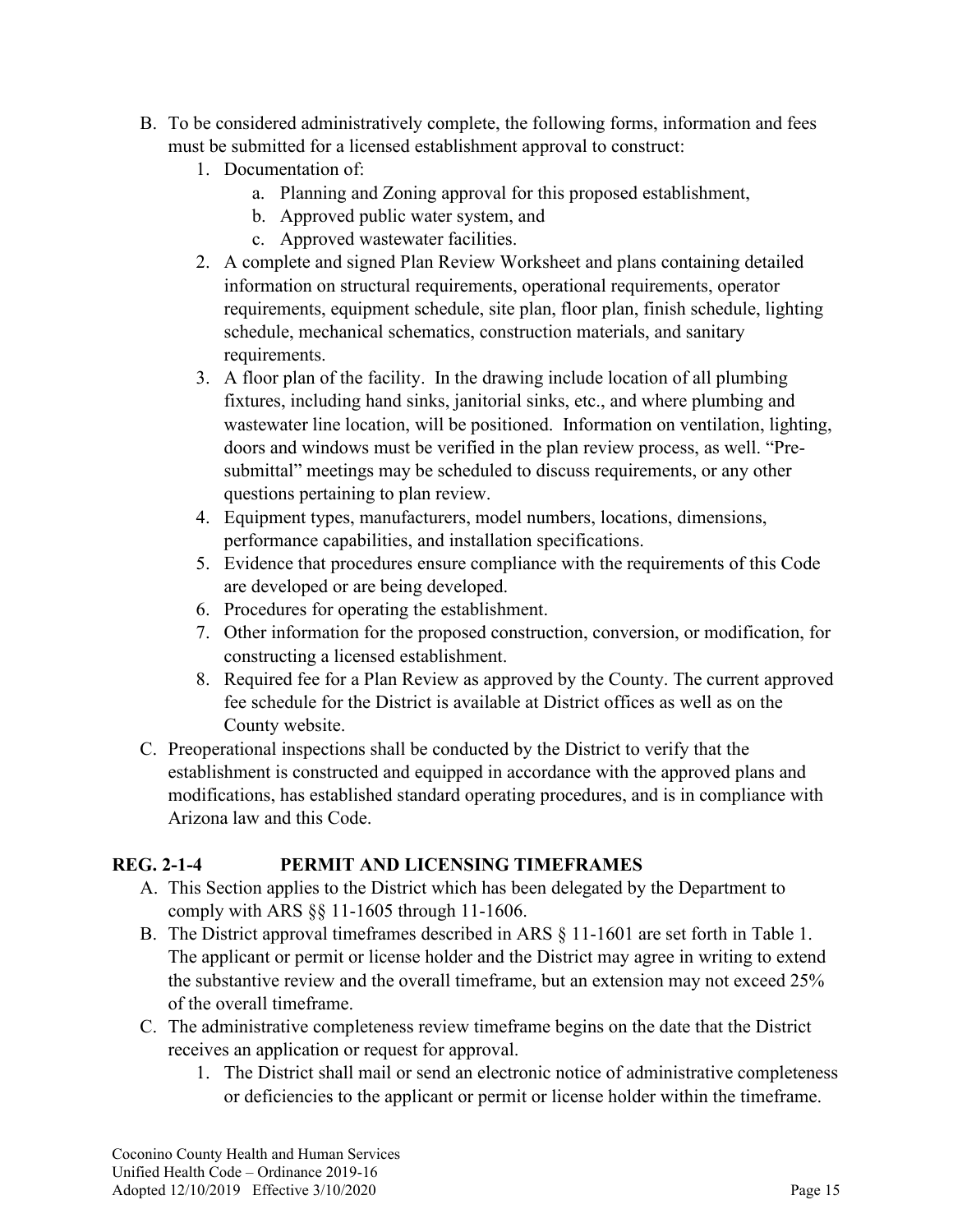- a. A notice of deficiencies shall list each deficiency and the information and documentation needed to complete the application or request for approval.
- b. If the District issues a notice of deficiencies within the administrative completeness review time-frame, the administrative completeness review time-frame and the overall time-frame are suspended from the date that the notice is issued until the date that the District receives the missing information from the applicant or permit or license holder.
- c. If within 180 days the applicant or permit or license holder fails to submit all of the information and documents listed in the notice of deficiencies, the District shall consider the application or request for approval withdrawn.
- 2. If the District issues a permit or license or other approval to the applicant or license holder during the administrative completeness review timeframe, the District shall not issue a separate written notice of administrative completeness.
- D. The substantive review timeframe begins on the administrative completeness notice date.
	- 1. The District shall mail or send electronically written notification of approval or denial of the application or other request for approval to the applicant or permit or license holder within the substantive review timeframe.
	- 2. As part of the substantive review for a facility permit or license, the District may complete an inspection that may require more than one (1) visit to the facility.
	- 3. During the substantive review timeframe, the District may make one (1) comprehensive written request for additional information, unless the District and the applicant or permit or license holder have agreed in writing to allow the District to submit supplemental requests for information.
- E. The District shall issue a license or approval unless:
	- 1. The District determines that the establishment permit or license application or the establishment does not satisfy all of the requirements of this Chapter, or
	- 2. For a request for a variance, the District determines that the request fails to demonstrate that the variance will not result in a health hazard or nuisance, or
	- 3. For a request for approval of plans and specifications, the District determines that the plans and specifications do not satisfy all of the requirements of this Chapter, or
	- 4. For a request for approval of a quality assurance program, the District determines that the quality assurance program does not satisfy all requirements of this Chapter.
		- a. If the District disapproves an application or request for approval, the District shall send the applicant or License holder a written notice of disapproval setting forth the reasons and all other information required by ARS § 11-1606.
- F. For the purpose of computing timeframes, the day of the act, event, or default from which the designated period of time begins, shall not be included. Intermediate Saturdays, Sundays, and legal holidays shall be included in the computation. The last day of the period computed shall be included unless it is a Saturday, Sunday, or legal holiday, in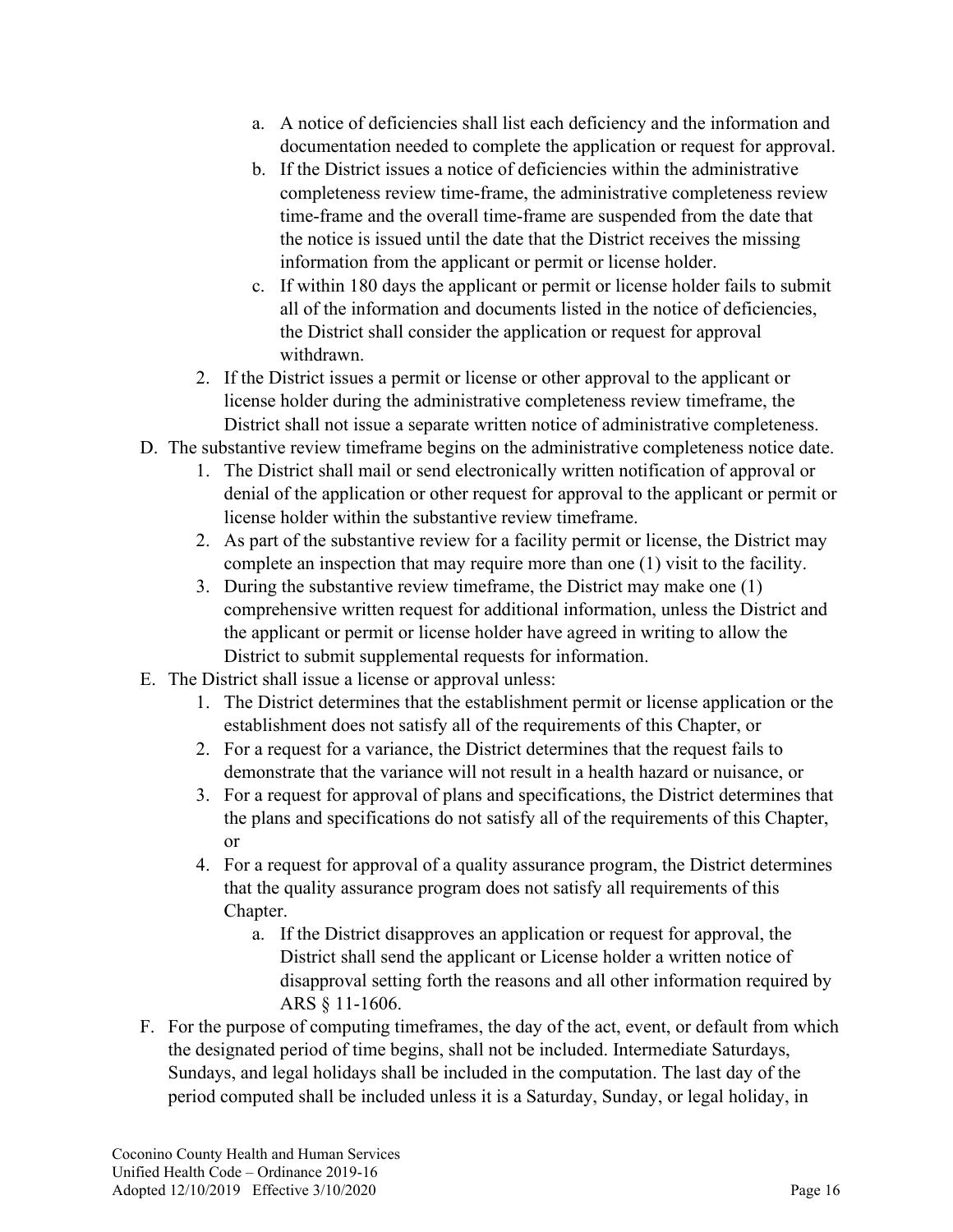which event, the period runs until the end of the next day that is not a Saturday, Sunday, or legal holiday.

| Type of Approval         | <b>Statutory Authority</b> | Overall   | Administrative          | Substantive |
|--------------------------|----------------------------|-----------|-------------------------|-------------|
|                          |                            | Timeframe | Completeness            | Review      |
|                          |                            |           | <b>Review Timeframe</b> | Timeframe   |
| Body Art                 | $ARS§36-136(H)(4)$         | 60        | 30                      | 30          |
| Establishment            |                            |           |                         |             |
| License                  |                            |           |                         |             |
| Approval of              | $ARS§36-136(H)(4)$         | 90        | 30                      | 60          |
| Request for              |                            |           |                         |             |
| Variance                 |                            |           |                         |             |
| Approval of Plans        | $ARS§36-136(H)(4)$         | 90        | 30                      | 60          |
| and Specifications       |                            |           |                         |             |
| Approval of              | $ARS§36-136(H)(4)$         | 90        | 30                      | 60          |
| <b>Quality Assurance</b> |                            |           |                         |             |
| Program                  |                            |           |                         |             |

# **Table 1.**

# **REG. 2-1-5 MODIFICATIONS AND VARIANCES**

- A. The District may grant a variance by modifying or waiving the requirements of this Code if, in the opinion of the District, a health hazard or nuisance will not result from the variance. If a variance is granted, the District shall retain the information in its records for the establishment.
- B. Documentation of Proposed Variance and Justification. Before a variance is approved, the following shall be provided:
	- 1. A statement of the proposed variance citing relevant section numbers of this Code and
	- 2. The rationale and analysis for how potential public health hazards and nuisances will be alternatively addressed by the proposal.
- C. Conformance with Approved Procedures. If the District grants a variance, the permit or license holder shall do all of the following:
	- 1. Comply with the plans and procedures that are submitted and approved.
	- 2. Provide to the District, upon request, records that demonstrate the following are routinely employed and maintained:
		- a. Verification of the effectiveness of the operation or process; and
		- b. Necessary corrective actions if there is failure.

# **REG. 2-1-6 PROHIBITIONS**

A. It shall be unlawful for any person to conduct an operation for which a permit, license or certificate is required within Coconino County, or its police jurisdiction, who does not possess a valid permit, license or certificate to do so, issued to said person by the Chief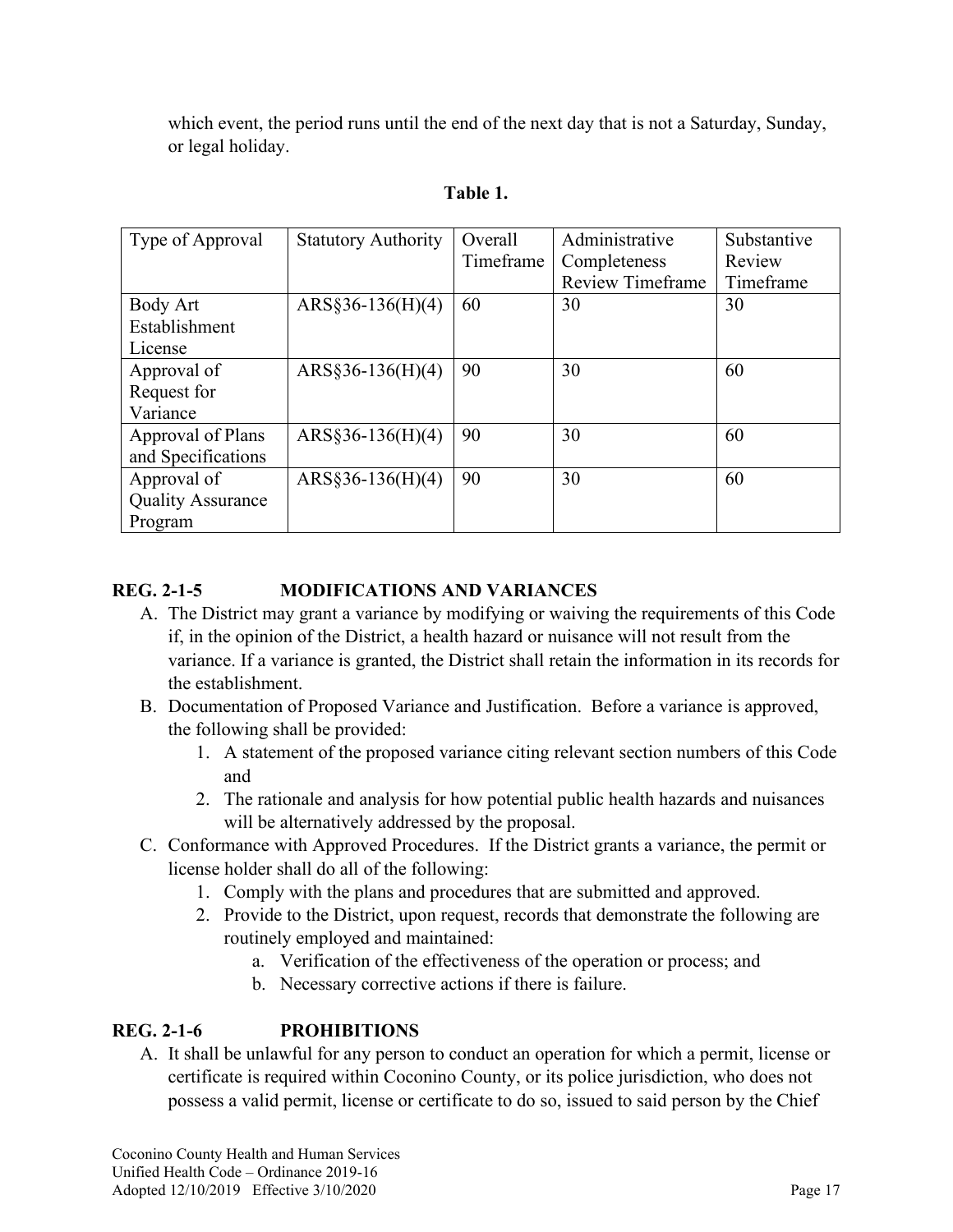Health Officer. Only a person who complies with the requirements of this Regulation and other pertinent regulations shall be entitled to receive and retain such a permit, license or certificate.

- 1. Permits, licenses or certificates shall not be transferable from one person to another person.
- 2. Permits and licenses may not be transferred if the licensed facility moves to a different building or location.
- 3. Change of ownership of a permitted or licensed establishment requires a new owner(s) to apply for a new permit or license.
- 4. Licenses must be renewed annually. Permits and certificates must be renewed as specified in the applicable codes.
- 5. A valid permit, license or certificate shall at all times be kept on the premises or vehicle designated and displayed in a conspicuous manner therein or thereon. Where practical, permits, licenses or certificates shall be framed and protected against soilage.
- 6. All permitted and licensed establishments shall be open at reasonable times to inspection by the District.

#### **SECTION 2-2 RESPONSIBILITIES OF THE PARTIES REG. 2-2-1 RESPONSIBILITIES OF THE PERMIT, LICENSE OR CERTIFICATE HOLDER**

- A. Upon acceptance and retention of the issued permit, license or certificate, the permit, license or certificate holder shall do all of the following:
	- 1. Post the permit, license or certificate in the facility in a location that is conspicuous to consumers.
	- 2. Comply with the provisions of this Code, including the conditions of a granted variance and approved plans.
	- 3. Immediately discontinue operations and notify the District if an imminent health hazard may exist.
	- 4. Allow representatives of the regulatory authority access to the establishment.
	- 5. Replace existing facilities and equipment with those that comply with this Code if:
		- a. Facilities and equipment constitute a public health hazard or nuisance or no longer comply with the criteria upon which facilities and equipment were accepted;
		- b. Required because of a change of ownership; or,
		- c. The facilities and equipment are replaced in the normal course of operation.
	- 6. Comply with the regulatory timeframes for corrective actions specified in inspection reports, notices, orders, warnings, and other directives issued by the District in regard to the permitted or licensed facility or in response to community emergencies.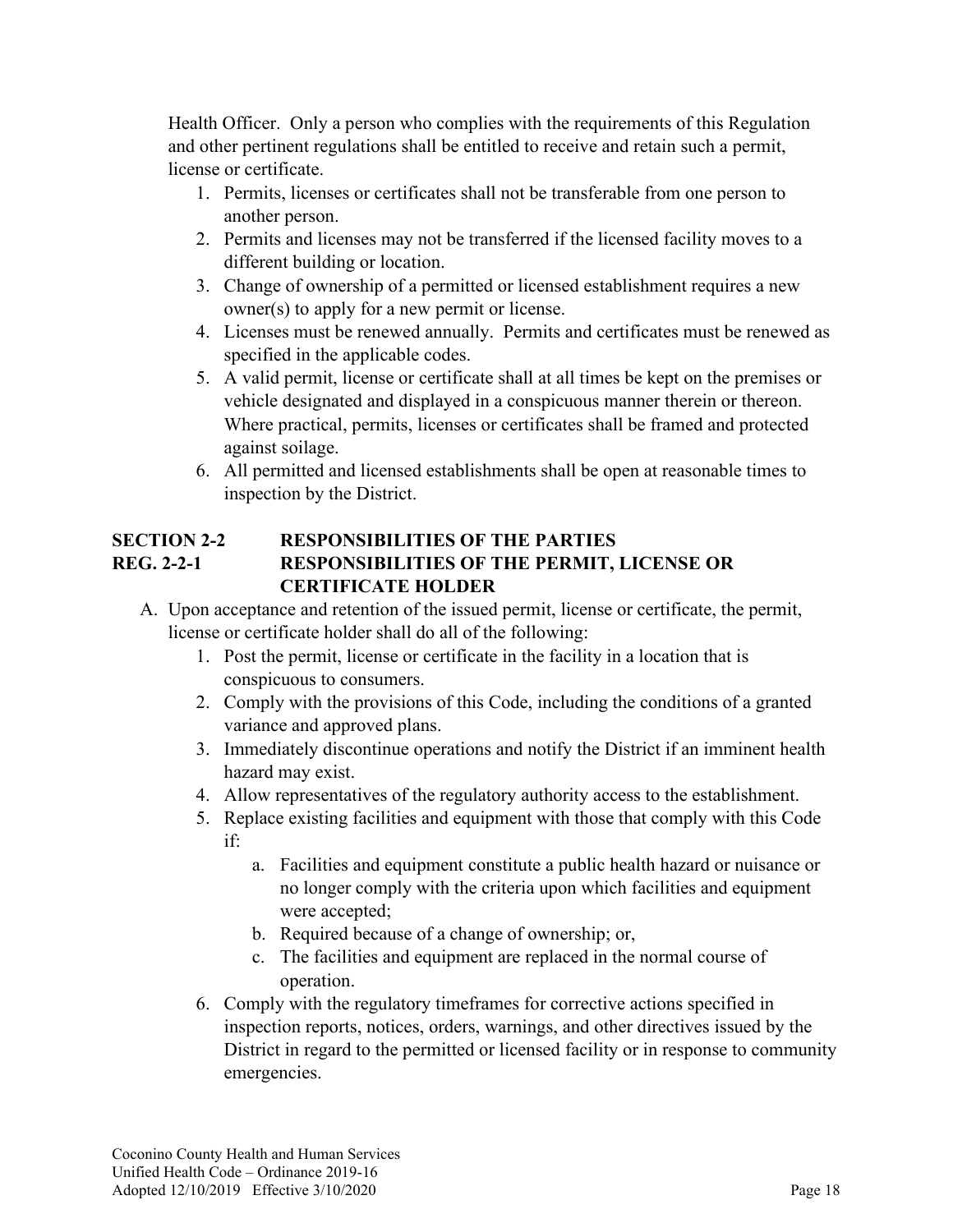- 7. Accept notices issued and served by the District according to law; and be subject to the administrative, civil, injunctive, and criminal remedies authorized by law for failure to comply with this Code or a directive given by the District, including timeframes for corrective actions.
- 8. Renew licenses annually by paying the specified fee. Renew permits and certificates as specified in the applicable codes.

# **REG. 2-2-2 RESPONSIBILITIES OF THE DISTRICT**

- A. The District shall provide the location of an electronic copy of this Code to the permit, license or certificate holder when a permit, license or certificate is first issued so the license holder is notified of District requirements.
- B. Failure to provide the information in this Section does not prevent the District from taking authorized action or seeking remedies if the permit, license or certificate holder fails to comply with this Code or an order, warning, or directive from the District.
- C. The District shall conduct inspections of the permitted or licensed establishment during the establishment's normal hours of operation or at other reasonable times. Inspectors shall show proper identification and provide the permit or license holder or person in charge with a verbal or written purpose of the inspection.
- D. Inspections shall be conducted as often as necessary, as specified in the applicable chapters of this Code to assure that the requirements of the permit or license are being met.
- E. Access to a permitted or licensed establishment for inspection is a condition of the acceptance and retention of the establishment's permit or license. Inspections are generally conducted unannounced to obtain a more accurate assessment of normal operating practices and conditions. Exceptions can be made during construction and preoperational inspections where an appointment is needed to ensure that all parties are available for discussion or where work is intermittent and access to a new establishment is limited; or during follow-up inspections which may require the presence of specific personnel or management from the establishment.
- F. Inspections shall comply with the inspection rights provisions of ARS § 11-1603.

#### **REG. 2-2-3 DUTIES OF THE CHIEF HEALTH OFFICER**

- A. The Chief Health Officer's duties are as follows:
	- 1. Inspection of Premises. The Chief Health Officer shall review all reported violations of this Code or Ordinance. Upon receiving a report of a public nuisance violation, the Chief Health Officer shall inspect the site of the alleged violation. During an inspection the Chief Health Officer shall take careful and comprehensive notes as to the condition and existing uses of the subject property, location, property owner and address, and specific sections of ARS § 36-601(A) corresponding to the alleged violation(s).
	- 2. Right to Enter Premises. The Chief Health Officer shall enter the premises for inspection or abatement pursuant to ARS § 36-603.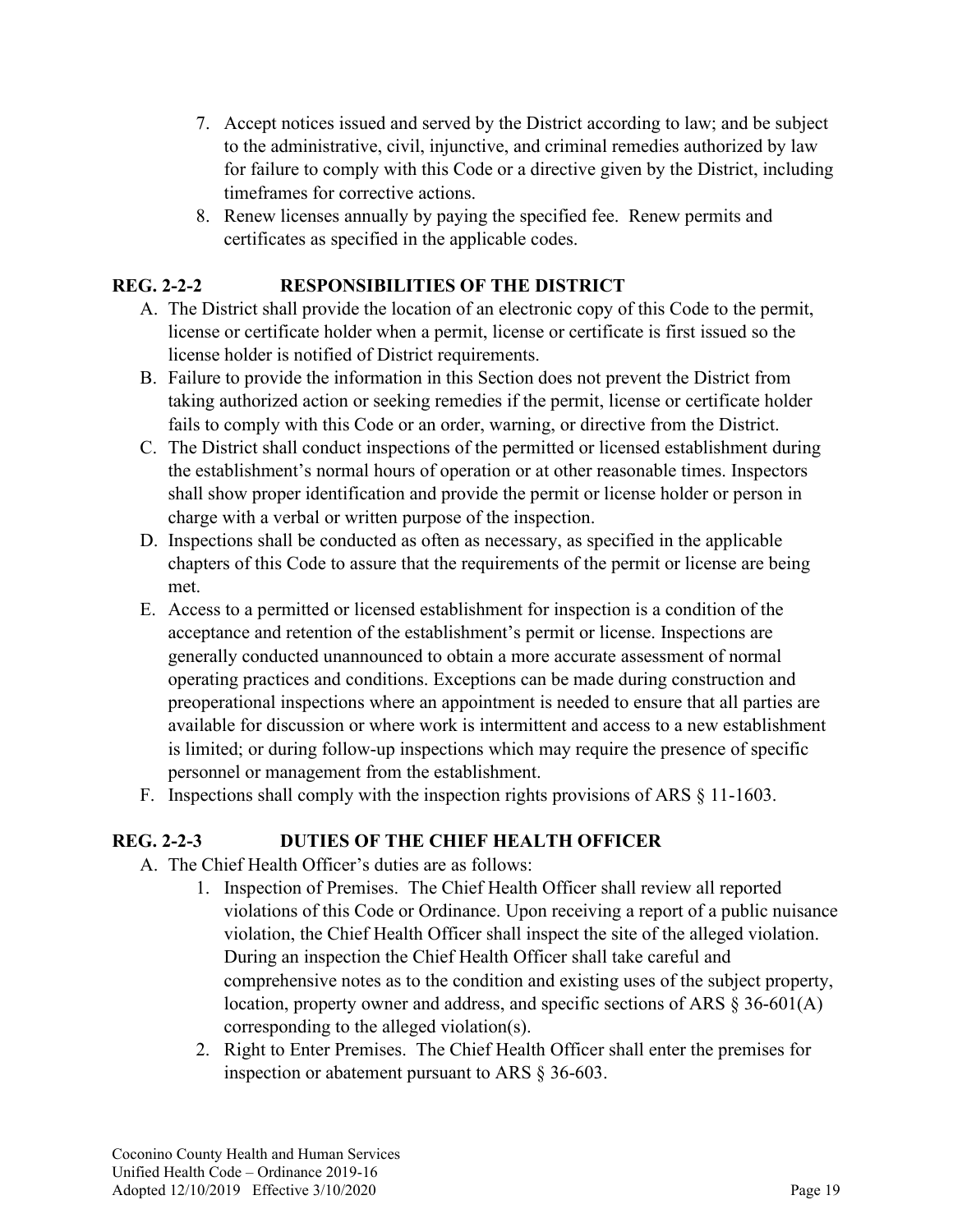3. Notice of Violation. If the Chief Health Officer determines that a violation is occurring on the subject property, he/she shall serve notice to the property owner/occupant of the violation(s). The notice of violation shall cite the nature of the violation, the Section of this Code violated, information of possible penalties if violation is not ceased and steps necessary to bring the subject property into compliance. The notice shall order the owner or occupant to remove the nuisance within twenty-four (24) hours at their expense.

# **SECTION 2-3 FEES**

# **REG. 2-3-1 FEE REQUIREMENTS**

- A. Fees required for operational permits and licenses.
	- 1. As identified in REG. 2-1-6(A) of this Code, "it shall be unlawful for any person to conduct an operation for which a permit, license or certificate is required within Coconino County, or its police jurisdiction, who does not possess a valid permit, license or certificate to do so, issued by the Chief Health Officer."
	- 2. As identified in REG. 2-2-1(8) of this Code, the owner of a facility requiring a license as authorized by this Code shall obtain and renew their license annually by paying a specified fee as authorized by REG. 2-2-1 of this Code. Only a person who complies with the requirements of this Regulation and other pertinent regulations shall be entitled to receive and retain such a permit, license or certificate.
	- 3. Definition of Terms.
		- a. Expired means a permit, license or certificate which has expired and is no longer valid.
		- b. Delinquent means license fees that have not been paid and are more than 60 days expired.
		- c. Late Fee means any license which is deemed delinquent is subject to a late fee as authorized by the Schedule of Fees prepared by the District and approved by the Board.
- B. Pursuant to ARS § 36-187, the District will charge reasonable fees for issuing or renewing permits or licenses for other services authorized by law and by the rules and regulations of the State Board of Health. All such fees shall be listed in a Schedule of Fees prepared by the District and approved by the Board. The Schedule of Fees current on the effective date of this Code and all subsequent revisions of that Schedule of Fees shall be listed on the County website or available at District offices.

# **SECTION 2-4 REGULATORY BILL OF RIGHTS REG. 2-4-1 REGULATORY BILL OF RIGHTS**

The District shall follow the requirements of ARS  $\S$ § 11-1601 through 1609.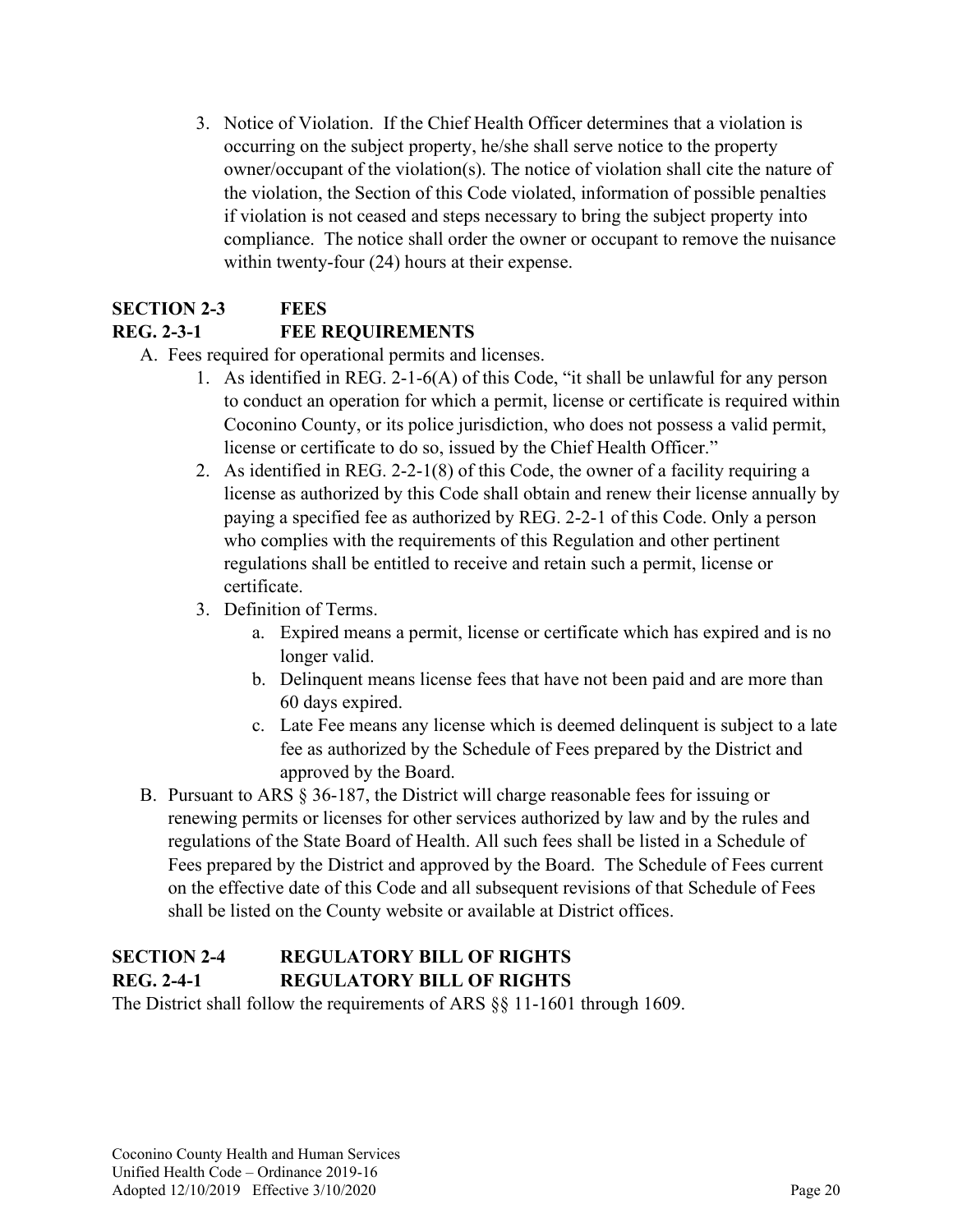### **SECTION 2-5 ENFORCEMENT AND INSPECTIONS REG. 2-5-1 INSPECTIONS**

- A. Frequency. The District shall inspect any establishment as often as may be necessary to assure compliance with these Regulations, but not less than one inspection per year. A copy of the inspection report shall be furnished to the owner, lessee, or operator of the establishment, indicating the degree of compliance or non-compliance with provisions to these regulations. Failure to correct any discrepancy noted within the time limit specified shall be cause for additional inspection fees and/or denial, revocation, or suspension of the permit or license to operate.
- B. Reasonable Time After Due Notice. After the District presents official credentials and provides notice of purpose and intent to conduct an inspection, the person in charge shall allow the District to determine if the licensed facility is in compliance with this Code. The person in charge shall allow access to the facility, allow an inspection, and provide information and records specified in this Code and to which the District is entitled, according to law. The District to which the duty to comply with ARS §11-1603 when performing inspections.
- C. Specifying Time Frame for Corrections. The District shall specify the violation correction time frame on the inspection report.
- D. Issuing Report and Obtaining Acknowledgment of Receipt. At the conclusion of an inspection, the District shall provide a copy of the completed inspection report to the permit or license holder or person in charge and request a signed acknowledgment of receipt according to law.
- E. Refusal to Sign Acknowledgment. The District shall inform the person in charge who declines to sign an acknowledgment of receipt of inspectional findings as specified in this Code that:
	- 1. An acknowledgment of receipt is not an agreement with findings,
	- 2. Refusal to sign an acknowledgment of receipt will not affect the permits or license holder's obligation to correct the violations noted in the inspection report within the time frames specified,
	- 3. A refusal to sign an acknowledgment of receipt is noted in the inspection report and conveyed to the District historical record for the permitted or licensed establishment, and
	- 4. Make a final request that the person in charge sign an acknowledgment receipt of inspectional findings.
- F. Public Information. The District shall treat the inspection report as a public document and shall make it available for disclosure to any person who requests it as provided by law.
- G. Ceasing Operations and Reporting. A permit or license holder shall immediately discontinue operations and notify the District if an imminent health hazard may exist. A license holder need not discontinue operations in an area of an establishment that is unaffected by the imminent health hazard
- H. Resumption of Operations. If operations are discontinued the permit or license holder shall obtain approval from the District before resuming operations.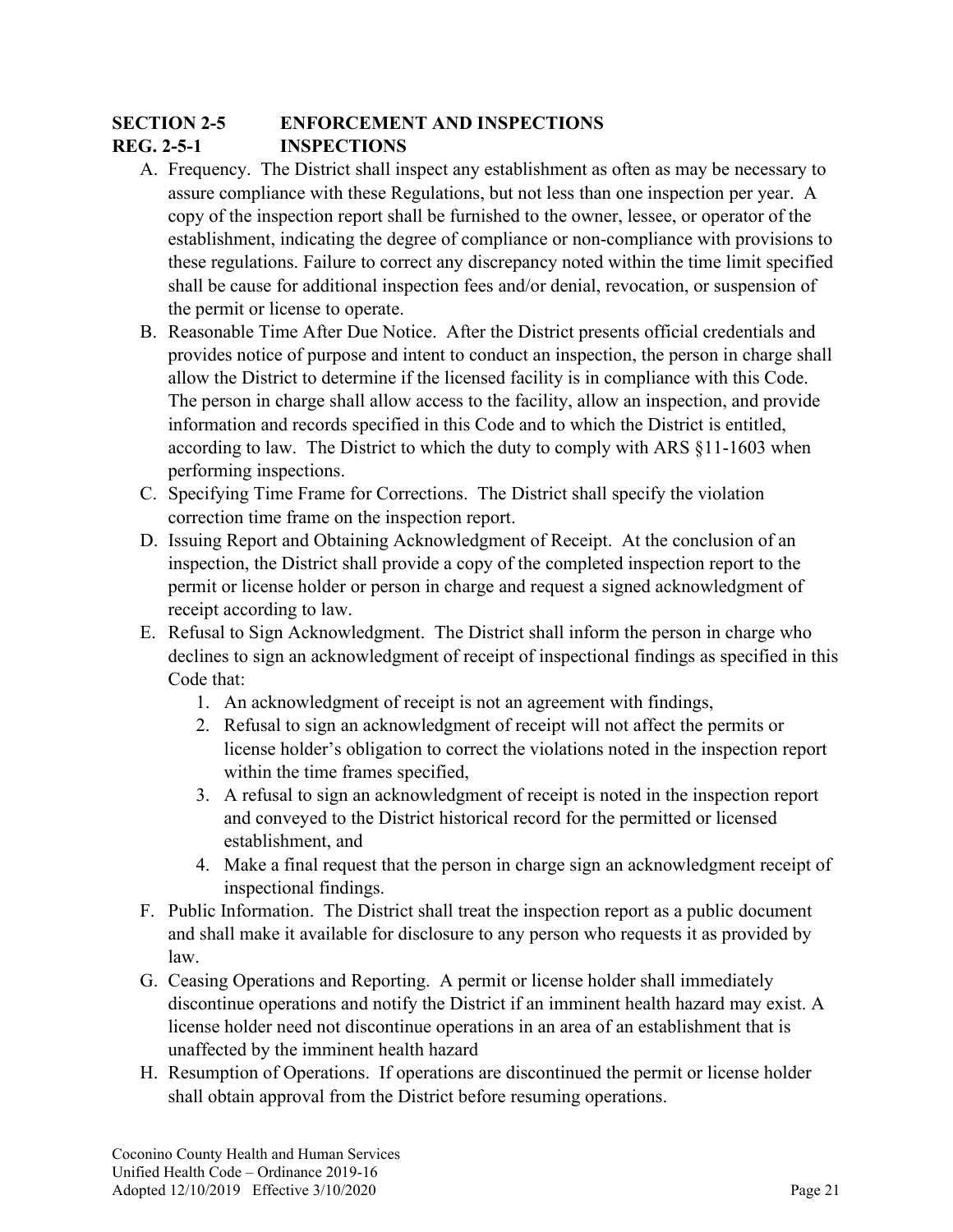- I. Correction of Critical Violations.
	- 1. The permit or license holder shall correct critical items by a date and time agreed to or specified by the District, but no later than 10 calendar days after the inspection. The District may approve a compliance schedule that extends beyond the time limits of this Section if a written schedule of compliance is submitted and no health hazard exists or will result from allowing an extended schedule for compliance. Additional inspection fees may be applied in accordance with this Section A.
	- 2. The District shall not provide a permit or license holder an opportunity to correct critical violations after the date of inspection if the District determines that the deficiencies are:
		- a. Committed intentionally;
		- b. Not correctable within a reasonable time;
		- c. Evidence of a pattern of noncompliance; or
		- d. A risk to any person; the public health, safety, or welfare, or the environment.
	- 3. If the District allows the permit or license holder an opportunity to correct violations or deviations after the date of inspection, the District shall inspect the establishment after the deadline for correction. If the District determines that the violations or deviations have not been corrected, the District may charge additional inspection fees and/or take enforcement action authorized by law based upon those violations or deviations.
	- 4. A decision made by the District under this Section of this Code is not an appealable agency action as defined by ARS  $\S$  11-1603(G).
- J. Verification and Documentation of Correction. At the time of inspection, if a correction of a critical violation or deviation is observed, the District shall enter the violation and information about the corrective action on the inspection report.
- K. Correction of Non-Critical Violations. The license holder shall correct non-critical violations by a date and time agreed to or specified by the District, but no later than 90 calendar days after the inspection. The District may approve a compliance schedule that extends beyond the time limits specified in this Section if a written schedule of compliance is submitted by the license holder and no health hazard exists or will result from allowing an extended compliance schedule.

#### **REG. 2-5-2 RIGHT OF ENTRY**

- A. No permit or license holder shall refuse to admit the Chief Health Officer during the facility's hours of operation and at other reasonable times, upon their request to any part of the establishment for the purpose of inspection. If a person denies access to the District, the District shall inform the person of all of the following:
	- 1. The license or permit holder is required to allow access to the District as specified in this Code.
	- 2. Explain that access is a condition of the acceptance and retention of a facility license to operate as specified in this Code.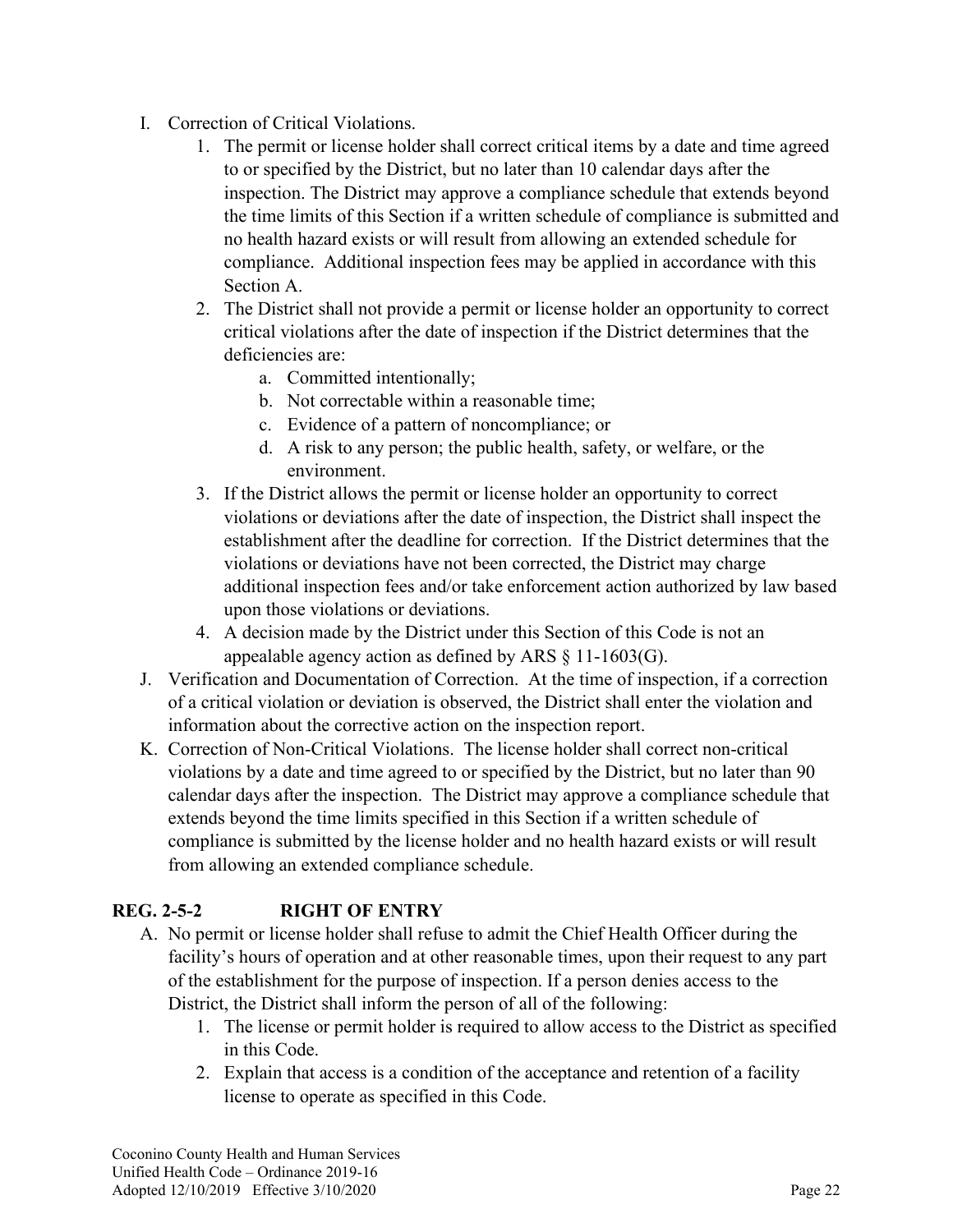- 3. Explain that an order issued by the appropriate authority allowing access, hereinafter referred to as an inspection order, may be obtained according to law if access to the establishment continues to be denied.
- 4. Make a final request for access.

#### **REG. 2-5-3 ADMINISTRATIVE HEARINGS OF PUBLIC NUISANCES IN COCONINO COUNTY**

- A. Authority. County authority to abate nuisances, sources of filth, and causes of sickness is derived from ARS §§ 36-601 through 606, as amended.
- B. Prohibited conditions. It shall be unlawful, and considered a public nuisance per se, to make use of any lot, parcel, or piece of property in such a way as to create conditions which are specifically declared public nuisances dangerous to public health in accordance with ARS  $\S$  36-601(A).
- C. Enforcement. The Board and the Chief Health Officer shall enforce the provisions of this Regulation. The Chief Health Officer shall investigate, and report on all public nuisance violations.
- D. Hearing Officer and Duties. The Board shall appoint a Hearing Officer to hear and determine public nuisance violations. Individuals determined by the Hearing Officer to be violating any provision of this chapter shall be responsible for a public nuisance violation, which is punishable by a civil penalty of not more than five hundred dollars (\$500.00) and an order to remove the nuisance, source of filth or cause of sickness at the expense of the owner, occupant or other person who caused the nuisance, source of filth or cause of sickness.
- E. Penalty for Noncompliance. If the violation(s) still exists after twenty-four (24) hours, then the health inspector will notify the Chief Health Officer, who shall issue a nuisance citation unless the Chief Health Officer is convinced an attempt is being made to correct the violation. In that event, the Chief Health Officer may extend in writing the time for compliance up to thirty (30) days. A nuisance citation shall be issued if the alleged violator fails to resolve the violation within the time specified in the written extension.
- F. Hearing. If a nuisance citation is issued the matter shall be set for a hearing before the Hearing Officer.
	- 1. Notice of Hearing. The notice of hearing shall be personally served upon the alleged violator at least twenty (20) days prior to the hearing. If notice is served upon an alleged violator other than by personal service, for example certified mail with receipt, the hearing shall be set for a date no sooner than thirty (30) days from the date indicated on the certified mail receipt. A notification of the specific time and date by which the alleged violator must appear at the hearing office to submit a plea shall be enclosed with the citation.
	- 2. Commencement. Every action or proceeding brought before the Hearing Officer for a violation of this chapter shall be commenced by the filing of a nuisance citation by the Chief Health Officer. No notice shall be deemed insufficient for failure to contain a definite statement of the essential facts constituting the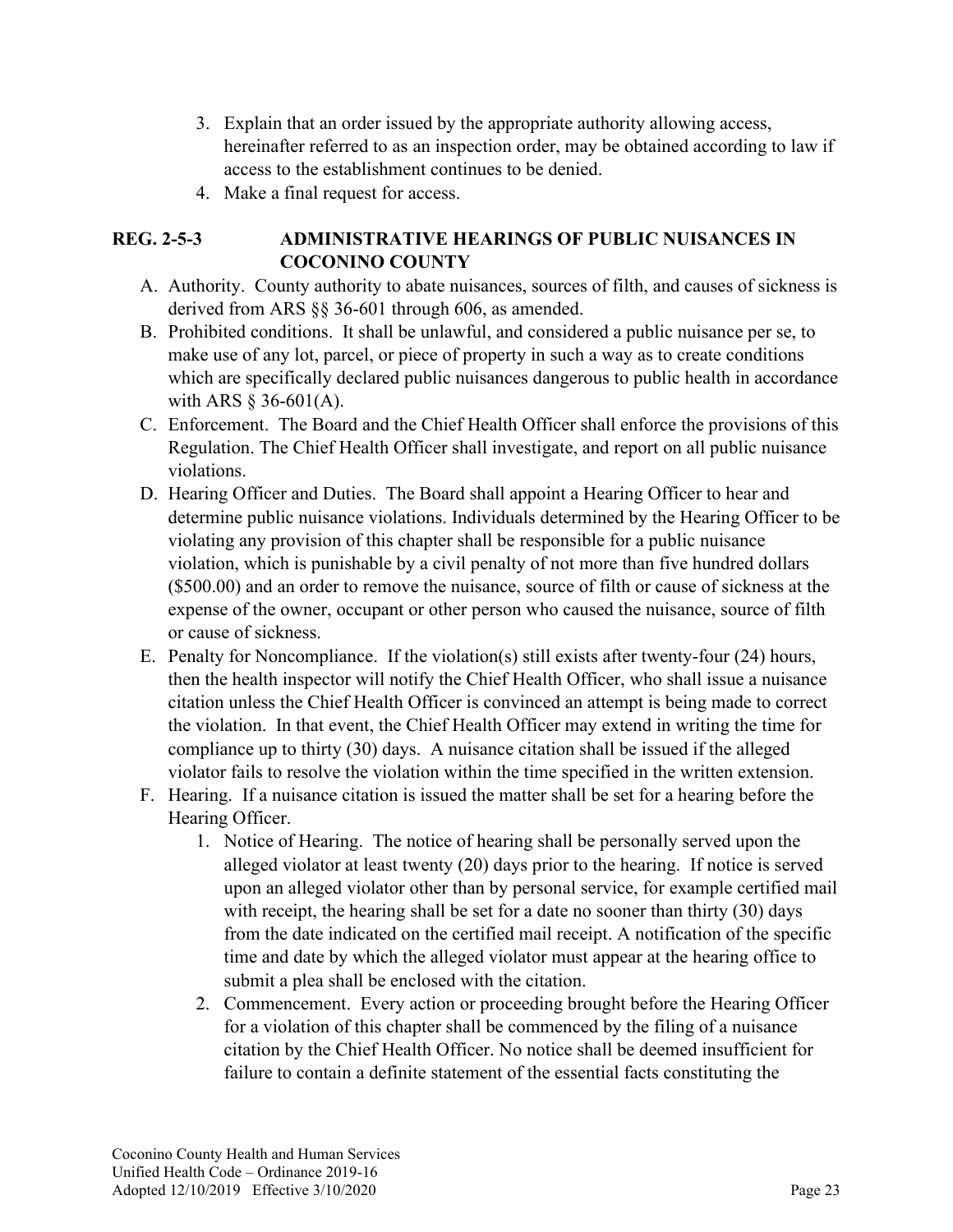specific violation, if the notice contains either a written description or reference to the applicable section of ARS  $\S$  36-601(A) pertaining to the violation.

- 3. Appearance. The alleged violator and/or their attorney shall appear in person at the hearing office on the date and time specified in the notice accompanying the nuisance citation to admit or deny responsibility. Appearance may also be made by mailing to the Hearing Officer an appearance form provided by the Hearing Officer, or in lieu of such form, a short statement signed by the alleged violator or their attorney admitting the allegations of the notice.
- 4. Admission of Responsibility. The alleged violator may admit responsibility by appearing in person or by mailing to the hearing office an appearance form. Once a formal admission of responsibility is received by the hearing office, the hearing officer shall set a time and place for the determination of the penalty for the violation, at which time both the alleged violator and Chief Health Officer shall be given an opportunity to state their position on the amount of penalty to be imposed by the Hearing Officer. Without an extension, which may be granted by the Hearing Officer in extraordinary circumstances, the alleged violator shall correct the violation within thirty (30) days from the date of the Hearing Officer proceeding or sooner if, in the opinion of the Hearing Officer, an imminent hazard exists.
- 5. Denial of Responsibility. The alleged violator may deny responsibility by appearing in person or by mailing to the Hearing Officer an appearance form provided by the Hearing Officer or in lieu of such form, a denial signed by the alleged violator or their attorney. Once a formal denial is received by the Hearing Officer, the hearing officer shall schedule the matter for hearing and notify the alleged violator or their attorney of the date, time and place for the hearing. Upon appearance, it shall be the responsibility of the alleged violator or their attorney to notify the hearing officer of an incorrect address or any different address than what is set forth on the nuisance citation.
- 6. Representation by Counsel. After submittal of formal denial, the Hearing Officer shall promptly notify the alleged violator of their right to be represented by counsel at their expense. The alleged violator must notify the Hearing Officer in writing at least ten (10) days prior to the hearing date of their choice to be represented by counsel. The Hearing Officer may continue a hearing if the alleged violator does not make notification of their decision to secure counsel within the aforementioned time frame. Should the County elect to secure counsel, the County must, in writing, notify the Hearing Officer and the alleged violator at least ten (10) days prior to the hearing.
- 7. Production of Witnesses and Exhibits. Within ten (10) days prior to the hearing, both parties shall produce for inspection by the opposing party a list of witnesses and prepared exhibits to be on file at the hearing office. Failure to comply with this provision may result, at the Hearing Officer's discretion, in the granting of a continuance to permit such inspection or denial of the admission of the evidence.
- 8. Order of Hearing. The order of the hearing shall be as follows: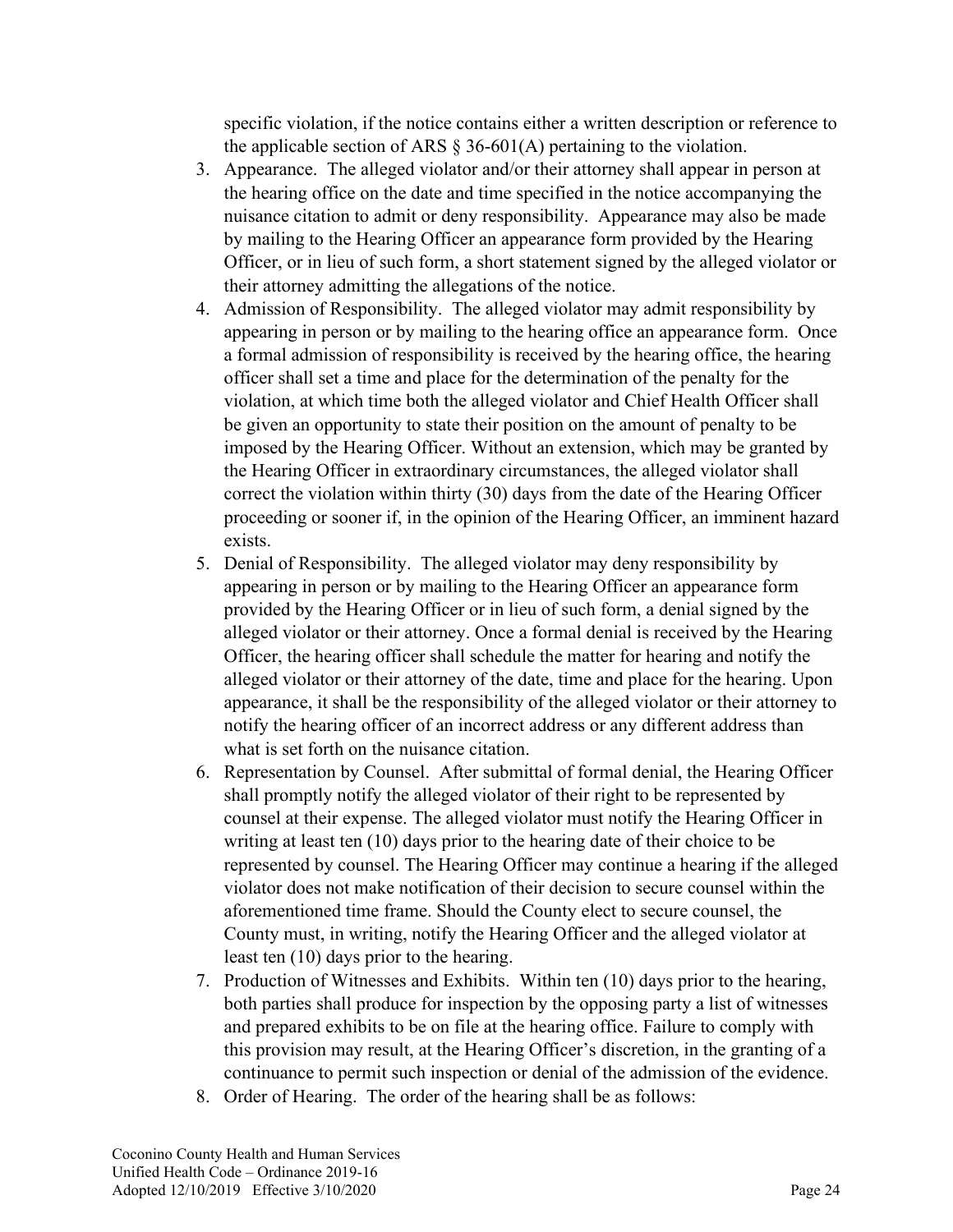- a. The Hearing Officer shall call the case and briefly describe the procedures to be followed.
- b. County's statement.
- c. Testimony of the County's witnesses.
- d. Cross-examination of the County's witnesses by Respondent.
	- i. Cross-examination of witnesses shall be strictly limited to subjects or evidence elicited during direct testimony.
- e. Respondent's statement.
- f. Testimony of the Respondent's witnesses.
- g. Cross-examination of Respondent's witnesses by the County.
	- i. See (d)(i) above.
- h. Testimony of other attendees at the discretion of the Hearing Officer.
- i. Respondent's rebuttal.
- j. County's rebuttal.
- k. Closing statement of by Respondent.
- l. Closing statement by the County.
- 9. Ruling by the Hearing Officer. At the conclusion of the hearing, the Hearing Officer shall determine whether a nuisance violation exists and, if a violation is found to exist, may impose civil penalties in accordance with this Section D. A ruling shall include findings, conclusions and opinions of the Hearing Officer.
	- a. Finding of Responsibility/Civil Sanctions.
		- i. Upon conclusion of the hearing, if the Respondent is found responsible for the public nuisance violation, the Hearing Officer shall (1) enter findings for the County, (2) impose a civil penalty of not more than five hundred dollars (\$500.00), (3) order the nuisance, source of filth or cause of sickness to be removed by Respondent, and (4) order the expenses of said removal to be paid by the Respondent.
		- ii. If the findings by the Hearing Officer include removal or abatement, the following apply:
			- 1) The actual costs for said removal or abatement may be levied against the subject property in the form of an assessment. Actual costs may include the costs of any additional inspection and other incidental costs in connection with said removal or abatement.
			- 2) The assessment shall be recorded with the Coconino County Recorder.
			- 3) The assessment, from the date of its recording, is a lien on the lot or tract of land until paid.
			- 4) Pursuant to ARS § 36-602, any assessment recorded is prior and superior to all other liens, obligations or encumbrances except liens for general taxes and prior recorded mortgages.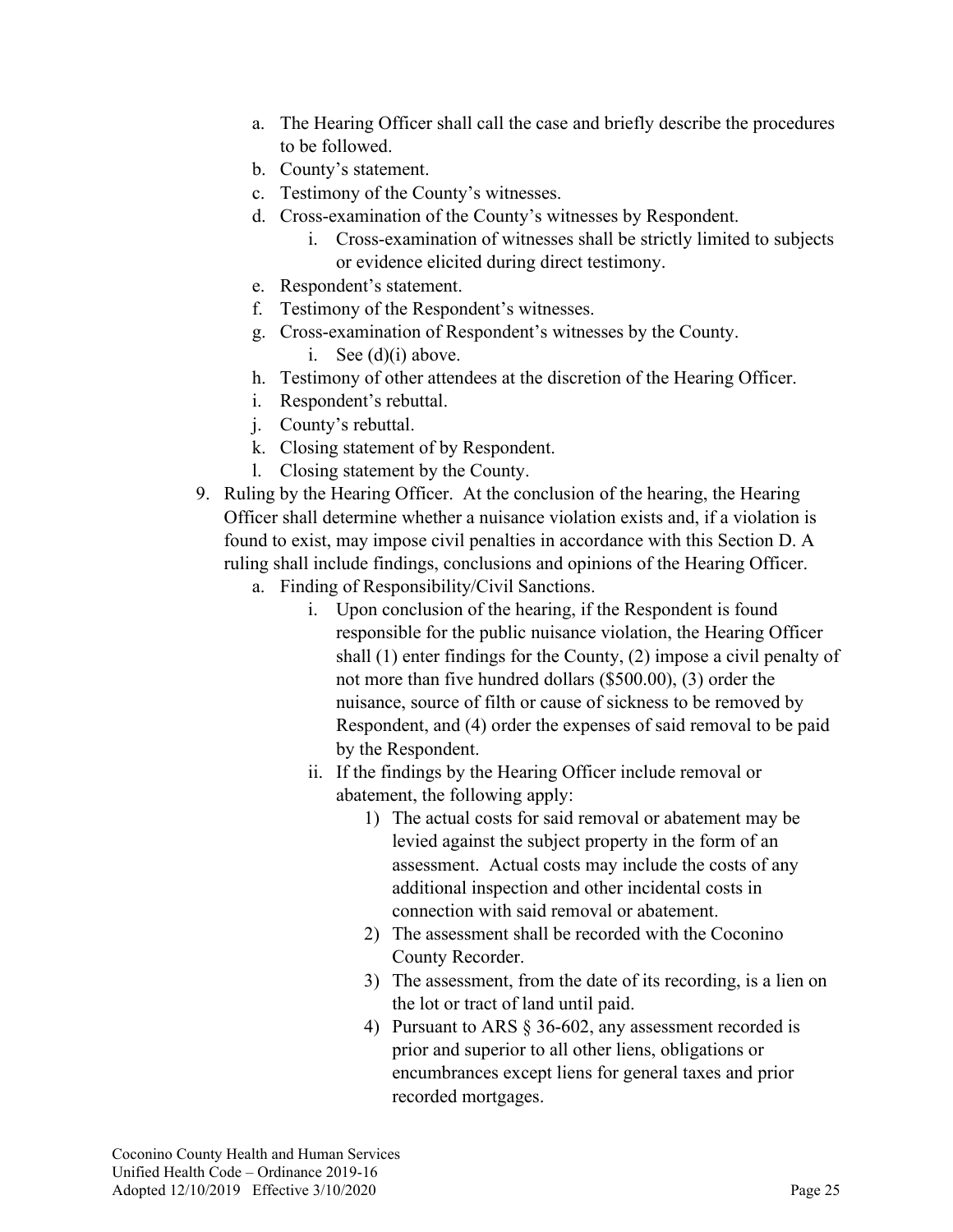- 5) The County may enforce the lien pursuant to ARS § 36- 602, as amended. Notice of a lien enforcement action shall be provided to all lien holders.
- iii. If Respondent is found responsible for the nuisance violation and penalized with a civil penalty, Respondent shall not be relieved from the responsibility of correcting any prohibited condition. Unless appealed to the Board within seven (7) days from the date of the hearing, Respondent shall correct the nuisance violation within thirty (30) days from the date of the hearing, or sooner if, in the opinion of the Hearing Officer, the nuisance poses an imminent health hazard.
- b. Dismissal by the Hearing Officer.
	- i. The Hearing Officer has the option of dismissing the initial fine imposed upon Respondent should extenuating circumstances exist.
- c. Failure to Appear.
	- i. If the Respondent fails to appear at the date and time set for the hearing as stated in the nuisance citation, the Respondent shall be found to be in default, the statement of responsibility shall be deemed admitted, and the Hearing Officer shall (1) enter findings against Respondent, (2) enter judgment for the County, and (3) impose a penalty per paragraph (F)(9)(a) of this REG. 2-5-3 upon Respondent.
	- ii. If no witness for the County, excluding the Respondent, appears at the time set for the hearing, the Hearing Officer shall dismiss the citation unless the Hearing Officer, for good cause shown, continues the hearing to another date.
	- iii. At any time, the Hearing Officer may set aside a ruling entered upon a failure to appear if it is deemed by the Hearing Officer that the Respondent was not served a nuisance citation, or for any other reason deemed necessary, to prevent an injustice. In the event a ruling is set aside for failure to appear, the Hearing Officer shall reset the hearing for a future date.
- 10. Continuance of the Hearing. At the discretion of the Hearing Officer, a hearing may be continued for a period not exceeding sixty (60) days if it appears that the interests of justice so require. The Hearing Officer shall not continue a hearing without first giving notice to both parties. The Hearing Officer shall notify both parties in writing of the new hearing date.
- 11. Other Applicable Provisions. The following provisions shall apply at a hearing:
	- a. The Hearing Officer may question witnesses or representatives of either party.
	- b. The Arizona Rules of Evidence shall not apply in a hearing under this Section. Any evidence offered may be admitted subject to a determination by the Hearing Officer that the offered evidence is relevant.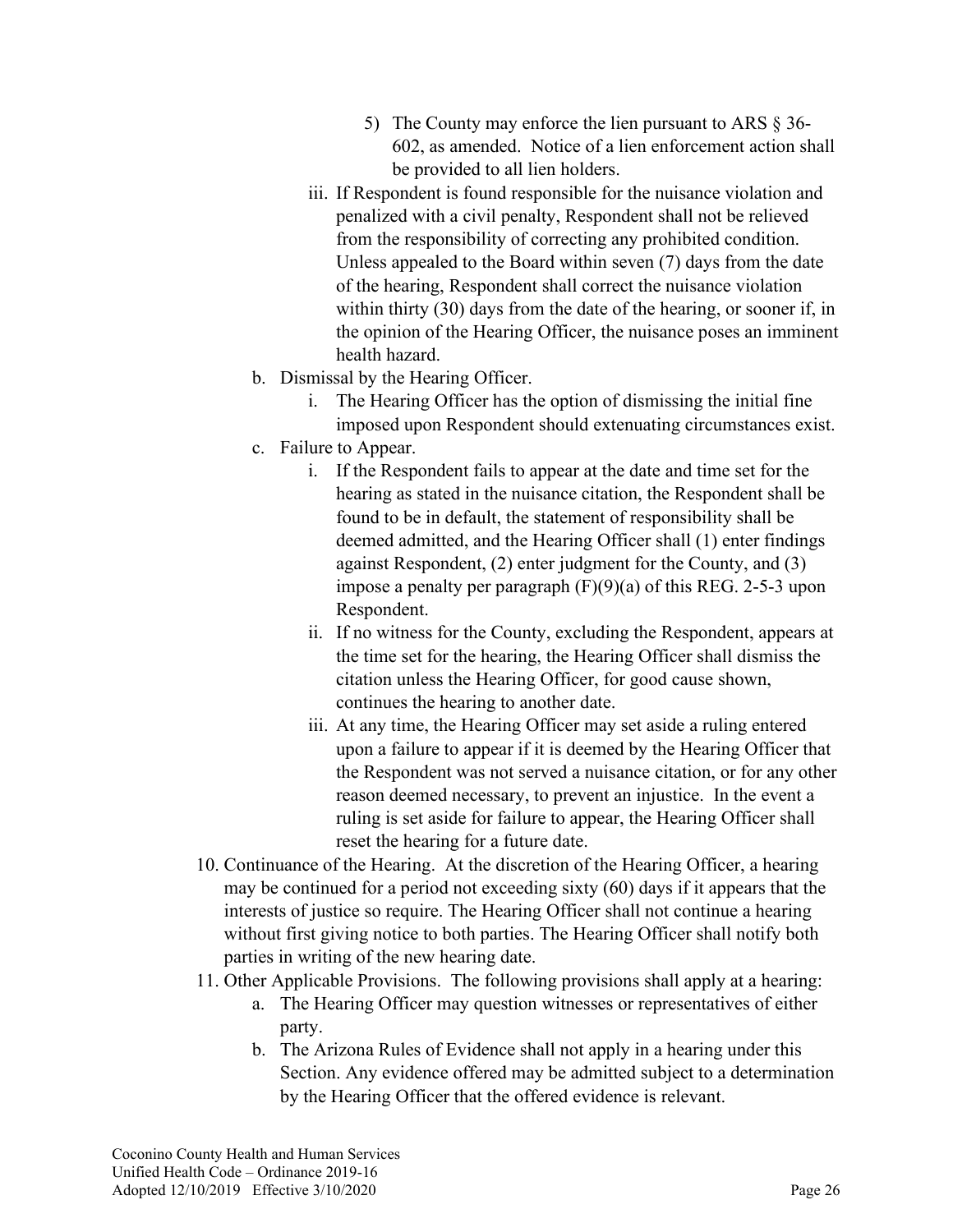- c. Audio tape recordings of the hearing shall be made and kept on record at the hearing office for a period of one (1) year. In addition, a record of the proceedings may be made by a court reporter, if requested, by the alleged violator at the alleged violator's expense and scheduling.
- d. Failure to abate a public nuisance near a military encampment within twenty-four (24) hours' notice, which constitutes a health menace in the opinion of the commander and the Chief Health Officer, is a Class 2 misdemeanor, and may be referred to the County Attorney for criminal prosecution.
- G. Appeal to the Board. Any party may appeal to the Board the final finding and/or sanction of the Hearing Officer.
	- 1. The notice of appeal shall identify the finding and/or sanction appealed. It shall be signed by the appellant or appellant's counsel, and shall contain the names, addresses, and telephone numbers of all parties and their attorneys. When a party appeals, the Hearing Officer shall send a copy of the notice of appeal to the opposing party or attorney.
	- 2. A written notice of appeal shall be filed with the Hearing Officer within seven (7) days after the Hearing Officer's finding.
	- 3. Appeals shall be limited to the record of the proceeding before the Hearing Officer, and no new evidence may be introduced. The record of the proceedings shall include all materials in the Hearing Officer's file, all evidence admitted at the hearing, and the official record as per paragraph  $(F)(11)(c)$  of this REG. 2-5-3.
	- 4. Upon receiving the notice of appeal, the Hearing Officer shall within thirty (30) days prepare and transmit the record and schedule the appeal before the Board.
	- 5. The parties may stipulate that the appeal may be heard on less than a complete record or upon stipulated facts. The designation of the stipulated record shall be in writing and filed with the Hearing Officer within fifteen (15) days after the notice of appeal.
	- 6. Upon sending the record to the Board, the Hearing Officer shall notify both parties that they have five (5) days from the date of the letter to submit a memorandum stating the parties' position to be submitted at the hearing. The memoranda shall be submitted to the Clerk of the Board and shall not exceed five (5) pages in length.
	- 7. A notice of appeal before the Board shall be posted at least twenty-four (24) hours prior to the hearing. The Hearing Officer shall mail a notice of the hearing to both parties not less than five (5) days prior to the meeting.
	- 8. The Chair of the Board shall preside at the appeal and shall decide on all questions pertaining to the procedure. Final decisions on the merits of the case shall be made upon motion and majority vote of the quorum.
	- 9. At the hearing, arguments on appeal shall be limited to five (5) minutes for each party unless extended by the Chair of the Board.
	- 10. After consideration of the merits of an appeal, the Board may increase, decrease, or modify any sanction imposed by the Hearing Officer and may: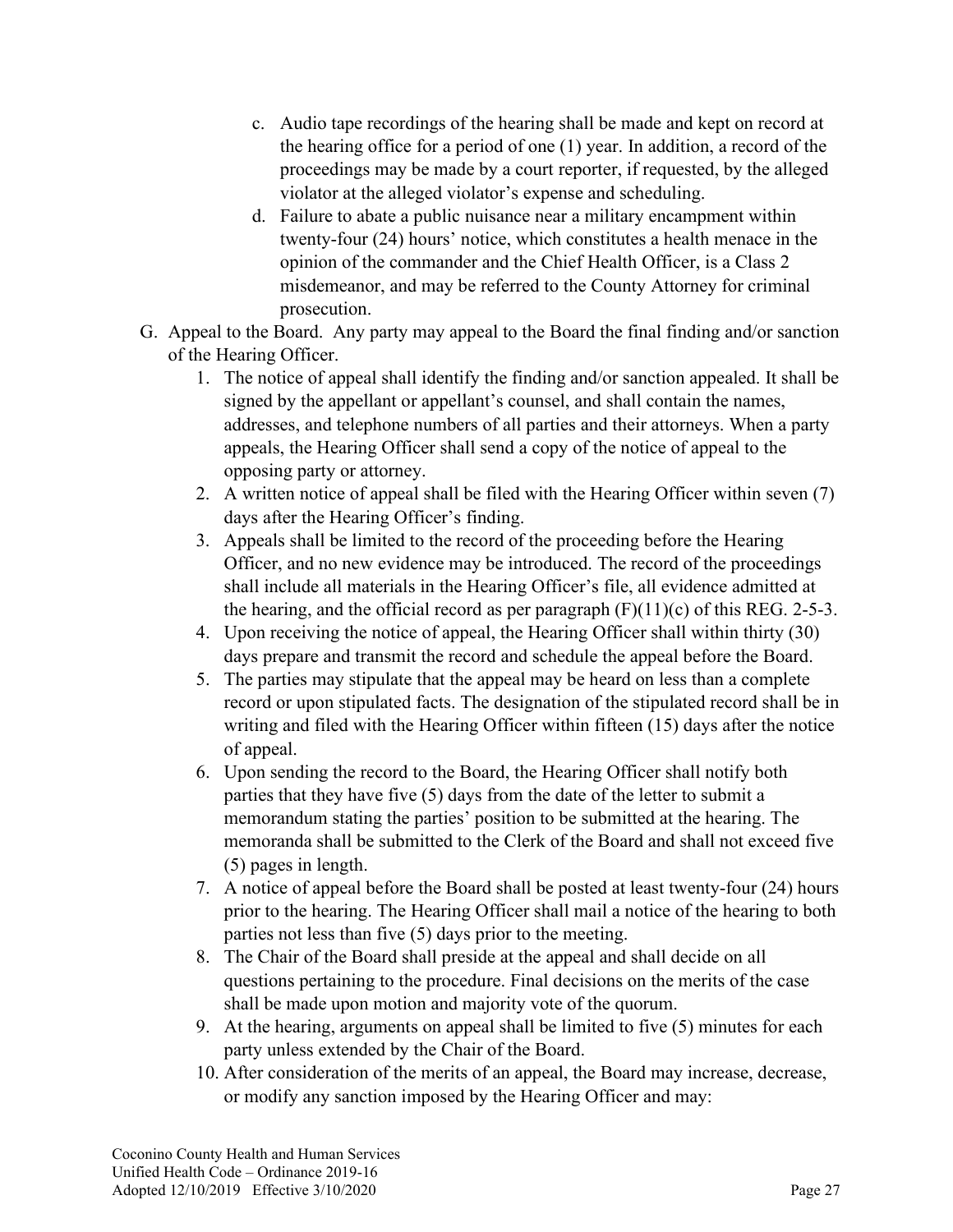- a. Affirm the action of the Hearing Officer;
- b. Affirm in part and reverse in part and, if necessary, remand for further proceedings; or,
- c. Reverse the action of the Hearing Officer and, if necessary, remand for further proceedings.
- d. A decision to reverse the action of the Hearing Officer in whole or in part must be based upon a finding of an abuse of discretion by the Hearing Officer.
- H. Recall. Recall of a case may occur when the conditions and/or compliance timeframe have not been met by the alleged violator.
	- 1. The case before the Hearing Officer is considered to be an open case until complete compliance has been reached as outlined in the Hearing Officer's judgment.
	- 2. Service of the recall notice shall be completed in person, by certified mail, or alternate methods of service as prescribed in the Arizona Rules of Civil Procedure not less than fourteen (14) days prior to the hearing date.
	- 3. A Hearing shall be held to review the effectiveness of the civil sanctions imposed at the prior hearing and to consider whether additional sanctions shall be imposed.
- I. Appeal to Superior Court. An appeal of the decision of the Board may be made by filing a complaint in the Coconino County Superior Court within thirty (30) days of the Board's decision, pursuant to ARS Title 12, Ch. 7, art. 6 (ARS §§ 12-901 *et seq*.).

# **REG. 2-5-4 CEASING OPERATIONS AND SUSPENSION OR REVOCATION OF PERMIT, LICENSE OR CERTIFICATE**

- A. A person violating any provision of this Regulation is guilty of a Class 3 misdemeanor.
- B. Ceasing Operations and Reporting. A permit or license holder shall immediately discontinue operations and notify the District if an imminent health hazard may exist. A permit or license holder need not discontinue operations in an area of an establishment that is unaffected by the imminent health hazard.
- C. Suspension or Revocation of a Permit, License or Certificate.
	- 1. The Chief Health Officer may suspend or revoke a permit, license or certificate if the holder:
		- a. Violates this Code or ARS § 36-601, or
		- b. Provides false information on a license application.
	- 2. If the District finds that conditions in a permitted or licensed facility present such a severe and imminent health hazard as to require emergency action and incorporates a finding to that effect in its order, summary suspension of the facility's permit, license or certificate may be ordered pending proceedings for revocation or other action. Upon suspension pursuant to this Section, the holder of the, permit, license or certificate may immediately move to vacate the suspension order and the Chief Health Officer shall hear said motion within five (5) days. In no event, may a summary suspension order remain in effect for more than twenty-five (25) days.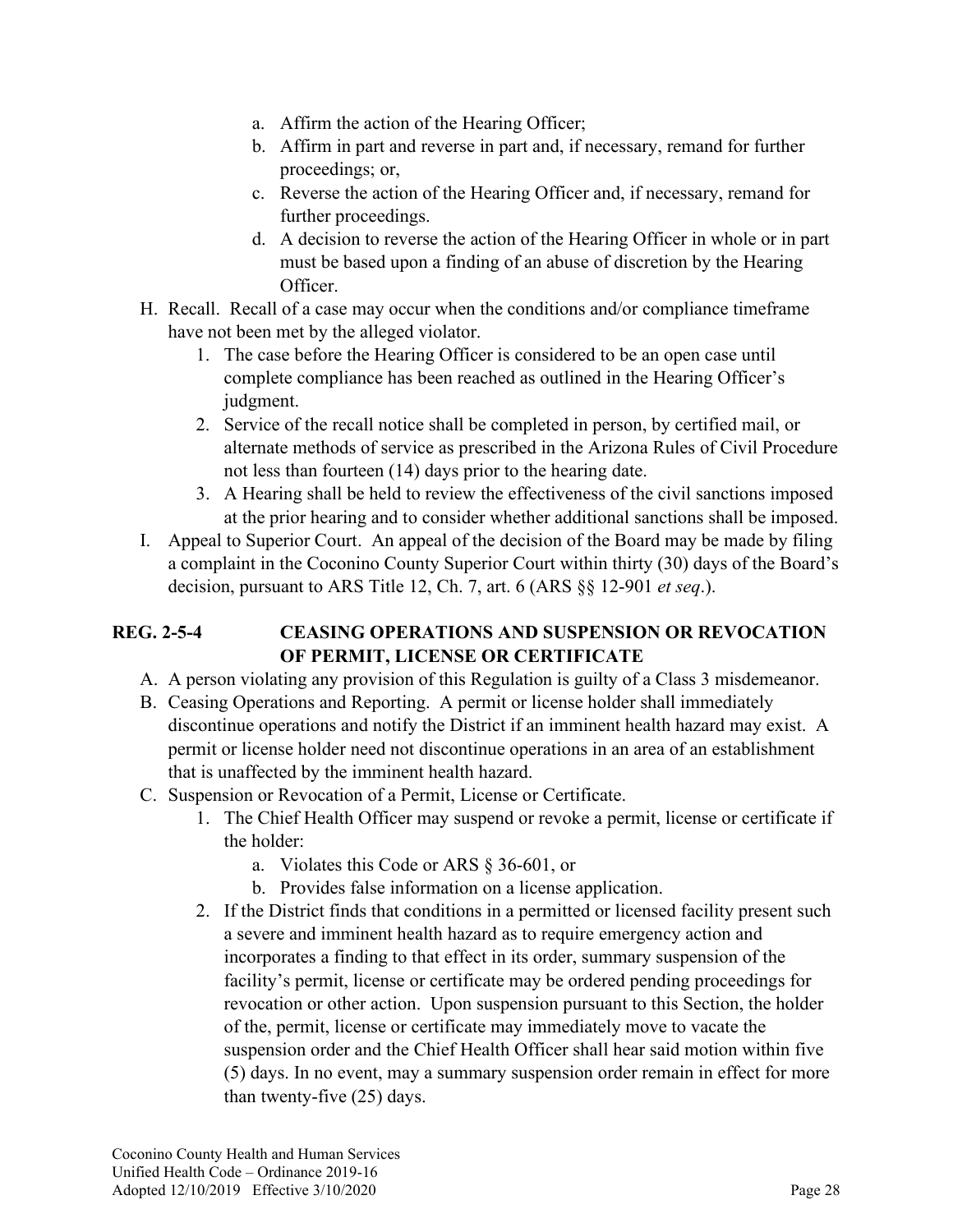- 3. The District may, after providing opportunity for hearing, revoke a permit, license or certificate for serious or repeated violations of any of the requirements of this Code or for interference with the District in performance of duty.
- 4. Prior to revocation, the District shall notify, in writing, the holder of the permit, license or certificate, or the person in charge of the specific reasons for which the permit, license or certificate shall be revoked at the end of the twenty (20) days following service of such notice unless a written request for a hearing is filed with the Chief Health Officer by the holder of the permit, license or certificate becomes final. If a request for a hearing is timely filed, the hearing shall be held within twenty (20) days of receipt of the request.
- D. Cease and Desist and Abatement of a Public Nuisance. In addition to any other remedies provided for in this Code, the District may suspend the operation of the establishment. If the District has reasonable cause to believe that a permitted or licensed facility is creating or maintaining a nuisance as specified in ARS § 36-601, the District shall order the license holder for the licensed facility to cease and desist said activity and to abate the nuisance as follows:
	- 1. The District shall serve upon the permit or license holder for the licensed facility a written cease and desist and abatement order requiring the license holder to cease and desist such activity and to remove the nuisance within twenty-four (24) hours of receipt of the order at the license holder's expense. The order shall contain all of the following:
		- a. A reference to the statute or rule that is alleged to have been violated or on which the order is based.
		- b. A description of the permit or license holder's right to request a hearing.
		- c. A description of the permit or license holder's right to request an informal settlement conference and the Chief Health Officer shall hear such motion within five (5) days.
	- 2. The District shall serve the order and any subsequent notices by personal delivery or certified mail, return receipt requested to the permit or license holder's or other party's last address of record with the District, or by any other method reasonably calculated to effect actual notice on the license holder or other party.
	- 3. The permit or license holder or another party whose rights were determined by the order may obtain a hearing to appeal with the District within thirty (30) days after receiving the order. The license holder or other party appealing the order shall serve the notice of appeal upon the District by personal delivery, certified mail, or return receipt requested to the office of the District or by any other method reasonably calculated to effect actual notice on the District.
	- 4. If no written notice of appeal is timely filed, the order shall become final without further proceedings.
	- 5. The District may inspect the permitted or licensed facility twenty-four (24) hours after service of the order to determine whether the permit or license holder has complied with said order. If the District determines upon inspection that the permit or license holder has not ceased the activity and abated the nuisance, the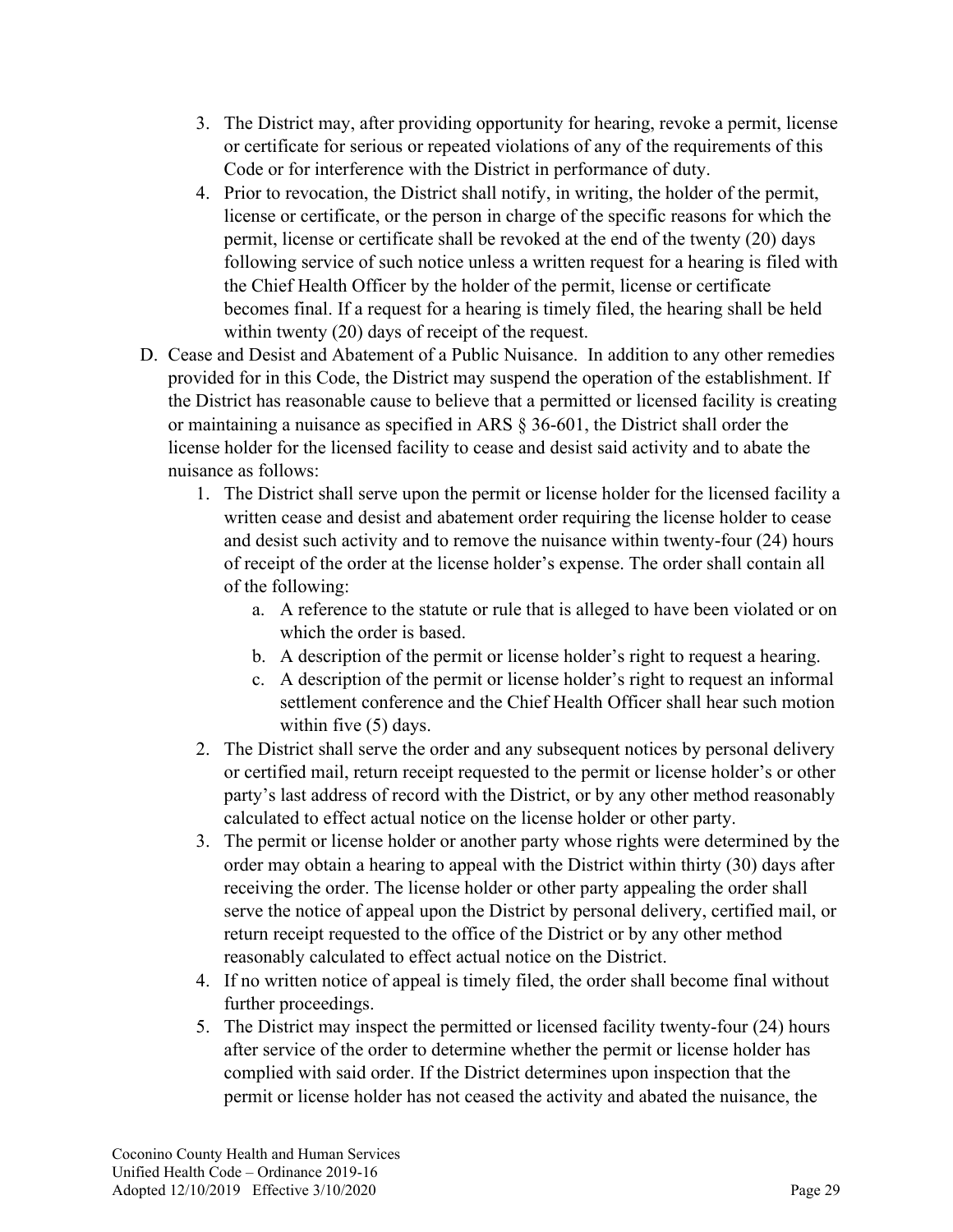District may cause the nuisance to be removed regardless of whether the license holder is appealing the order.

- 6. If the permit or license holder fails or refuses to comply with the order after a hearing has upheld the order or after the time to appeal the order has expired, the District may file an action against the permit or license holder in the superior court of the county in which the violation occurred, requesting that a permanent injunction be issued to restrain the permit or license holder from engaging in further violations as described in the order.
- E. Services of Notices. A notice provided for in this Section of this Code is properly served when it is hand delivered to the holder of the permit, license or certificate or person in charge, or when it is sent by registered mail or certified mail, return receipt requested, to the last known address of the holder of the permit, license or certificate. A copy of the notice shall be filed in the records of the District.
- F. Hearings. Hearings will be held pursuant to the provisions of REG. 2-5-3
- G. Appeal to the Board. Appeals to the Board will be held pursuant to the provisions set forth in REG. 2-5-3(G).
- H. Appeal of a Decision of the Board. An appeal of the decision of the Board may be made by filing a complaint in the Coconino County Superior Court within thirty (30) days of the Board's decision.
- I. Application after Revocation. Whenever a revocation of a permit, license or certificate has become final, the holder of the revoked permit, license or certificate may make written application of a new permit, license or certificate following a 90-day waiting period. The holder of the revoked license is responsible for all plan review and preopening requirements and shall pay the fee for the cost of providing a Hearing Officer for the revocation hearing.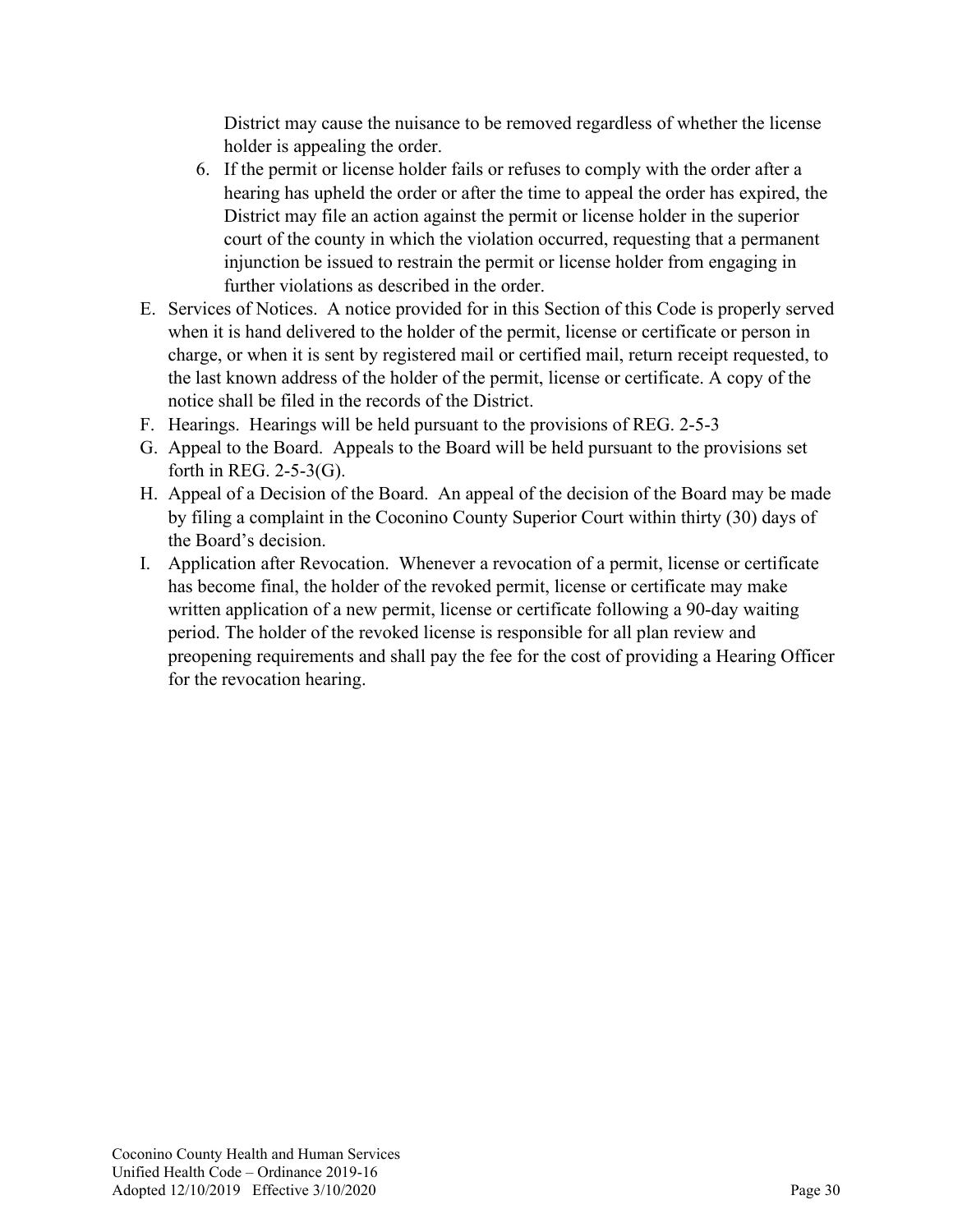#### **COCONINO COUNTY HEALTH AND HUMAN SERVICES UNIFIED HEALTH CODE CHAPTER 3 PUBLIC NUISANCE DANGER TO PUBLIC HEALTH**

- SECTION 3-1 GENERAL PROVISIONS
	- REG. 3-1-1 LEGAL AUTHORITY
	- REG. 3-1-2 SCOPE
	- REG. 3-1-3 INSERTIONS AND CHANGES
	- REG. 3-1-4 OMISSIONS
- SECTION 3-2 ENFORCEMENT AND INSPECTIONS

#### **SECTION 3-1 GENERAL PROVISIONS REG. 3-1-1 LEGAL AUTHORITY**

- A. ARS Title 36, Chapter 6, Sections 601 through 605, including all revisions, technical corrections and supplements published as of May 28, 2019, are hereby adopted as part of this Code, Chapter 3, Public Nuisance Danger to Public Health for Coconino County.
- B. The ARS rules adopted by reference in paragraph (A) above includes any and all subsequent amendments therewith.

#### **REG. 3-1-2 SCOPE**

- A. The purpose of these Regulations is to respond to and regulate Public Nuisances and other public health related concerns in a manner that will protect the public health, safety and welfare, prevent the spread of disease, and prevent the creation of a nuisance within Coconino County subject to the insertions and changes set forth in REG. 3-1-3 below.
- B. Copies of the above-described ARS rules, adopted by reference herein, are available from the Arizona State Legislature.

#### **REG. 3-1-3 INSERTIONS AND CHANGES**

A. Regulations contained in Chapter 1 and 2 of this Code also pertain to Chapter 3, Public Nuisance Danger to Public Health.

#### **REG. 3-1-4 OMISSIONS**

- A. The following paragraphs listed in ARS § 36-601 are not enforceable by the Department: (A)(6, 9, 13, 14, 19, 20), B, C or D.
- B. ARS § 36-601.01 is the Smoke-Free Arizona Act unless otherwise designated by the Coconino County Tobacco Program.

#### **SECTION 3-2 ENFORCEMENT AND INSPECTIONS**

Regulations and Hearing Procedures contained in Chapter 2 of this Code also pertain to Chapter 3, Public Nuisance Danger to Public Health.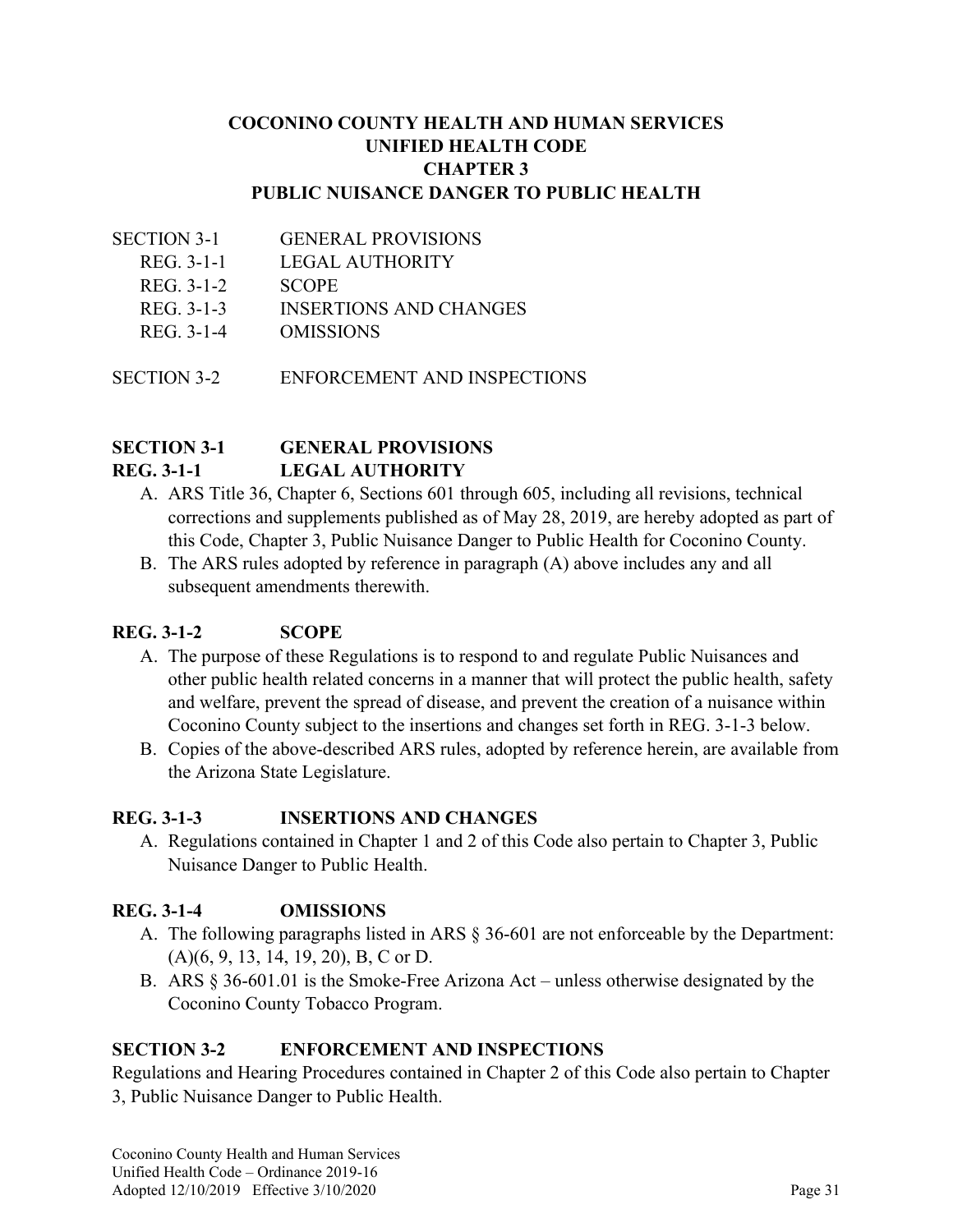#### **COCONINO COUNTY HEALTH AND HUMAN SERVICES UNIFIED HEALTH CODE CHAPTER 4 REFUSE AND OTHER OBJECTIONABLE WASTES**

- SECTION 4-1 GENERAL PROVISIONS
	- REG. 4-1-1 LEGAL AUTHORITY
	- REG. 4-1-2 SCOPE
	- REG. 4-1-3 INSERTIONS AND CHANGES
	- REG. 4-1-4 REQUIREMENTS
	- REG. 4-1-5 REFUSE NOT REQUIRED TO BE COLLECTED
- SECTION 4-2 REFUSE STORAGE
	- REG. 4-2-1 GARBAGE STORAGE
		- REG. 4-2-2 STORAGE OF RUBBISH AND ASHES
		- REG. 4-2-3 STORAGE OF MANURE AND OTHER DROPPINGS
		- REG. 4-2-4 LOCATION AND MAINTENANCE OF CONTAINERS
- SECTION 4-3 REFUSE DISPOSAL
	- REG. 4-3-1 DISPOSAL REQUIREMENTS
	- REG. 4-3-2 PESTICIDE CONTAINERS
- SECTION 4-4 ENFORCEMENT AND INSPECTIONS

#### **SECTION 4-1 GENERAL PROVISIONS**

Pursuant to ARS §§ 36-136 and 36-184, the Regulations in this Chapter are hereby adopted by the Board and enforced by the District.

#### **REG. 4-1-1 LEGAL AUTHORITY**

- A. AAC Title 18, Chapter 13, Sections 301 through 309 and Section 311 including all revisions, technical corrections, and supplements published as of September 29, 2000 are hereby adopted as this Code, Chapter 4, Refuse and Other Objectionable Waste for Coconino County.
- B. The AAC rules adopted by reference in paragraph (A) above includes any and all subsequent amendments therewith.

#### **REG. 4-1-2 SCOPE**

A. The purpose of these Regulations is to regulate the handling of Refuse and Other Objectionable Waste in a manner that will protect the public health, safety and welfare, prevent the spread of disease, and prevent the creation of a nuisance within Coconino County subject to the insertions and changes set forth in REG. 4-1-3 below.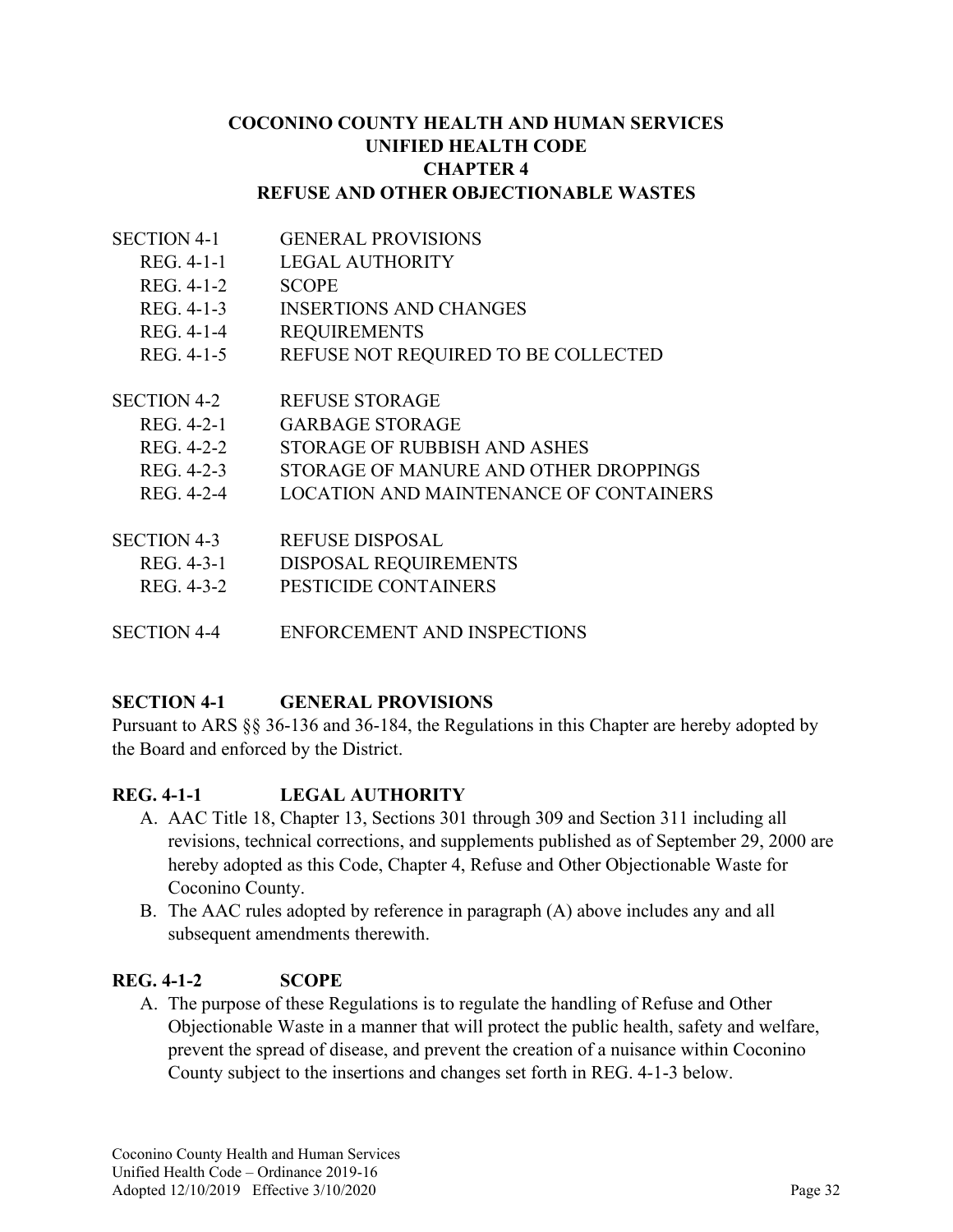B. Copies of the above-described AAC rules, adopted by reference herein, are available from the Arizona Secretary of State.

# **REG. 4-1-3 INSERTIONS AND CHANGES**

- A. For the purpose of this Code, references to "Department" in AAC Title 18, Chapter 13, Article 3, means the Coconino County Health and Human Services.
- B. Regulations contained in Chapter 1 and 2 of this Code also pertain to Chapter 4, Refuse and Other Objectionable Waste.
- C. Specific definitions noted in AAC R18-13-302 are modified or added as follows:
	- 1. Composting means the biochemical degradation of organic materials to a stable, sanitary, nuisance-free, humus-like material.
	- 2. Dump means a place where refuse is disposed of on or in the ground in any manner other than that described in these Regulations as a sanitary landfill. Open dumps are prohibited.
	- 3. Rubbish means non-putrescible solid wastes, excluding ashes, consisting of both combustible and noncombustible wastes, such as paper, cardboard, waste metal, tin cans, yard clippings, wood, glass, bedding, crockery and similar materials.

# **REG. 4-1-4 REQUIREMENTS**

All refuse shall be stored, collected, transported, and disposed of or reclaimed in a manner consistent with the minimum requirements of these Regulations.

#### **REG. 4-1-5 REFUSE NOT REQUIRED TO BE COLLECTED**

- A. Responsibility for Disposal.
	- 1. The collection and disposal of all refuse not acceptable for collection by a collection agency is the responsibility of each occupant, business establishment or industry where refuse accumulates, and all such refuse shall be stored, collected and disposed of in a manner approved by the Department.
	- 2. All dangerous materials and substances shall, where necessary, be rendered harmless by or at the expense of the owner, agent, or occupant of the premises, prior to collection and disposal.

# **SECTION 4-2 REFUSE STORAGE REG. 4-2-1 GARBAGE STORAGE**

- A. Containers of tear-resistant, pliable plastic, reinforced, treated paper or similar materials of durable, waterproof construction may be approved by the Department for singleservice use.
- B. Rigid containers shall be equipped with handles or bails and shall be of such size and shape as to permit lifting readily by the collection agency for the purpose of removal and disposal of contents. Each container used for single-family use shall not be less than five (5) gallons or exceed thirty (30) gallon capacity.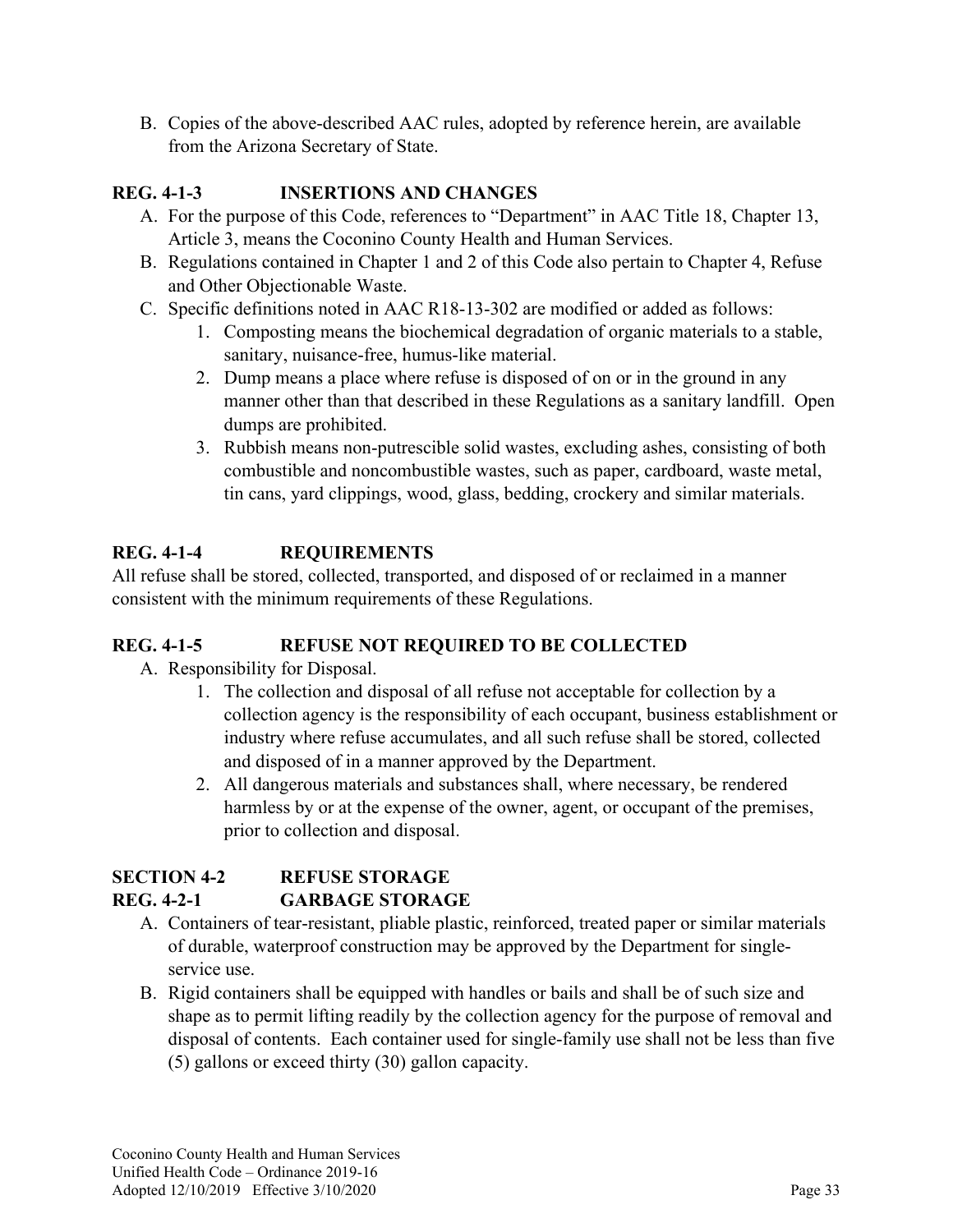#### **REG. 4-2-2 STORAGE OF RUBBISH AND ASHES**

Rubbish and ashes shall be kept and stored that they may not be readily scattered or become wind-blown and wherever practicable in durable containers.

#### **REG. 4-2-3 STORAGE OF MANURE AND DROPPINGS**

- A. Manure and animal droppings shall be removed from pens, stables, yards, cages and other enclosures at least twice weekly and handled or disposed of in an approved manner, free of health hazard or the creation of a public nuisance.
- B. In populous districts (l acre or less), stable manure must be kept in a covered pit, chamber, dumpster or trailer off the ground and shall be properly disposed of at least twice a week. Manure on farms or isolated premises, other than dairy farms, need not be so protected and removed unless ordered by the State or the District.
- C. Manure shall not be allowed to accumulate in any place where it can prejudicially affect any source of drinking water.

# **REG. 4-2-4 LOCATION AND MAINTENANCE OF CONTAINERS**

Containers shall be kept upon a well-drained base, elevated from the ground where required. Containers shall be kept in good repair and in a sanitary condition. Such containers found to be no longer serviceable through disrepair or maintained in an unsanitary condition shall be condemned for further use by the District. Legal notice of such condemnation shall consist of a label or tag affixed to the unsatisfactory container. Receptacles not placed in a satisfactory condition within five (5) days of order of condemnation shall be removed and disposed of by the permitted or licensed collector or his representative upon order or by direction of the District.

#### **SECTION 4-3 REFUSE DISPOSAL REG. 4-3-1 DISPOSAL REQUIREMENTS**

- A. All putrescible material, garbage, excreta, refuse and dead birds or small animals shall be stored in durable, fly tight containers and disposed of at least once a week, and in an approved manner. Dead animals over ten (10) pounds shall be disposed of using a disposal plan approved by the District. All materials used as animal feed, that is unconsumed, shall be removed daily and disposed of by burial or other approved means.
- B. No garbage, rubbish or refuse shall be placed or deposited on any alley, street, road, roadside, in any ditch, river, stream, lake, pond, canal or on the banks thereof; or in any gulch, ravine, excavation or other place where it may be or become a public health nuisance. This Regulation shall not be construed to interfere with the approved placement of garbage, rubbish or refuse for collection purposes.

#### **REG. 4-3-2 PESTICIDE CONTAINERS**

- A. For purposes of this Section:
	- 1. Pesticide means any substance, or mixture of substances intended to be used for defoliating plants or for preventing, destroying, repelling, or mitigating insects, fungi, bacteria, weeds, rodents, predatory animals or any form of plant or animal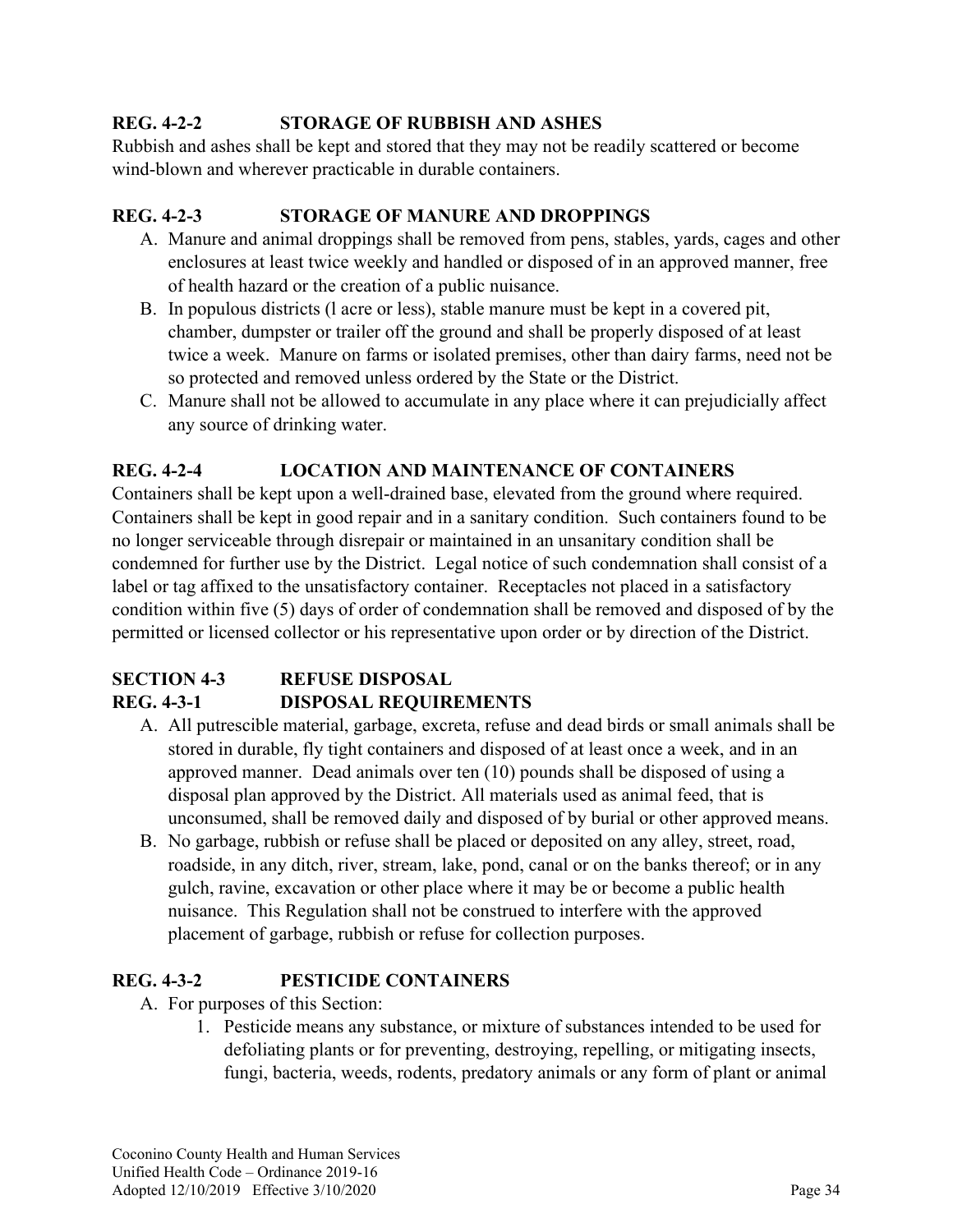life which is a pest which may infest or be detrimental to vegetation, humans, animals or households, or be present in any environment.

- 2. Pesticide container means any package, can, bottle, bag, barrel, drum, tank, or other containing device that is used or has been used to enclose a pesticide.
- 3. Disposal means the discard of pesticide containers through the deposit, dumping, or placing of the container into or on any land or water.
- B. No person may cause the disposal of any pesticide container except:
	- 1. At a sanitary landfill operated pursuant to the provisions of AAC Title 18, Chapter 13; or,
	- 2. At a site, or in a manner expressly approved by the Department as safe for disposal of such container.
- C. Prior to the disposal of any pesticide container in a sanitary landfill, the following steps must be taken:
	- 1. Pesticide containers in the form of cans, bottles, barrels, drums, or tanks, other than pressurized containers, must be rinsed at least three times, each time using a volume of water (or other solvent where appropriate) equal to ten (10) percent of the container's capacity. An equivalent alternative rinsing method may be used provided that equivalent results are achieved. The liquid from rinsing required by this Subsection may not be discharged into the environment except where used or disposed of as a pesticide in accordance with all applicable laws and Regulations. After containers are rinsed as required by this Subsection, they must be punctured or crushed so as to render them incapable of holding liquid (AAC R3-3-308 and 309).
	- 2. Pesticide containers in the form of combustible bags or packages must be either:
		- a. Folded and tied into bundles; or
		- b. Enclosed securely in secondary containers that are labeled as containing pesticide residue.
- D. The steps required by REG. 4-3-2(C)(1) need not be taken prior to disposal of a pesticide container at any site expressly approved by the Department for disposal of unrinsed pesticide containers.
- E. Salvaging of pesticide containers from a sanitary landfill shall not be permitted unless expressly authorized by the landfill operator and conducted in a safe manner.
- F. The provisions of this Section shall not apply to pesticide containers of one (1) gallon or less liquid capacity or five (5) pounds or less solid capacity, unless such containers have been used to enclose highly toxic pesticides as defined in AAC R3-3-101.
- G. The provisions of this Section do not prohibit the shipment of pesticide containers to reconditioning or recycling facilities that are operated in accordance with all applicable laws and regulations.

# **SECTION 4-4 ENFORCEMENT AND INSPECTIONS**

Regulations and Hearing Procedures contained in Chapter 2 of this Code also pertain to Chapter 4, Refuse and Other Objectionable Waste.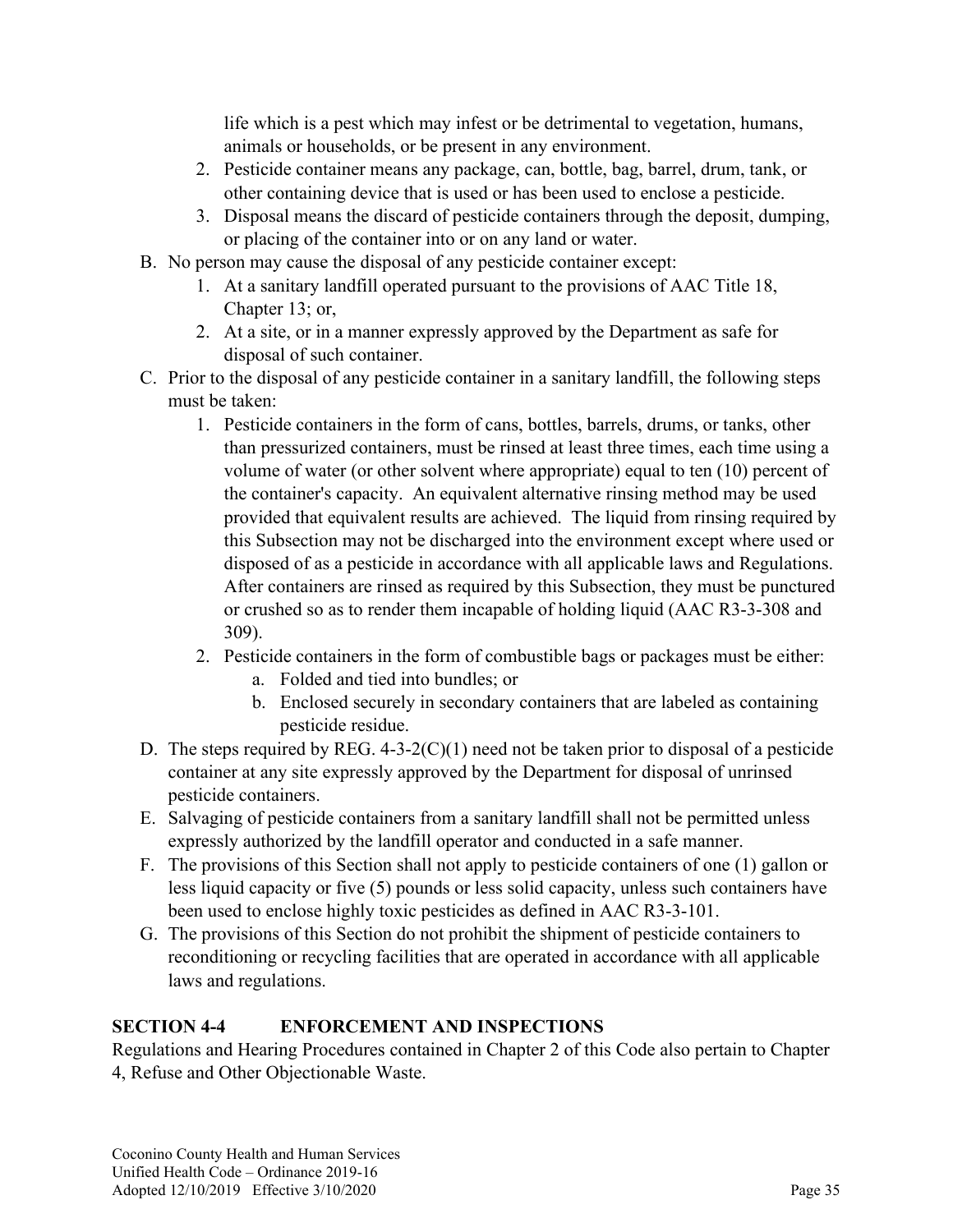### **COCONINO COUNTY PUBLIC HEALTH SERVICES DISTRICT UNIFIED HEALTH CODE CHAPTER 5 CAMPGROUNDS**

- SECTION 5-1 GENERAL PROVISIONS REG. 5-1-1 LEGAL AUTHORITY REG. 5-1-2 SCOPE REG. 5-1-3 INSERTIONS AND CHANGES SECTION 5-2 RESTRICTIONS REG. 5-2-1 LOCATION REG. 5-2-2 BATHHOUSE
- SECTION 5-3 ENFORCEMENT AND INSPECTIONS

### **SECTION 5-1 GENERAL PROVISIONS**

Pursuant to ARS §§ 36-136 and 36-184, the Regulations in this Chapter are hereby adopted by the Board and enforced by the District.

### **REG. 5-1-1 LEGAL AUTHORITY**

- A. AAC Title 9, Chapter 8, Section 601-608 including all revisions, technical corrections, and supplements published as of June 17, 2002, are hereby adopted as a part of this Code, Chapter 5 Campgrounds for Coconino County.
- B. The AAC rules adopted by reference in paragraph (A) above includes any and all subsequent amendments therewith.

### **REG. 5-1-2 SCOPE**

- A. The purpose of these Regulations is to regulate Campgrounds in a manner that will protect the public health, safety and welfare, prevent the spread of disease, and prevent the creation of a nuisance within Coconino County as well as to regulate the design, construction, management, and operation of Campgrounds establishments and the issuance of permits, licenses and collection of fees therefore, subject to the insertions and changes set forth in REG. 5-1-3 below. The Regulations of this Chapter shall apply to any city, county, city and county, village, community, institution, person, firm or corporation operating, maintaining or offering for public use within the State of Arizona any tract of land on which persons may camp or picnic either free of charge or by payment of a fee. Each and every owner and lessee of any public camp or picnic ground shall be held responsible for full compliance with these Regulations.
- B. Copies of the above-described AAC rules, adopted by reference herein, are available from the Arizona Secretary of State.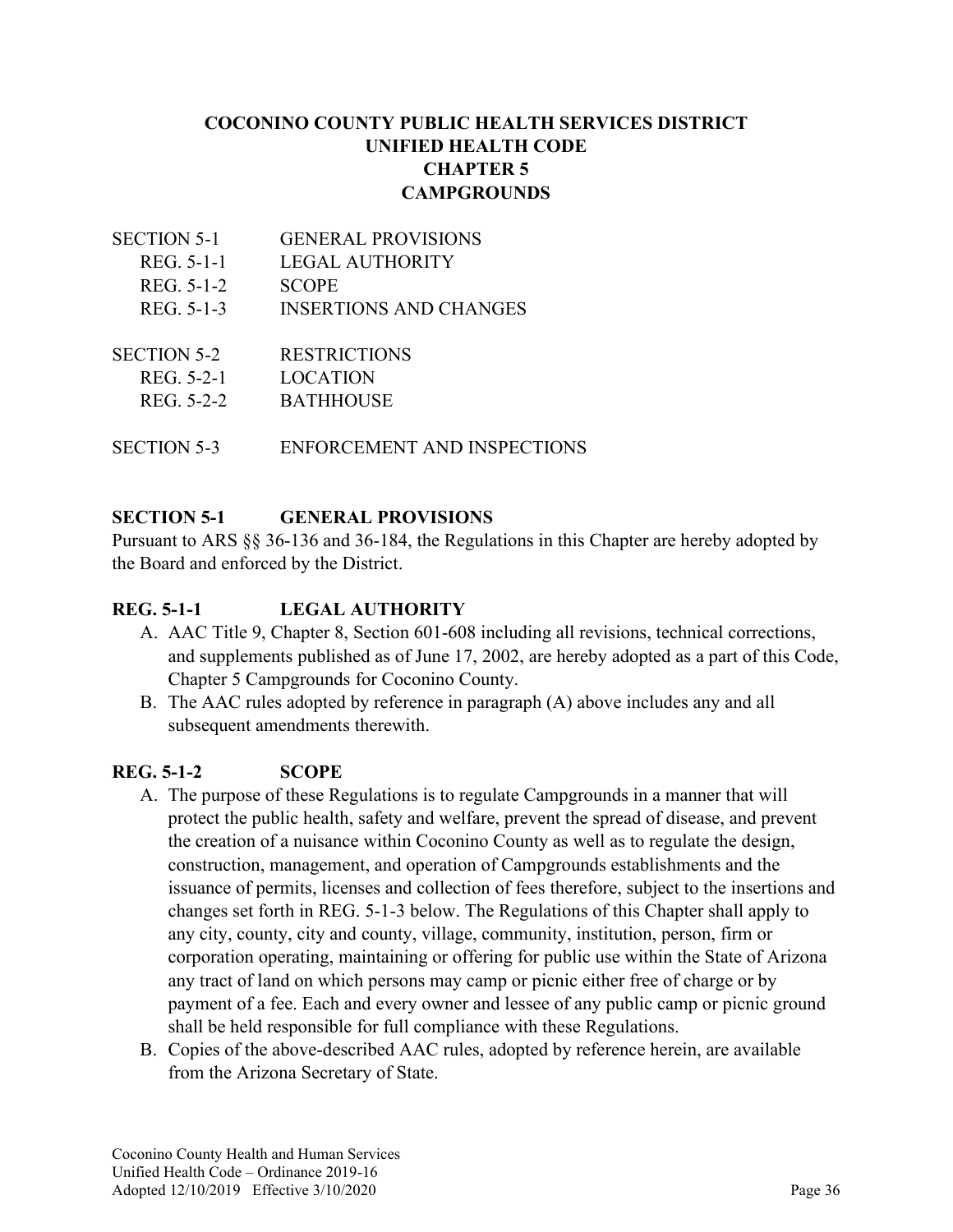### **REG. 5-1-3 INSERTIONS AND CHANGES**

- A. Regulations contained in Chapter 1 and 2 of this Code also pertain to Chapter 5, Campgrounds.
- B. Specific definitions noted in AAC R9-8-601 are modified or added as follows:
	- 1. Ample water supply means the same definition as set forth in REG. 1-1-6 of this Code.
	- 2. Campground means any tract of land operated, maintained, or offered by any person for use by the public as a place to camp, either free of charge or by payment of a fee.
	- 3. Cold water means the same definition as set forth in REG. 1-1-6 of this Code.
	- 4. Hot water means the same definition as set forth in REG. 1-1-6 of this Code.
	- 5. Picnic area means any tract of land operated, maintained or offered by any person for public use as a picnicking site, either free of charge or by payment of a fee.

## **SECTION 5-2 RESTRICTIONS REG. 5-2-1 LOCATION**

As determined by Coconino County Community Development's Engineering Division, no campground or picnic area shall be located on any tract or land that serves as a watershed for a domestic water supply unless all sanitation facilities required by these regulations are provided. No camping or picnicking shall be permitted within a distance of 500 feet from the high-water level of any body of water or stream which serves as a source for a public water supply.

## **REG. 5-2-2 BATHHOUSE**

If a bathhouse is provided, a floor of concrete or other impervious material is required. Bathing and lavatory facilities shall be connected with approved sewerage or sewerage-disposal systems.

### **SECTION 5-3 ENFORCEMENT AND INSPECTIONS**

Regulations and Hearing Procedures contained in Chapter 2 of this Code also pertain to Chapter 5, Campgrounds.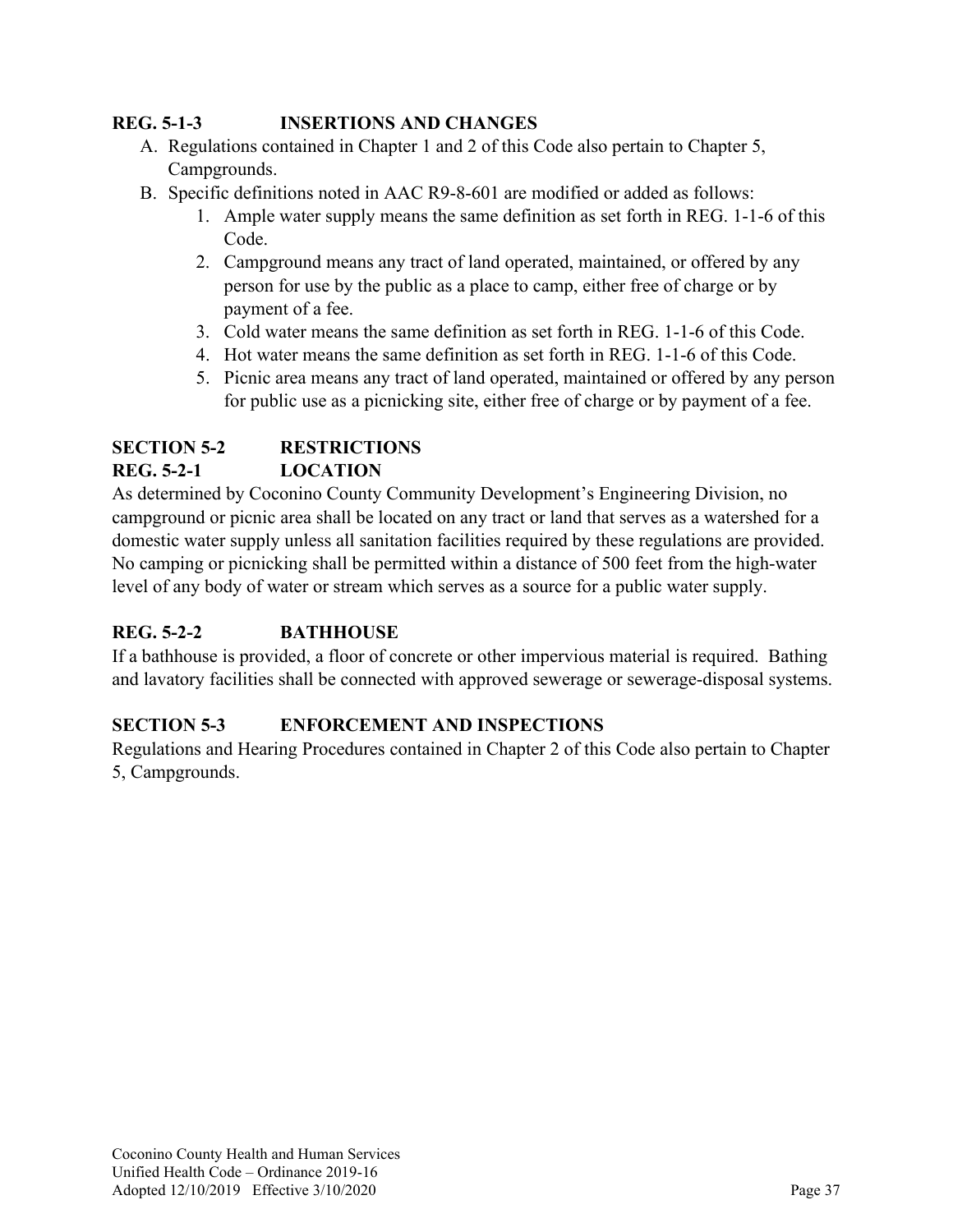#### **COCONINO COUNTY HEALTH AND HUMAN SERVICES UNIFIED HEALTH CODE CHAPTER 6 FOOD AND DRINK**

| <b>SECTION 6-1</b> | <b>GENERAL PROVISIONS</b>     |
|--------------------|-------------------------------|
| REG. 6-1-1         | <b>LEGAL AUTHORITY</b>        |
| REG. 6-1-2         | <b>SCOPE</b>                  |
| REG. 6-1-3         | <b>INSERTIONS AND CHANGES</b> |
|                    |                               |
| <b>SECTION 6-2</b> | ENFORCEMENT AND INSPECTIONS   |
| REG. 6-2-1         | <b>INSPECTIONS</b>            |

#### **SECTION 6-1 GENERAL PROVISIONS**

Pursuant to ARS §§ 36-132, 36-136 and 36-911, the Regulations in this Chapter are hereby adopted by the Board and enforced by the District.

#### **REG. 6-1-1 LEGAL AUTHORITY**

- A. AAC Title 9, Chapter 8, Sections 101 through 109, including all revisions, technical corrections, and supplements published as of October 3, 2001 are hereby adopted as part of this Code, Chapter 6, Food and Drink for Coconino County.
- B. The AAC rules adopted by reference in paragraph (A) above includes any and all subsequent amendments therewith.

### **REG. 6-1-2 SCOPE**

- A. The purpose of these Regulations is to regulate the Food and Drink Establishments in a manner that will protect the public health, safety and welfare, prevent the spread of disease, and prevent the creation of a nuisance within Coconino County as well as to regulate the design, construction, management, and operation of food and drink establishments and mobile food units, the issuance of permits, licenses and collection of fees therefore, subject to the insertions and changes set forth in REG. 6-1-3 below.
- B. Copies of the above-described AAC rules, adopted by reference herein, are available from the Arizona Secretary of State.

### **REG. 6-1-3 INSERTIONS AND CHANGES**

Regulations contained in Chapter 1 and 2 of this Code also pertain to Chapter 6, Food and Drink.

#### **SECTION 6-2 ENFORCEMENT AND INSPECTIONS**

Regulations and Hearing Procedures contained in Chapter 2 of this Code also pertain to Chapter 6, Food and Drink.

#### **REG. 6-2-1 INSPECTIONS**

A. This Chapter 6, Food and Drink follows the guidelines outlined in Chapter 2, REG 2-5-1, of this Code with the following additions: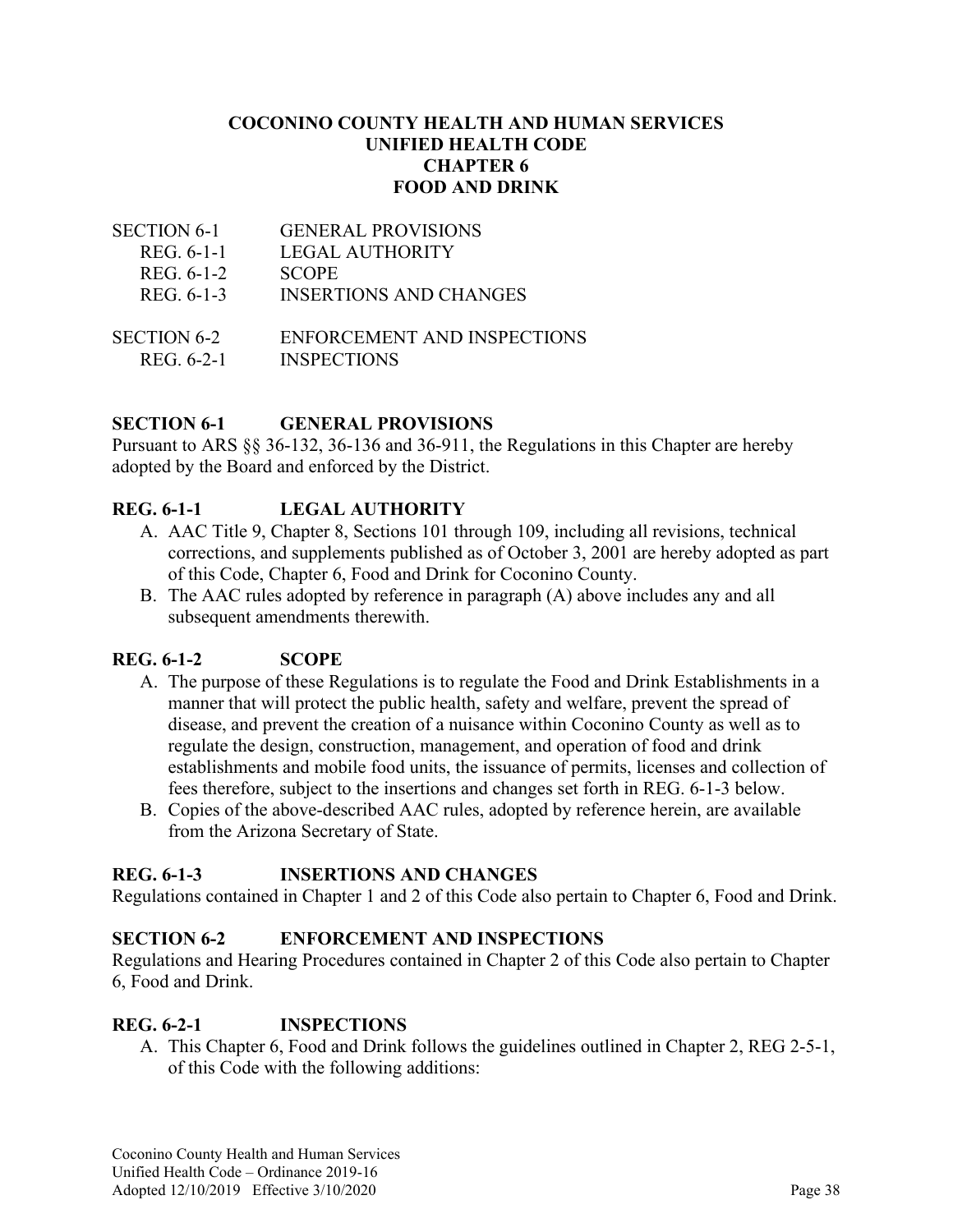1. Frequency of inspections shall be as often as may be necessary to assure compliance with these Regulations, but not less than two (2) inspections per year.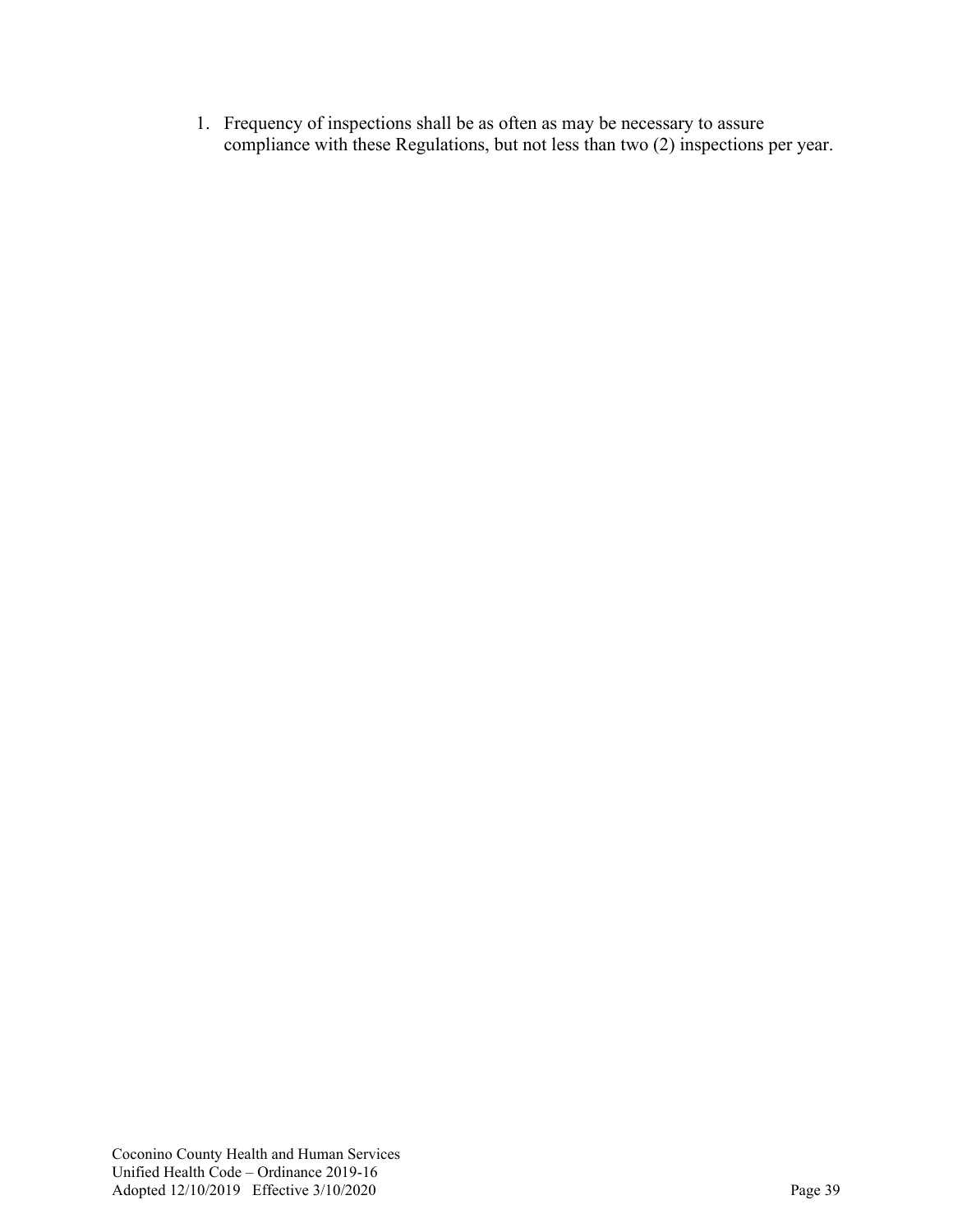#### **COCONINO COUNTY HEALTH AND HUMAN SERVICES UNIFIED HEALTH CODE CHAPTER 7 CONTROL OF RODENTS, INSECTS AND VERMIN**

- SECTION 7-1 GENERAL PROVISIONS
	- REG. 7-1-1 LEGAL AUTHORITY
	- REG. 7-1-2 SCOPE
	- REG. 7-1-3 INSERTIONS AND CHANGES
	- REG. 7-1-4 DEFINITIONS
- SECTION 7-2 ABATEMENT OF INFESTATIONS
	- REG. 7-2-1 RODENTS
	- REG. 7-2-2 INSECTS AND VERMIN
- SECTION 7-3 ENFORCEMENT AND INSPECTIONS REG. 7-3-1 SUSPENSION OF PERMITS FOR INFESTED PREMISES

# **SECTION 7-1 GENERAL PROVISIONS**

#### **REG. 7-1-1 LEGAL AUTHORITY**

Pursuant to ARS §§ 36-184 and 36-601 the Regulations in this Chapter are hereby adopted by the Board and enforced by the District.

### **REG. 7-1-2 SCOPE**

The purpose of these Regulations is to regulate the Control of Rodents, Insects and Vermin in a manner that will protect the public health, safety and welfare, prevent the spread of disease, and prevent the creation of a nuisance within Coconino County.

### **REG. 7-1-3 INSERTIONS AND CHANGES**

Regulations contained in Chapter 1 and 2 of this Code also pertain to Chapter 7, Control of Rodents, Insects and Vermin.

### **REG. 7-1-4 DEFINITIONS**

- A. Rodents mean mice, rats, ground squirrels, prairie dogs and such other mammals declared by the Chief Health Officer to be dangerous to the public.
- B. Insects means mosquitos, flies and such other arthropods declared by the Chief Health Officer to be dangerous to the public health.
- C. Vermin means noxious animals of any zoological order, especially such animals known to be vectors of communicable diseases in man.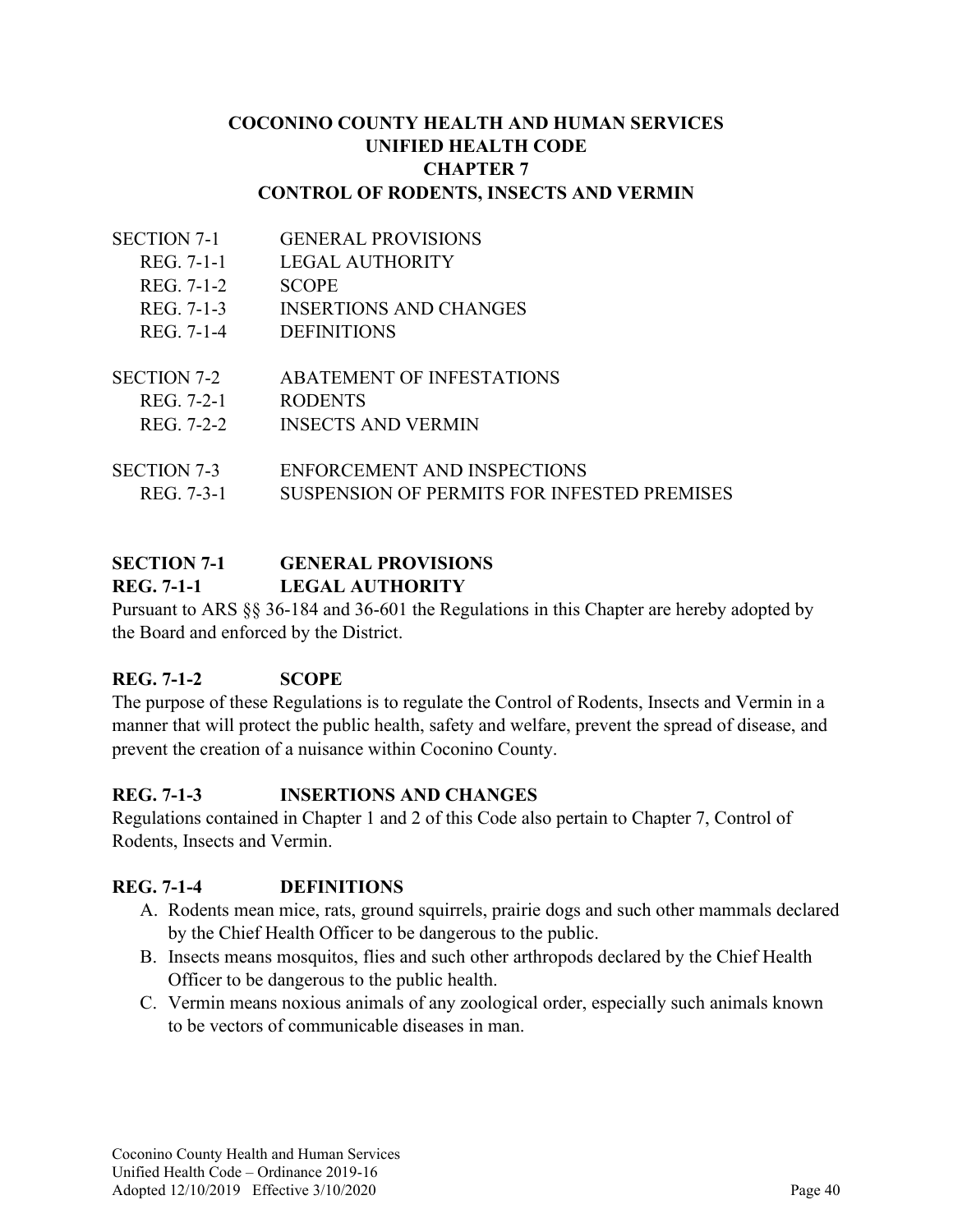#### **SECTION 7-2 ABATEMENT OF INFESTATIONS REG. 7-2-1 RODENTS**

No owner or person in responsible charge of any building, structure, place or premises shall permit in or upon such premises the harborage or breeding of rodents or other mammals declared by the Chief Health Officer to be dangerous to public health. Whenever the District notifies such person in writing of evidence of rodent infestation, they shall take immediate measures to abate the infestation.

## **REG. 7-2-2 INSECTS AND VERMIN**

- A. No person shall cause, maintain or permit any accumulation of water in which mosquitos are likely to breed upon premises under their control. The owner, occupant or person in responsible charge of any premises where mosquitos are breeding, or which constitutes a breeding place for mosquitos, shall take all necessary and proper steps to eliminate such breeding sites and to prevent their re-establishment on the premises.
- B. Infestation by or harborage of lice, bedbugs, roaches, flies or any other vermin is hereby declared to be a public nuisance dangerous to public health. No person shall cause, maintain, or permit such infestation of any premises under their control.
- C. The owner, occupant or person in control of any place or premises where infestation by vermin occurs or exists shall take all necessary and proper steps to eliminate the infestation.

## **SECTION 7-3 ENFORCEMENT AND INSPECTIONS**

Regulations and Hearing Procedures contained in Chapter 2 of this Code also pertain to Chapter 7, Control of Rodents, Insects and Vermin.

### **REG. 7-3-1 SUSPENSION OF PERMITS FOR INFESTED PREMISES**

- A. No person shall offer, for consideration or otherwise, any premises for use as a human habitation or sleeping accommodation, or use any premises, as a place where food or food products are stored, manufactured, processed, served or offered for sale while such premises harbor rodents, insects or other vermin. The Chief Health Officer shall have sufficient cause to revoke any license or permit issued for such uses when the permittee fails to abate and eliminate such an infestation after having been notified to do so by the **District**
- B. Hearing procedures, suspensions and enforcement in this Chapter shall follow the Regulations as set forth in Chapter 2 of this Code.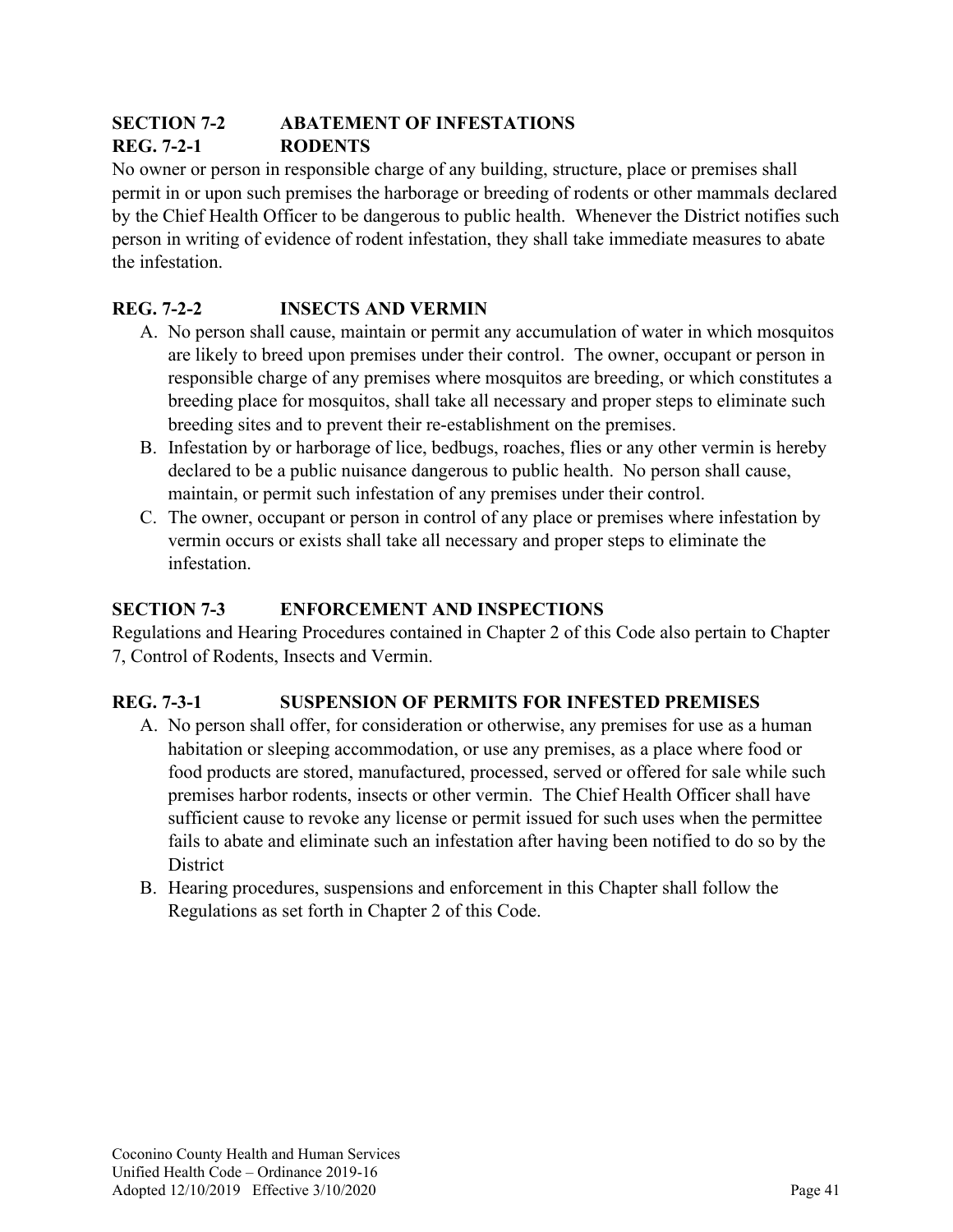#### **COCONINO COUNTY PUBLIC HEALTH SERVICES DISTRICT UNIFIED HEALTH CODE CHAPTER 8 HOTELS, MOTELS AND TRANSIENT DWELLING ESTABISHMENTS**

SECTION 8-1 GENERAL PROVISIONS REG. 8-1-1 LEGAL AUTHORITY REG. 8-1-2 SCOPE REG. 8-1-3 INSERTIONS AND CHANGES SECTION 8-2 **INFESTATIONS** REG. 8-2-1 ABATEMENT OF INFESTATIONS SECTION 8-3 ENFORCEMENT AND INSPECTIONS

### **SECTION 8-1 GENERAL PROVISIONS**

Pursuant to ARS §§ 36-136 and 36-184, the Regulations in this Chapter are hereby adopted by the Board and enforced by the District.

#### **REG. 8-1-1 LEGAL AUTHORITY**

- A. AAC Title 9, Chapter 8, Section 1301-1308 including all revisions, technical corrections, and supplements published as of June 17, 2002, are hereby adopted as this Code, Chapter 8, Hotels, Motels and Transient Dwelling Establishments for Coconino County.
- B. The AAC rules adopted by reference in paragraph (A) above includes any and all subsequent amendments therewith.

#### **REG. 8-1-2 SCOPE**

- A. The purpose of these Regulations is to regulate Hotels, Motels and Transient Dwelling Establishments in a manner that will protect the public health, safety and welfare, prevent the spread of disease, and prevent the creation of a nuisance within Coconino County as well as to regulate the design, construction, management, and operation of Hotels, Motels and Transient Dwelling Establishments and the issuance of permits, licenses and collection of fees therefore, subject to the insertions and changes set forth in REG. 8-1-3 below.
- B. Copies of the above-described AAC rules, adopted by reference herein, are available from the Arizona Secretary of State.

#### **REG. 8-1-3 INSERTIONS AND CHANGES**

- A. Regulations contained in Chapter 1 and 2 of this Code also pertain to Chapter 8, Hotels, Motels and Transient Dwelling Establishments.
- B. Specific definitions noted in AAC R9-8-1301 are modified or added as follows: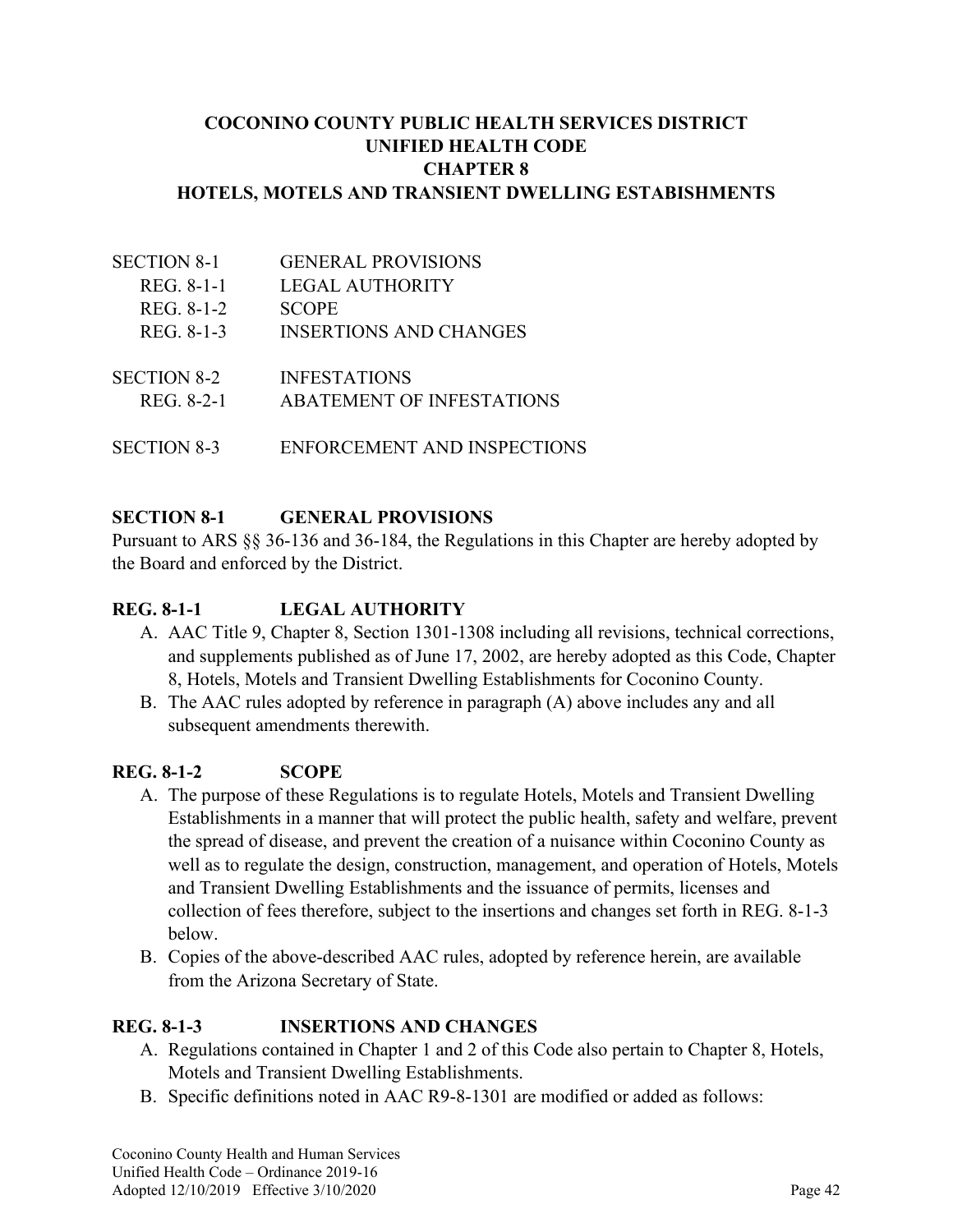- 1. Ample water supply means the same definition as set forth in REG. 1-1-6 of this Code.
- 2. Approved means the same definition as set forth in REG. 1-1-6 of this Code.
- 3. Common drinking cup means a hand-held container not connected to a plumbing system that:
	- a. Holds liquid for human consumption,
	- b. Comes into contact with a user's mouth, and
	- c. Is used by more than one individual.
- 4. Debris means litter or the remains of something that has been broken or torn into pieces.
- 5. Drinking water means the same definition as set forth in REG. 1-1-6 of this Code.
- 6. Food establishment means the same definition as set forth in REG. 1-1-6 of this Code.
- 7. Disinfectant means a chemical agent (but sometimes a physical agent) that destroys disease-causing pathogens or other harmful microorganisms but might not kill bacterial spores. It refers to substances applied to inanimate objects (CDC, 2009).
- 8. Dwelling unit means any suite, room, cottage, bedroom or other unit established or maintained by a transient dwelling establishment for temporary occupancy.
- 9. Lavatory means a sink or a basin with a faucet that supplies hot and cold water with a drain connected to a sanitary sewer.
- 10. Permanent or semi-permanent dwelling means occupancy is expected or intended to be, more than thirty (30) days.
- 11. Plumbing or plumbing system means and includes the water supply distributing pipes; the fixtures and fixture traps; the soil, waste and vent pipes; and the building drains with their devices, appurtenances and connections either within or adjacent to the transient dwelling establishment.
- 12. Refuse container means a portable receptacle used for refuse storage until the refuse is placed into a dumpster.
- 13. Restroom means a structure or room that contains at least one lavatory and water closet.
- 14. Sanitize means the same definition as set forth in AAC R9-5-101.
- 15. Transient means any member of the public who occupies a dwelling unit on a temporary basis in a transient dwelling establishment as defined below.
- 16. Transient dwelling establishment means and includes any place where sleeping accommodations are available to transients or tourists on a temporary basis such as a hotel, motel, motor hotel, tourist court, tourist camp, rooming house, boarding house, inn and similar facilities by whatever name called, consisting of two or more dwelling units; provided, however, that the term shall not be construed to include apartments, clubs, boarding houses, rooming houses and similar facilities where occupancy of all dwelling units is typically, or is expected or intended to be, more than ninety (90) days.
- 17. Water closet means the same definition as set forth in ARS § 45-311.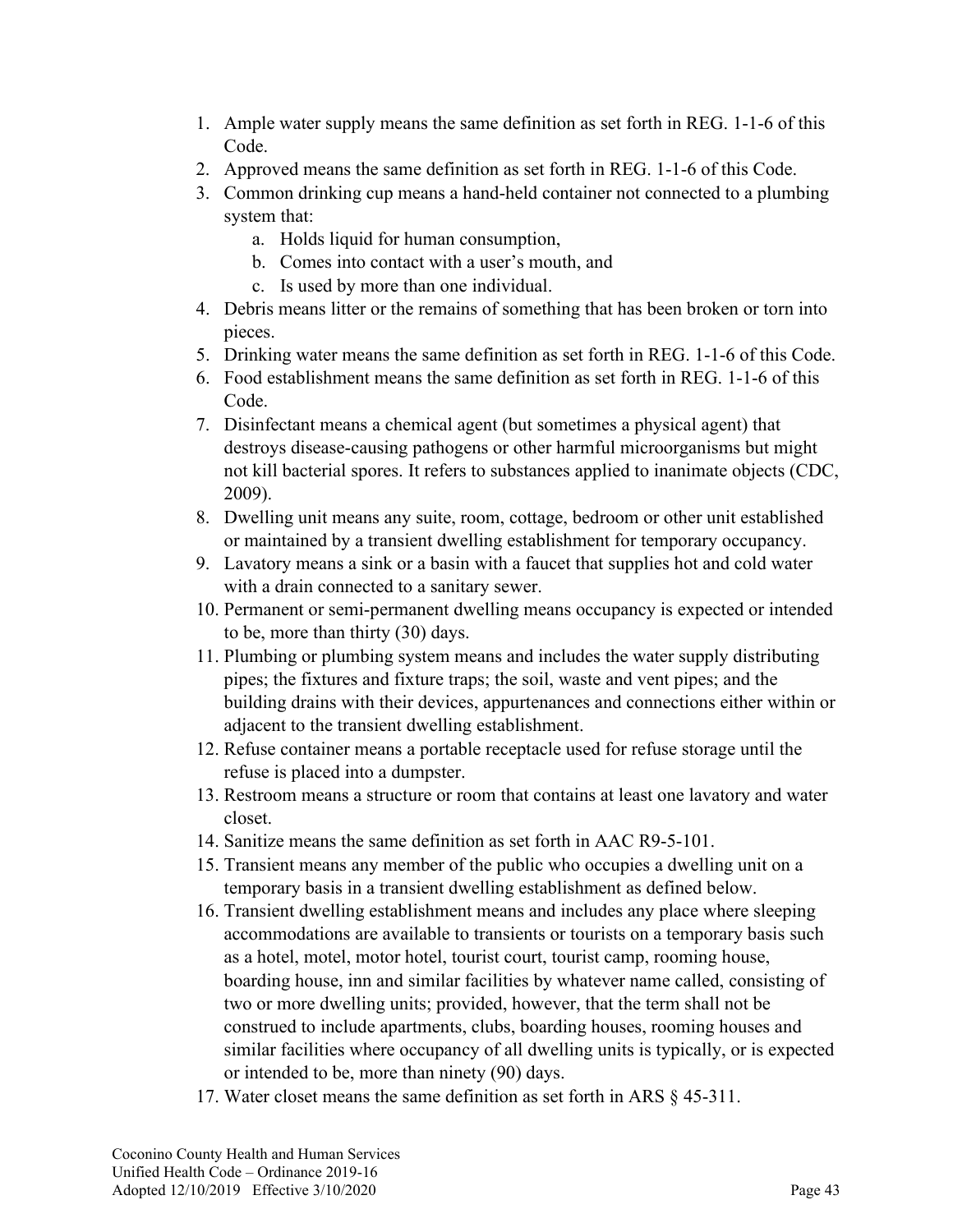## **SECTION 8-2 INFESTATIONS REG. 8-2-1 ABATEMENT OF INFESTATIONS**

The owner or operator of a transient dwelling establishment shall take immediate measures if infestations occur including, but not limited to, bed bugs, fleas, lice, or rodents. The District must approve pest control mitigation efforts and said mitigation must be implemented and affected rooms closed. Pesticide treatment shall only be conducted by a state licensed applicator in accordance with ARS § 32-2325. An integrated pest management program shall be implemented by the owner/operator to prevent infestations. The room shall remain closed until inspected and confirmed to be free of pests.

## **SECTION 8-3 ENFORCEMENT AND INSPECTIONS**

Regulations and Hearing Procedures contained in Chapter 2 of this Code also pertain to Chapter 8, Hotels, Motels and Transient Dwelling Establishments.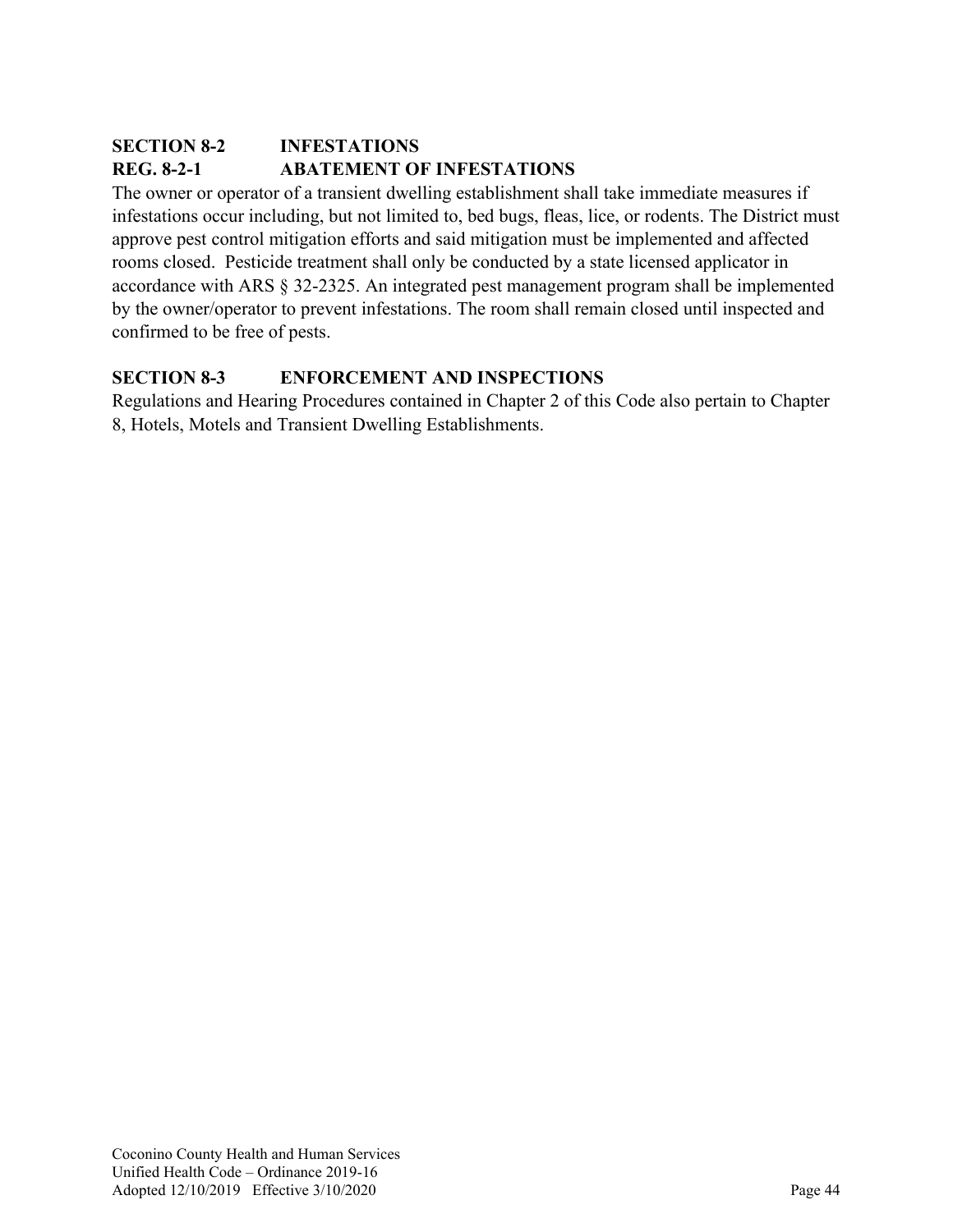### **COCONINO COUNTY HEALTH AND HUMAN SERVICES UNIFIED HEALTH CODE CHAPTER 9 SCHOOLS**

| <b>SECTION 9-1</b> | <b>GENERAL PROVISIONS</b>     |
|--------------------|-------------------------------|
| REG. 9-1-1         | <b>LEGAL AUTHORITY</b>        |
| REG. 9-1-2         | <b>SCOPE</b>                  |
| REG. 9-1-3         | <b>INSERTIONS AND CHANGES</b> |
| REG. 9-1-4         | <b>GENERAL REQUIREMENTS</b>   |
| REG. 9-1-5         | <b>GARBAGE AND REFUSE</b>     |
|                    |                               |

SECTION 9-2 ENFORCEMENT AND INSPECTIONS

### **SECTION 9-1 GENERAL PROVISIONS**

Pursuant to ARS §§ 36-136 and 36-184, the Regulations in this Chapter are hereby adopted by the Board and enforced by the District.

### **REG. 9-1-1 LEGAL AUTHORITY**

- A. AAC Title 9, Chapter 8, Sections 701 through 711, including all revisions, technical corrections, and supplements published as of March 11, 2006, are hereby adopted as this Code, Chapter 9, Schools.
- B. The AAC rules adopted by reference in paragraph (A) above includes any and all subsequent amendments therewith.

### **REG. 9-1-2 SCOPE**

- A. The purpose of these Regulations is to regulate Schools in a manner that will protect the public health, safety and welfare, prevent the spread of disease, and prevent the creation of a nuisance within Coconino County as well as to regulate the design, construction, management, and operation of school establishments and the issuance of permits, licenses and collection of fees therefore, subject to the insertions and changes set forth in REG. 9- 1-3 below.
- B. Copies of the above-described AAC rules, adopted by reference herein, are available from the Arizona Secretary of State.

### **REG. 9-1-3 INSERTIONS AND CHANGES**

- A. Regulations contained in Chapter 1 and 2 of this Code also pertain to Chapter 9, Schools.
- B. Specific definitions noted in AAC R9-8-701 are modified or added as follows:
	- 1. School means any public, private or parochial school.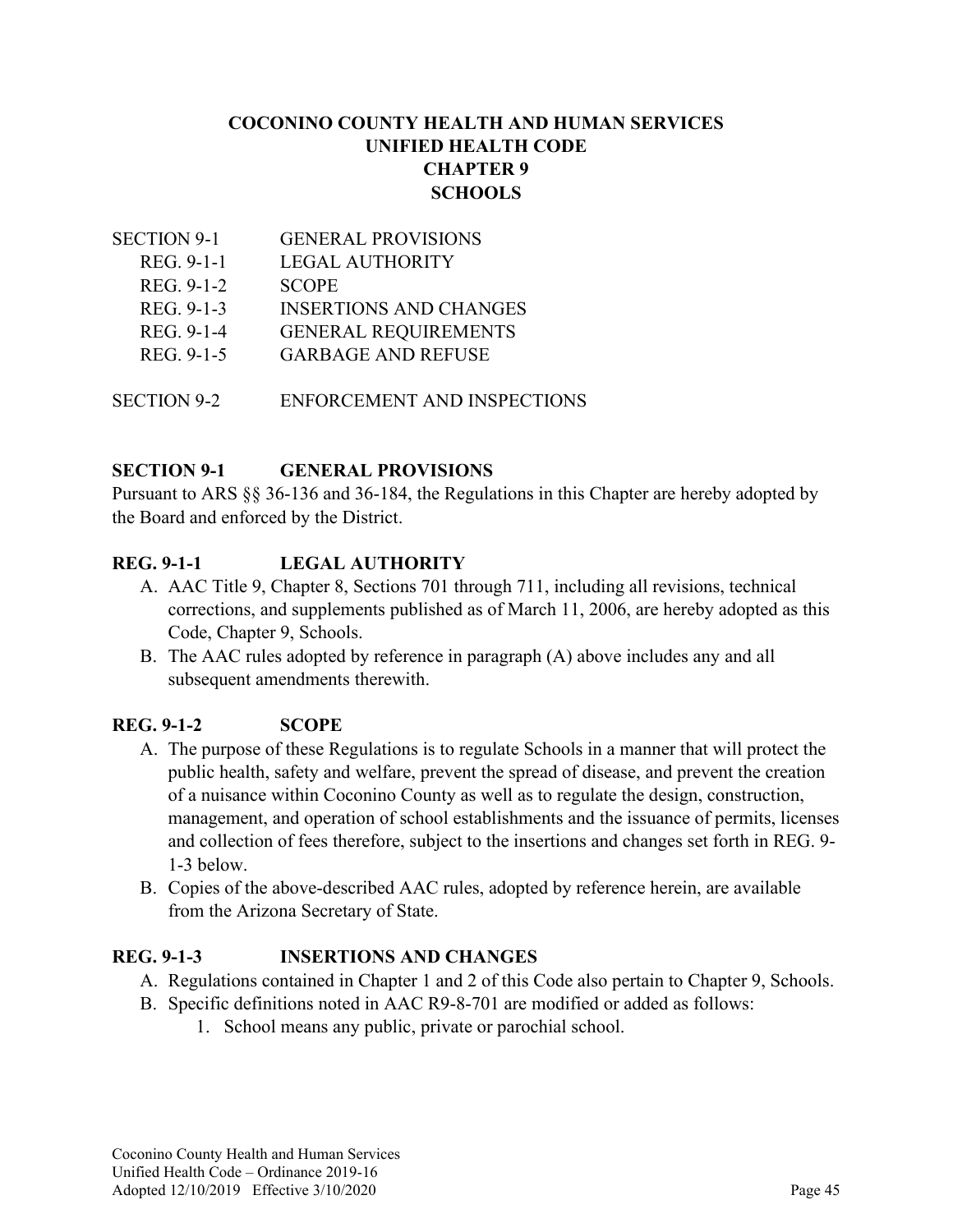### **REG. 9-1-4 GENERAL REQUIREMENTS**

- A. Schoolyard and playground areas shall be well drained and free of puddles and other hazards. Grounds, buildings, rooms, equipment and appurtenances shall at all times be kept clean and in good repair.
- B. School buildings shall be structurally sound and have watertight roofs. Floors and interior walls shall have smooth, cleanable surfaces.
- C. Ventilation, whether natural or artificial, shall provide non-noxious air and shall be controlled to prevent objectionable drafts.
- D. Playground equipment shall be checked for health hazards at frequent intervals.
- E. Cafeterias and lunchrooms shall have minimum window areas equal to one-eighth of their floor areas. All rooms shall be adequately lighted.

### **REG. 9-1-5 GARBAGE AND REFUSE**

- A. Fly-proof and watertight containers shall be provided for garbage.
- B. Garbage cans shall be emptied at least three (3) times weekly, thoroughly washed, and never allowed to become foul-smelling or breeding places for flies.
- C. Garbage and other refuse shall be disposed of in a manner which creates neither a nuisance nor menace to health and in conformance with the requirements of Chapter 4 of this Code.

### **SECTION 9-2 ENFORCEMENT AND INSPECTIONS**

Regulations and Hearing Procedures contained in Chapter 2 of this Code also pertain to Chapter 9, Schools.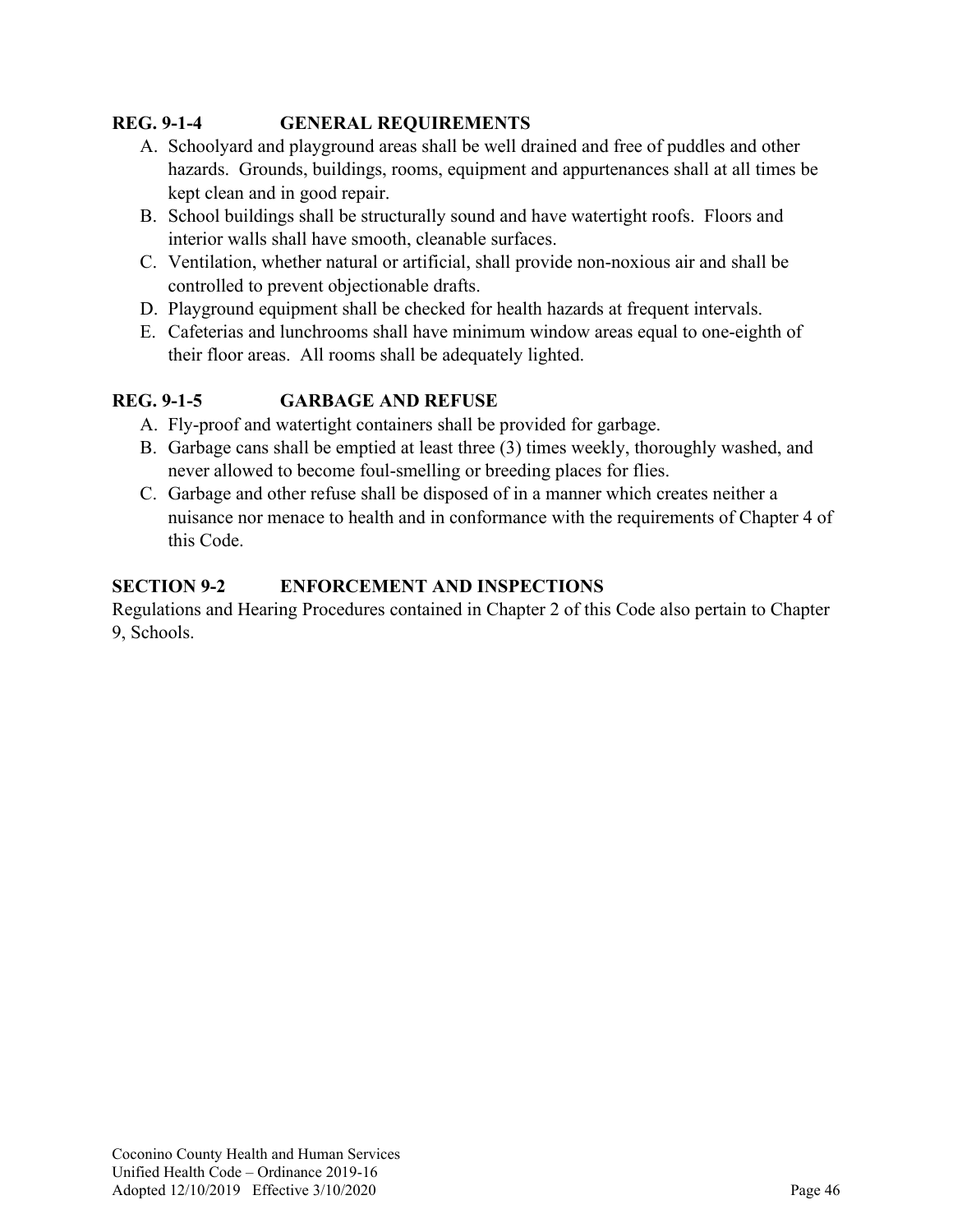#### **COCONINO COUNTY HEALTH AND HUMAN SERVICES UNIFIED HEALTH CODE CHAPTER 10 SANITATION IN PUBLIC AND SEMI-PUBLIC BUILDINGS AND PLACES OF EMPLOYMENT**

| <b>SECTION 10-1</b> | <b>GENERAL PROVISIONS</b>     |
|---------------------|-------------------------------|
| REG. 10-1-1         | LEGAL AUTHORITY               |
| REG. 10-1-2         | <b>SCOPE</b>                  |
| REG. 10-1-3         | <b>INSERTIONS AND CHANGES</b> |
|                     |                               |

| SECTION 10-2 | <b>REQUIREMENTS</b>         |
|--------------|-----------------------------|
| REG. 10-2-1  | <b>GENERAL REQUIREMENTS</b> |
| REG. 10-2-2  | SANITARY FACILITIES         |

SECTION 10-3 ENFORCEMENT AND INSPECTIONS

## **SECTION 10-1 GENERAL PROVISIONS REG. 10-1-1 LEGAL AUTHORITY**

Pursuant to ARS §§ 36-136 and 36-184, the Regulations in this Chapter are hereby adopted by the Board and enforced by the District.

### **REG. 10-1-2 SCOPE**

The Regulations in this Chapter apply only to complaints received by the District, including but not limited to, the following types of establishments:

- A. Buildings used by, visited by or accessible to the public.
- B. Places of employment used or occupied by persons other than members of the owners' immediate families.
- C. Health Spas, Athletic Clubs, Country Clubs and similar establishments offering bath, shower and/or locker-room facilities to members or non-members of the operating organization.
- D. Massage Parlors.

### **REG. 10-1-3 INSERTIONS AND CHANGES**

Regulations contained in Chapter 1 and 2 of this Code also pertain to Chapter 10, Sanitation in Public and Semi-Public Buildings and Places of Employment

## **SECTION 10-2 REQUIREMENTS**

### **REG. 10-2-1 GENERAL REQUIREMENTS**

Buildings, grounds, equipment and appurtenances shall at all times be kept clean and in good repair. Water shall be supplied from approved sources and treated and distributed in conformity with Rules and Regulations of the Arizona Department of Health Services and the Arizona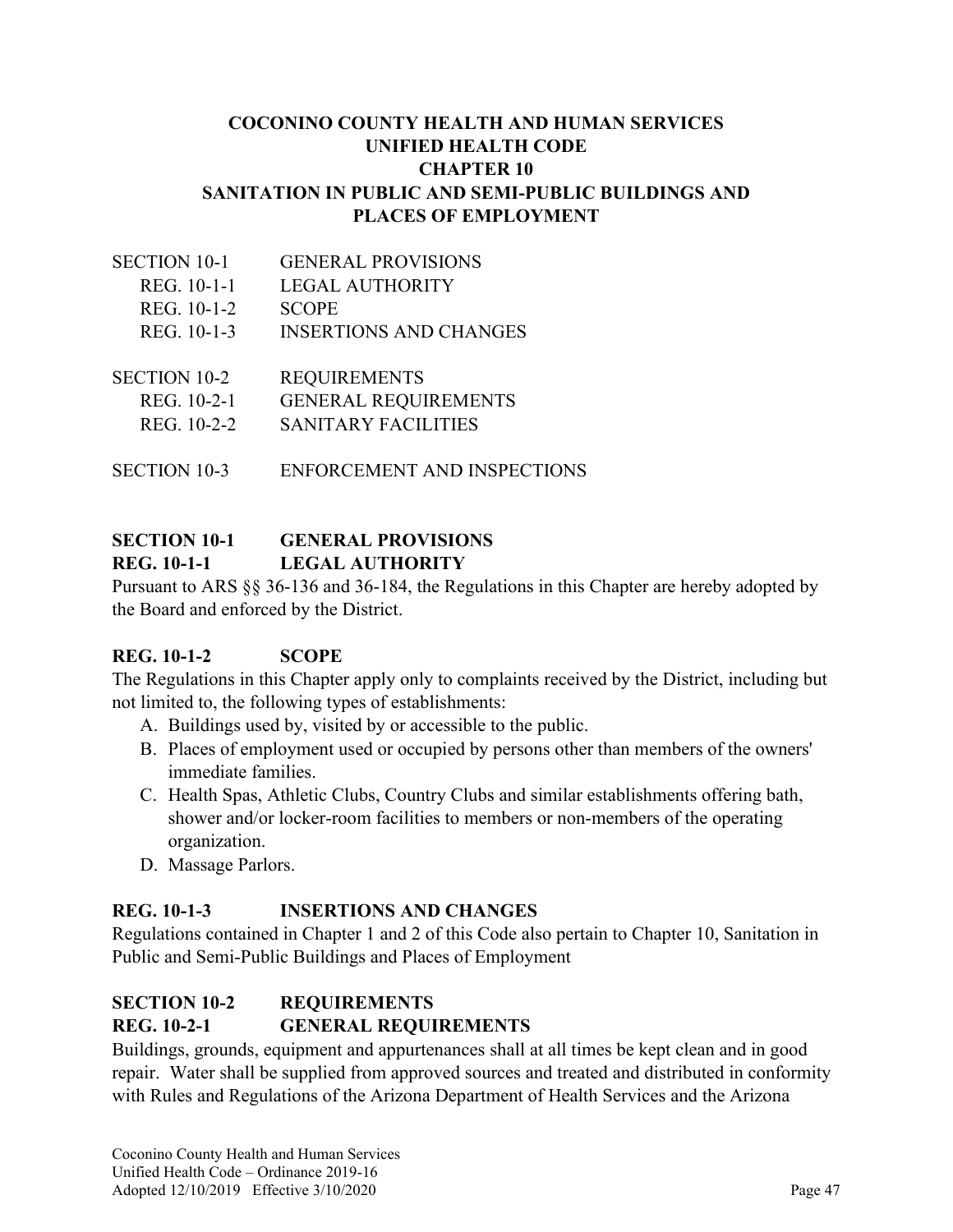Department of Environmental Quality. Sewage disposal shall be by means approved by the District and operated as required by Rules and Regulations of the Arizona Department of Health Services, the Arizona Department of Environmental Quality and the Coconino County Environmental Quality Division. Garbage, trash and other solid waste materials shall be handled and disposed of in conformity with the requirements of Chapter 4 of this Code.

### **REG. 10-2-2 SANITARY FACILITIES**

- A. Drinking water, where provided, shall be dispensed from approved, sanitary, fountaintype water coolers or fixtures or dispensed by means of sanitary, single-service cups.
- B. Toilet and hand-washing facilities shall conform to the requirements of the International Building Code, Chapter 29 Plumbing Systems.
- C. All facilities for bathing and showering shall be maintained in a sanitary condition at all times. Showers and locker rooms shall be constructed, operated and maintained in conformity with the requirements of AAC R9-8-703(A-C).
- D. Towels supplied to employees or to the public shall be for individual use only and shall be laundered before being issued for reuse.
- E. Body-contact surfaces of all facilities, including but not limited to such objects as toilet seats, shower-stall seats, locker and shower-room floors, duck boards and benches shall be sanitized daily by means of approved chemical disinfectants.

## **SECTION 10-3 ENFORCEMENT AND INSPECTIONS**

Regulations and Hearing Procedures contained in Chapter 2 of this Code also pertain to Chapter 10, Sanitation in Public and Semi-Public Buildings and Places of Employment.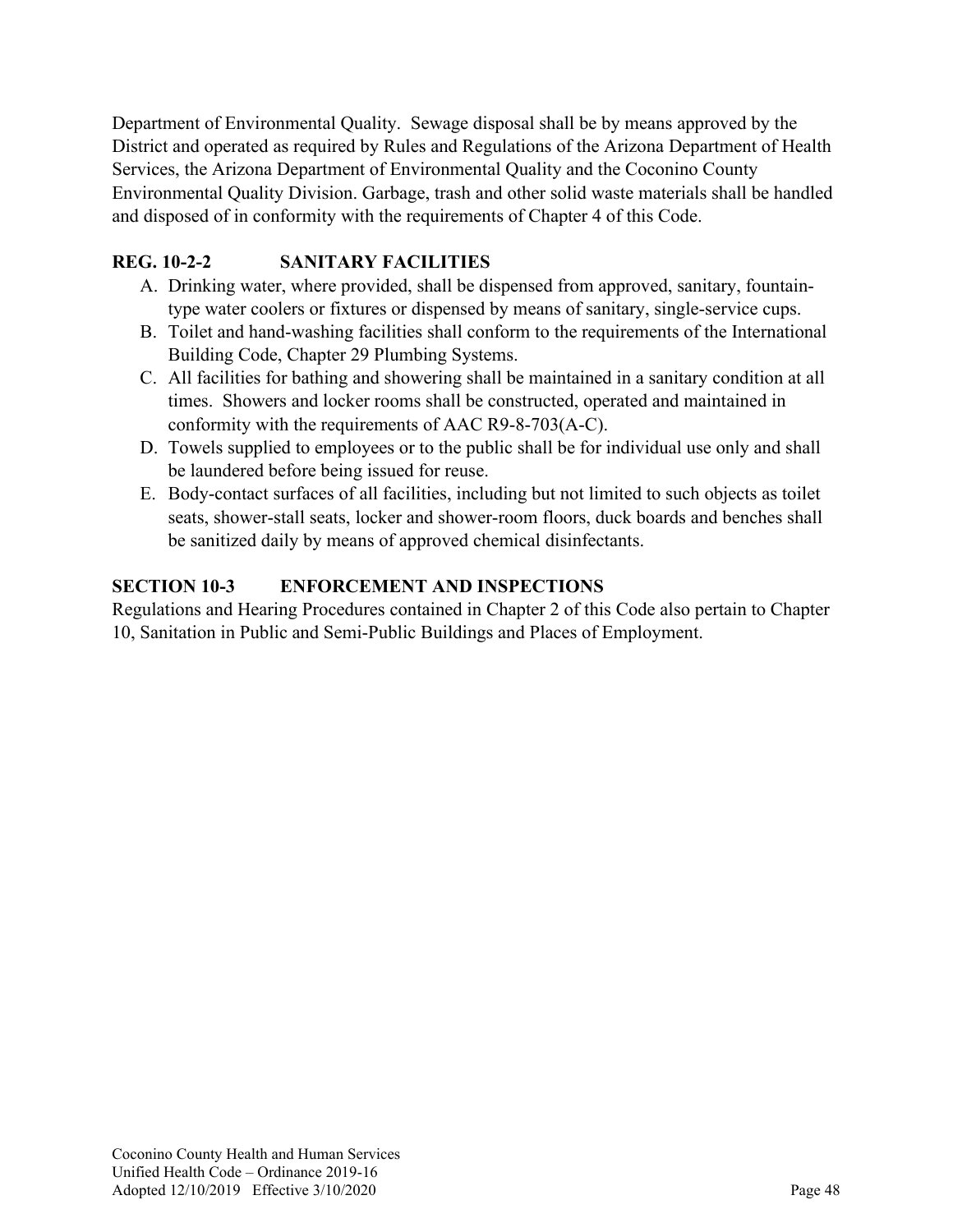#### **COCONINO COUNTY HEALTH AND HUMAN SERVICES UNIFIED HEALTH CODE CHAPTER 11 PUBLIC AND SEMIPUBLIC BATHING PLACES**

| <b>SECTION 11-1</b> | <b>GENERAL PROVISIONS</b>     |
|---------------------|-------------------------------|
| REG. 11-1-1         | <b>LEGAL AUTHORITY</b>        |
| REG. 11-1-2         | <b>SCOPE</b>                  |
| REG. 11-1-3         | <b>INSERTIONS AND CHANGES</b> |
| <b>SECTION 11-2</b> | <b>REQUIREMENTS</b>           |
| REG. 11-2-1         | <b>FIRST AID KITS</b>         |
| REG. 11-2-2         | <b>CONCESSIONS</b>            |
| SECTION 11-3        | ENFORCEMENT AND INSPECTIONS   |
| REG. 11-3-1         | <b>INSPECTIONS</b>            |

#### **SECTION 11-1 GENERAL PROVISIONS**

Pursuant to ARS §§ 36-136 and 36-184, the Regulations in this Chapter are hereby adopted by the Board and enforced by the District.

### **REG. 11-1-1. LEGAL AUTHORITY**

- A. AAC Title 9, Chapter 8, Sections 801 through 813, including all revisions, technical corrections, and supplements published as of June 30, 2018, are hereby adopted as part of this Code, Chapter 11, Public and Semi-Public Bathing Places for Coconino County.
- B. AAC Title 18, Chapter 5, Sections 201 through 251, including all revisions, technical corrections, and supplements published as of December 31, 2008, are hereby adopted as part of this Code, Chapter 11, Public and Semi-Public Bathing Places for Coconino County.
- C. The AAC rules adopted by reference in paragraph (A) above includes any and all subsequent amendments therewith.

### **REG. 11-1-2 SCOPE**

- A. The purpose of these Regulations is to regulate Public and Semi-Public Bathing Places in a manner that will protect the public health, safety and welfare, prevent the spread of disease, and prevent the creation of a nuisance within Coconino County as well as to regulate the design, construction, management, and operation of public and semi-public bathing places and the issuance of permits, licenses and collection of fees therefore, subject to the insertions and changes set forth in REG. 11-1-3 below.
- B. Copies of the above-described AAC rules, adopted by reference herein, are available from the Arizona Secretary of State.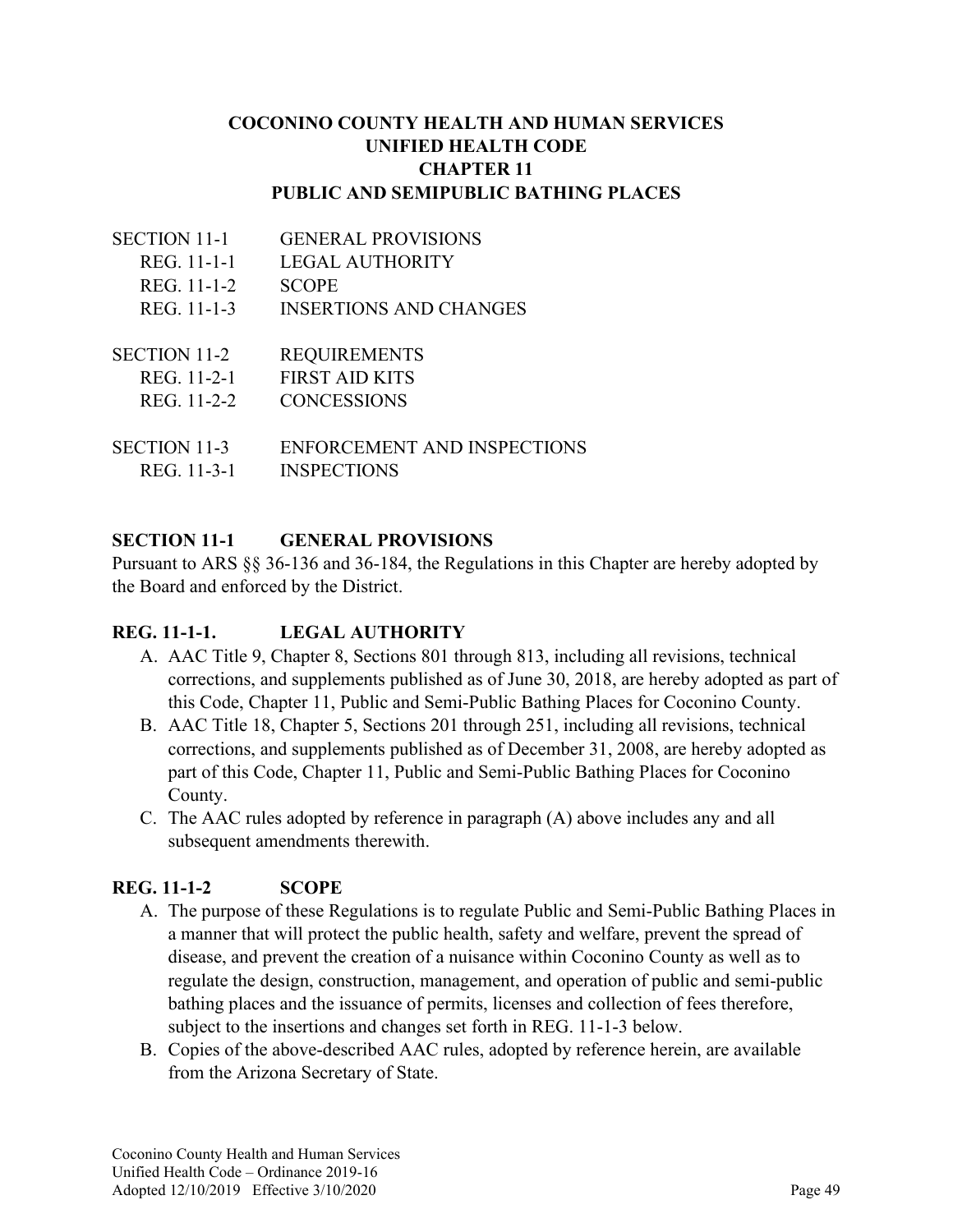### **REG. 11-1-3 INSERTIONS AND CHANGES**

- A. Regulations contained in Chapter 1 and 2 of this Code also pertain to Chapter 11, Public and Semi-Public Bathing Places.
- B. For the purpose of this code, AAC R18-5-203 and 204 pertaining to Design Approval and Approval of Construction (i.e. Plan Review) shall be included in this Code as a licensing requirement by Coconino County; however, the Arizona Department of Environmental Quality will remain responsible for technical engineering review and approval.
- C. In addition to AAC R18-5-240B regarding Barriers, the Department will allow for solid panel access doors that open inward to the pool only if the door remains locked at all times and is only accessible via a key or key card.
- D. Specific definitions noted in AAC R9-8-801 and R18-5-201 are modified or added as follows:
	- 1. Bathing places includes all bodies of water used collectively by a number of persons for swimming, wading or recreation bathing purposes, together with the shores, bathhouse, sanitary facilities, bathing suits, equipment and appurtenances pertaining to such bathing places; except that these Regulations do not apply to private swimming pools as herein defined, nor do they include baths used for cleansing purposes, hydrotherapy or for the healing arts, unless such baths consist of a pool or pools used collectively by a number of individuals.
	- 2. Recirculating pool means a swimming pool where a portion of the pool water is constantly being removed, treated, filtered and disinfected and then returned to the pool.
	- 3. Spray pond means an artificially constructed basin into which water is sprayed but not allowed to accumulate.

#### **SECTION 11-2 REQUIREMENTS REG. 11-2-1 FIRST AID KIT**

There shall be provided for emergency use a standard first aid kit. In addition, at public pools, a standard stretcher and two blankets shall be provided.

## **REG. 11-2-2 CONCESSIONS**

Drinks, candy, popcorn, gum or food of any kind shall not be permitted within the pool enclosure.

### **SECTION 11-3 ENFORCEMENT AND INSPECTIONS**

Regulations and Hearing Procedures contained in Chapter 2 of this Code also pertain to Chapter 11, Public and Semi-Public Bathing Places.

## **REG. 11-3-1 INSPECTIONS**

- A. This Chapter 11, Public and Semi-Public Bathing Places follows the guidelines outlined in Chapter 2, REG 2-5-1, of this Code with the following additions:
	- 1. Frequency of inspections shall be as often as may be necessary to assure compliance with these regulations, but not less than two (2) inspections per year.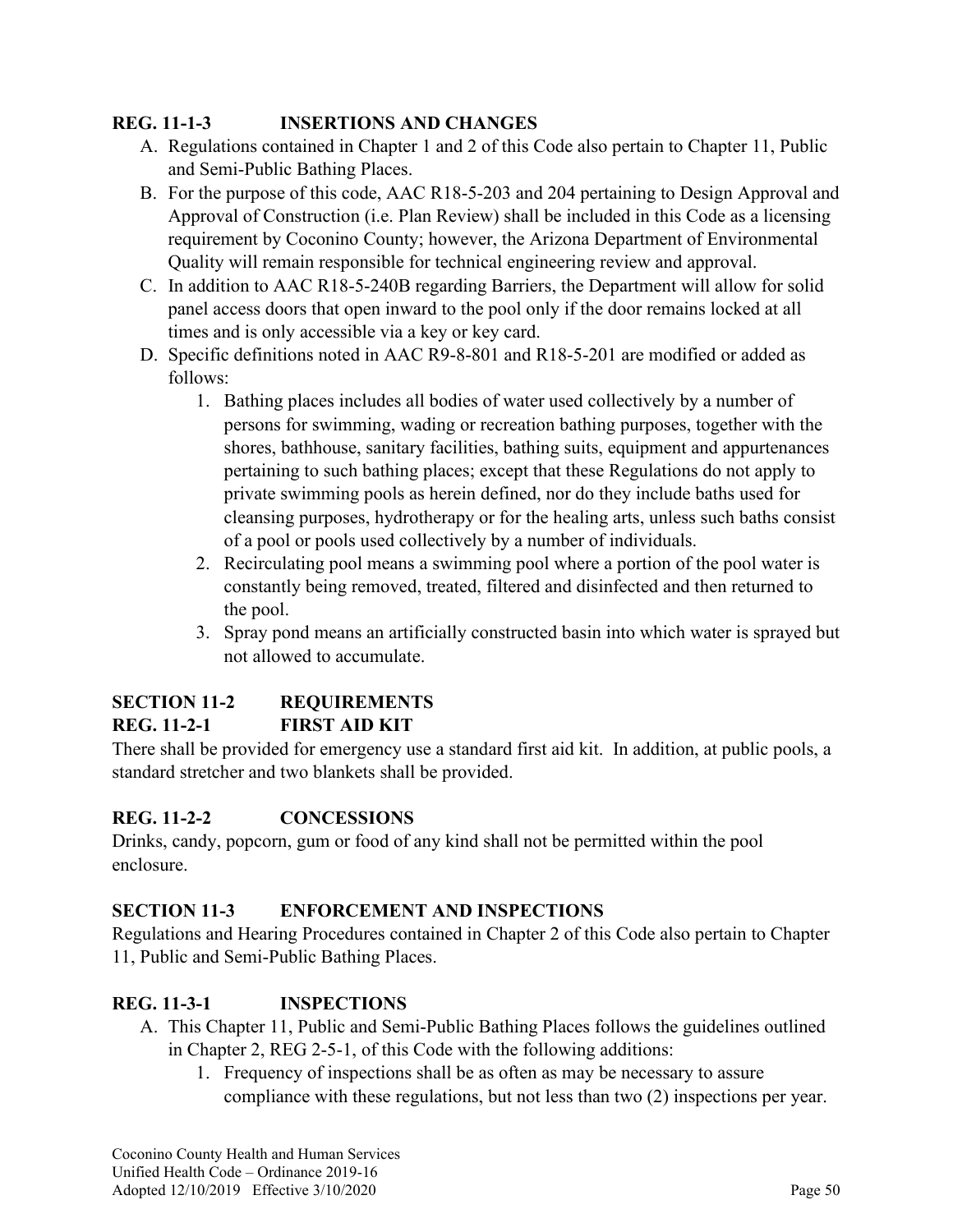B. Inspections of public and semipublic bathing places shall be made by representatives of the District to determine that installed facilities and operational procedures comply with these Regulations. Should the District, after inspection of a bathing place, find that an extreme safety or health hazard exists, such as CL, pH, turbidity, electrical hazard, filtration or chlorination equipment violations, they may order the immediate suspension of the operation of the bathing place. Such suspension of operation shall continue until, in the opinion of the District, the hazard has ceased to exist. The District may suspend operation for repeated or continued violation(s) of any Regulations in this Code.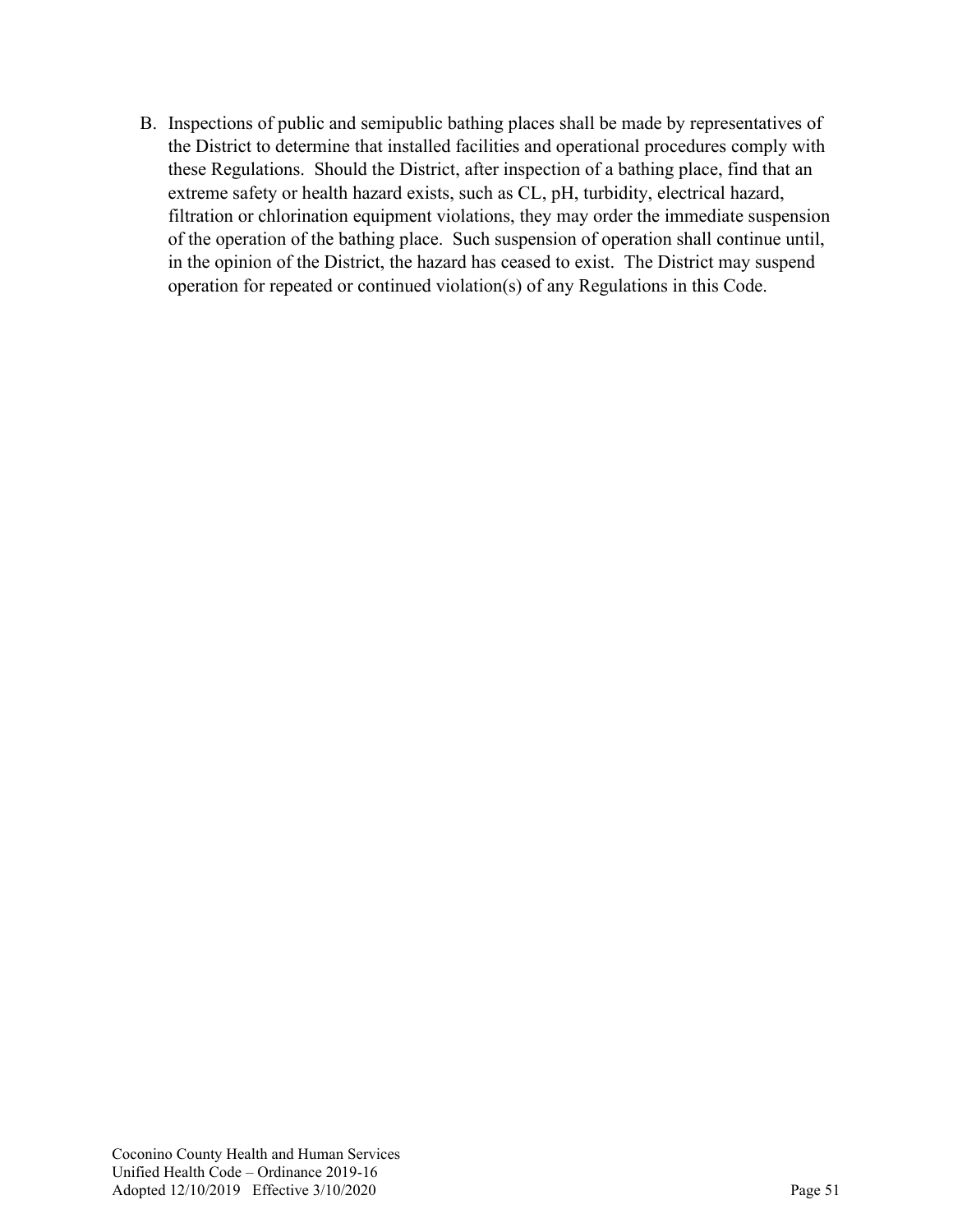### **COCONINO COUNTY PUBLIC HEALTH SERVICES DISTRICT UNIFIED HEALTH CODE CHAPTER 12 TRAILER COACH PARKS**

| <b>SECTION 12-1</b> | <b>GENERAL PROVISIONS</b>      |
|---------------------|--------------------------------|
| REG. 12-1-1         | LEGAL AUTHORITY                |
| REG. 12-1-2         | <b>SCOPE</b>                   |
| REG. 12-1-3         | <b>INSERTIONS AND CHANGES</b>  |
| REG. 12-1-4         | <b>SEWAGE DISPOSAL SYSTEMS</b> |
|                     |                                |
|                     |                                |

SECTION 12-2 ENFORCEMENT AND INSPECTIONS

#### **SECTION 12-1 GENERAL PROVISIONS**

Pursuant to ARS §§ 36-136 and 36-184, the Regulations in this Chapter are hereby adopted by the Board and enforced by the District.

### **REG. 12-1-1 LEGAL AUTHORITY**

- A. AAC Title 9, Chapter 8, Section 501 through 507, including all revisions, technical corrections, and supplements published as of June 17, 2002, are hereby adopted as part of this Code, Chapter 12 Trailer Coach Parks for Coconino County.
- B. The AAC rules adopted by reference in paragraph (A) above includes any and all subsequent amendments therewith.

#### **REG. 12-1-2 SCOPE**

- A. The purpose of these Regulations is to regulate Trailer Coach Parks in a manner that will protect the public health, safety and welfare, prevent the spread of disease, and prevent the creation of a nuisance within Coconino County as well as to regulate the design, construction, management, and operation of Trailer Coach Park establishments and the issuance of permits, licenses and collection of fees therefore, subject to the insertions and changes set forth in REG. 12-1-3 below.
- B. Copies of the above-described AAC rules, adopted by reference herein, are available from the Arizona Secretary of State.

#### **REG. 12-1-3 INSERTIONS AND CHANGES**

- A. Regulations contained in Chapter 1 and 2 of this Code also pertain to Chapter 12, Trailer Coach Parks.
- B. Specific definitions noted in AAC R9-8-501 are modified or added as follows:
	- 1. Dependent trailer coach means a trailer coach which does not have a flush toilet, bathtub or shower.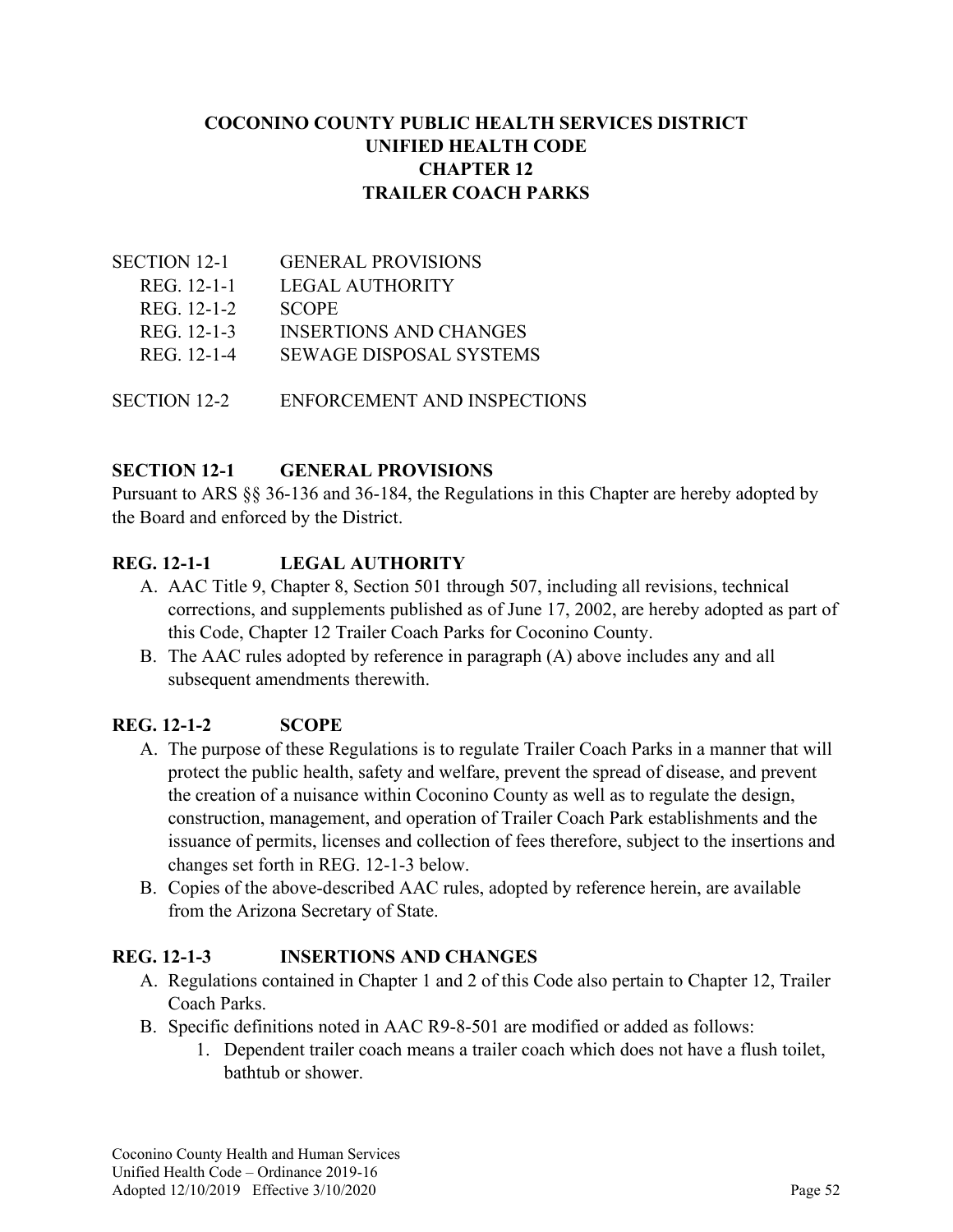- 2. Independent trailer coach means a trailer which has a flush toilet, bathtub or shower, and lavatory.
- 3. Park means a trailer coach park.
- 4. Trailer coach means any vehicle including mobile homes having no foundation other than wheels, jacks, or skirting and so designed or constructed as to permit occupancy for dwelling or sleeping purposes. Removal of the wheels shall not change the meaning of the term.
- 5. Trailer coach park means any plot of ground upon which two or more trailer coaches, occupied for dwelling or sleeping purposes, are located regardless of whether or not a charge is made for such accommodation. This does not apply where all trailers are occupied by the owner of the plot and his immediate family, nor does it include areas provided for recreational purposes or overnight parking by agencies of the Local, State and Federal governments, where posted restrictions for use of such areas are provided.
- 6. Trailer coach space means a plot of ground within a trailer coach park designed for the accommodation of one trailer coach.

## **REG. 12-1-4 SEWAGE DISPOSAL SYSTEM**

The connecting hose from a trailer to a sewer riser must be properly supported with a continual slope to the sewer riser (UPC).

## **SECTION 12-2 ENFORCEMENT AND INSPECTIONS**

Regulations and Hearing Procedures contained in Chapter 2 of this Code also pertain to Chapter 11, Trailer Coach Parks.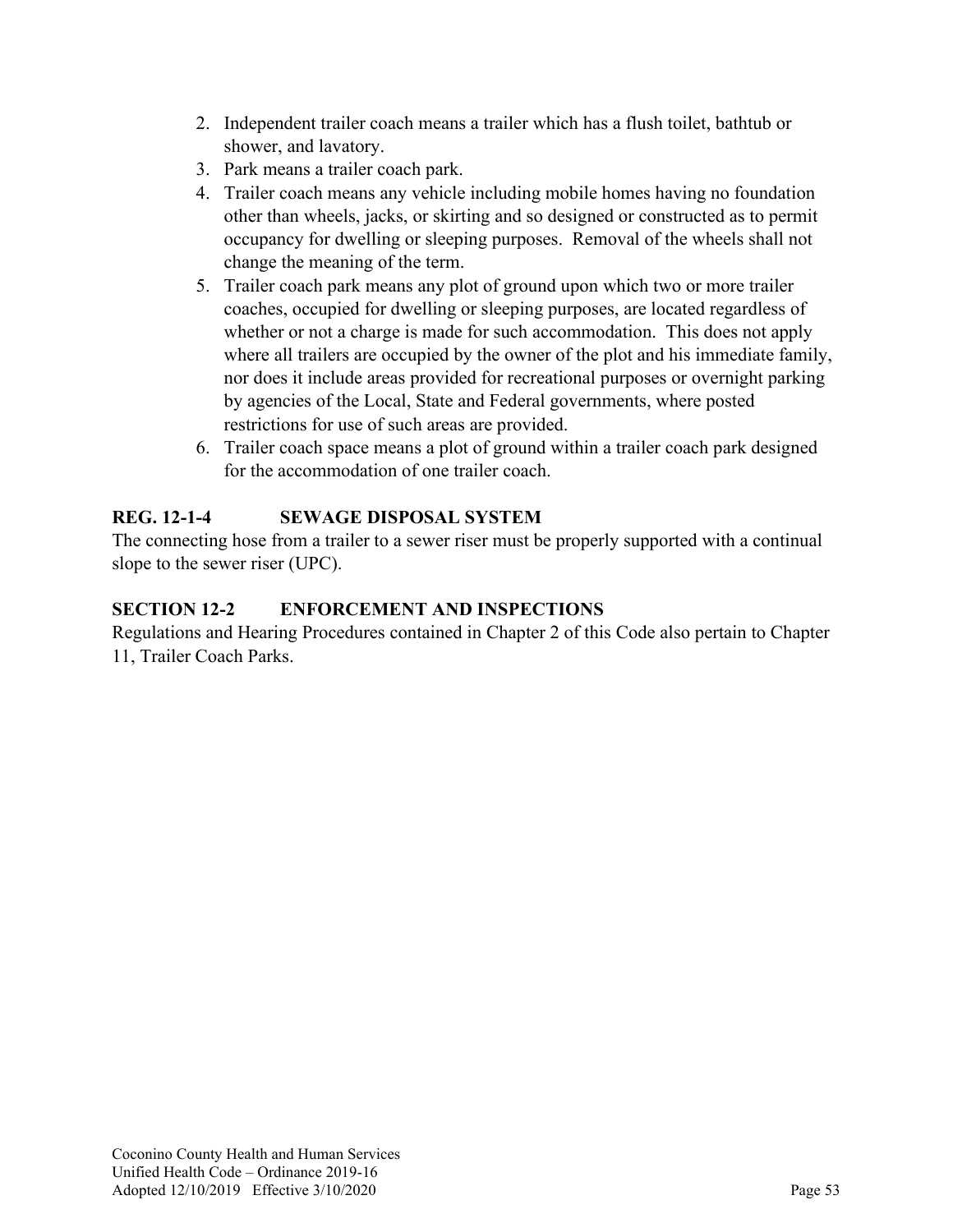#### **COCONINO COUNTY HEALTH AND HUMAN SERVICES UNIFIED HEALTH CODE CHAPTER 13 BODY ART CODE**

- SECTION 13-1 GENERAL PROVISIONS
	- REG. 13-1-1 LEGAL AUTHORITY
	- REG. 13-1-2 SCOPE
	- REG. 13-1-3 INSERTIONS AND CHANGES
	- REG. 13-1-4 DEFINITIONS
- SECTION 13-2 PERMITS
	- REG. 13-2-1 REQUIREMENTS FOR PREMISES
	- REG. 13-2-2 TEMPORARY ESTABLISHMENT PERMIT
	- REG. 13-2-3 TEMPORARY OPERATOR PERMIT
- SECTION 13-3 LICENSES
	- REG. 13-2-1 LICENSE REQUIREMENTS
- SECTION 13-4 CERTIFICATES
	- REG. 13-4-1 OPERATOR CERTIFICATES
	- REG. 13-4-2 OPERATOR-TRAINEE CERTIFICATES
	- REG. 13-4-3 OPERATOR AND TECHNICIAN REQUIREMENTS AND
	- PROFESSIONAL STANDARDS
	- REG. 13-4-4 TEMPORARY OPERATOR CERTIFICATES
- SECTION 13-5 EAR PIERCING AND JEWELRY
	- REG. 13-5-1 EAR PIERCING SPECIFICATIONS AND REQUIREMENTS
	- REG. 13-5-2 JEWELRY REQUIREMENTS AND PROFESSIONAL STANDARDS
- SECTION 13-6 SANITATION
- REG. 13-6-1 PREPARATION AND CARE OF THE BODY ART AREA
	- REG. 13-6-2 SANITATION AND STERILIZATION PROCEDURES
- REG. 13-6-3 REQUIREMENTS FOR SINGLE-USE ITEMS
- SECTION 13-7 PROHIBITIONS AND EXEMPTIONS
	- REG. 13-7-1 PROHIBITIONS
	- REG. 13-7-2 EXEMPTIONS
- SECTION 13-8 PUBLIC NOTIFICATIONS AND RECORDS
	- REG. 13-8-1 PUBLIC NOTIFICATION REQUIREMENTS
	- REG. 13-8-2 CLIENT RECORDS
	- REG. 13-8-3 RECORDS RETENTION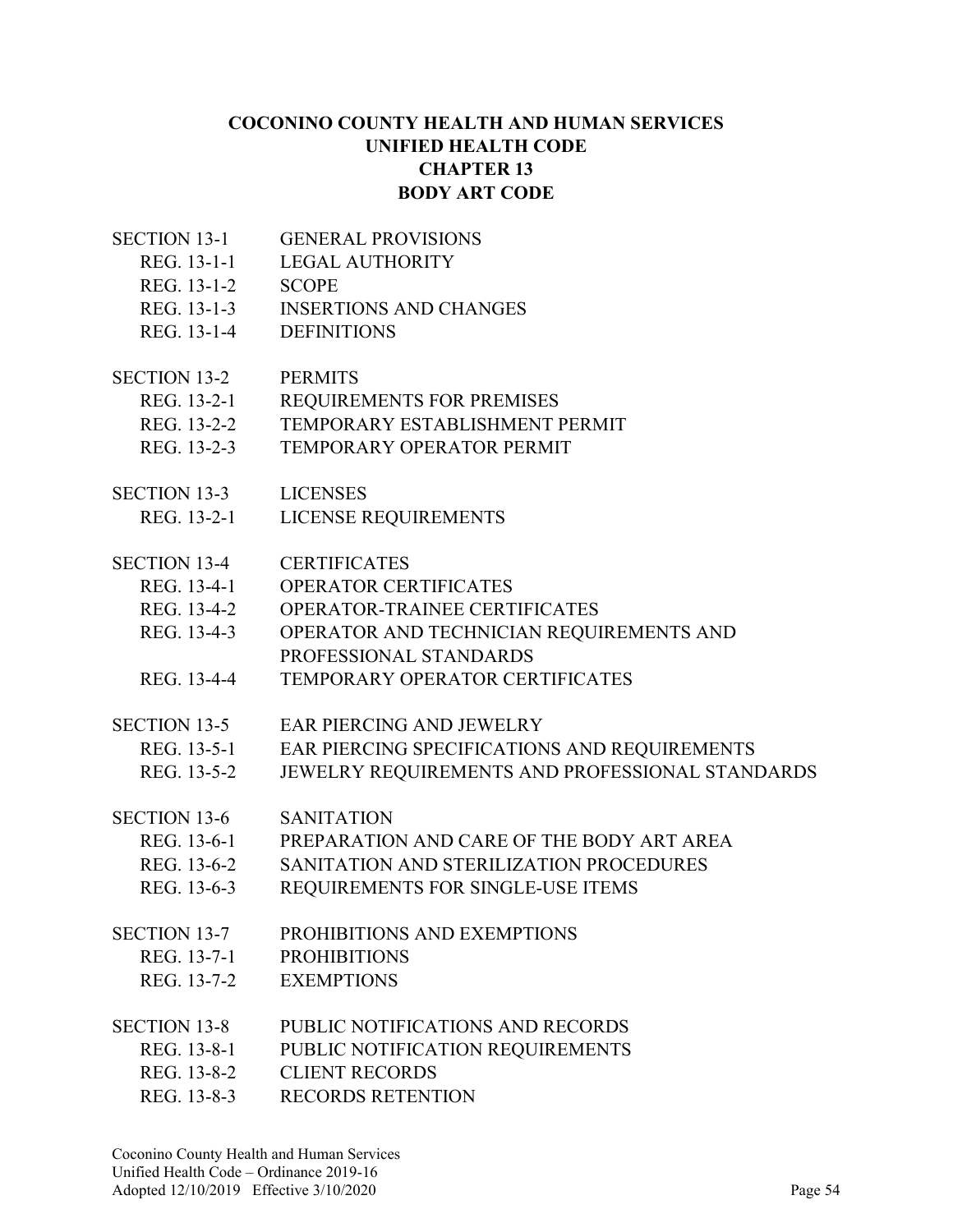| <b>SECTION 13-9</b> | ENFORCEMENT AND INSPECTIONS                          |
|---------------------|------------------------------------------------------|
| REG. 13-9-1         | <b>SUSPENSION OR REVOCATION</b>                      |
| REG. 13-3-1         | <b>INSPECTIONS</b>                                   |
|                     |                                                      |
| APPENDIX A:         | UNIVERSAL PRECAUTIONS                                |
| <b>APPENDIX B:</b>  | DISCLOSURE STATEMENT                                 |
| <b>APPENDIX C:</b>  | CDC GUIDELINES FOR DISINFECTION AND STERILIZATION IN |
|                     | <b>HEALTHCARE FACILITIES, 2008</b>                   |
|                     |                                                      |

## **SECTION 13-1 GENERAL PROVISIONS REG. 13-1-1 LEGAL AUTHORITY**

Pursuant to ARS §11-251, the Regulation in this Chapter are adopted by the Board and enforced by the District when not in conflict with the general laws and specifically ARS §13-3721 making certain body art practices unlawful.

### **REG. 13-1-2 SCOPE**

The purpose of these regulations is to regulate Body Art and Body Art Establishments in a manner that will protect the public health, safety and welfare; prevent spread of disease; and prevent the creation of a nuisance within Coconino County.

### **REG. 13-1-3 INSERTIONS AND CHANGES**

Regulations contained in Chapter 1 and 2 of this Code also pertain to Chapter 13, Body Art.

### **REG. 13-1-4 DEFINITIONS**

- 1. Aftercare means written instructions given to the client, specific to the body art procedure(s) rendered, about caring for the body art and surrounding area. These instructions shall include information about when to seek medical treatment, if necessary.
- 2. Antiseptic means an agent that destroys disease causing micro-organisms on human skin or mucosa.
- 3. APP means the Association of Professional Piercers.
- 4. ASTM means the American Society for Testing and Materials.
- 5. Biomedical waste means any liquid or semi-liquid blood or other potentially infectious materials; contaminated items that would release blood or other potentially infectious materials in a liquid or semi-liquid state if compressed; items that are caked with dried blood or other potentially infectious materials and are capable of releasing these materials during handling; sharps and any wastes containing blood and other potentially infectious materials, as defined in 29 Ordinance Code of Federal Regulations Part 1910.1030 (latest edition), known as "Occupational Exposure to Bloodborne Pathogens."
- 6. Blood borne pathogens means pathogenic microorganisms that are present in human blood and can cause disease in humans. These pathogens include, but are not limited to,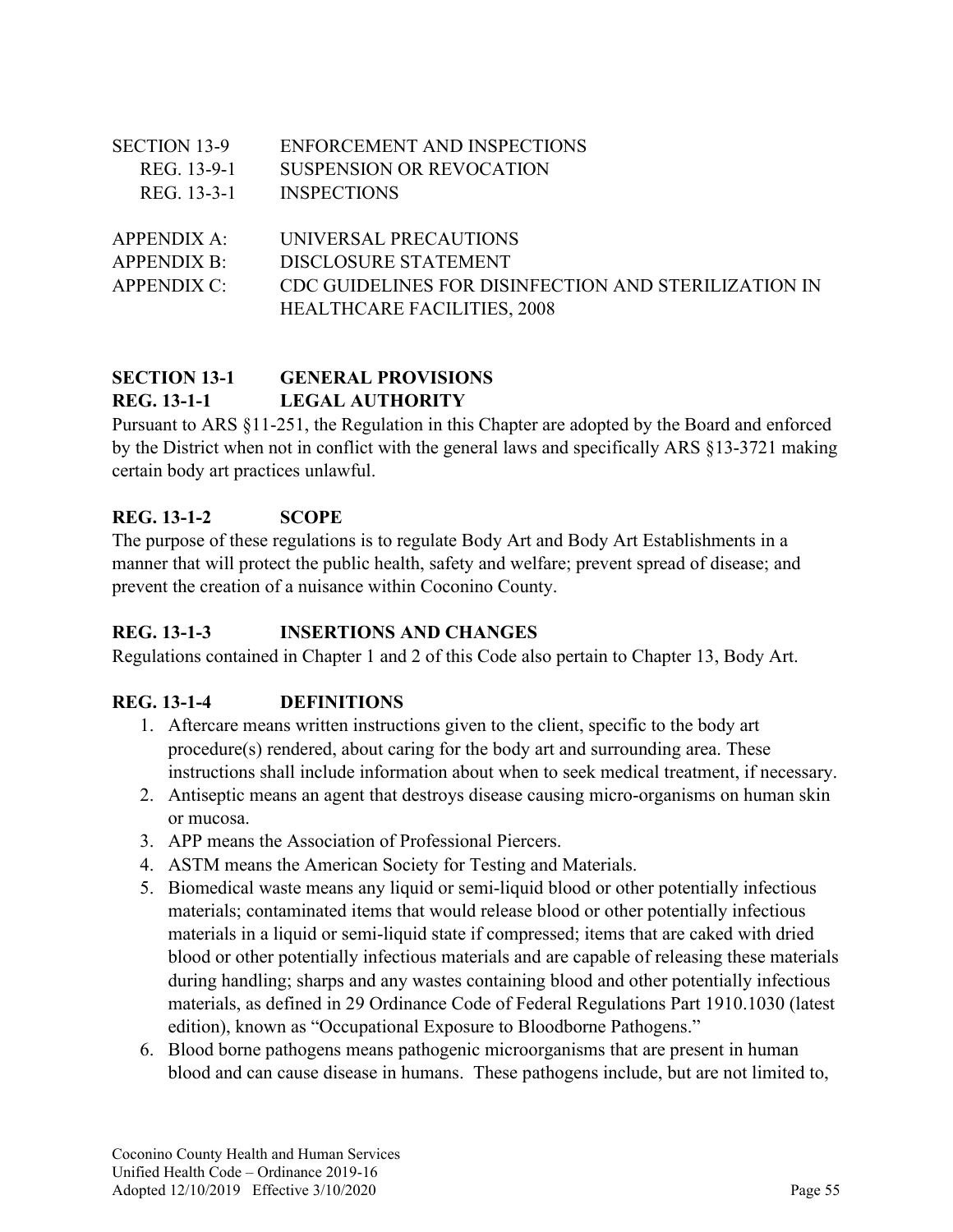hepatitis B virus (HBV), hepatitis C virus (HCV), and human immunodeficiency virus (HIV).

- 7. Body art means the practice of physical body adornment by permitted establishments and operators using, but not limited to, the following techniques: body piercing, tattooing, cosmetic tattooing, permanent skin coloring, branding, and scarification. This definition does not include practices that are considered medical procedures by a state medical board, such as implants under the skin, which shall not be performed in a body art establishment, practices that are noninvasive forms of painting by use of dyes or inks, or practices considered by the State Board of Cosmetology to be Aesthetics, Cosmetology or Nail Technology.
- 8. Body art establishment means any licensed place or premise, whether public or private, temporary or permanent, in nature or location, where the practices of body art, whether or not for profit, are performed.
- 9. Body piercing means puncturing or penetration of the skin of a person with pre-sterilized single use needles and the insertion of pre-sterilized jewelry or other adornment thereto in the opening, including puncturing the outer perimeter or lobe of the ear with a presterilized single-use needle. Under no circumstances shall stud-and-clasp ear piercing guns or systems be used anywhere on the body, except on the outer lobe of the ear. All stud-and-clasp ear piercing guns and systems must be capable of being sterilized.
- 10. Certificate as defined in REG. 1-1-6 of this Code.
- 11. Certification means an approved County training program including Body Art Certification. Certification cannot be used as a health license or permit.
- 12. Cleaning area means the area in a body art establishment used in the sterilization, sanitization or other cleaning of instruments or other equipment used for body art activity.
- 13. Communicable disease means any disease transmitted from one person or animal to another directly, by contact with excreta or other discharges from the body; or indirectly, via substances or inanimate objects, such as water or contaminated needles; or via vectors such as flies, ticks, or other insects. Kinds of communicable diseases include those caused by bacteria, fungi, parasites, and viruses.
- 14. Contaminated waste means the same as biomedical waste as defined in this Chapter.
- 15. Cosmetic tattooing means the same definition as "Tattooing" below.
- 16. Department means the Arizona Department of Health Services.
- 17. Disinfection means the destruction or inactivation or removal of disease-causing microorganisms on inanimate objects or surfaces, thereby rendering these objects safe for use or handling.
- 18. Ear piercing means the puncturing of the outer perimeter or lobe of the ear with a presterilized single-use needle following manufacturer's instructions. All ear-piercing studs and clasp guns or systems must be capable of being sterilized.
- 19. Equipment means all machinery, including fixtures, containers, vessels, tools, devices, implements, furniture, display and storage areas, sinks, and all other apparatus and appurtenances used in connection with the operation of a body art establishment.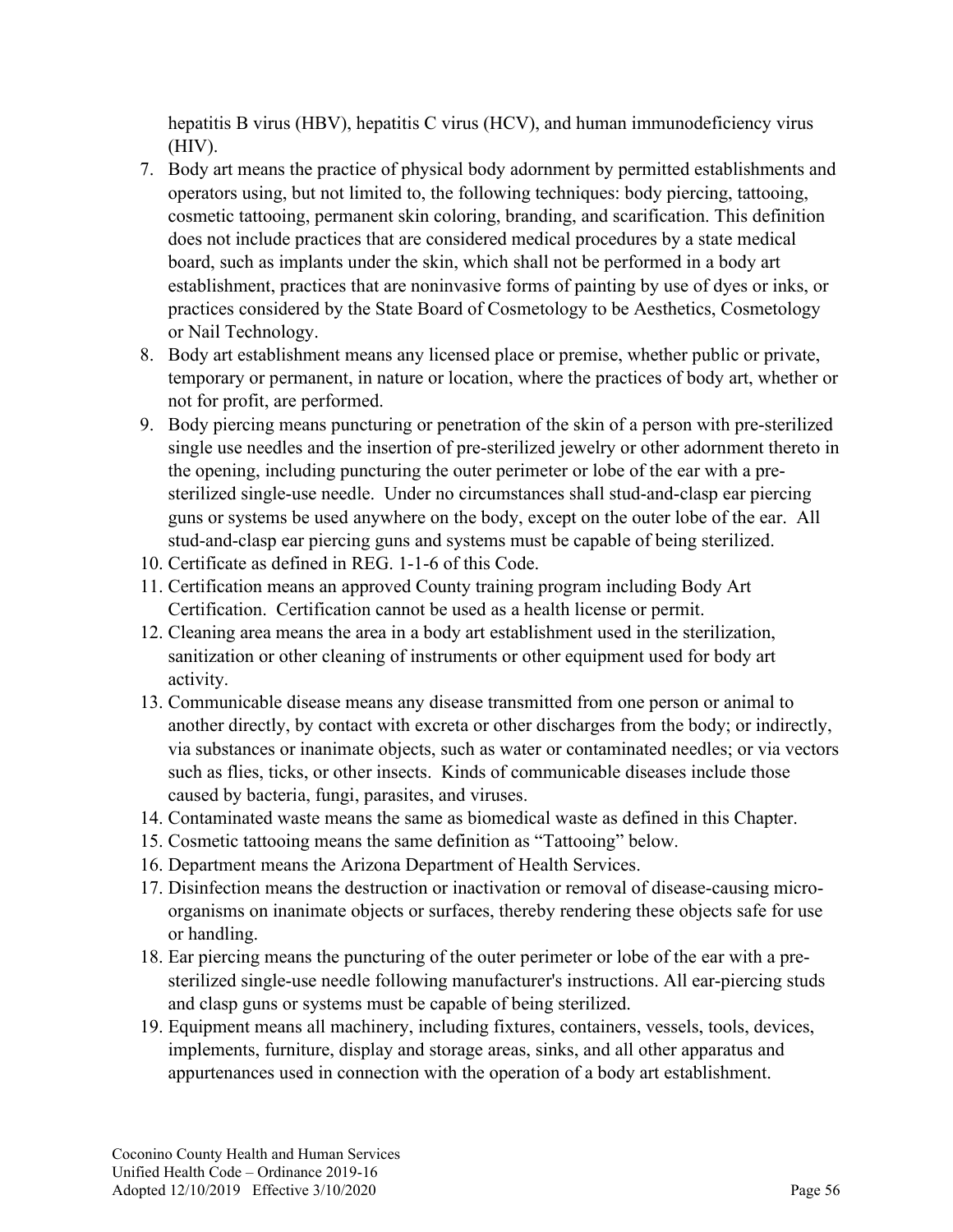- 20. Event-related shelf-life is based on the principle that specific events, not time, are responsible for sterile products that are sterilized in an approved manner at a licensed Body Art establishment from becoming contaminated. The shelf life of a packaged sterile item is event-related and depends on:
	- a. The quality of the packaging material
	- b. The storage conditions
	- c. Conditions during transport
	- d. The amount of handling prior to use
- 21. Hand sink means a lavatory equipped with hot and cold running water under pressure, used solely for washing hands, arms, or other portions of the body.
- 22. ISO means the International Organization for Standardization.
- 23. Implantation means to permanently insert or fix an object subcutaneously.
- 24. Instrument sink means a lavatory used solely for scrubbing instruments and utensils used in body art.
- 25. Instrument storage area means the area in a body art establishment used in the storage of instruments, linens, and other items used in any body art activity.
- 26. Instruments used for body art means hand pieces, needles, needle bars, and other instruments that may come in contact with a client's body or may be exposed to bodily fluids during body art procedures.
- 27. Invasive means entry into the body either by incision or insertion of an instrument into or through the skin or mucosa, or by any other means intended to puncture, break, or compromise the skin or mucosa.
- 28. Jewelry means any personal ornament inserted into a newly pierced area, which must be made of surgical implant grade stainless steel; solid 14k or 18k white or yellow gold, or raw titanium, which has been properly sterilized prior to use.
- 29. License as defined in REG. 1-1-6 of this Code.
- 30. Liquid chemical germicide means a disinfectant or sterilant registered with the U.S. Environmental Protection Agency.
- 31. Operator means any person who controls, operates, manages, conducts, or practices body art activities at a body art establishment and who is responsible for compliance with these Regulations, whether actually performing body art activities or not. The term includes technicians who work under the operator and perform body art activities.
- 32. Permanent skin coloring means the same definition as "Tattooing" below.
- 33. Permit as defined in REG. 1-1-6 of this Code.
- 34. Physician means a person licensed by the State of Arizona to practice medicine in all its branches and may include other areas such as dentistry, osteopathy, or acupuncture, depending on the rules and regulations particular to Arizona.
- 35. Public water means water for human consumption that meets the requirements of AAC Title 18, Chapter 4, or AAC R18-11-4 and R18-11-5 or with ARS § 45-811.01 for underground water sources.
- 36. Procedure area means the area in a body art establishment which contains the workstation, cleaning area, and instrument storage area.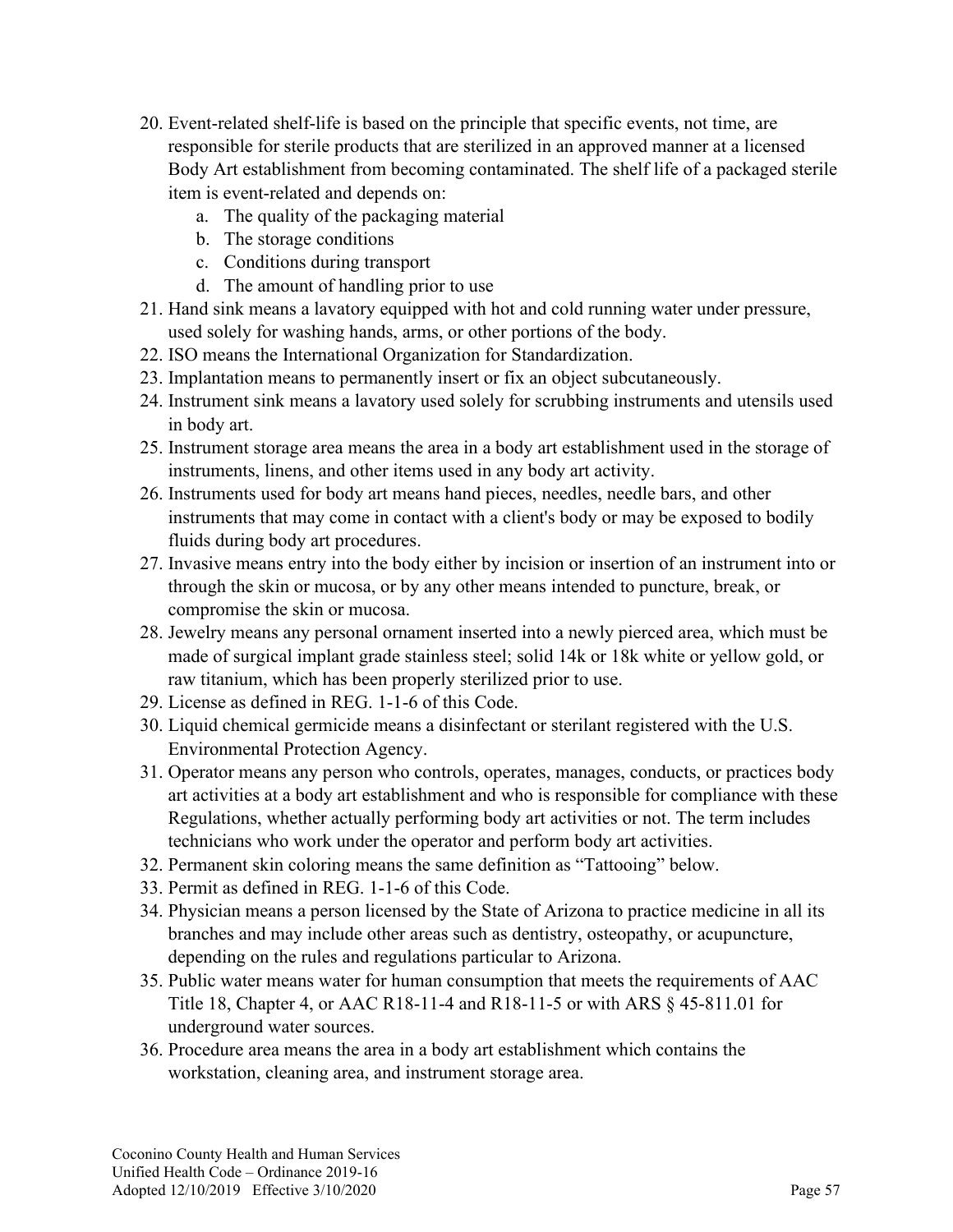- 37. Procedure surface means any surface of an inanimate object that contacts the client's unclothed body during a body art procedure, skin preparation of the area adjacent to and including the body art procedure, or any associated work area which may require sanitizing.
- 38. Sanitization procedure means a process of reducing the numbers of micro-organisms on cleaned surfaces and equipment to a safe level as judged by public health standards and which has been approved by the District.
- 39. Sharps mean any objects (sterile or contaminated) that may purposefully or accidentally cut or penetrate the skin or mucosa, including, but not limited to, pre-sterilized, single use needles; scalpel blades; and razor blades.
- 40. Sharps container means a puncture resistant, leak proof container that can be closed for handling, storage, transportation, and disposal and that is labeled with the international bio-hazard symbol.
- 41. Single use means products or items that are intended for one time, one person use and are disposed of after use on each client, including, but not limited to, cotton swabs or balls, tissues or paper products, paper or plastic cups, gauze and sanitary coverings, razors, piercing needles, scalpel blades, stencils, ink cups, and protective gloves. These items are neither designed nor intended to be cleaned, disinfected, or sterilized for reuse.
- 42. Sterilization means destruction of all forms of microbial life, including highly resistant bacterial spores.
- 43. Suspension means the act of hanging the body from large hooks for the purpose of spiritualistic ritual or a test of endurance.
- 44. Tattooing means any method of placing ink or other pigment into or under the skin or mucosa by the aid of needles or any other instrument used to puncture the skin, resulting in permanent coloration of the skin or mucosa. This term includes all forms of cosmetic tattooing and permanent skin coloring such as eyeliner, eyebrows, lip liner, full lip color, re-pigmentation or camouflage.
- 45. Technician means any person who works under the operator and performs body art activities.
- 46. Temporary body art establishment means any place or premise operating at a fixed location where an operator performs body art procedures for no more than seven (7) days consecutively in conjunction with a single event or celebration.
- 47. Universal precautions means a set of guidelines and controls, published by the Centers for Disease Control and Prevention (CDC), as "Guidelines for Prevention of Transmission of Human Immunodeficiency Virus (HIV) and Hepatitis B Virus (HBV) to Health Care and Public Safety Workers" in Morbidity and Mortality Weekly Report (MM WR), June 23, 1989, Vol.38, No. S 6, and as "Recommendations for Preventing Transmission of Human Immunodeficiency Virus and Hepatitis B Virus to Patients During Exposure Prone Invasive Procedures", in MMWR, July 12, 1991, Vol.40, No. RR 8. This method of infection control requires the employer and the employee to assume that all human blood and specified human body fluids are infectious for HIV; HBV; and other blood pathogens. Precautions include handwashing; gloving; personal protective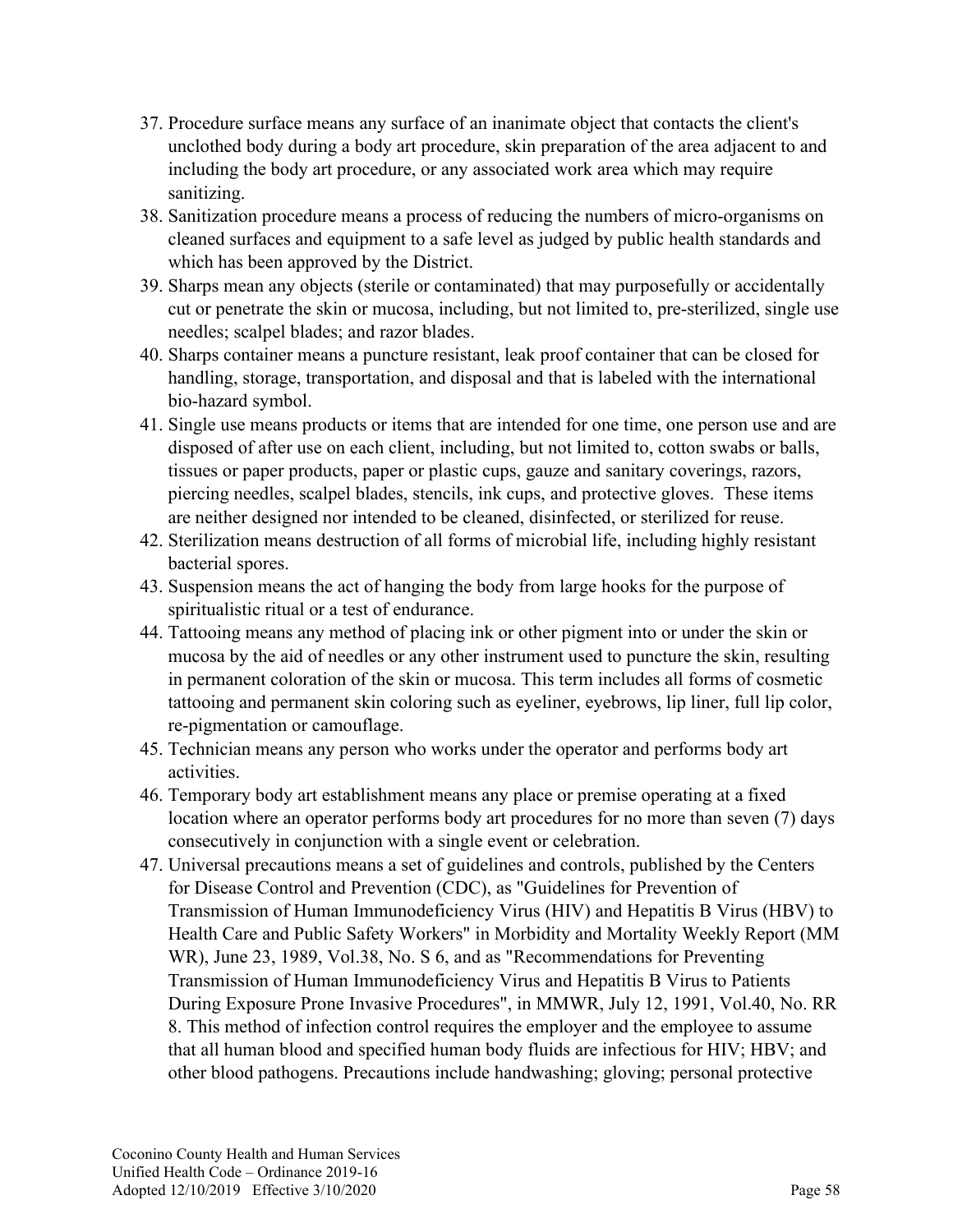equipment; injury prevention; and proper handling and disposal of needles, other sharp instruments, and blood and body fluid contaminated products.

48. Workstation means the area in a body art establishment used exclusively in and during the conduct of body art upon a client.

#### **SECTION 13-2 PERMITS**

Regulations set forth in Chapter 2, Section 2-1 regarding Permitting Requirements also pertain to this Chapter 13, Body Art.

#### **REG. 13-2-1 REQUIREMENTS FOR PREMISES**

- A. Body art establishments shall submit a scale drawing and floor plan of the proposed establishment for a plan review by the District, as part of the Permit Application process. The District shall charge a reasonable fee for this review.
- B. Every workstation, instrument storage area, toilet room, cleaning area and any area in a body art establishment other than the customer waiting area or office, shall be constructed as follows so as to provide a durable smooth, nonabsorbent and washable surface:
	- 1. Floors-constructed of commercially rated continuous sheet vinyl, smooth sealed cement, ceramic tile, or other similar approved materials;
	- 2. Walls-covered with a semi-gloss or gloss enamel paint, or constructed of fiberglass reinforced panel (FRP), or ceramic tile or other similar materials approved by the District; and
	- 3. Ceiling-covered with semi-gloss or gloss enamel paint or approved acoustical paneling.
	- 4. All such walls and ceilings shall be light-colored. For purposes of this Chapter light-colored shall mean a light reflectance value of 70 percent or greater.
	- 5. All walls, floors, and ceilings shall be maintained in a clean condition.
	- 6. All procedure surfaces, including client chairs/benches, shall be of such construction as to be easily cleaned and sanitized after each client.
- C. All body art establishments shall be completely separated by solid partitions or by walls extending from floor to ceiling, from any room used for human habitation, any food establishment or room where food is prepared, any hair salon, or any other such activity that may cause potential contamination of work surfaces. Retail sales shall be separated from the procedures area, instrument cleaning and instrument storage areas. <sup>C</sup>
- D. Effective measures shall be taken by the body art operator to protect against entrance into the establishment and against the breeding or presence on the premises of insects, vermin, and rodents. Insects, vermin, and rodents shall not be present in any part of the establishment, its appurtenances, or appertaining premises. <sup>C</sup>
	- 1. Doors opening to the outside shall be tight fitting, self-closing and insect and rodent proof.
	- 2. Windows capable of being opened shall be effectively screened against entrance of insects with 16 mesh to 25.4 mm (16 mesh to 1 inch) screens or smaller.
- E. There shall be a minimum of 45 square feet of floor space for each operator in the establishment. Each establishment shall have an area that may be screened from public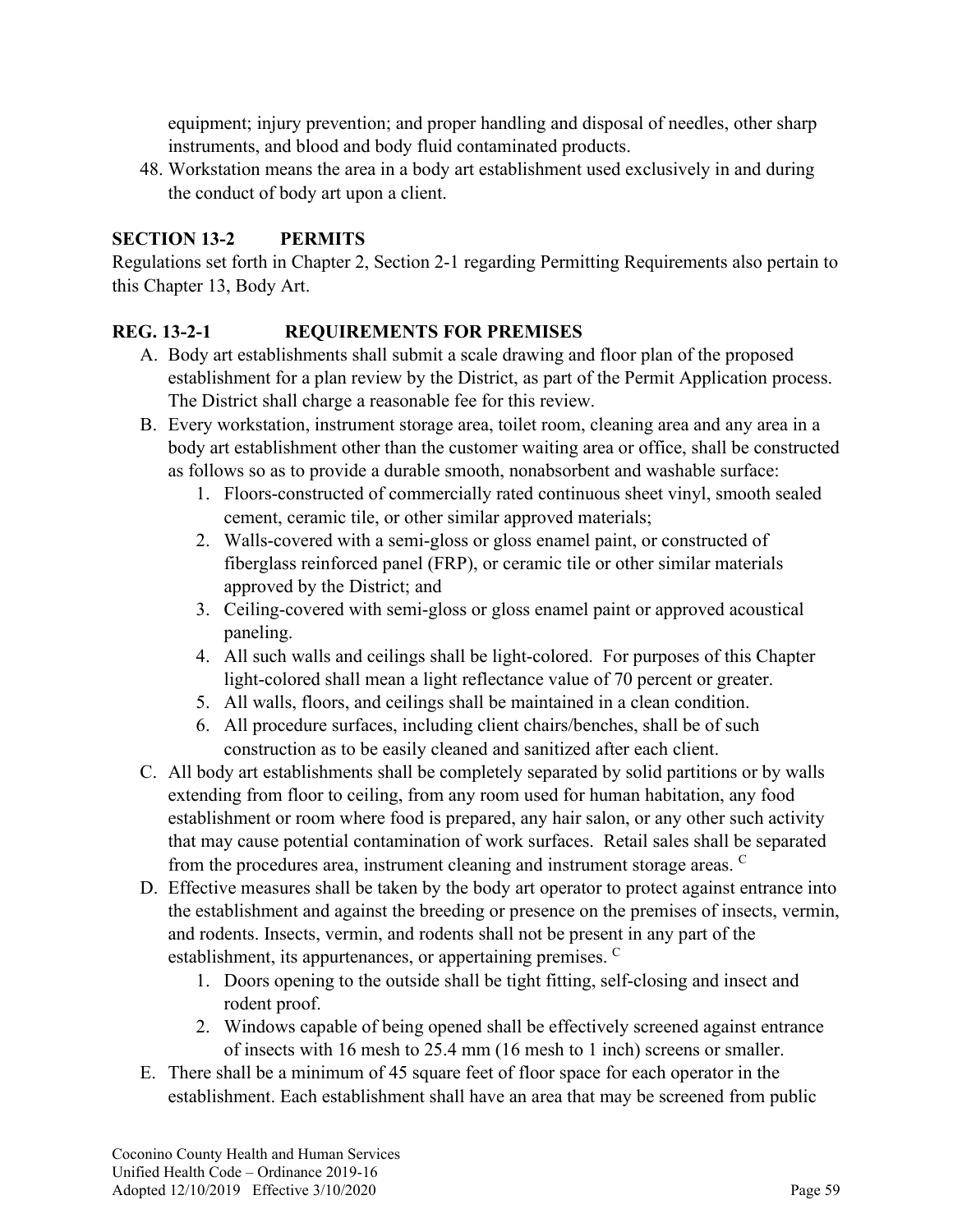view for clients requesting privacy. Multiple body art stations shall be separated by dividers, curtains, or partitions, at a minimum. <sup>C</sup>

- F. The establishment shall be well ventilated and provided with an artificial light source equivalent to at least 20-foot candles 3 feet off the floor, except that at least l00 foot candles shall be provided at the level where the body art procedure is being performed, and where instruments and sharps are assembled.
- G. No animals of any kind shall be allowed in a body art establishment except service animals used by persons with disabilities (e.g., Seeing Eye dogs). Fish aquariums shall be allowed in waiting rooms and non-procedural areas. <sup>C</sup>
- H. A separate, readily accessible hand sink with hot and cold running water, under pressure, preferably equipped with wrist or foot operated controls and supplied with dispensed liquid soap, and dispensed disposable paper towels shall be readily accessible within the body art establishment. One hand sink shall serve no more than two workstations within the same room if the hand sink is conveniently located and easily accessible for both workstations. A workstation in a separate room or area shall include a hand sink.
- I. A separate, readily accessible instrument sink with hot and cold running water, under pressure, shall be readily accessible within the body art establishment. The instrument sink shall NOT be located in a toilet room, utility room, or procedure area. C
- J. There shall be at least one toilet facility provided in accordance with the International Building Code, Chapter 29 Plumbing Systems. Handwashing sinks with hot and cold running water, dispensed liquid soaps and dispensed disposable paper towels shall be located in each toilet facility. <sup>C</sup>
- K. At least one janitorial service sink shall be required for establishments.
- L. At least one covered waste receptacle shall be provided in each operator area and each toilet room. Receptacles in the operator area shall be emptied daily, and solid waste shall be removed from the premises at least weekly. All refuse containers shall be emptied daily, lidded, cleanable, and kept clean.
- M. A sealable, rigid (puncture-proof) Sharps© container, appropriately labeled with the international biohazard symbol, that is strong enough to protect the operator, patrons and others from accidental cuts or puncture wounds must be provided for disposal of sharp objects that come in contact with blood and/or body fluids. <sup>C</sup>
- N. An autoclave (steam or chemical) sterilizer registered and listed with the Federal Food and Drug Administration, used, cleaned and maintained according to the manufacturer's instructions must be at the establishment at all times. In the event the establishment's autoclave is out for repair, another autoclave must be available for use. Sterilizers must be kept clean, in good working order and operated in a clean area. Chemicals used for chemical autoclave shall be stored and disposed of in accordance with applicable local, state and federal regulations. <sup>C</sup>
- O. All instruments and supplies shall be stored in clean, dry, and covered containers.
- P. Reusable cloth items shall be mechanically washed with detergent and bleach and dried after each use. The cloth items shall be stored in a dry, clean environment until used.  $\mathcal{C}$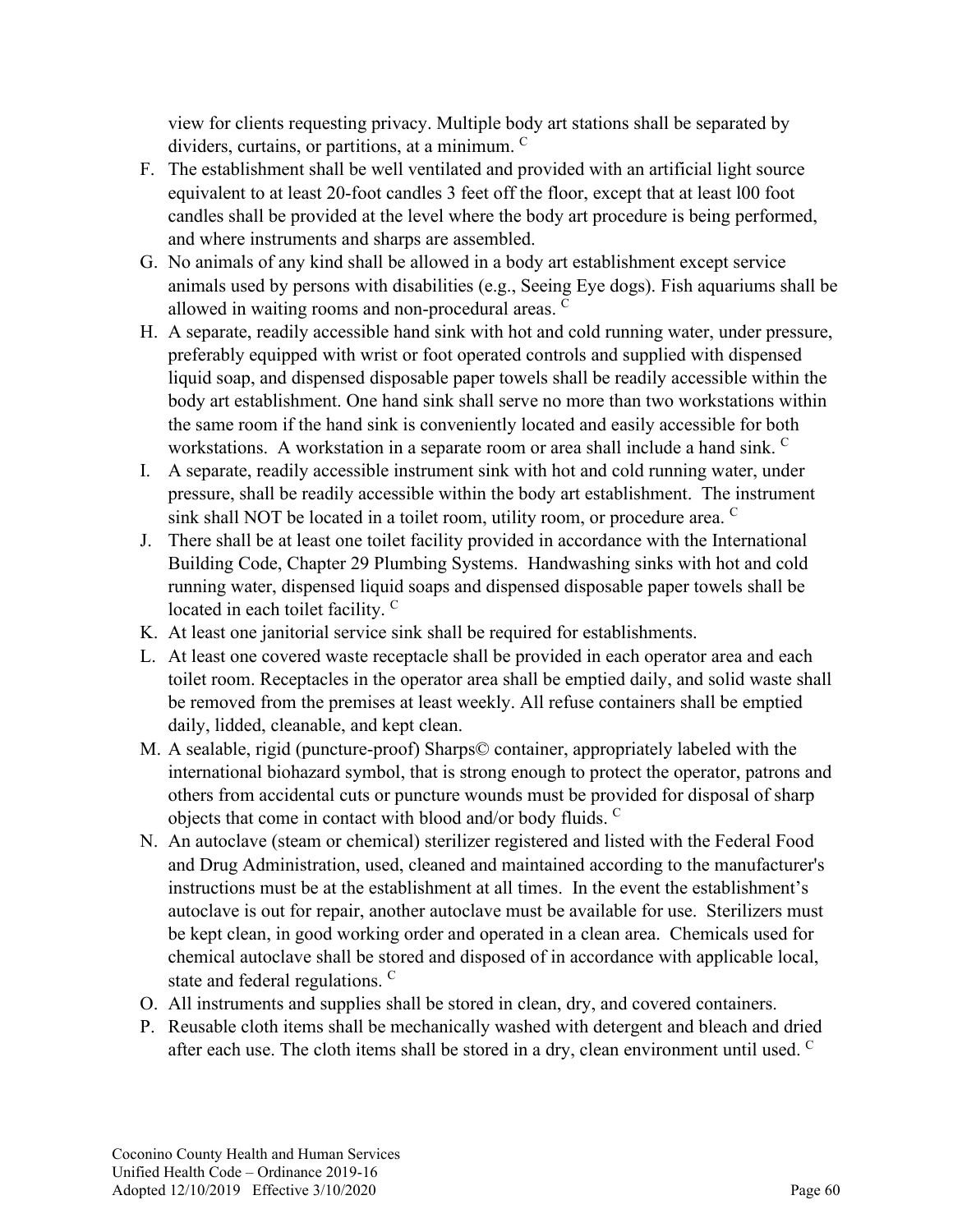#### **REG. 13-2-2 TEMPORARY ESTABLISHMENT PERMIT**

- A. Temporary establishment permits may be issued for body art services provided outside of the physical site of a certified facility for the purposes of product demonstration, industry trade shows or education.
	- 1. Temporary establishment permits will not be issued unless all of the following are met:
		- a. The applicant furnishes proof of compliance with REG. 13-4-1 and REG. 13-4-2 relating to operators' permits and certifications.
		- b. The applicant is currently affiliated with a fixed location or permanent facility which, where applicable, is permitted by the appropriate state and/ or local jurisdiction.
		- c. The temporary site complies with this Chapter.
		- d. A complete Temporary Body Art Application for permit is submitted.
		- e. Required fee for a Temporary Body Art Establishment permit as approved by the District. The current approved fee schedule for the District is available at District offices as well as available at our website.
	- 2. Temporary permits expire after seven (7) consecutive days or the conclusion of the special event, whichever is less.
	- 3. Temporary establishment permits will not be issued unless the applicant has paid a reasonable fee as set by the District.
	- 4. Temporary establishment permits shall not be transferable from one place to another.
	- 5. Temporary establishment permits shall be posted in a prominent and conspicuous area where they may be readily seen by clients.
- B. If the demonstration is to occur outside of a permitted body art establishment, compliance with all of the requirements of this Chapter, including but not limited to, the following:
	- 1. Readily accessible located hand-washing facilities with germicidal liquid soap, paper towels in a dispenser and hot and cold water under adequate pressure shall be provided. Drainage in accordance with local plumbing ordinances is to be provided. Tuberculocidal single use hand wipes, approved by the District, to augment the hand washing requirements of this section must be available in each booth/ cubicle.
	- 2. A minimum of 80 square feet of floor space shall be provided.
	- 3. There shall be at least 100-foot candles of light at the level where the body art procedure is being performed.
	- 4. Facilities shall properly sterilize instruments and evidence of a spore test performed on sterilization equipment 30 days or less prior to the date of the event, must be provided; or only single use, prepackaged, sterilized equipment obtained from commercial suppliers or manufacturers will be allowed.
	- 5. Ability to properly clean and sanitize the area used for body art procedures is required.
- C. The applicant's demonstration project must be contained in a completely enclosed, nonmobile facility (e.g., inside a permanent building).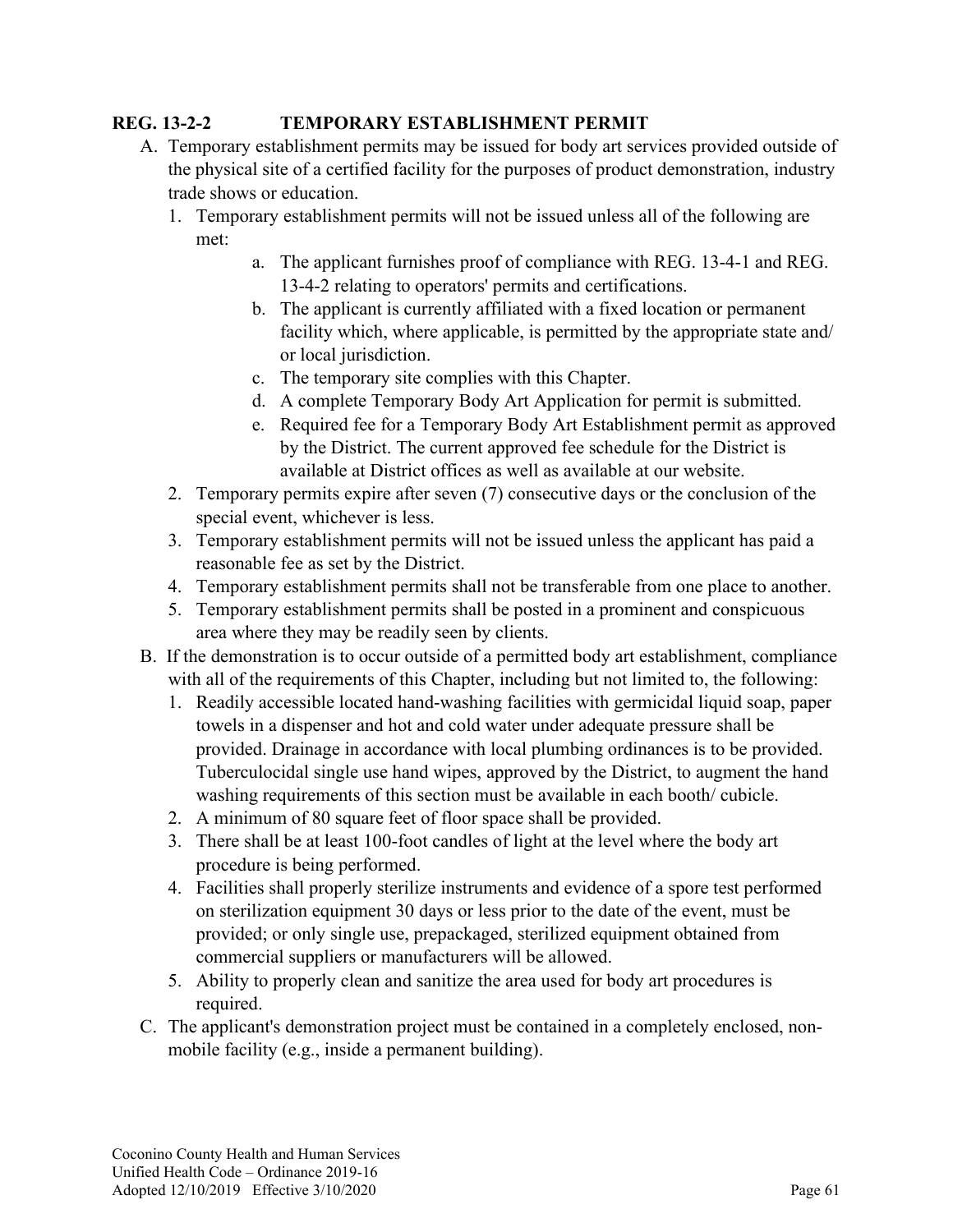- D. If the facility where the temporary demonstration permit is needed is not a permitted body art establishment, the facility must be inspected by the District and a permit issued prior to the performance of any body art procedures.
- E. Temporary establishment permits issued under the provisions of this Chapter may be suspended by the District for failure of the holder to comply with the requirements of this Chapter.
- F. All establishment permits, operator certifications, and the disclosure notice must be readily seen by clients. <sup>C</sup>

### **REG. 13-2-3 TEMPORARY OPERATOR PERMIT**

- A. A temporary permit may be issued by the District for guest artists or for educational, trade show or product demonstration purposes only. The permit is good for no more than seven (7) calendar days.
- B. A person who wishes to obtain a temporary operator permit must submit the request in writing for review by the District, at least thirty days prior to the event. The request should specify:
	- 1. The purpose for which the permit is requested.
	- 2. The period of time during which the permit is needed (not to exceed 7 calendar days per event), without re-application.
	- 3. The fulfillment of operator requirements as specified in Section 13-4 of this Code.
	- 4. The location where the temporary operator permit will be used.
- C. The applicant's demonstration project must be contained in a completely enclosed, nonmobile facility (e.g., inside a permanent building).
- D. If the facility where the temporary demonstration permit is needed is not a permitted body art establishment, the facility must be inspected by the District and a permit issued prior to the performance of any body art procedures.
- E. In lieu of attendance at an annual blood borne pathogens training program given by the District within the past year as specified in this regulation, the applicant may furnish proof of attendance at equivalent training which is acceptable to the District.
- F. Temporary operator permits issued under the provisions of this Chapter may be suspended by the District for failure of the holder to comply with the requirements of this Chapter.
- G. All establishment permits, operator certifications, and the disclosure notice must be readily seen by clients. <sup>C</sup>

## **SECTION 13-3 LICENSES**

The Regulations set forth in Chapter 2, Section 2-1 regarding Licensing Requirements also pertain to this Chapter 13, Body Art.

## **REG. 13-3-1 LICENSE REQUIREMENTS**

- A. In addition to Licensing Requirements outlined in Chapter 2-1, to apply for a license to operate a Body Art Establishment, the following forms and fees must be submitted.
	- 1. Building Division "Certificate of Occupancy,"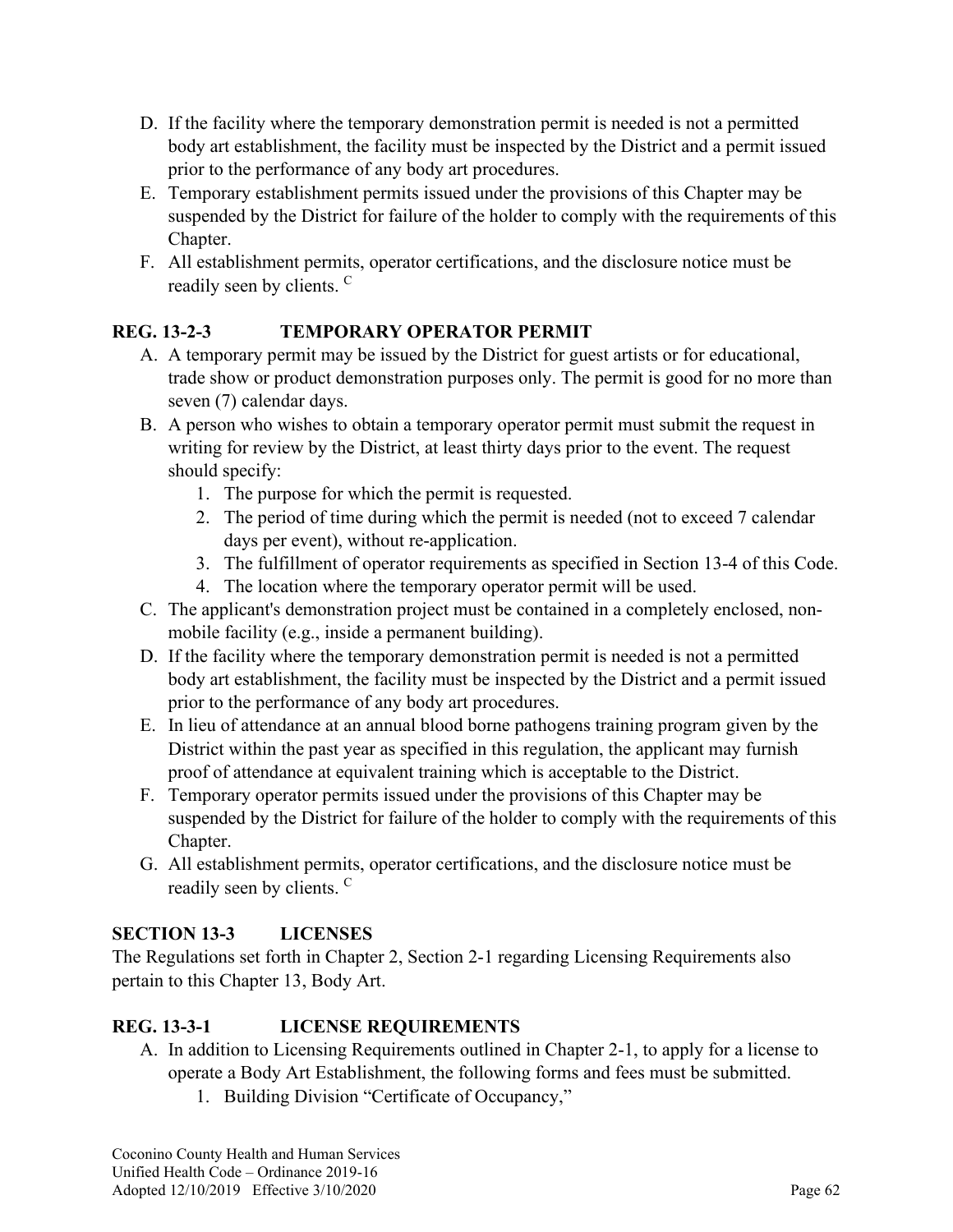- 2. Body Art Establishment license application, and
- 3. Required fee for a Body Art Establishment license as approved by the District. The current approved fee schedule for the District is available at District offices as well as available on the Coconino County website.
- B. The license shall not be issued or renewed until the license applicant/holder demonstrates that the sterilization process used is capable of attaining sterilization by monthly spore destruction tests and by chemical test strips. The sterilization process to destroy spores must be received by the District before the permit is issued or renewed. These test records shall be retained by the operator for a period of three (3) years and made available to the District upon request.
- C. The holder of a body art establishment license must only hire operators who have complied with the operator certification requirements of this Chapter.

## **SECTION 13-4 CERTIFICATES**

### **REG. 13-4-1 OPERATOR CERTIFICATES**

- A. No person shall practice body art procedures without first obtaining an operator certificate from the District. The District shall charge a reasonable fee for such certificates, as set forth in the fee schedule adopted by the Board. <sup>C</sup>
- B. The operator certificate shall be valid from the date of issuance and shall automatically expire in three (3) years from the date of issuance unless revoked sooner by the District in accordance with this Chapter.
- C. Application for an operator certificate shall include:
	- 1. Name.
	- 2. Social Security and driver's license numbers.
	- 3. Date of birth.
	- 4. Sex.
	- 5. Residence address.
	- 6. Mailing address.
	- 7. Phone number.
	- 8. Place(s) of employment as an operator.
	- 9. Training and/ or experience.
	- 10. Proof of attendance at a blood borne pathogen training program (or equivalent), given or approved by the District.
	- 11. Proof of completion of the Hepatitis B vaccination series, or a written declination on the form provided by the District.
- D. Operator certificates may be issued by the District, after satisfaction of the following requirements:
	- 1. Applicant is free of communicable diseases that may be transmitted to a patron.
		- a. Unless the applicant declines in writing on a form provided by the District, before any operator certification may be issued or renewed, the applicant must be immunized against Hepatitis B. In the event that such information is not obtained and filed in a timely fashion by any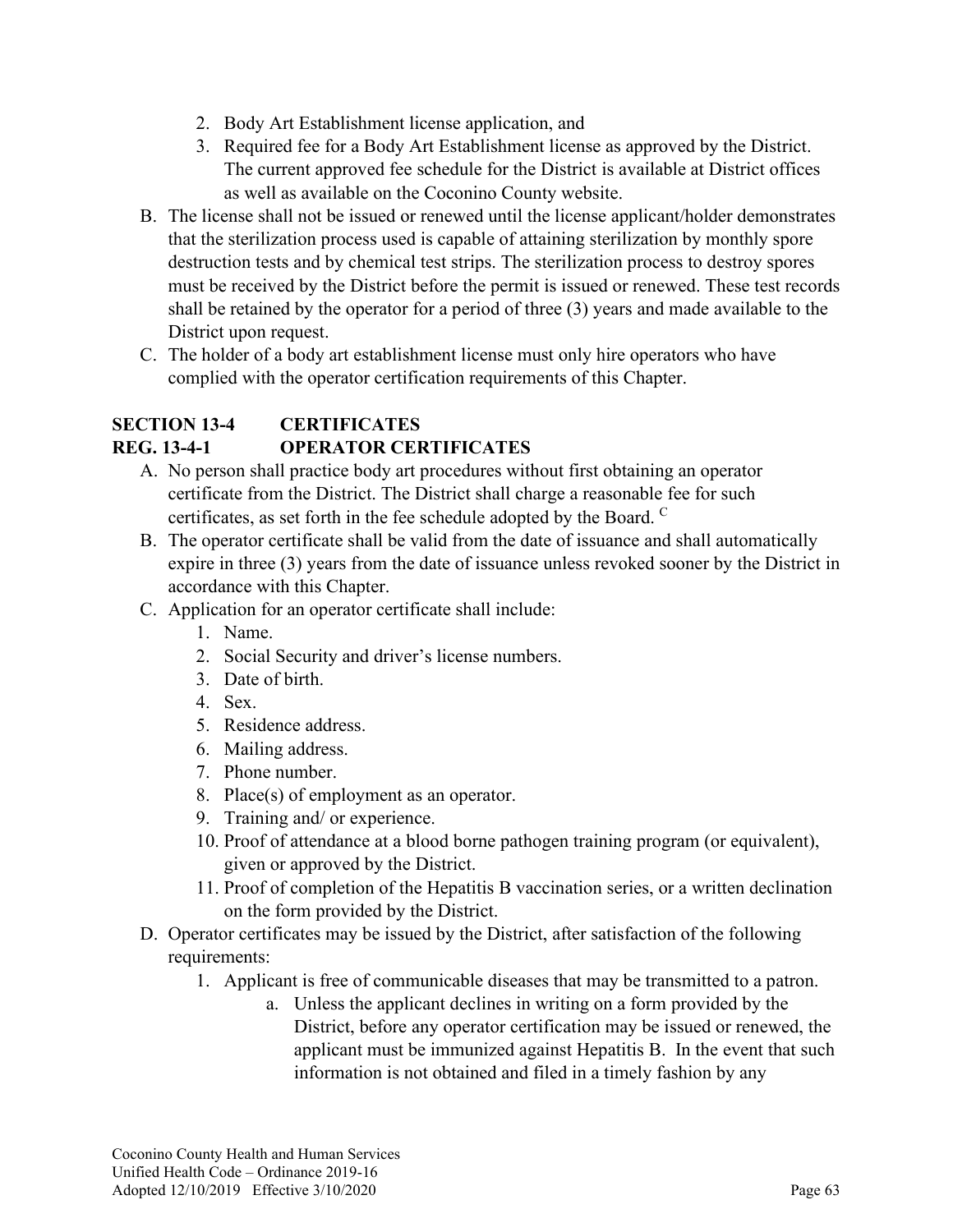applicant, the operator certification may be suspended or revoked in accordance with the procedures set forth in these Regulations.

- b. The applicant must begin the Hepatitis B vaccination series prior to being issued an operator certification unless the applicant has previously received the complete Hepatitis B vaccination series and can provide documentation to the District, antibody testing has revealed that the applicant is immune, or the vaccine is contraindicated for medical reasons; or the applicant has declined in writing on a form provided by the District.
- 2. Applicant is a minimum of eighteen (18) years of age.
- 3. Applicant has a minimum of six (6) months experience or training as a body art operator in a duly licensed establishment in Arizona or another state with similar licensing standards.
- 4. Applicant has obtained a score of at least eighty (80) percent on an examination of basic sanitation knowledge, pertaining to body art, which will be administered by the District.
- E. No operator certificate shall be issued unless following reasonable investigation by the District, the body art operator has demonstrated compliance with the provisions of this Section and all other provisions of this Chapter.
- F. All operator certificates shall be conditioned upon continued compliance with the provisions of this Section as well as all applicable provisions of this Chapter.
- G. All operator certificates shall be posted in a prominent and conspicuous area where they may be readily observed by clients. <sup>C</sup>
- H. Probationary operator certificates may be issued by the District to operators who have met all the requirements of this Chapter except their prior experience has not been acquired while operating in a duly licensed establishment in Arizona or another state with similar licensing standards to those in Coconino County. Probationary certificates shall be valid for six (6) months. Upon completion of all requirements of this Chapter, a regular operator certificate will be issued for no additional fee.

### **REG. 13-4-2 OPERATOR-TRAINEE CERTIFICATES**

- A. A person who is training to become a licensed operator must obtain an operator-trainee certificate from the District. The District shall charge a reasonable fee for such certificates, as set forth in the fee schedule adopted by the Board. <sup>C</sup>
- B. The operator-trainee certificate is valid from the date of issuance and shall automatically expire in one (1) year from the date of issuance unless revoked sooner by the District in accordance with this Chapter.
- C. Application for an operator-trainee certificate shall include the information listed in this Chapter.
- D. Operator-trainee certificates may be issued by the District after satisfaction of the following requirements:
	- 1. Applicant is free of communicable diseases that may be transmitted to a patron;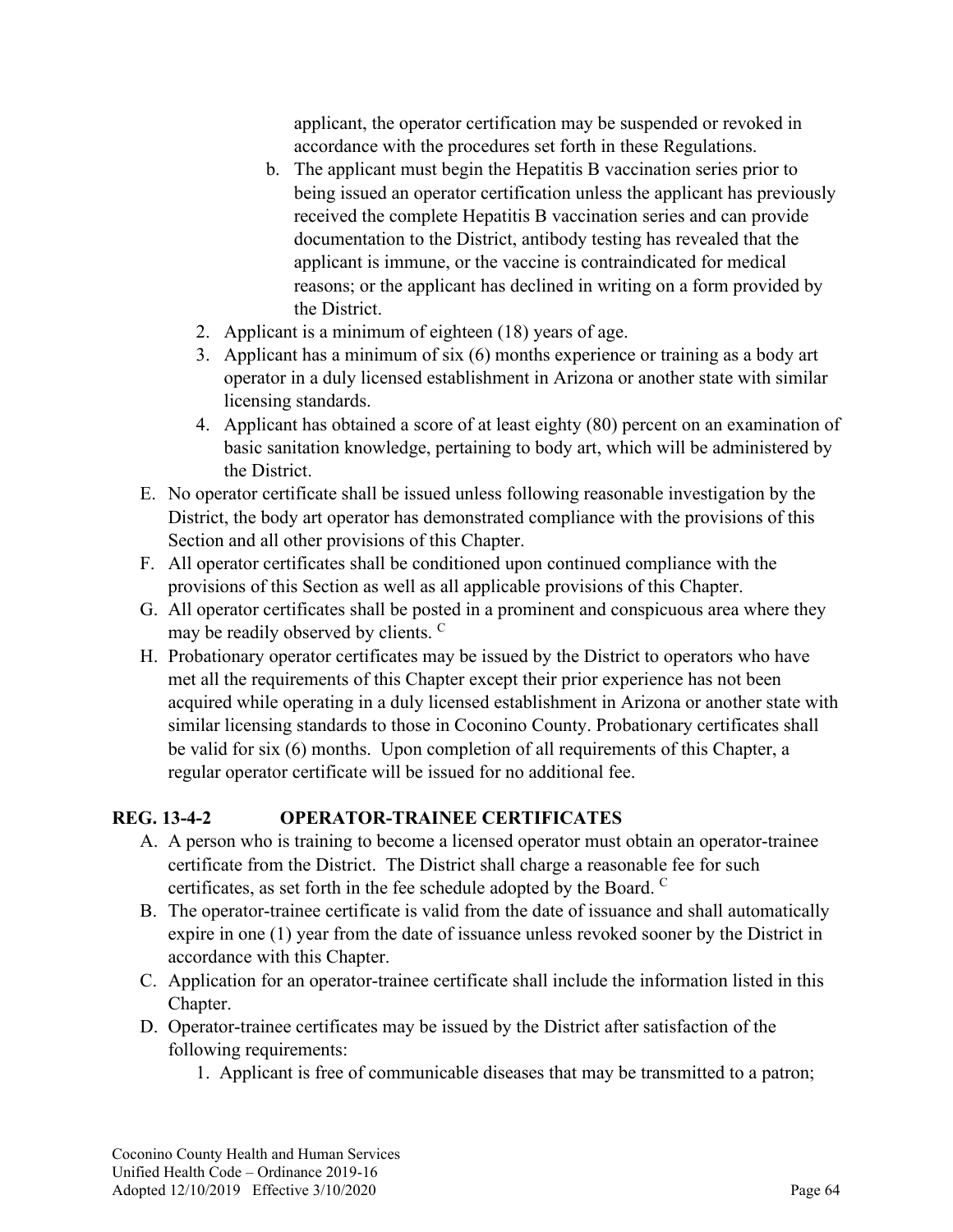- a. Before any operator-trainee certification may be issued, the applicant must be immunized against Hepatitis B unless the applicant declines in writing on a form approved by the District.
- b. The operator-trainee must begin the Hepatitis B vaccination series prior to being issued an operator certification unless: they have previously received the complete Hepatitis B vaccination series and can provide documentation to the District; antibody testing has revealed that the operator is immune; the vaccine is contraindicated for medical reasons; or if the applicant has declined in writing on a form approved by the District.
- 2. Applicant must be at least eighteen (18) years of age.
- 3. Applicant will work under the direct supervision of an operator licensed in Coconino County by the District.
- 4. Applicant has obtained a score of at least eighty (80%) on an examination of basic sanitation knowledge pertaining to body art, which will be administered by the District.
- E. All operator-trainee certificates shall be conditioned on continued compliance with the provisions of this Section as well as all applicable provisions of this Chapter.
- F. All operator-trainee certificates shall be posted in a prominent and conspicuous area where they may be readily observed by the clients. <sup>C</sup>

#### **REG. 13-4-3 OPERATOR AND TECHNICIAN REQUIREMENTS AND PROFESSIONAL STANDARDS**

- A. It shall be unlawful for any person to own or operate a body art establishment or to perform body art procedures unless such procedures are performed in a body art establishment with a current license from the District. <sup>C</sup>
- B. All of the following information shall be kept on file on the premises of a body art establishment and available for inspection by the District: C
	- 1. Employee information:
		- a. Full names and exact duties.
		- b. Date of birth.
		- c. Gender.
		- d. Home address.
		- e. Home/work phone numbers.
		- f. Identification photos of all body art operator/technicians.
		- g. Documentation of Hepatitis B immunizations.
	- 2. Establishment information to be maintained for each body art operator and technician:
		- a. Establishment name.
		- b. Hours of operation.
		- c. Owner's name and address.
	- 3. A complete description of all body art procedures performed.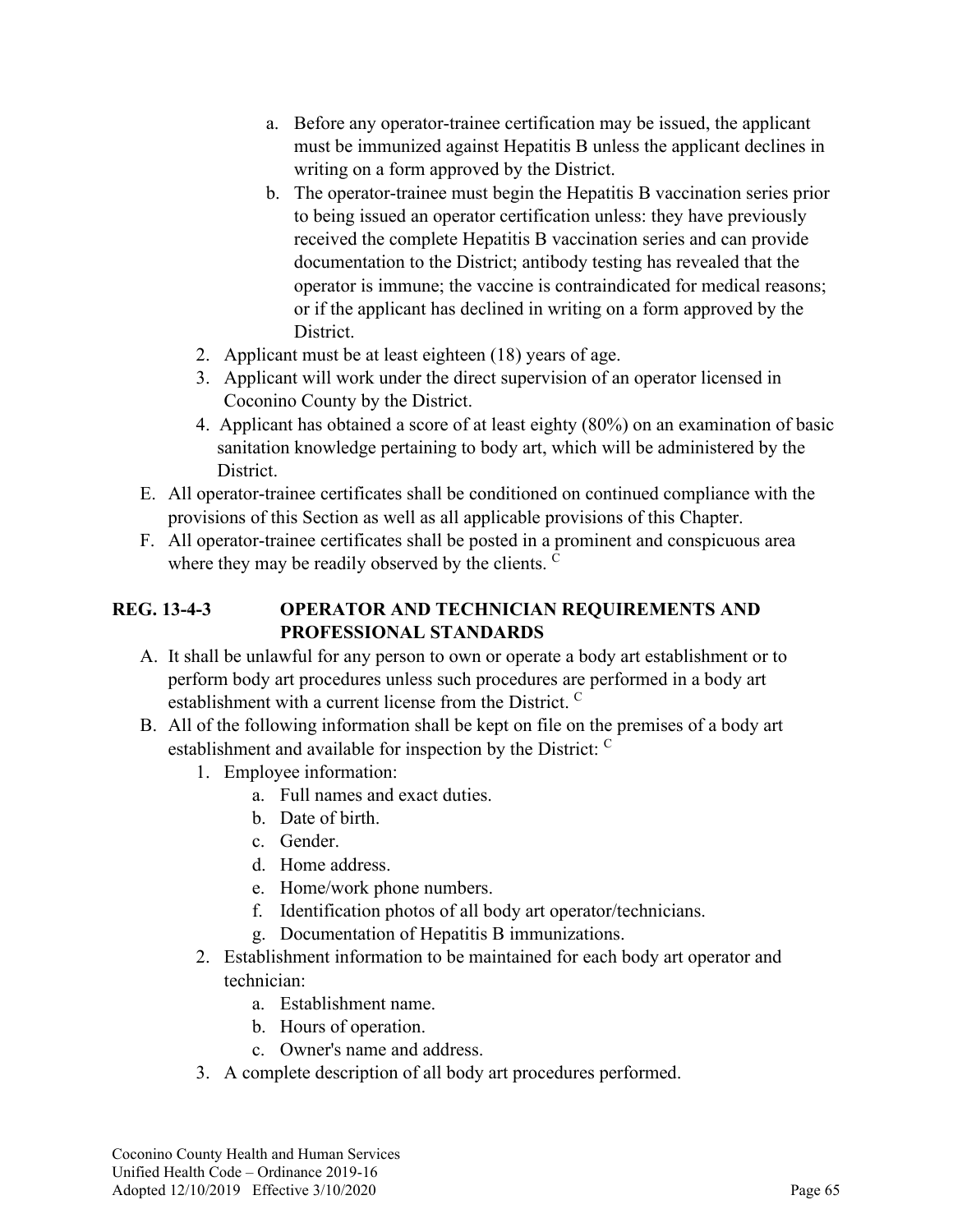- 4. A record of the types of all instruments and body jewelry, all sharps, and all inks used for any and all body art procedures, including names of manufacturers and serial or lot numbers, if applicable. Invoices or orders shall satisfy this requirement.
- 5. A copy of these regulations.
- C. The following information must be prominently displayed in the body art establishment and shall not be altered or defaced in any manner:
	- 1. Body Art Establishment License. <sup>C</sup>
	- 2. Body Art Operator Certificate for each operator and technician. <sup>C</sup>
	- 3. Disclosure Statement (Appendix B). C
- D. The operator and technician must be a minimum of 18 years of age.  $C$
- E. Smoking, eating, or drinking alcoholic beverages, being under the influence of drugs or alcohol by either the operator or client is prohibited in the body art workstation, cleaning area and instrument storage areas. <sup>C</sup>
- F. Operators and technicians shall refuse service to any person who, based on reasonable observation and inquiry, is under the influence of alcohol or drugs. <sup>C</sup>
- G. The operator and technician shall maintain a high degree of personal cleanliness, conform to hygienic practices, and wear clean clothes when performing body art procedures. Before performing body art procedures, operators and technicians must thoroughly wash their hands in hot running water with dispensed liquid soap, then rinse hands and dry with dispensed disposable paper towels. This shall be done as often as necessary to remove contaminants. <sup>C</sup>
- H. In performing body art procedures, the operator shall wear disposable medical gloves. Gloves must be changed if they become contaminated by contact with any non-clean surfaces or objects or by contact with a third person or when interruptions in the procedure occur to prevent cross-contamination. The gloves shall be discarded, at a minimum, after the completion of each procedure on an individual client, and hands shall be washed before the next set of gloves is donned. Under no circumstances shall a single pair of gloves be used on more than one person. The use of disposable medical gloves does not preclude or substitute for handwashing procedures as part of a good personnel hygiene program. C
- I. If, while performing a body art procedure, the operator's and technician's glove is pierced, torn, or otherwise contaminated, the procedure delineated in this Chapter shall be repeated immediately. The contaminated gloves shall be immediately discarded, and the hands washed thoroughly before a fresh pair of gloves is applied. Any item or instrument used for body art that is contaminated during the procedure shall be discarded and replaced immediately with a new disposable item or a new sterilized instrument or item before the procedure resumes. <sup>C</sup>
- J. Contaminated waste, as defined in this Chapter, that may release liquid blood or body fluids when compressed or may release dried blood or body fluids when handled must be placed in an approved container marked with the international bio-hazard symbol. It must then be disposed of by a waste hauler approved by the District or, at a minimum, in compliance with 29 CFR Part 1910.1030, "Occupational Exposure to Blood borne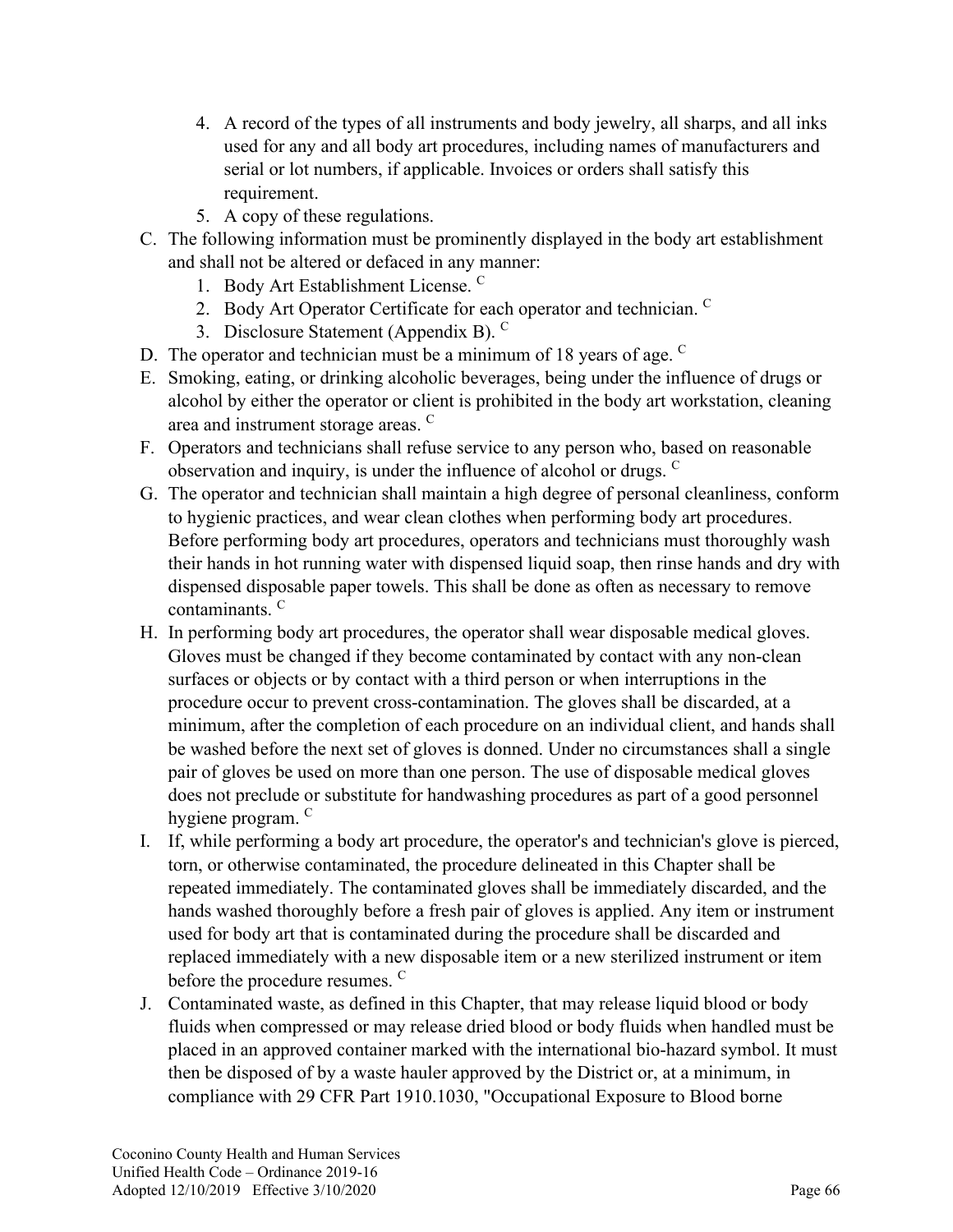Pathogens." Sharps ready for disposal shall be disposed of in approved sharps containers. Sharps containers must be replaced routinely and not be allowed to overfill.

Contaminated waste that does not release liquid blood or body fluids when compressed or does not release dried blood or body fluids when handled may be placed in a covered receptacle and disposed of through normal, approved disposal methods.  $\overline{C}$ 

- K. No person shall perform any body art procedure including ear piercing, upon a person under the age of 18 years without the physical presence, consent, and proper identification of a parent, legal custodial parent, or legal guardian. Nothing in this section is intended to require an operator to perform any body art procedure on a person under 18 years of age with parental or guardian consent. <sup>C</sup>
	- 1. Age of ALL patrons must be verified via picture identification and documented prior to the procedure being performed. <sup>C</sup>
	- 2. Picture identification of ALL patrons for verification of age must be photocopied and kept with the patron's paperwork. <sup>C</sup>
- L. No person who is not licensed pursuant to ARS Title 32 shall administer anesthesia during the course of any procedure involving the branding, scarifying, tattooing, implanting, mutilating, or piercing of the body of another person.  $C$
- M. Any skin or mucosa surface to receive a body art procedure shall be free of rash or any visible infection. <sup>C</sup>
- N. The skin of the operator and technician shall be free of rash or infection. No person or operator affected with boils, infected wounds, open sores, abrasions, keloids, weeping dermatological lesions or acute respiratory infection (which may include, but is not limited to, the common cold, influenza, pneumonia, and tuberculosis) shall work in any area of a body art establishment in any capacity in which there is a likelihood that that person could contaminate body art equipment, supplies, or working surfaces with body substances or pathogenic organisms. <sup>C</sup>
- O. Operators with Hepatitis B or other blood borne communicable diseases are prohibited from performing body art procedures. <sup>C</sup>
- P. Proof shall be provided upon request of the District that all operators and technicians have either completed or were offered and declined, in writing, the hepatitis B vaccination series. This offering shall be included as a pre employment requirement. A copy of the written declination shall be kept in the District files. <sup>C</sup>

### **REG. 13-4-4 TEMPORARY OPERATOR CERTIFICATES**

- A. Temporary operator certificates may be issued for body art services provided by a guest artist demonstrating body art technique at a permitted establishment.
- B. Temporary operator certificates will not be issued unless all of the following are met:
	- 1. The applicant furnishes proof of compliance with REG. 13-4-1 or 13-4-2 and 13-4-3 relating to operators' certifications.
	- 2. The applicant is currently affiliated with a fixed location or permanent facility which, where applicable, is permitted by the appropriate state and/ or local jurisdiction.
	- 3. A complete Temporary Body Art Application for permit is submitted.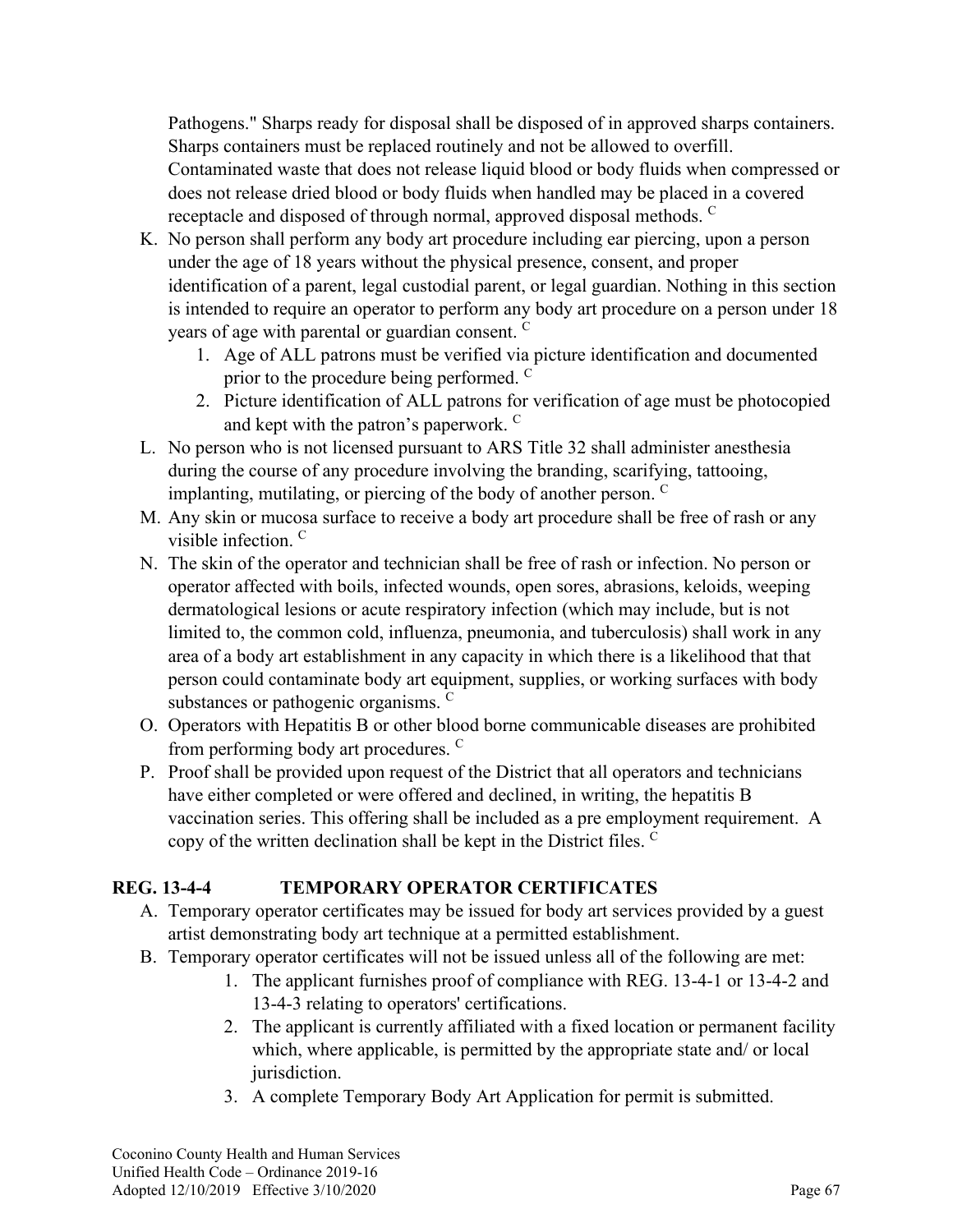- C. In lieu of attendance at an annual blood borne pathogens training program given by the District within the past year as specified in this Regulation, the applicant may furnish proof of attendance at equivalent training which is acceptable to the District.
- D. Temporary certificates expire after seven (7) consecutive days or the conclusion of the special event, whichever is less.
- E. Temporary operator certificates will not be issued unless the applicant has paid a reasonable fee as set by the District.
- F. Temporary operator certificates shall not be transferable from one place or person to another.
- G. Temporary operator certificates shall be posted in a prominent and conspicuous area where they may be readily seen by clients. <sup>C</sup>

### **SECTION 13-5 EAR PIERCING AND JEWELRY REG. 13-5-1 EAR PIERCING SPECIFICATIONS AND REQUIREMENTS**

- A. This Regulation of this Chapter refers to body art establishments that ONLY pierce the ear with a pre-sterilized single-use stud-and-clasp ear-piercing system consistent with the manufacturer's instructions and applicable U.S. Food and Drug Administration requirements.
- B. Body art establishments that only pierce the ear with a pre-sterilized single-use stud-andclasp ear piercing system shall comply with ALL Regulations of this Chapter except operator certification requirements and operator trainee certification requirements.
- C. Body art establishments that only pierce the ear with a pre-sterilized single-use stud-andclasp ear-piercing system shall comply with all of the following:
	- 1. Obtain an ear-piercing operator certification form, from the District for each operator who provides ear piercing. Ear piercing operator certification shall automatically expire in 3 years from the date of issuance unless revoked sooner by the District in accordance with Section 13-9.
	- 2. Obtain and provide proof of attendance at an annual blood borne pathogen training program (or equivalent), given or approved by the District for each operator who provides ear piercing.
	- 3. Obtain and provide proof of completion of the Hepatitis B vaccination series, in accordance with REG. 13-4-1(D) of this Chapter.
	- 4. Obtain and provide proof of age for each operator who provides ear piercing. Operator must be a minimum of eighteen (18) years of age.
- D. All operator blood borne pathogen training certifications shall be posted in a prominent and conspicuous area where they may be readily observed by clients.  $\mathcal{C}$
- E. A pre-sterilized single-use stud-and-clasp ear piercing system can only be used on ears and no other body parts.
- F. Jewelry inserted into a newly pierced area, must comply with the jewelry requirements cited in this Chapter, and properly sterilized prior to use.
	- 1. Jewelry inserted into a healed piercing must be stored and sterilized, at minimum with 70% isopropyl alcohol, prior to placement.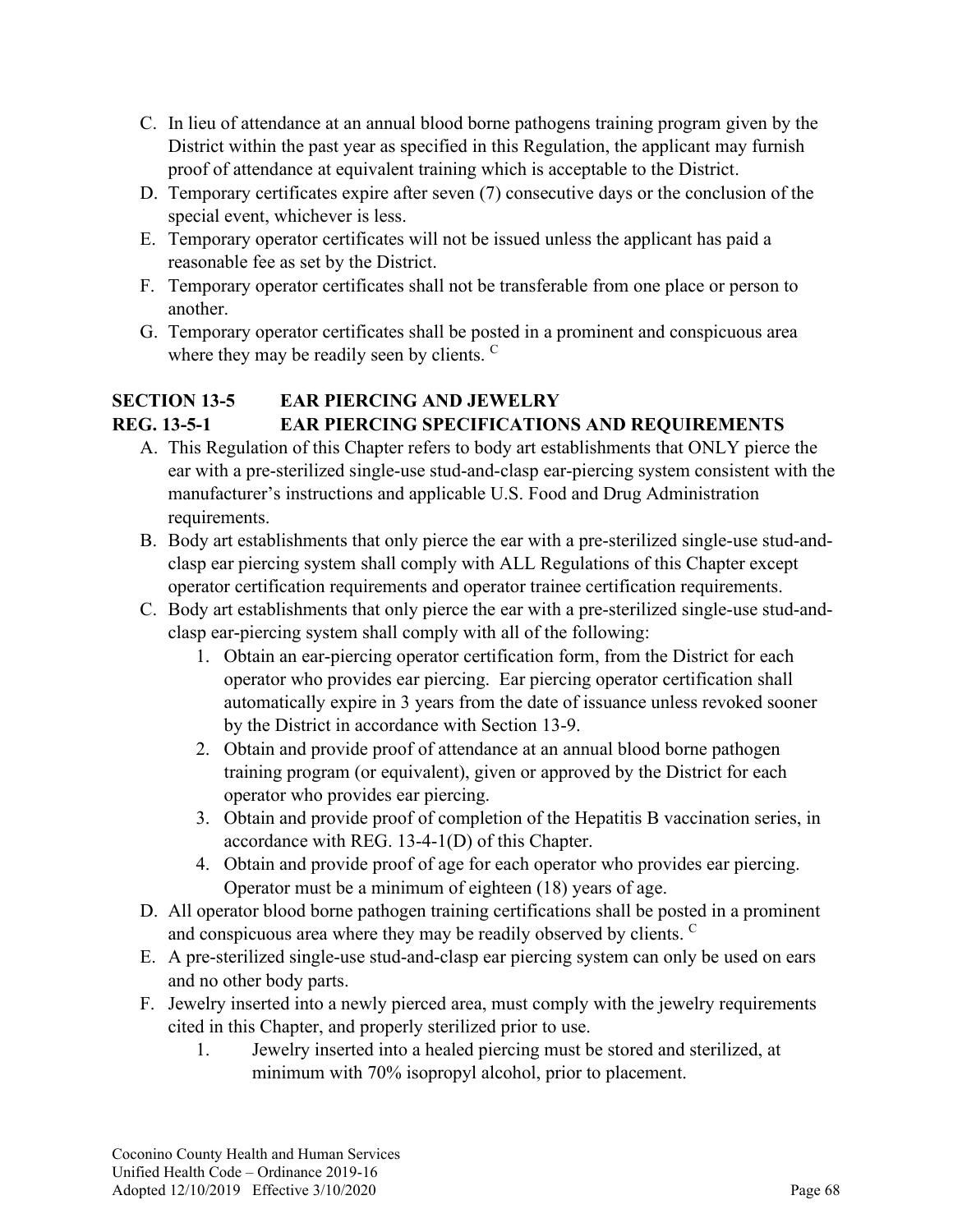#### **REG. 13-5-2 JEWELRY REQUIREMENTS AND PROFESSIONAL STANDARDS**

- A. Jewelry inserted into a newly pierced area, must be made of the following materials, in accordance with the Association of Professional Piercers (APP):
	- 1. Steel that is ASTM F-138 compliant or ISO 5832-1 compliant.
	- 2. Steel that is ISO 10993-6, 10993-10, and/or 10993-11 compliant (EEC Nickel Directive compliant).
	- 3. Titanium (Ti6A14V ELI) that is ASTM F136 compliant or ISO 5832-3 compliant.
	- 4. Titanium that is ASTM F-67 compliant.
	- 5. Solid 14 karat or higher nickel-free white or yellow gold.
	- 6. Solid nickel-free platinum alloy.
	- 7. Niobium (Nb).
	- 8. Fused quartz glass, lead-free borosilicate or lead-free soda-lime glass.
	- 9. Polymers including:
		- a. Tygon® Medical Surgical Tubing S-50HL or S-54HL;
		- b. Polytetrafluoroethylene (PTFE) that is ASTM F754-00 compliant; and
		- c. Any plastic material that is ISO 10993-10 and/or 10993-11 compliant and/or meets the United States Pharmacopeia (USP) Class VI material classification.
	- 10. All threaded or press-fit jewelry must have internal tapping (no threads on posts).
	- 11. For body jewelry purposes, surfaces and ends must be smooth, free of nicks, scratches, burrs, polishing compounds and metals must have a consistent mirror finish.

#### **SECTION 13-6 SANITATION REG. 13-6-1 PREPARATION AND CARE OF THE BODY ART AREA**

- A. All procedure surfaces of a body art establishment shall be sanitized before and after each body art procedure.
- B. Before a body art procedure is performed, the immediate skin area and the areas of skin surrounding where the body art procedure is to be placed shall be washed with a germicidal soap and water and cleansed with a 70% isopropyl alcohol or another antiseptic approved by the District.
- C. If shaving is necessary, single use disposable razors or safety razors with single service blades shall be used. Blades shall be discarded after each use, and reusable holders shall be autoclaved after use. Following shaving, the skin and surrounding area shall be washed with a bactericidal soap solution. The washing pad shall be discarded after a single use. <sup>C</sup> If linens or single use disposable paper products are used for any purpose, the following shall apply:
	- 1. Clean linens shall be used for each patron; a common towel is prohibited.  $\mathcal{C}$
	- 2. Clean linens, tissues or single-use paper products shall be stored in a clean, enclosed storage area until needed for immediate use. <sup>C</sup>
	- 3. Used linens shall be stored in a closed or covered container until laundered. <sup>C</sup>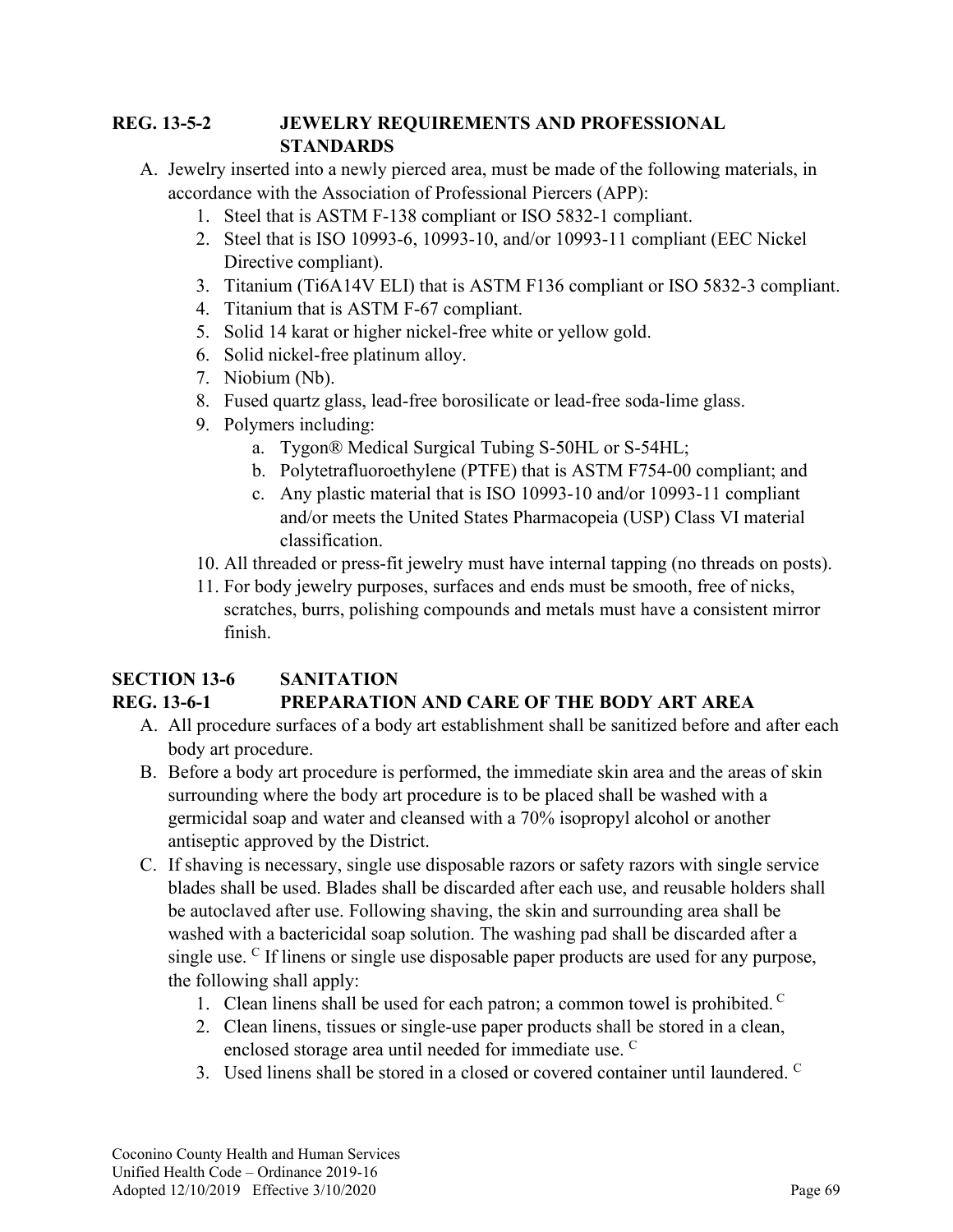- 4. Soiled linens may be laundered in a washing machine with laundry detergent and chlorine bleach or by a regular commercial laundry service.<sup>C</sup>
- D. In the event of blood flow, all products used to check the flow of blood or to absorb blood shall be single use and disposed of immediately after use in appropriate covered containers, unless the disposal products meet the definition of biomedical waste (See definition).

### **REG. 13-6-2 SANITATION AND STERILIZATION PROCEDURES**

- A. All non-single-use, non-disposable instruments used for body art shall be cleaned thoroughly after each use by scrubbing with a germicidal soap or disinfectant solution and hot water in an instrument sink to remove blood and tissue residue, followed by cleaning in an ultrasonic unit also operated in accordance with manufacturer's instructions. C
- B. After being cleaned, all non-disposable instruments used for body art shall be packed individually in peel packs and subsequently sterilized. All peel packs shall contain either a sterilizer indicator or internal temperature indicator. Sterilized peel packs must be dated with the date in which they were sterilized and re-sterilized if the package is compromised, or an event-related shelf-life practice may be used if sterilized packages are handled using aseptic technique to prevent contamination in accordance with the Centers for Disease Control and Prevention (See Appendix C, CDC Guidelines for Disinfection and Sterilization in Healthcare Facilities, 2008). C
- C. Event-related shelf-life only applies to sterilized packages that are properly sterilized at a licensed body art establishment. However, event-related shelf-life shall not apply to commercially sterilized packages. All expirations dates shall be adhered to. Aseptic technique for an event-related shelf-life includes all of the following:
	- 1. Sterile packages must be stored in a clean and dry washable container with a lid or approved location.
	- 2. Sterile packages must be stored at least 8 inches from floor surfaces.
	- 3. Sterile packages must be stored at least 5 inches from a ceiling or at least 18 inches from a sprinkler head.
	- 4. Sterile packages must be stored at least two inches from an outside wall.
	- 5. Sterile packages cannot be stored in a rest room, utility room, or under sewer or water lines.
	- 6. Sterile packages that exhibit tears, cracks, holes, broken seals, evidence of moisture, evidence of poor barrier quality of packaging material, has been dropped on a floor surface, or exhibit the presence of dust or soil from the environment must be immediately re-sterilized. C
	- 7. When using an event-related shelf-life sterilized package, use the oldest dated package first.
- D. All cleaned, non-disposable instruments used for body art shall be sterilized in a steam or chemical autoclave. The sterilizer shall be used, cleaned, and maintained according to manufacturer's instruction. A copy of the manufacturer's recommended procedures for the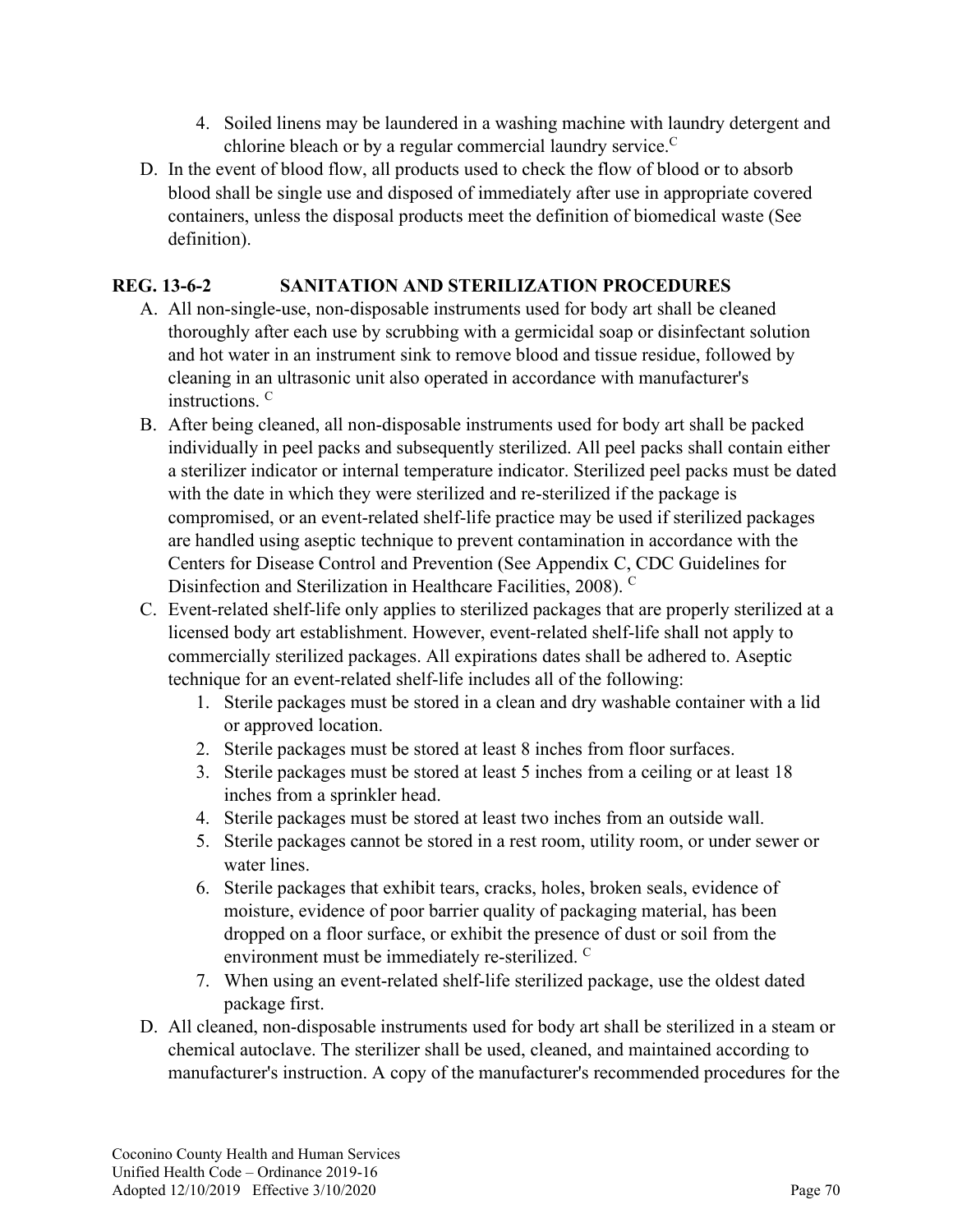operation of the sterilization unit must be available for inspection by the District. Sterilizers shall be located away from workstations or areas frequented by the public.  $\overline{C}$ 

- E. Sterile equipment may not be used if the package has been breached or after the expiration date without first repackaging and re-sterilizing. When a seal is broken on bulk items, the individual items must be re-sterilized before use. C
- F. Each holder of a permit to operate a body art establishment shall demonstrate that the sterilizer used is capable of attaining sterilization by monthly spore destruction tests. These tests shall be verified through an independent laboratory. In addition, if a chemical autoclave is used, the permit holder shall demonstrate its use to the District upon request and shall keep a log of disposal dates of chemicals, manner of disposal, and dates of each cleaning. The permit shall not be issued or renewed until documentation of the sterilizer's ability to destroy spores and record logs are reviewed by the District. These test records shall be retained by the operator for a period of three (3) years and made available to the District upon request. <sup>C</sup>
- G. After sterilization, the instruments used for tattooing/body piercing shall be stored in a pre-disinfected cabinet or other tightly covered container reserved for the storage of such instruments.
- H. All instruments used for tattooing/body piercing shall remain stored in sterile packages until just prior to the performance of a body art procedure. When assembling instruments used for body art procedures, the operator shall wear disposable medical gloves and use medically recognized techniques to ensure that the instruments and gloves are not contaminated. <sup>C</sup>
- I. All inks, dyes, pigments, needles, and equipment shall be commercially manufactured and approved for performing body art procedures and shall be used according to manufacturer's instructions. The mixing of approved inks, dyes, or pigments or their dilution with water from a public water system is acceptable. Immediately before a tattoo is applied, the quantity of the dye to be used shall be transferred from the dye bottle and placed into single use paper or plastic cups or caps. Upon completion of the tattoo, these single use cups or caps and their contents shall be discarded. <sup>C</sup>

## **REG. 13-6-3 REQUIREMENTS FOR SINGLE USE ITEMS**

- A. Single use items shall not be used on more than one client for any reason. After use, all single use needles, razors, and other sharps shall be immediately disposed of in approved sharps containers, appropriately labeled with the international biohazard symbol.  $\mathcal{C}$
- B. All products applied to the skin, including body art stencils, shall be single use and disposable. Products used in application of stencils shall be used and maintained according to the manufacturer's instructions. Products used in the application of stencils shall be dispensed and applied on the area to be tattooed with sterile gauze or in a manner to prevent contamination of the original container and its contents. The gauze shall be used only once and then discarded. <sup>C</sup>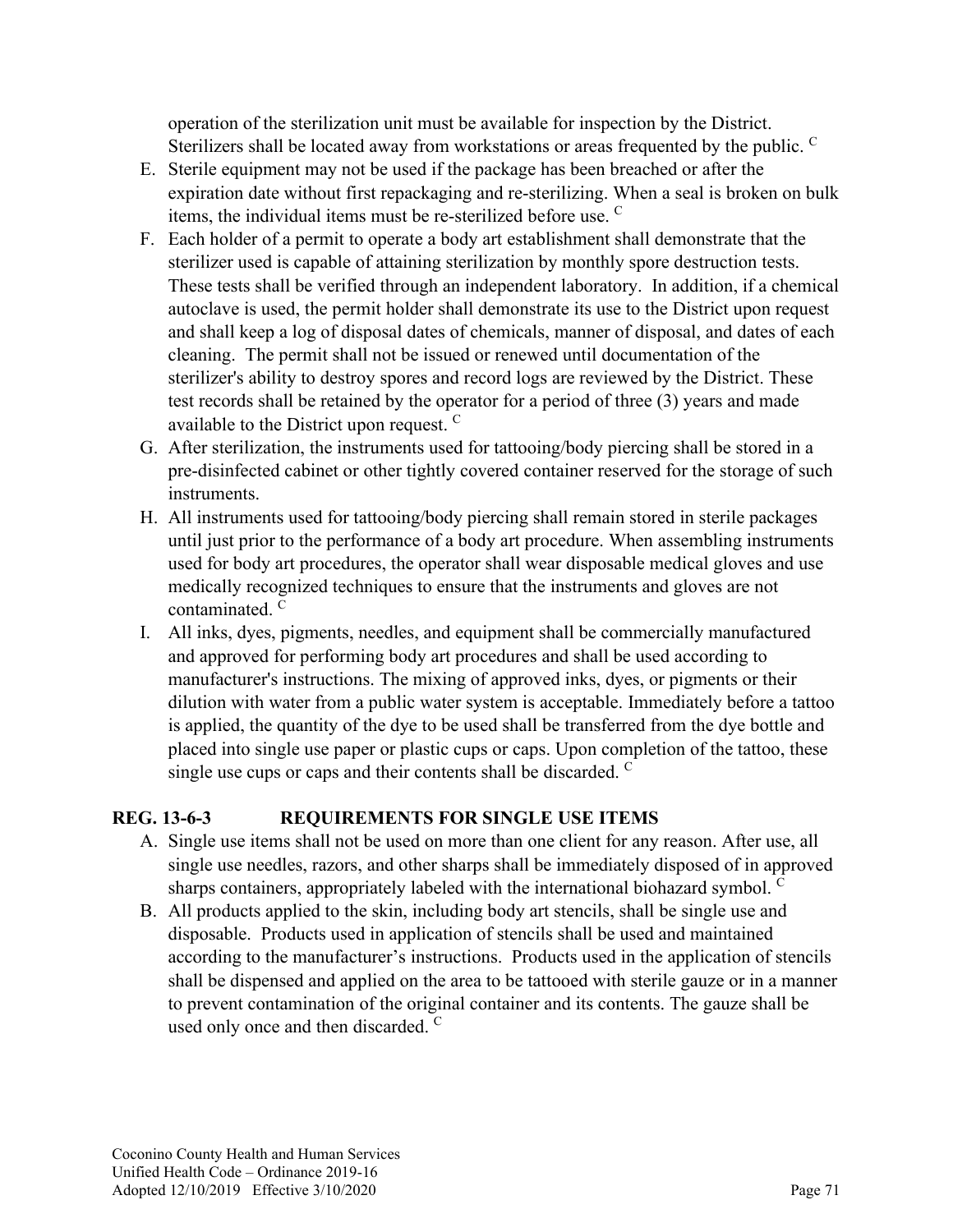# **SECTION 13-7 PROHIBITIONS AND EXEMPTIONS REG. 13-7-1 PROHIBITIONS**

# A. The following acts are prohibited:

- 1. To perform body art on any body part of a person under the age of 18 without the written consent and physical presence of the parent or legal guardian of such minor. This consent shall be given in person to the body artist or responsible person at the facility by the parent or legal guardian prior to the time application of the body art is to commence. Photographic identification of the parent or legal guardian is required. Proof of parentage by birth certificate, proof of guardianship by court order of guardianship, or a notarized document signed by the parent or legal guardian attesting to the parent's/legal guardian's relationship to the client and consent to the conduct of the contemplated body art activity upon the client shall be given to the operator prior to the procedure.  $\mathcal{C}$
- 2. In tattooing or piercing the body of another person, to use a needle or any substance that will leave color under the skin more than once or to use a needle that is not sterilized with equipment used by state licensed medical facilities pursuant to A.R.S. §36, Ch. 4. <sup>C</sup>
- 3. To use a stud-and-clasp piercing gun or system more than once, unless the gun or system is a pre-sterilized single-use stud-and-clasp ear piercing system or is capable of being disinfected and is actually disinfected after being used. If in the course of the piercing procedure, the gun or system is exposed to blood, it must be autoclaved. <sup>C</sup>
- 4. To administer anesthesia during the course of any procedure involving the branding, scarifying, tattooing, implanting, mutilating or piercing of the body of another person without a license issued pursuant to A.R.S. title  $\S 32$ .
- 5. To engage in the business of tattooing, branding, scarifying, implanting, mutilating or body piercing out of a home or an impermanent structure, including a tent, trailer, trunk or other impermanent structure. <sup>C</sup>
- 6. To perform body art on a person who, in the opinion of the operator, is inebriated or appears to be under the influence of alcohol or drugs. <sup>C</sup>
- 7. To own, operate, or solicit business as a body art establishment or operator without first obtaining all necessary licenses, permits, certifications, and approvals from the District, unless specifically exempted by this Chapter. $C$
- 8. To obtain or attempt to obtain any body art establishment license or operator certification by means of fraud, misrepresentation, or concealment. <sup>C</sup>
- 9. To perform invasive procedures such as suspensions or implantations that do not meet the intent of this Chapter. <sup>C</sup>

# **REG. 13-7-2 EXEMPTIONS**

This Chapter does not apply to Physicians licensed by the State of Arizona, who perform either independent of or in connection with body art procedures as part of patient's treatment, are exempt from these regulations.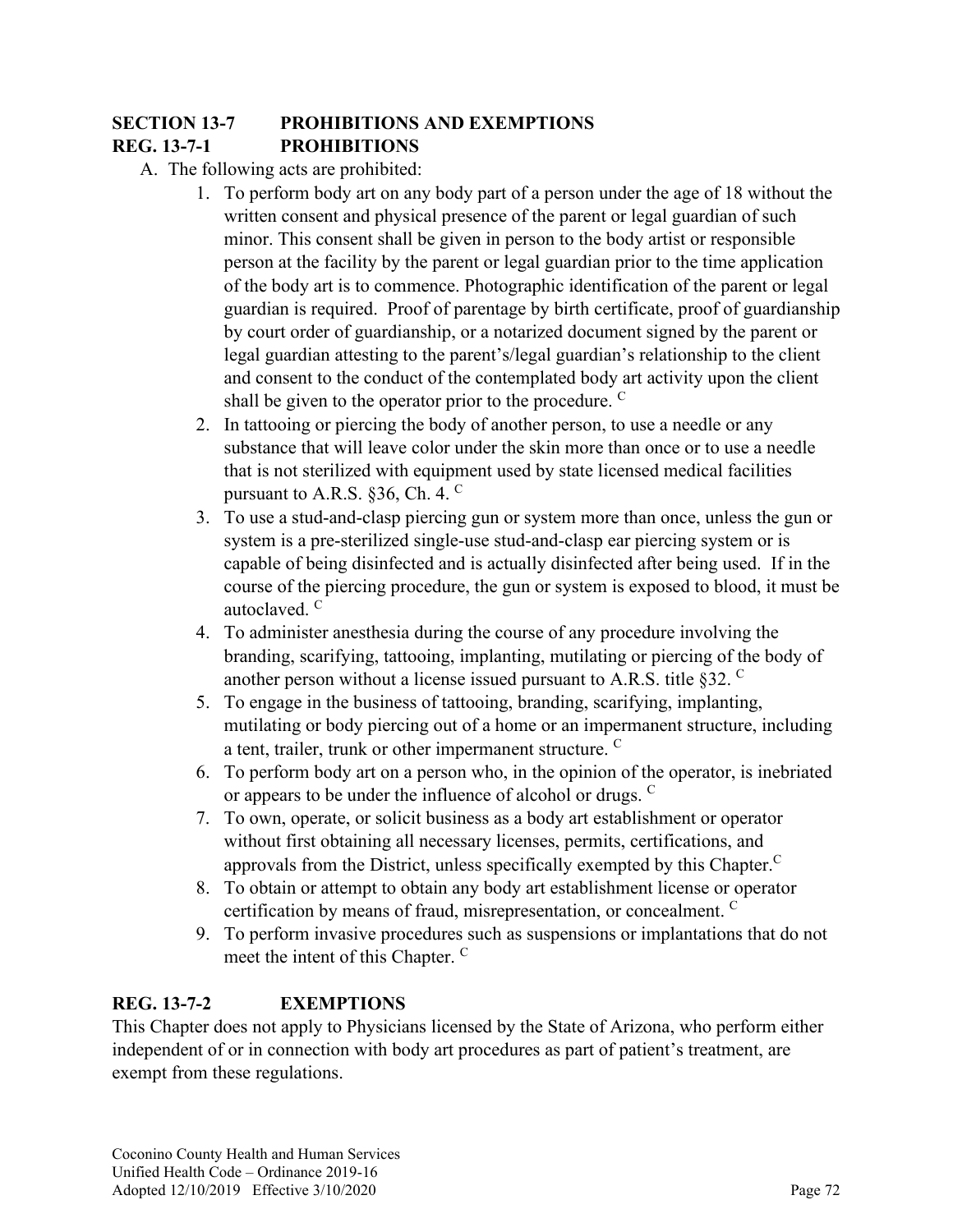# **SECTION 13-8 PUBLIC NOTIFICATION AND RECORDS REG. 13-8-1 PUBLIC NOTIFICATION REQUIREMENTS**

- A. Verbal and written public educational information, approved by the District, shall be required to be given to all clients which shall include:
	- 1. Notice that the body art should be considered permanent and removable only by a surgical procedure which may leave permanent scarring and disfigurement; and
	- 2. Instructions, approved by the District, for the aftercare of the body art procedure site. The written instructions shall advise the client to consult a physician at the first sign of infection or unusual or abnormal swelling and shall contain the name, address, phone number and email address of the establishment.
- B. These documents shall be signed and dated by both parties, with a copy given to the client and the operator retaining the original with all other required records.
- C. All establishments shall prominently display a Disclosure Statement, provided by the District, which advises the public of the risks and possible consequences of body art services. The facility permit holder shall also post in public view the name, address and phone number of the District that has jurisdiction over this program and the procedure for filing a complaint. The Disclosure Statement and the Notice for Filing a Complaint shall be included in the establishment License Application Packet.
- D. All infections, complications, illnesses or diseases resulting from any body art procedure that become known to the operator shall be reported to the District by the operator within 24 hours.  $C$

# **REG. 13-8-2 CLIENT RECORDS**

- A. So that the operator/technician can properly evaluate the client's medical condition for receiving a body art procedure and not violate the client's rights or confidential medical information, the operator or technician shall ask for the information as follows:
	- 1. In order for us to assist you in the healing of your body art procedure, we ask that you disclose if you have or have had any of the following conditions:
		- a. Diabetes.
		- b. History of hemophilia (bleeding).
		- c. History of skin diseases, skin lesions, or skin sensitivities to soaps, Disinfectants, etc.
		- d. History of allergies or adverse reactions to pigments, dyes, or other skin sensitivities.
		- e. History of epilepsy, seizures, fainting, or narcolepsy.
		- f. History of jaundice or Hepatitis within twelve (12) months preceding the date of the operation.
		- g. Use of medications such as anticoagulants, which thin the blood and/ or interfere with blood clotting.
- B. The operator/technician should ask the client to sign a Release Form confirming that the above information was obtained or that the operator technician attempted to obtain the information but was refused by the client. The client should be asked to disclose any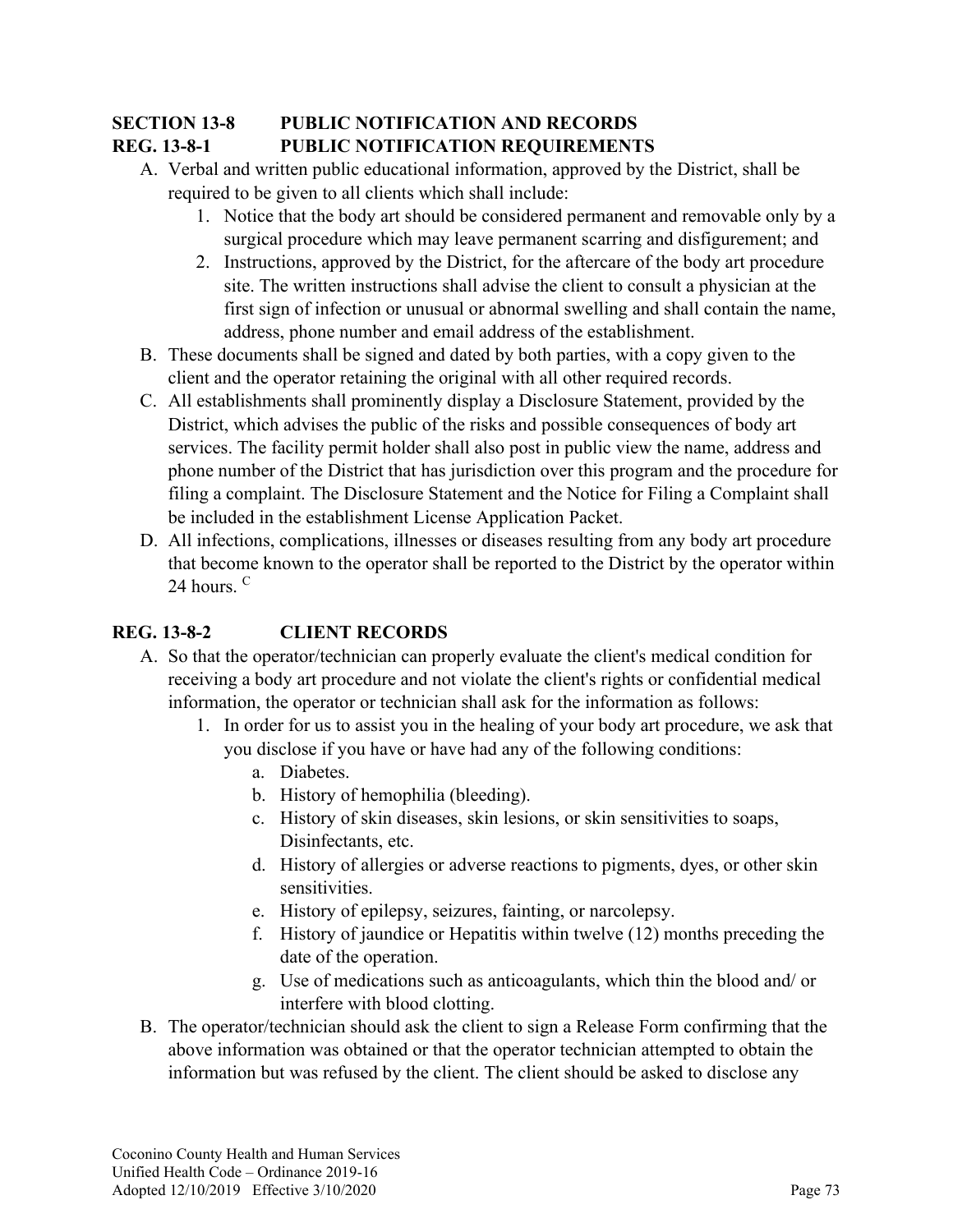other information that would aid the operator/technician in evaluating the client's body art healing process.

- C. If the client discloses having within the past twelve (12) months a history of jaundice or Hepatitis, the procedure may not be performed. <sup>C</sup>
- D. Each operator and each establishment in which the operator is located shall keep records of all body art procedures administered, including date, time, identification and location of the body art procedure(s) performed, and operator's name. All client records shall be confidential and be retained as a hard copy or electronically for a minimum of three (3) years and made available to the District upon notification.
- E. Nothing in this section shall be construed to require the operator to perform a body art procedure upon a client.

# **REG. 13-8-3 RECORDS RETENTION**

- A. The body art establishment shall keep a record of all persons who have had body art procedures performed. The record shall include all of the following:
	- 1. Name.
	- 2. Date of birth.
	- 3. Address of the client.
	- 4. The date of the procedure.
	- 5. The name of the operator who performed the procedure(s).
	- 6. Type and location of procedure performed.
	- 7. Printed name and written signature of client.
	- 8. If the client is a minor, proof of parental or guardian presence and consent, including all of the following:
		- a. Photo identification of the parent or guardian.
		- b. Name of parent or legal guardian.
		- c. Proof of parentage or legal guardianship through a copy of a birth certificate or court order of guardianship respectively, or a notarized document signed by the parent or legal guardian attesting to the parent's/legal guardian's relationship to the client.
		- d. Consent to the conduct of the contemplated body art activity upon the client.
	- 9. Such records shall be retained as a hard copy or electronically for a minimum of three (3) years and shall be available to the District upon request. The District and the body art establishment shall keep such records confidential.  $\mathbf{C}$
- B. If a licensee, an employee of the licensee or any other person questions or has reason to question that the person ordering, purchasing, attempting to purchase or otherwise procuring or attempting to procure a body art procedure is a minor (under the age of 18 years), the licensee, employee of the licensee or other person shall do all of the following:
	- 1. Demand identification from the person.
	- 2. Examine the identification to determine that the identification reasonably appears to be a valid, unaltered identification that has not been defaced.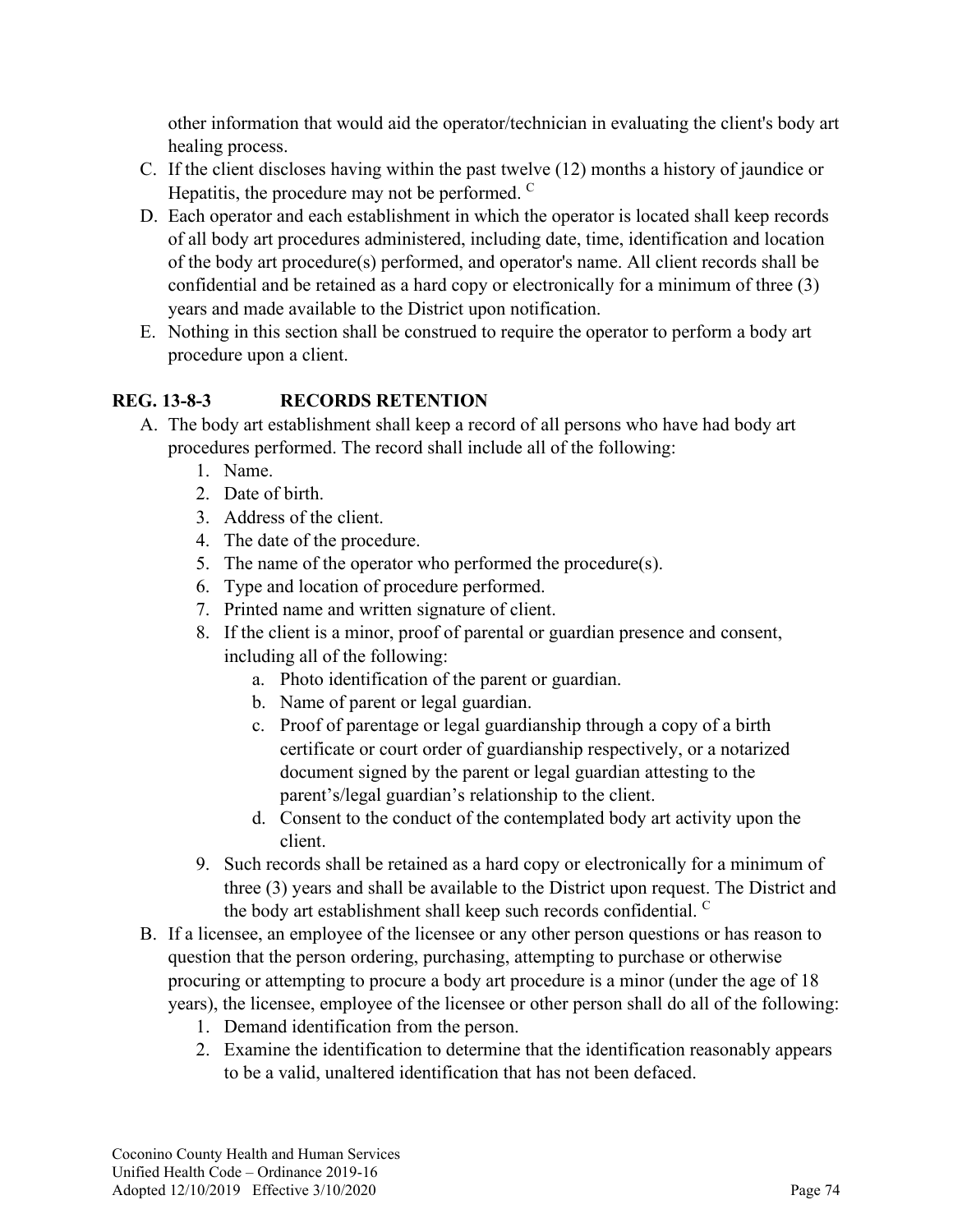- 3. Examine the photograph in the identification and determine that the person reasonably appears to be the same person in the identification.
- 4. Determine that the date of birth in the identification indicates the person is not a minor.
- 5. Copy the individual's identification and the copy shall be retained as a hard copy or electronically for a minimum of three (3) years and shall be available to the District upon request.

# **SECTION 13-9 ENFORCEMENT AND INSPECTIONS REG. 13-9-1 SUSPENSION OR REVOCATION**

Violation of ARS § 13-3721 (incorporated herein as REG. 13-7-1(A)(1) through REG. 13-1- 4(A)(5) and (8) is a class 6 felony. Violation of any other provision of this Chapter is a class 1 misdemeanor and/or may be subject to civil enforcement action. See Chapter 2, Section 2-5 for information on inspections, enforcement, suspension or revocation.

# **REG. 13-9-2 INSPECTIONS**

- A. Regulation 13-9-2 follows the guidelines outlined in Chapter 2, REG. 2-5-1 with the addition of the following:
	- 1. Frequency. The regulatory authority or his/her representatives shall inspect any body art establishment as often as may be necessary to assure compliance with these regulations, but not less than two inspections per year.
	- 2. A temporary Body Art facility shall be inspected as often as necessary to assure compliance with these regulations, but not less than once per the seven (7) consecutive day duration of the permit.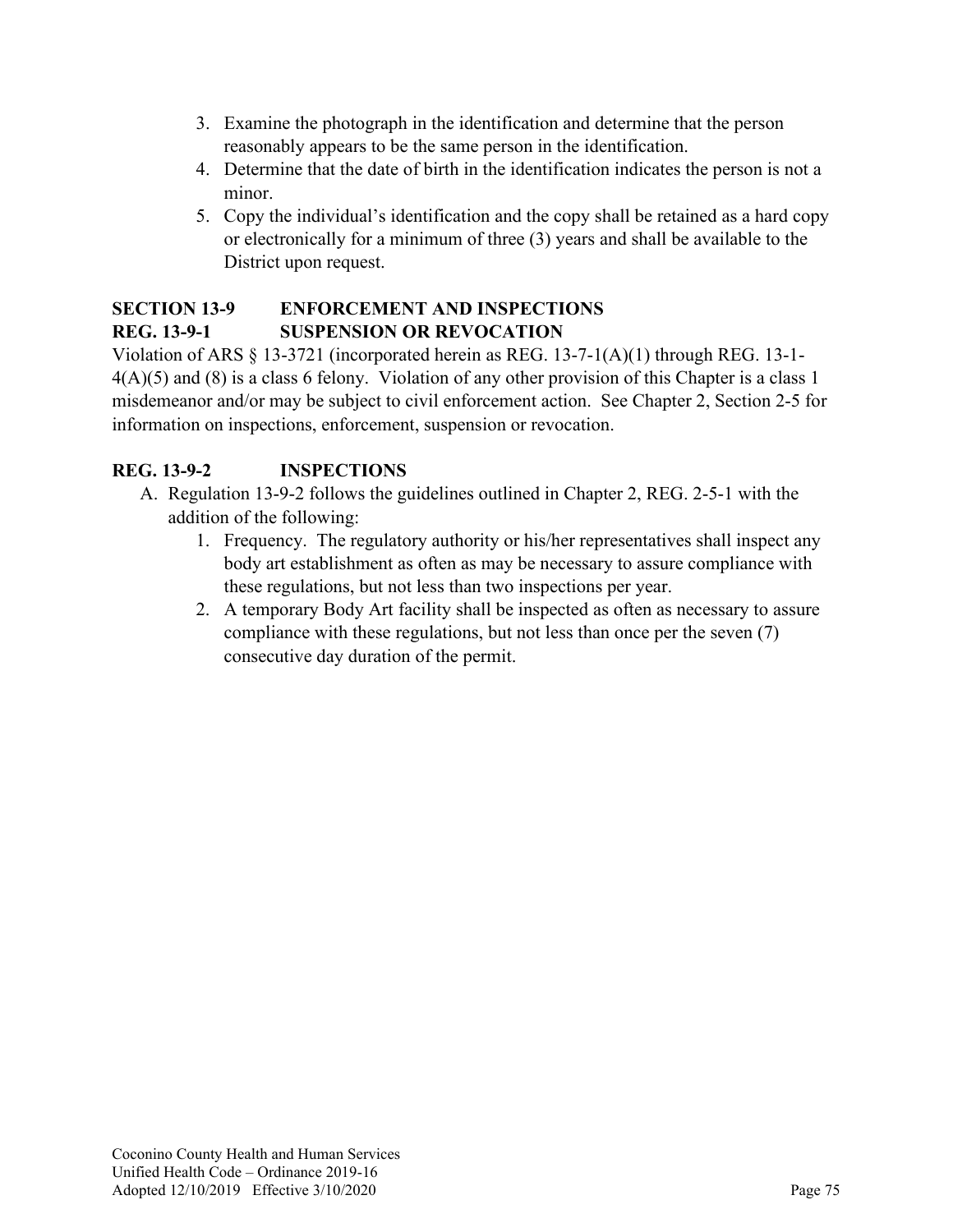# **APPENDIX A**

# **UNIVERSAL PRECAUTIONS**

**The** *UNIVERSAL PRECAUTIONS***, published by the Centers for Disease Control and Prevention (CDC), are a set of guidelines which health workers (including PSWs) should employ** *consistently with all patients/clients***, in order to prevent parenteral, mucous membrane, and nonintact skin exposure to bloodborne pathogens.**

The following Universal Precautions have been abstracted for their specific relevance to PSWs.

#### **1. Needlestick injuries**

Take care to prevent injuries when using needles, scalpels, and other sharp instruments or devices: a) when handling sharp instruments after procedures; b) when cleaning used instruments; c) when disposing of used needles.

Do not recap used needles by hand; do not bend, break, or otherwise manipulate used needles by hand.

Place used needles and other sharp items in puncture-resistant containers for disposal. Locate these containers as close to the use area as is practical.

| <b>NAU Mountain Campus Employee Occupational Exposure Procedure</b> |                                                                                           |  |  |
|---------------------------------------------------------------------|-------------------------------------------------------------------------------------------|--|--|
| Initial                                                             | 1. Remove soiled clothing and wash exposed area with soap and water, if appropriate.      |  |  |
| Response                                                            | 2. Administer first aid as appropriate to the exposure.                                   |  |  |
| Immediate                                                           | Immediately notify attending physician/supervisor of exposure.<br>1.                      |  |  |
| Reporting<br>$\&$                                                   | Employee shall present at the NAU Health Center, ER, or Urgent Care for<br>2.             |  |  |
| Medical                                                             | assessment and initial prophylactic treatment, if applicable. If employee goes to a       |  |  |
| Evaluation                                                          | private physician, download the Workers Compensation Physician Information                |  |  |
|                                                                     | Sheet from http://hr.nau.edu/sites/default/files/files/workers comp info sheet.doc        |  |  |
|                                                                     | Employee should present this CARD to treating health care provider.<br>3.                 |  |  |
| Documentation                                                       | Following the incident, the supervisor must report all employee-related injuries by:      |  |  |
| & Follow-Up                                                         | I. Fill out the Supervisor's Report of Injury Form (SRI) and send to NAU HR               |  |  |
|                                                                     | II. Call State of Arizona, Workers' Compensation Early Claims Reporting                   |  |  |
|                                                                     | Services at 1-800-837-8583 prior to the end of the shift on the day of the<br>occurrence. |  |  |
|                                                                     | 2. For Blood/Body Fluid Exposures: Following the incident, the health care provider       |  |  |
|                                                                     | shall immediately make available to the affected employee a copy of all the               |  |  |
|                                                                     | employee's records relating the treatment and follow up, and if and when available,       |  |  |
|                                                                     | results regarding the HIV, HBV, and HCV status of the source, to the extent               |  |  |
|                                                                     | permitted by the law.                                                                     |  |  |

# **2. Gloves and other protective barriers**

Use protective barriers to prevent exposure to blood, body fluids containing visible blood, and other fluids to which Universal Precautions apply. The types of protective barriers used should be appropriate for the procedures being performed and the type of exposure anticipated.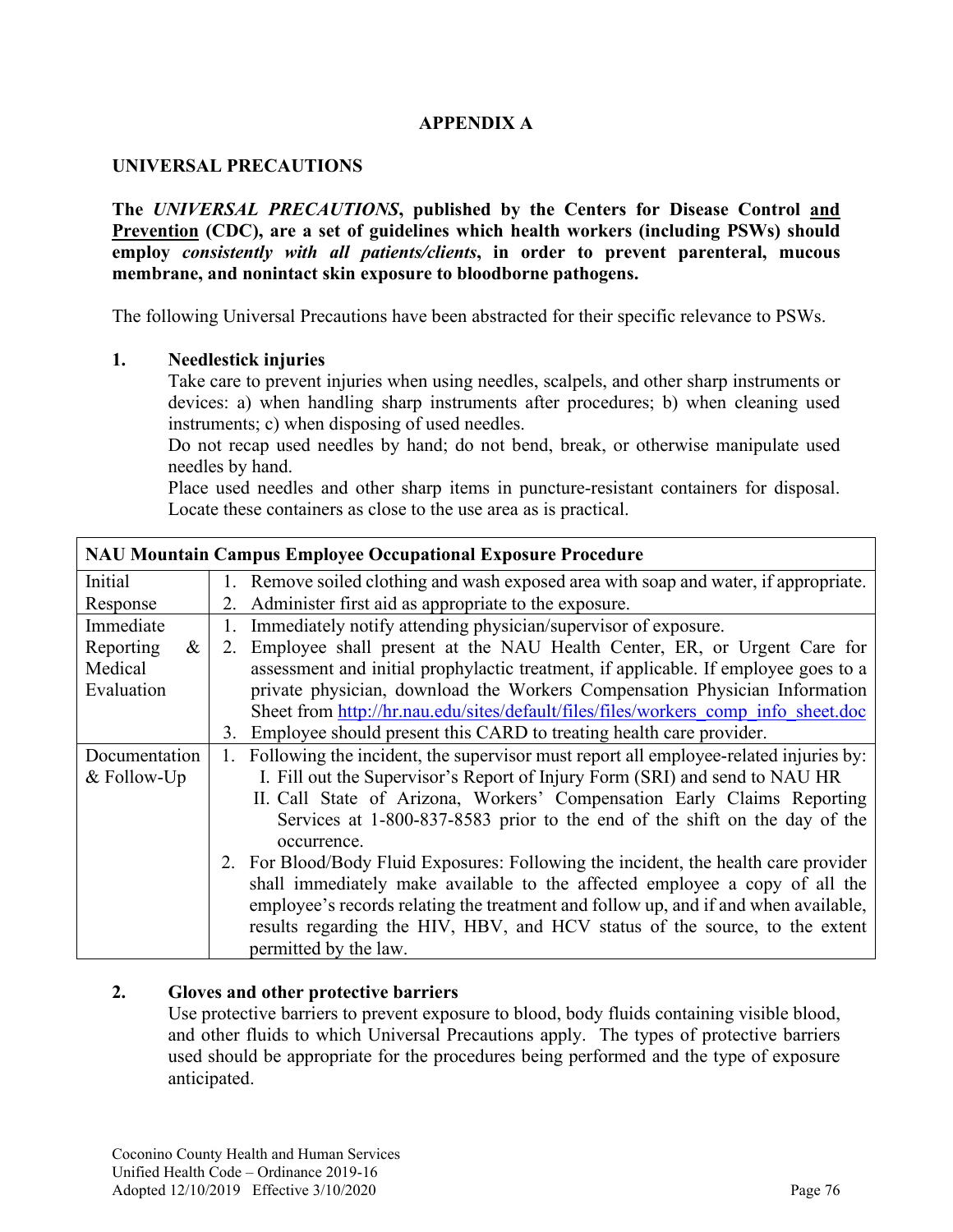#### **3. Hand washing**

Immediately and thoroughly wash hands and other skin surfaces that are contaminated with blood, body fluids containing visible blood, or other body fluids to which Universal Precautions apply.

#### **4. Health problems**

Health Care Workers who have weeping dermatitis or draining lesions should refrain from all direct patient/client care and from handling patient-care equipment until the condition has cleared.

#### **5. Pregnancy**

Pregnant health care workers are not known to be at greater risk of contracting HIV infection than non-pregnant health care workers. However, they should be especially familiar with, and strictly adhere to, precautions to minimize this risk.

**Excerpted from, "CDC. Update: Universal Precautions for prevention of transmission of human immunodeficiency virus, hepatitis B virus and other bloodborne pathogens in healthcare settings". Morbidity and Mortality Weekly Report, June 24, 1998; 37(24):377-378.**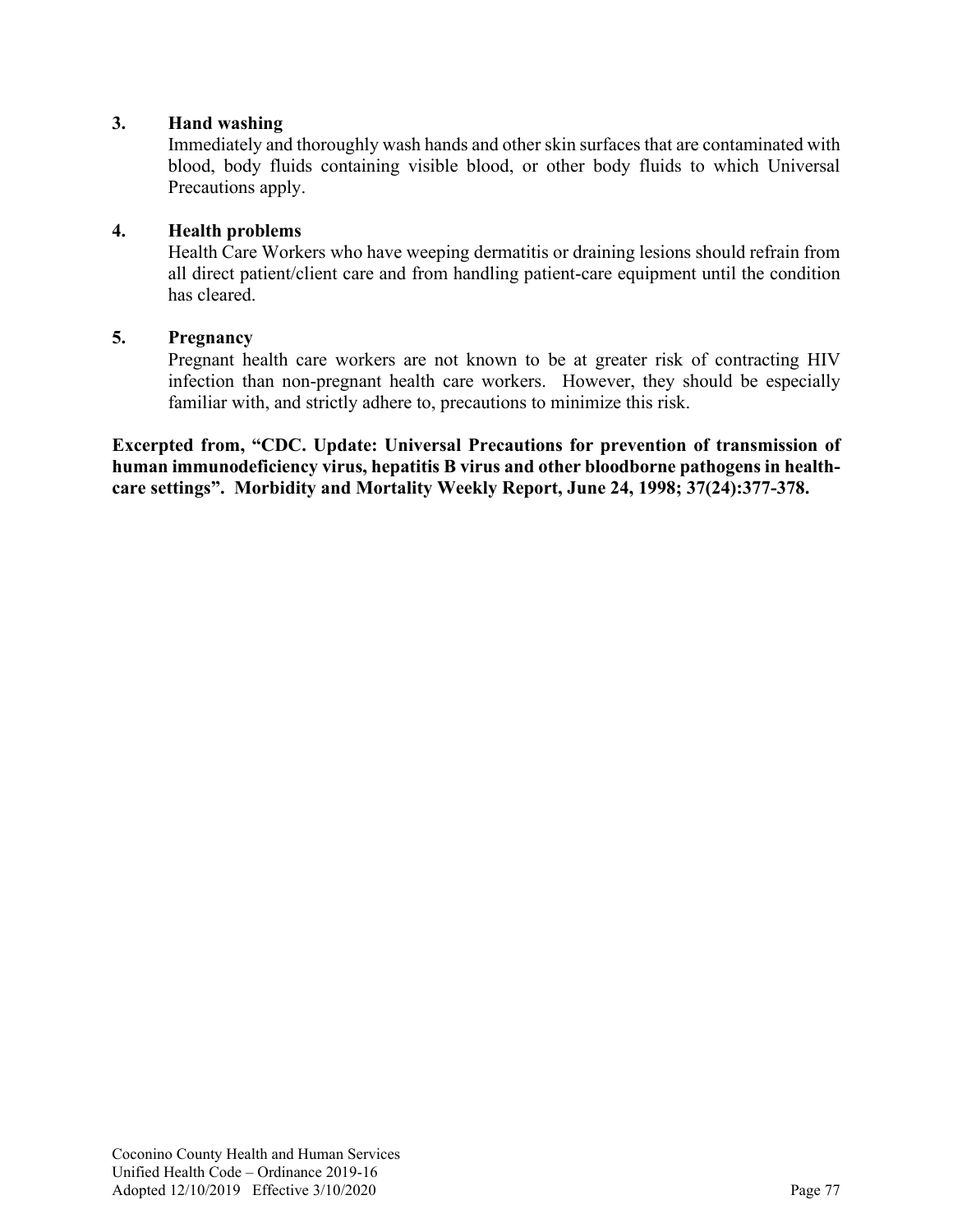#### **APPENDIX B**



# **PUBLIC NOTICE**

# **Body Art Disclosure Statement**

Tattooing, permanent make-up, piercing and other forms of body art may involve possible health risks. Body art could result in: 

#### **Pain, bleeding, swelling, infection, scarring of the pierced area, nerve damage, and/or transmission of communicable diseases such as Hepatitis B & C, HIV/AIDS, etc.**

The Health District encourages potential body art recipients to educate themselves of the risks associated with body art. Take time to discuss body art procedures and sanitation with the operator.

The body art operator must:

- 1. Clean and disinfect the body art procedure area.
- 2. Clean the area on the body that will receive body art.
- 3. Use needles only one time. Ink for tattoos should be dispensed into an ink cap and must be disposed of after body art procedure is finished. Corks, rubber bands, etc. should be cleaned and used only once. Common supplies must be dispensed in a manner that prevents crosscontamination.
- 4. Use sterilized equipment when performing procedures. Look for sealed & sterilized peel packs.
- 5. Have an approved sharps container for needle or sharps disposal.
- 6. Wash hands before procedure(s), at any time hands become contaminated, and after removing gloves.
- 7. Wear clean disposable single-use gloves that should be changed with each new customer, before and after clean-up and set-up, and as often as necessary during a procedure to prevent cross-contamination.
- 8. Talk to the body art recipient about proper aftercare of tattoo, piercing, and permanent make-up.
- 9. Practice "clean" technique to prevent cross-contamination.
- 10. Have a current body art operator health card and current blood-borne pathogen training.

# **If you have questions, please contact Coconino County Health and Human Services at 928.679.8760**

2625 N. King Street, Flagstaff, AZ 86004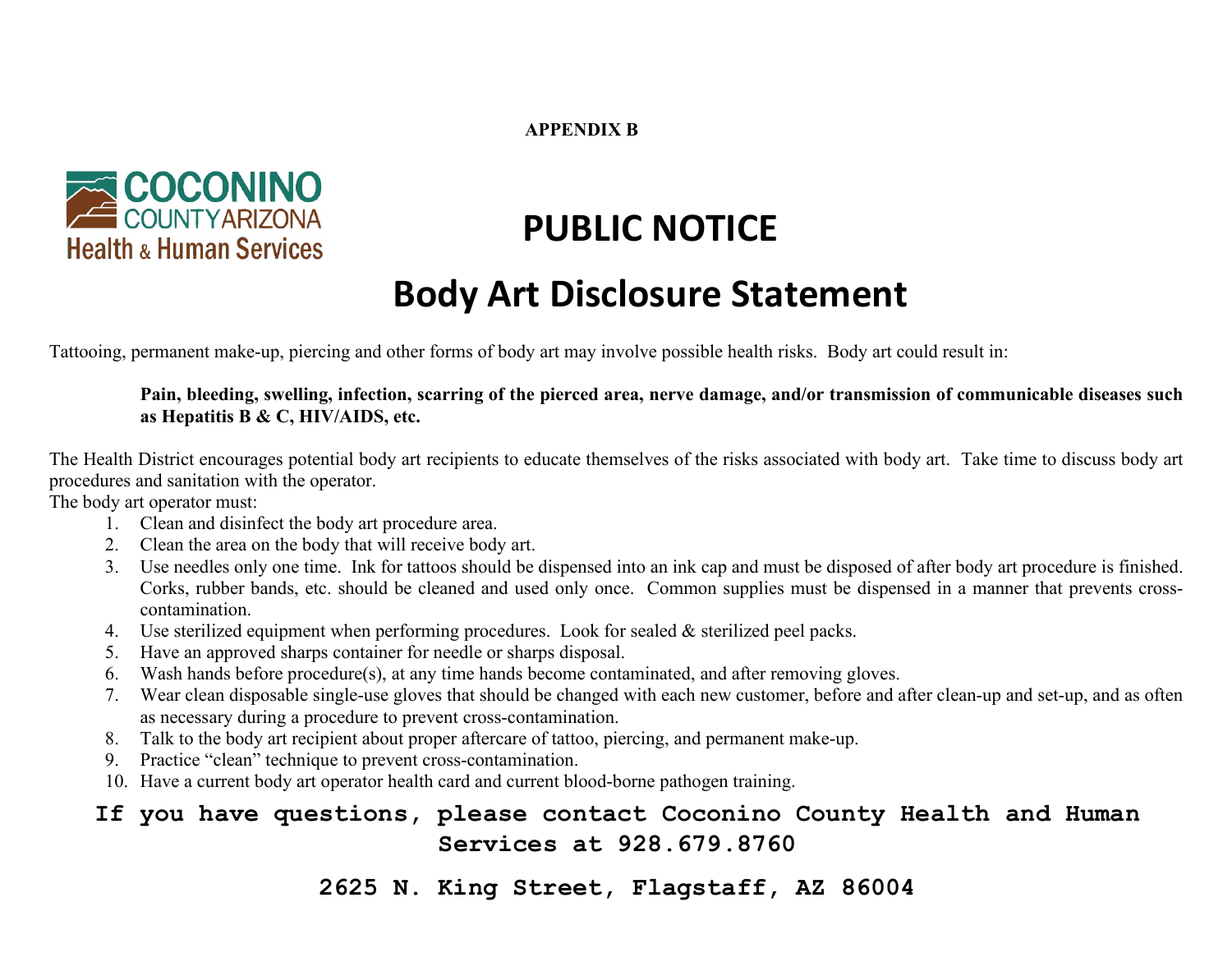# **APPENDIX C**

#### **Centers for Disease Control and Prevention Guidelines for Disinfection and Sterilization in Healthcare Facilities, 2008**

The Guideline for Disinfection and Sterilization in Healthcare Facilities, 2008, presents evidencebased recommendations on the preferred methods for cleaning, disinfection and sterilization of patient-care medical devices and for cleaning and disinfecting the healthcare environment. The entire guidelines can be found on the website: [http://www.cdc.gov/hicpac/Disinfection\\_Sterilization/13\\_11sterilizingPractices.html](http://www.cdc.gov/hicpac/Disinfection_Sterilization/13_11sterilizingPractices.html)

The following Universal Precautions have been abstracted for their specific relevance to eventrelated shelf-life:

# Sterilizing Practices

*Overview.* The delivery of sterile products for use in patient care depends not only on the effectiveness of the sterilization process but also on the unit design, decontamination, disassembling and packaging of the device, loading the sterilizer, monitoring, sterilant quality and quantity, and the appropriateness of the cycle for the load contents, and other aspects of device reprocessing. Healthcare personnel should perform most cleaning, disinfecting, and sterilizing of patient-care supplies in a central processing department in order to more easily control quality. The aim of central processing is the orderly processing of medical and surgical instruments to protect patients from infections while minimizing risks to staff and preserving the value of the items being reprocessed<sup>957</sup>. Healthcare facilities should promote the same level of efficiency and safety in the preparation of supplies in other areas (e.g., operating room, respiratory therapy) as is practiced in central processing.

Ensuring consistency of sterilization practices requires a comprehensive program that ensures operator competence and proper methods of cleaning and wrapping instruments, loading the sterilizer, operating the sterilizer, and monitoring of the entire process. Furthermore, care must be consistent from an infection prevention standpoint in all patient-care settings, such as hospital and outpatient facilities.

**Storage.** Studies in the early 1970s suggested that wrapped surgical trays remained sterile for varying periods depending on the type of material used to wrap the trays. Safe storage times for sterile packs vary with the porosity of the wrapper and storage conditions (e.g., open versus closed cabinets). Heat-sealed, plastic peel-down pouches and wrapped packs sealed in 3-mil (3/1000 inch) polyethylene overwrap have been reported to be sterile for as long as 9 months after sterilization. The 3-mil polyethylene is applied after sterilization to extend the shelf life for infrequently used items<sup>967</sup>. Supplies wrapped in double-thickness muslin comprising four layers, or equivalent, remain sterile for at least 30 days. Any item that has been sterilized should not be used after the expiration date has been exceeded or if the sterilized package is wet, torn, or punctured.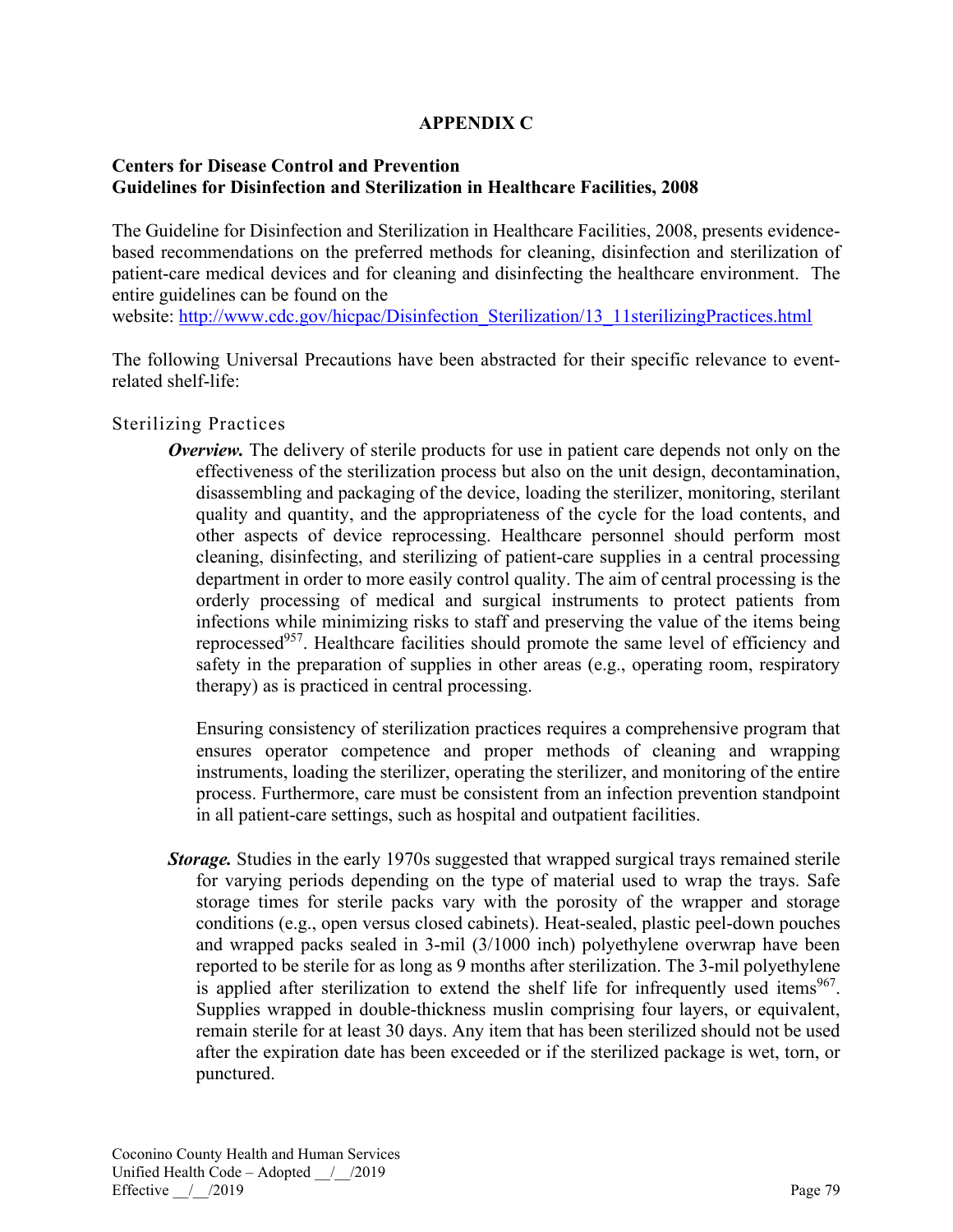Although some hospitals continue to date every sterilized product and use the timerelated shelf-life practice, many hospitals have switched to an event-related shelf-life practice. This latter practice recognizes that the product should remain sterile until some event causes the item to become contaminated (e.g., tear in packaging, packaging becomes wet, seal is broken). <sup>968</sup> Event-related factors that contribute to the contamination of a product include bio burden (i.e., the amount of contamination in the environment), air movement, traffic, location, humidity, insects, vermin, flooding, storage area space, open/closed shelving, temperature, and the properties of the wrap material.<sup>966, 969</sup> There are data that support the event-related shelf-life practice<sup>970-972</sup>. One study examined the effect of time on the sterile integrity of paper envelopes, peel pouches, and nylon sleeves. The most important finding was the absence of a trend toward an increased rate of contamination over time for any pack when placed in covered storage<sup>971</sup>. Another evaluated the effectiveness of event-related outdating by microbiologically testing sterilized items. During the 2-year study period, all of the items tested were sterile.<sup>972</sup> Thus, contamination of a sterile item is event-related, and the probability of contamination increases with increased handling.<sup>973</sup>

Following the sterilization process, medical and surgical devices must be handled using aseptic technique in order to prevent contamination. Sterile supplies should be stored far enough from the floor (8 to 10 inches), the ceiling (5 inches unless near a sprinkler head [18 inches from sprinkler head]), and the outside walls (2 inches) to allow for adequate air circulation, ease of cleaning, and compliance with local fire ordinances (e.g., supplies must be at least 18 inches from sprinkler heads). Medical and surgical supplies should not be stored under sinks or in other locations where they can become wet. Sterile items that become wet are considered contaminated because moisture brings with its microorganisms from the air and surfaces. Closed or covered cabinets are ideal but open shelving may be used for storage. Any package that has fallen or been dropped on the floor must be inspected for damage to the packaging and contents (if the items are breakable). If the package is heat-sealed in impervious plastic and the seal is still intact, the package should be considered not contaminated. If undamaged, items packaged in plastic need not be reprocessed.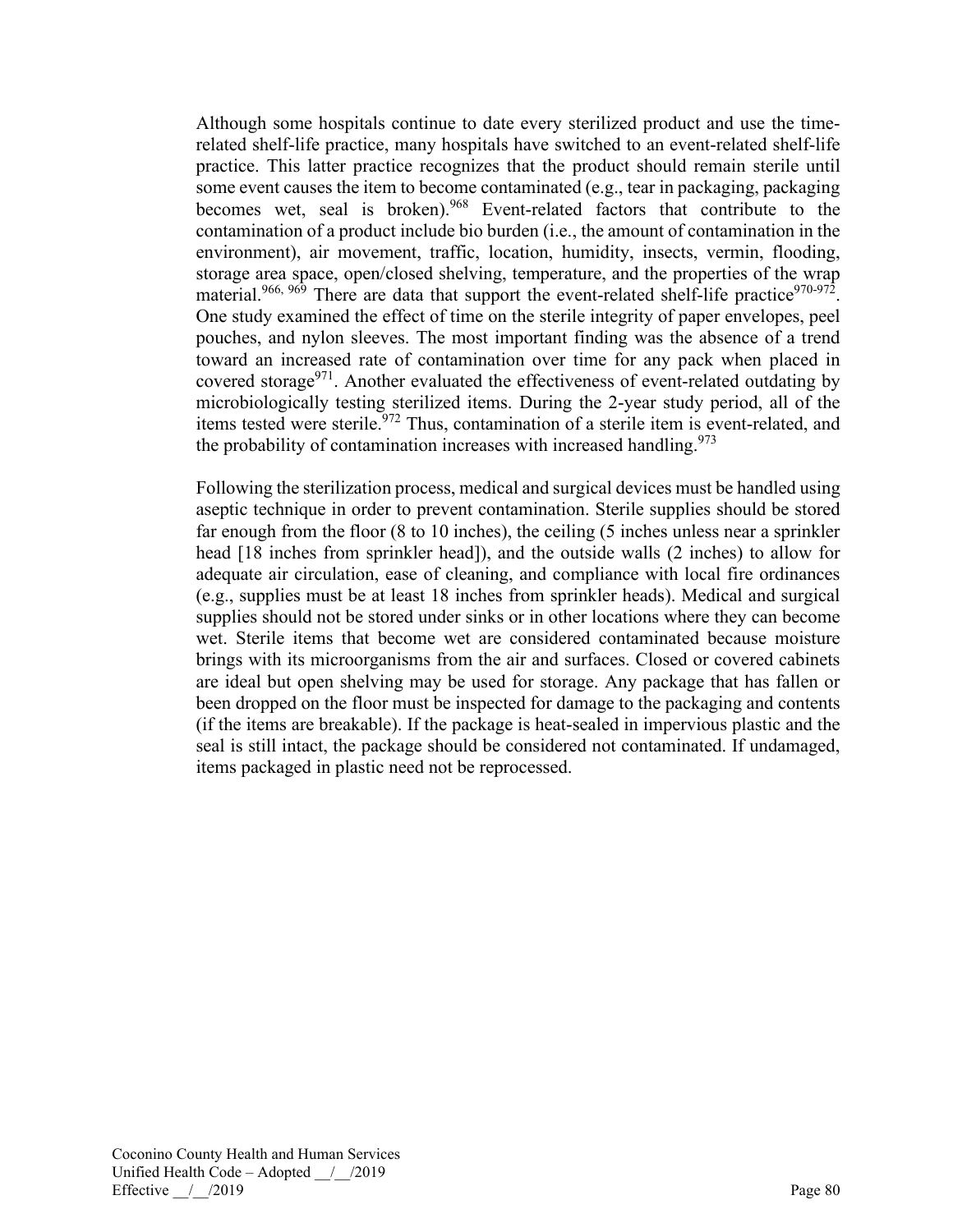# **COCONINO COUNTY HEALTH AND HUMAN SERVICES UNIFIED HEALTH CODE CHAPTER 14 MEDICAL MARIJUANA ESTABLISHMENTS**

- SECTION 14-1 GENERAL PROVISIONS
	- REG. 14-1-1 LEGAL AUTHORITY
	- REG. 14-1-2 SCOPE
	- REG. 14-1-3 INSERTIONS AND CHANGES
	- REG. 14-1-4 DEFINITIONS
- SECTION 14-2 GENERAL REQUIREMENTS
	- REG. 14-2-1 LICENSE REQUIREMENTS
	- REG. 14-2-2 REQUIREMENTS FOR EDIBLE FOOD PRODUCTS INFUSED WITH
	- MEDICAL MARIJUANA AND PREMISES
	- REG. 14-2-3 PROHIBITIONS
- SECTION 14-3 ENFORCEMENT AND INSPECTIONS
	- REG. 14-3-1 ENFORCEMENT
	- REG. 14-3-2 SUSPENSION OR REVOCATION
	- REG. 14-3-3 RIGHT OF ENTRY
	- REG. 14-3-4 EXAMINATION CONDEMNATION

# **SECTION 14-1 GENERAL PROVISIONS REG. 14-1-1 LEGAL AUTHORITY**

- A. Pursuant to ARS § 11-251, the Regulations in this Chapter are hereby adopted by the Board and enforced by the District when not in conflict with the general laws of Arizona and specifically ARS Title 36, Chapter 28.1 making certain medical marijuana practices lawful or ARS Title 13, Chapter 34 making certain medical marijuana practices unlawful.
- B. General law as found in AAC R9-17-319 requires that if a dispensary prepares Edible Food Products Infused with Medical Marijuana, then said products must be prepared according to the applicable requirements set forth in AAC Title 9, Chapter 8, Article 1.
- C. Edible Food Products Infused with Medical Marijuana Establishment processors, handlers and retailers must comply with the requirements of Chapter 6 of this Code and Title 9 Health Services, Chapter 17 of the Department of Health Services-Medical Marijuana Program.

# **REG. 14-1-2 SCOPE**

A. The purpose of these Regulations is to regulate Medical Marijuana Establishments in a manner that will protect the public health, safety and welfare; prevent spread of disease; and prevent the creation of a nuisance within Coconino County.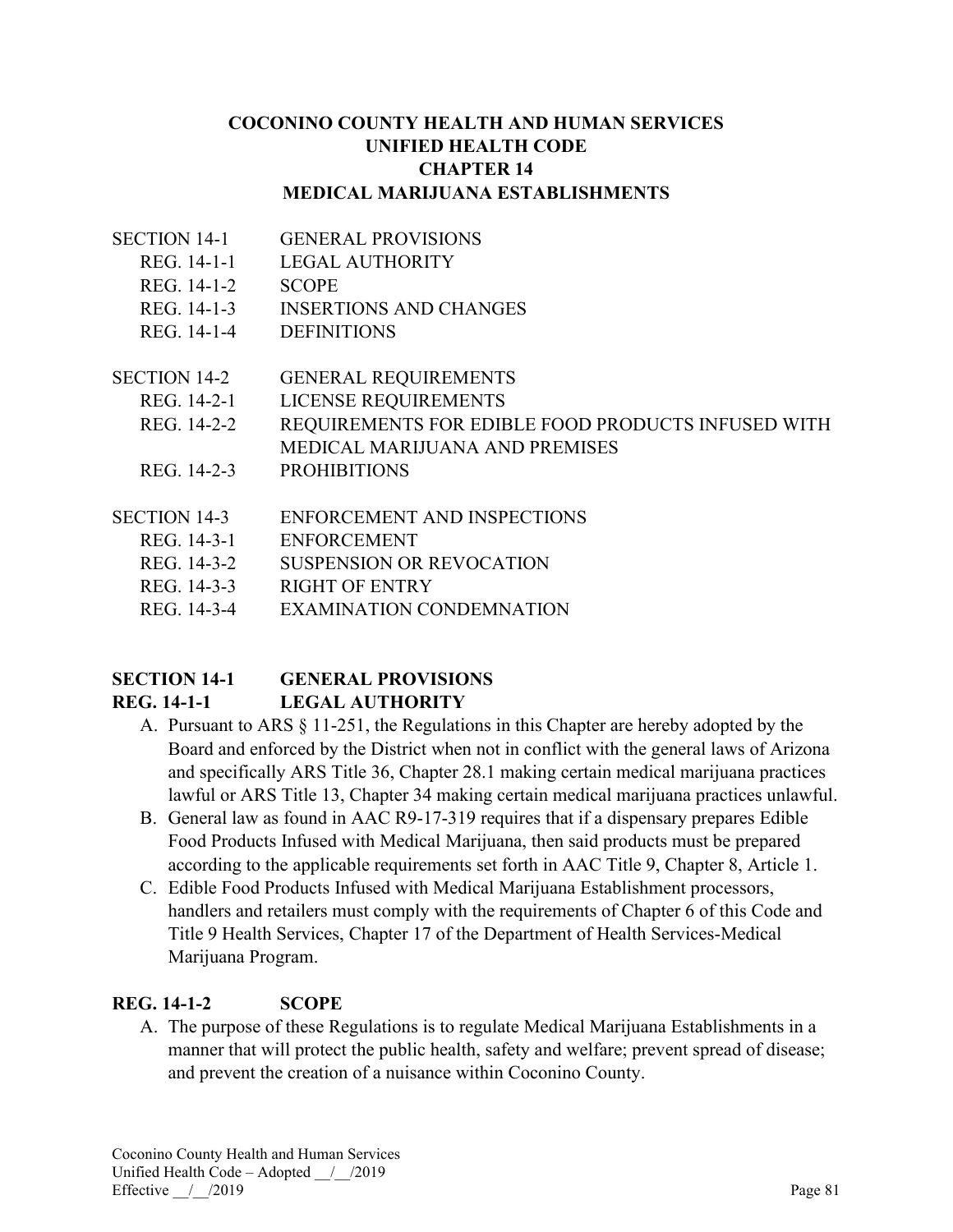B. Copies of the above-described AAC rules, adopted by reference herein, are available from the Arizona Secretary of State.

# **REG. 14-1-3 INSERTIONS AND CHANGES**

- A. Regulations contained in Chapter 1 and 2 of this Code also pertain to Chapter 14, Medical Marijuana Establishments.
- B. Specific procedures set forth in Chapter 2 of this Code are modified or added in REG. 14- 3-2 of this Chapter 14, Medical Marijuana Establishments.
- C. Plans for Edible Food Products infused with Medical Marijuana Establishments must include a detailed written outline describing how Edible Food Products will be stored, handled, prepared, and served separately from other foods.

# **REG. 14-1-4 DEFINITIONS**

- A. The following definitions shall apply throughout this Chapter, unless a different meaning is clearly indicated by the context:
	- 1. Chief Health Officer means the same as defined in REG. 1-1-6 of this Code.
	- 2. Cultivation Site means the one additional location where marijuana maybe cultivated, infused, or prepared for sale by and for a dispensary.
	- 3. Edible Food Product means a substance, beverage, or ingredient that is used or intended for use or for sale in whole or in part for human consumption.
	- 4. Edible Food Products Infused with Medical Marijuana Establishment means an approved dispensary or cultivation site where food products that are infused with Medical Marijuana are stored, prepared, packaged, or sold.
	- 5. Infusion means incorporation of medical marijuana by means of cooking or blending, into consumable/edible food products.
	- 6. License means the document that authorizes a person to operate a food establishment to process Edible Food Products. Approval is given in accordance with these regulations and is separate from any other licensing requirement that may exist within communities or political subdivisions comprising the jurisdiction.
	- 7. License Holder means the entity that:
		- a. Is legally responsible for the operation of the food establishment where Edible Food Products are produced such as the owner, the owner's agent, or other person: and
		- b. Possesses a valid license to operate a food establishment where Edible Food Products are produced.
	- 8. Medical Marijuana means marijuana that is approved to be used for medicinal purposes as set forth in ARS § 36-2801.

# **SECTION 14-2 GENERAL REQUIREMENTS REG. 14-2-1 LICENSE REQUIREMENTS**

A. Any person operating an Edible Food Products Infused with Medical Marijuana Establishment shall obtain the appropriate annual food license from the District. The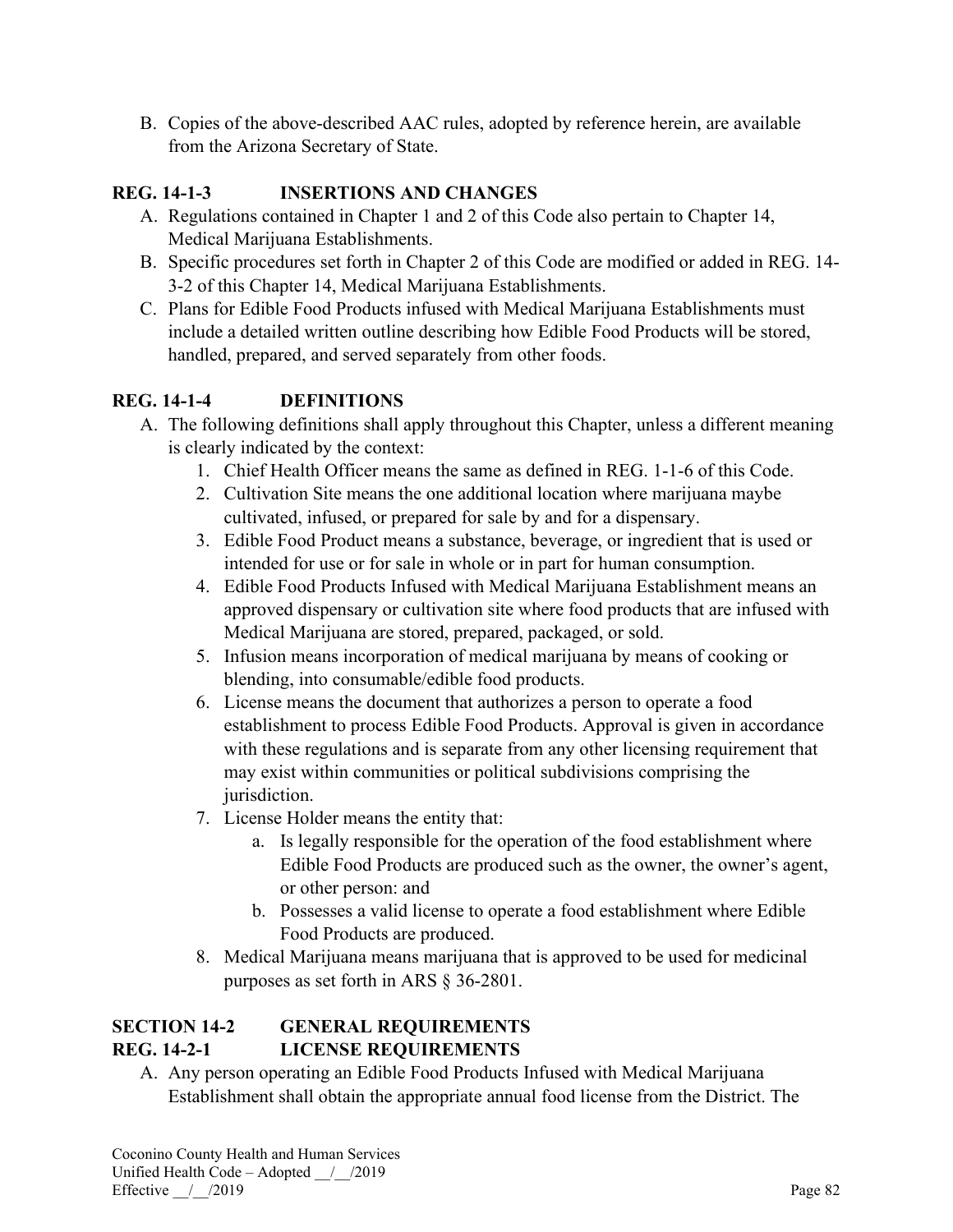license shall not be issued until the license applicant has obtained written authorization from the Arizona Department of Health Services pursuant to AAC R9-17-319 and demonstrates that the facility and operation comply with all parts of this Code.

- B. The holder of an Edible Food Products Infused with Medical Marijuana Establishment license must only hire certified food handlers and food managers who have complied with the requirements of this Code.
- C. Regulations contained in Chapter 2-1 also apply to this Chapter, Medical Marijuana Establishments.

# **REG. 14-2-2 REQUIREMENTS FOR EDIBLE FOOD PRODUCTS INFUSED WITH MEDICAL MARIJUANA AND PREMISES**

- A. The storage, preparation, packaging, and serving of Edible Food Products shall comply with all parts of this Code.
- B. Packaging that makes the product attractive to children or imitates candy is prohibited. Any Edible Food Product that is made to resemble a typical food product (e.g. brownies, cakes, etc.) must be packaged in opaque (non-see-through) packaging.
- C. Product labeling shall comply with the Food and Drug Administration Labeling laws in addition to the requirements listed in the AAC R9-17-317.
- D. Products that are identified as potentially hazardous foods shall comply with all cooking temperatures, cold holding temperatures, and hot holding temperatures as set forth in Chapter 6, Food and Drink, of this Code.
- E. Edible Food Products will be stored, handled, prepared, and served separately from other foods. The applicant must demonstrate how the processing of edible food products will not have an adverse effect on other food products being processed, stored or dispensed at the food establishment that are not infused with medical marijuana.
- F. Edible Food Products Infused with Medical Marijuana Establishment premises shall comply with all parts of this Code.

# **REG. 14-2-3 PROHIBITIONS**

The following acts are prohibited:

- A. The use of marijuana in the processing of Edible Food Products that is not from an approved source such as a qualifying patient, designated caregiver, or approved dispensary, in accordance with AAC R9-17-316 and R9-17-317(A).
- B. The dispensing of Edible Food Products without proper labeling in accordance with AAC R9-17-317.
- C. The operation of an Edible Food Products Infused with Medical Marijuana Establishment without first obtaining all necessary permits, licenses and approvals from the health authority (i.e. ADHS and the District).
- D. The dispensing of Edible Food Products without obtaining a food establishment license.
- E. The obtaining or attempting to obtain a license to operate an Edible Food Products Infused with Medical Marijuana Establishment by means of fraud, misrepresentation, or concealment.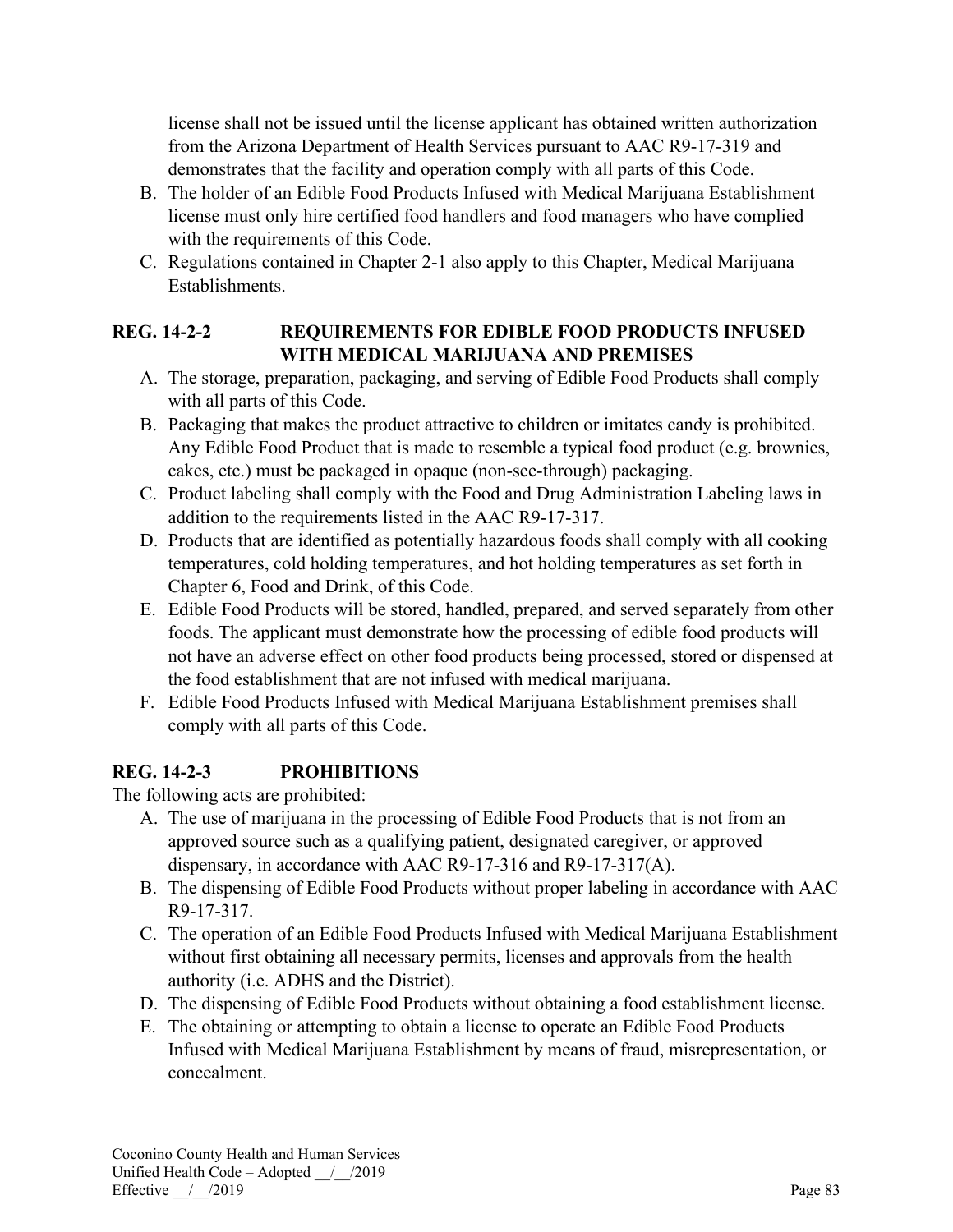- F. The emission of dust, fumes, vapors, or hazardous waste into the environment from any licensed establishment where Edible Food Products are prepared or processed.
- G. Any chemical extraction of marijuana within the premises of any licensed establishment where Edible Food Products are prepared or processed.

# **SECTION 14-3 ENFORCEMENT AND INSPECTIONS REG. 14-3-1 ENFORCEMENT**

- A. If the Chief Health Officer has reasonable cause to suspect that any food or drink is unwholesome or adulterated, or a communicable disease is or maybe transmitted by an operator, by use of unapproved or malfunctioning equipment, or by unsanitary or unsafe conditions that may adversely affect the health of the public, upon written notice to the owner or operator, may issue an order to immediately suspend the license of the licensed establishment until the Chief Health Officer determines there is no further risk to the public health. Said order shall state the cause for the action.
- B. Violations of any provision(s) of this Chapter is a class 3 misdemeanor and/or may be subject to civil enforcement action. Regulations contained in Chapter 2 of this Code also pertain to Chapter 14, Medical Marijuana Establishments.

# **REG. 14-3-2 SUSPENSION OR REVOCATION**

The suspension or revocation of Medical Marijuana Establishment licenses shall include the following:

- A. Licenses issued under the provisions of this Code may be suspended temporarily by the Chief Health Officer for failure of the holder to comply with the requirements of this Code.
- B. Whenever a license holder or operator has failed to comply with any notice of violation or order issued under the provisions of this Code, the operator must be notified in writing that the license is, upon service of this notice, immediately suspended. The notice must also contain a statement informing the permit holder or operator that an opportunity for a hearing will be provided if a written request for a hearing is filed with the Chief Health Officer within five (5) days of the date of notice.
- C. Any person whose license has been suspended may at any time, make application for reinstatement of the license. Within ten (10) days of receipt of a written request, including a statement signed by the applicant that in his or her opinion the conditions causing the suspension have been corrected and submission of the appropriate reinspection fees, the Chief Health Officer shall reinspect the Edible Marijuana establishment or evaluate documentation provided by an operator. If the applicant is in compliance with the provisions of this Code, the license will be reinstated. Licenses that have been temporarily suspended by the Chief Health Officer under this Code shall be subject to a reinstatement fee.
- D. For repeated or serious violations (any code infraction that threatens the health of the client or operator) of any of the requirements if this Code or for interference with the District personnel in the performance of their duties, a license may be permanently revoked after a hearing. Before taking such action, the Chief Health Officer shall notify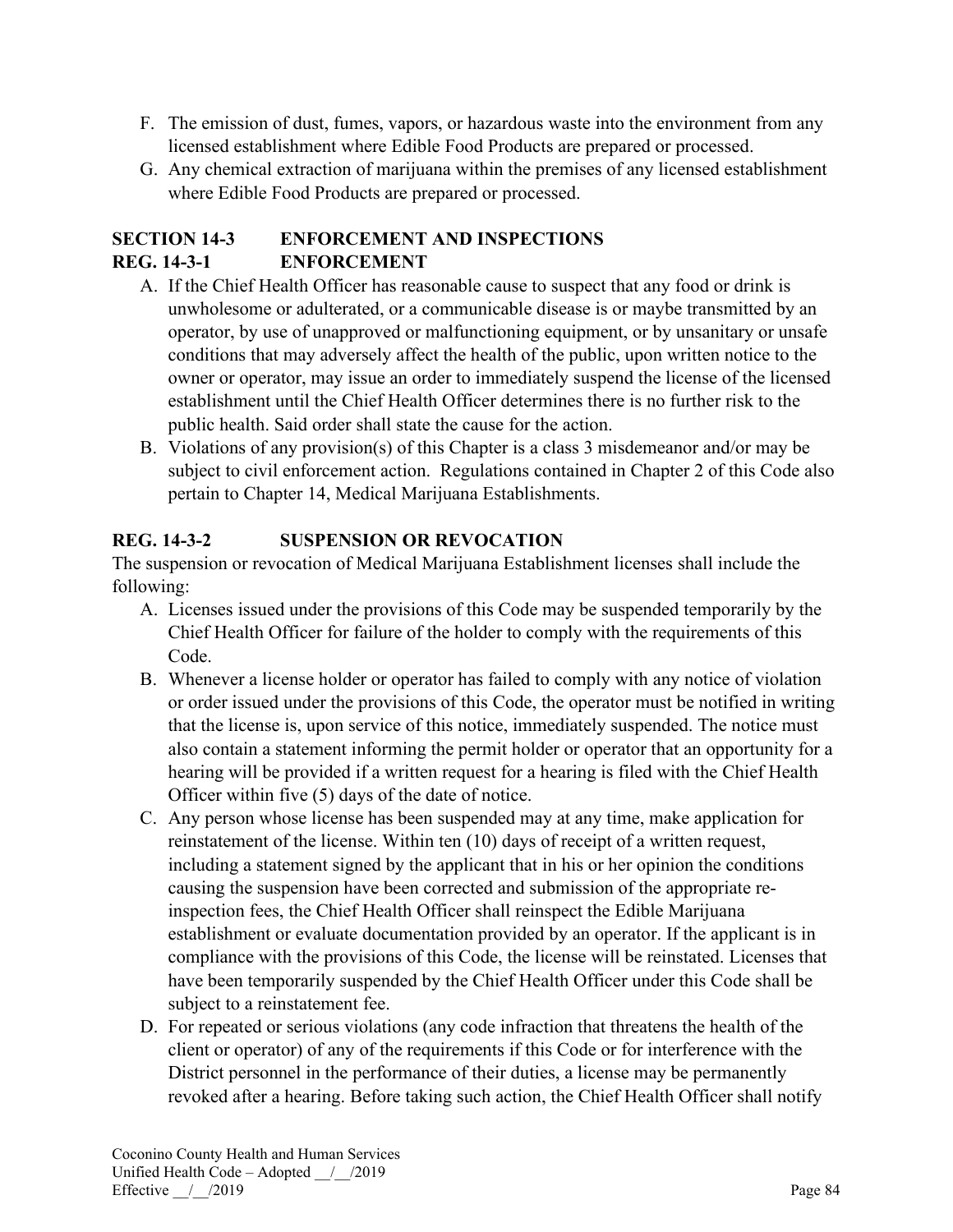the license holder or operator in writing, stating the reasons for which the permit is subject to revocation and advising the license holder or operator of the requirements for filing a request for a hearing. A license may be suspended for cause, pending its revocation or hearing relative thereto.

- E. The Chief Health Officer may permanently revoke a license after five (5) days following service of the notice unless, within that time period, the License Holder remedies the violation or files a request for a hearing with the Chief Health Officer.
- F. If the License Holder files a written request for a hearing within five (5) days following service of the notice described in subsection D of this Regulation, the Chief Health Officer will conduct a hearing within five (5) days of the written request to determine whether good cause exists to revoke the license.

# **REG. 14-3-3 RIGHT OF ENTRY**

- A. Regulations contained in Chapter 2, REG. 2-5-2 also pertain to this Chapter, Medical Marijuana Establishments.
- B. The Medical Marijuana Establishment shall permit the copying of all records of foods purchased and disposed of.

# **REG. 14-3-4 EXAMINATION CONDEMNATION**

Samples of Edible Food Products may be taken and examined by the Chief Health Officer as often as they deem necessary for the detection of unwholesomeness or adulteration. The Chief Health Officer, may at their discretion, condemn and forbid for sale or cause to be removed or destroyed, food or drink which they deem unwholesome or adulterated in violation of this Code. Any Edible Food Products deemed unwholesome or adulterated will be condemned and discarded in accordance with AAC R9-17-316(C)(4)(i).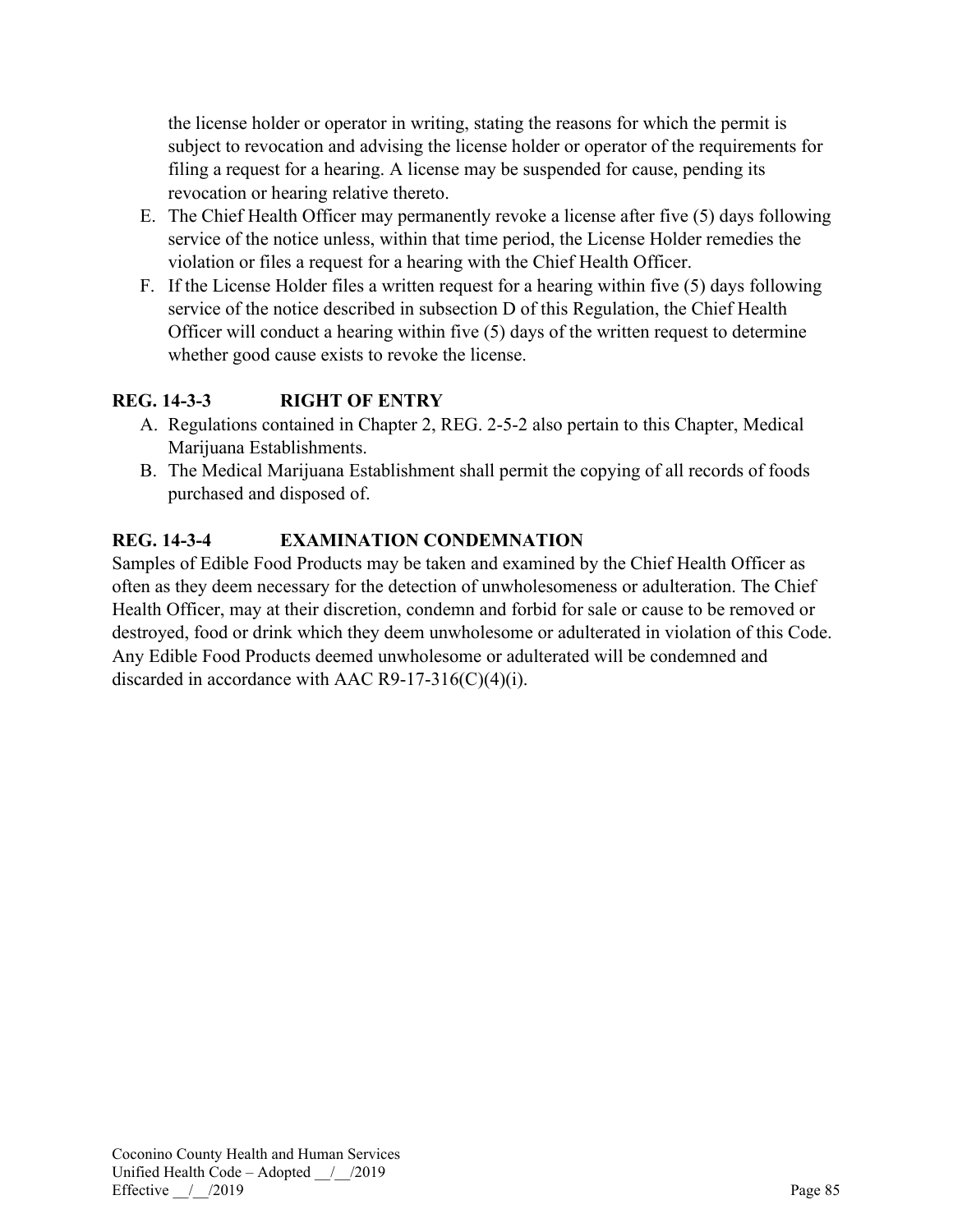# **COCONINO COUNTY HEALTH AND HUMAN SERVICES UNIFIED HEALTH CODE CHAPTER 15 BOTTLED WATER**

| SECTION 15-1        | <b>GENERAL PROVISIONS</b>     |
|---------------------|-------------------------------|
| REG. 15-1-1         | LEGAL AUTHORITY               |
| REG. 15-1-2         | <b>SCOPE</b>                  |
| REG. 15-1-3         | <b>INSERTIONS AND CHANGES</b> |
|                     |                               |
| <b>SECTION 15-2</b> | ENFORCEMENT AND INSPECTIONS   |

# **SECTION 15-1 GENERAL PROVISIONS**

Pursuant to ARS §§ 36-136 and 36-184, the Regulations in this Chapter are hereby adopted by the Board and enforced by the District.

# **REG. 15-1-1 LEGAL AUTHORITY**

- A. AAC Title 9, Chapter 8, Section 201 through 206 including all revisions, technical corrections, and supplements published as of August 6, 1990, are hereby adopted as part of this Code, Chapter 15, Bottled Water for Coconino County.
- B. The AAC rules adopted by reference in paragraph (A) above includes any and all subsequent amendments therewith.
- C. The Regulations of this chapter are hereby delegated to the Board of Supervisors as referenced in REG. 1-1-3.

# **REG. 15-1-2 SCOPE**

- A. The purpose of these Regulations is to regulate the handling of Bottled Water in a manner that will protect the public health, safety and welfare, prevent the spread of disease, and prevent the creation of a nuisance within Coconino County subject to the insertions and changes set forth in REG. 15-1-3 below.
- B. Copies of the above-described AAC rules, adopted by reference herein, are available from the Arizona Secretary of State.

# **REG. 15-1-3 INSERTIONS AND CHANGES**

A. Regulations contained in Chapter 1 and 2 of this Code also pertain to Chapter 15, Bottled Water.

# **SECTION 15-2 ENFORCEMENT AND INSPECTIONS**

Regulations and Hearing Procedures contained in Chapter 2 of this Code also pertain to Chapter 15, Bottled Water.